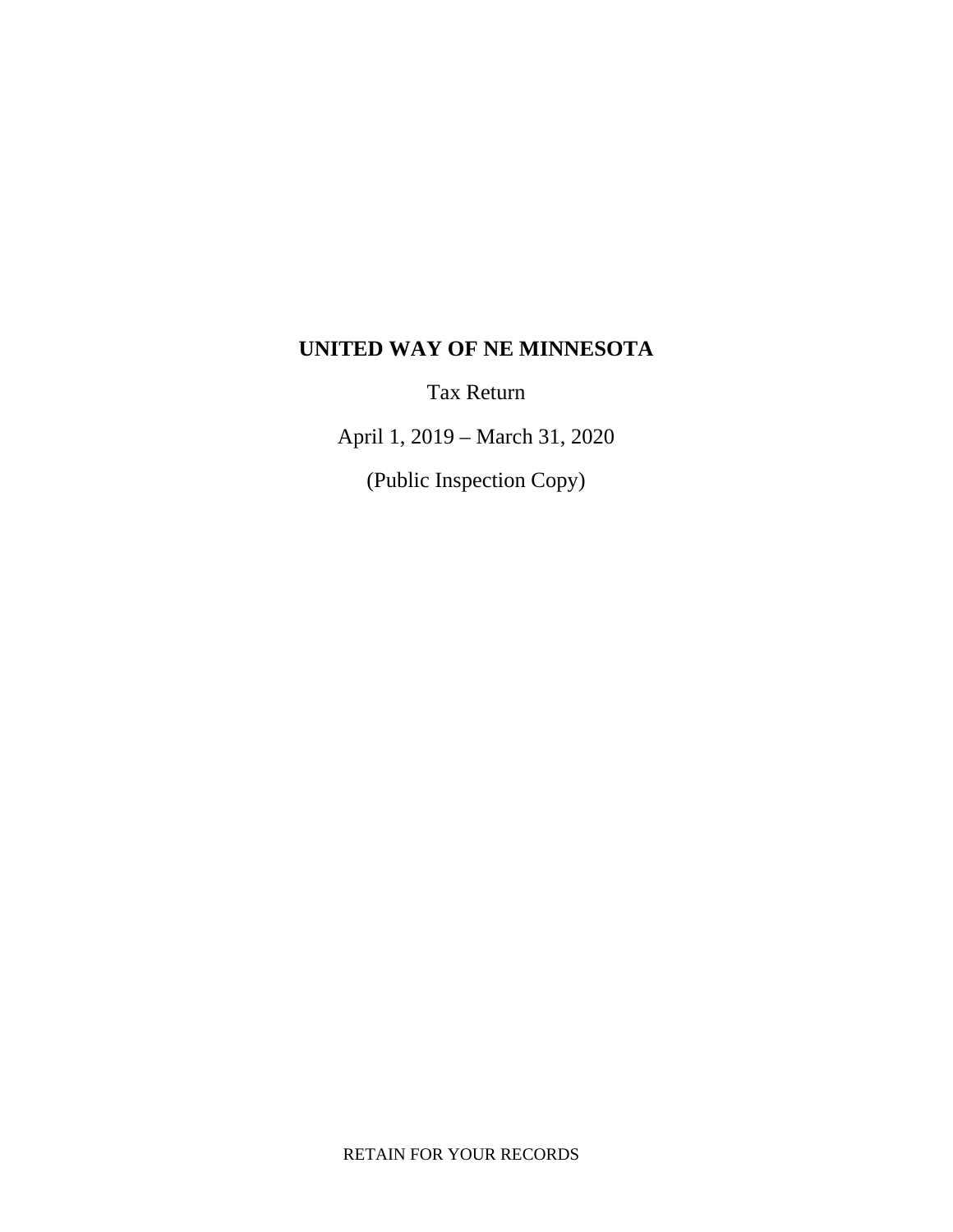|                                                                                  |                                  |                            | PUBLIC DISCLOSURE COPY - STATE REGISTRATION NO. 20569                                                            |                                                                             |                               |                                                                                                                                             |                             |            |                                  |                                                     | OMB No. 1545-0047                                         |
|----------------------------------------------------------------------------------|----------------------------------|----------------------------|------------------------------------------------------------------------------------------------------------------|-----------------------------------------------------------------------------|-------------------------------|---------------------------------------------------------------------------------------------------------------------------------------------|-----------------------------|------------|----------------------------------|-----------------------------------------------------|-----------------------------------------------------------|
|                                                                                  |                                  |                            |                                                                                                                  | <b>Return of Organization Exempt From Income Tax</b>                        |                               |                                                                                                                                             |                             |            |                                  |                                                     |                                                           |
|                                                                                  | Form $\sum$                      | (Rev. January 2020)        | Under section 501(c), 527, or 4947(a)(1) of the Internal Revenue Code (except private foundations)               |                                                                             |                               |                                                                                                                                             |                             |            |                                  |                                                     |                                                           |
|                                                                                  |                                  | Department of the Treasury |                                                                                                                  | Do not enter social security numbers on this form as it may be made public. |                               |                                                                                                                                             |                             |            |                                  |                                                     | <b>Open to Public</b>                                     |
|                                                                                  | Internal Revenue Service         |                            | A For the 2019 calendar year, or tax year beginning APR 1, 2019                                                  | Go to www.irs.gov/Form990 for instructions and the latest information.      |                               |                                                                                                                                             |                             |            | and ending MAR 31, 2020          |                                                     | Inspection                                                |
|                                                                                  |                                  |                            |                                                                                                                  |                                                                             |                               |                                                                                                                                             |                             |            |                                  |                                                     |                                                           |
|                                                                                  | <b>B</b> Check if<br>applicable: |                            | C Name of organization                                                                                           |                                                                             |                               |                                                                                                                                             |                             |            |                                  |                                                     | D Employer identification number                          |
|                                                                                  | Address<br>change                |                            | UNITED WAY OF NE MINNESOTA                                                                                       |                                                                             |                               |                                                                                                                                             |                             |            |                                  |                                                     |                                                           |
|                                                                                  | Name<br>change                   |                            | Doing business as                                                                                                |                                                                             |                               |                                                                                                                                             |                             |            |                                  | 41-0908454                                          |                                                           |
|                                                                                  | Initial<br>return                |                            | Number and street (or P.O. box if mail is not delivered to street address)                                       |                                                                             |                               |                                                                                                                                             |                             | Room/suite |                                  | E Telephone number                                  |                                                           |
|                                                                                  | Final<br>return/                 |                            | 608 EAST DRIVE                                                                                                   |                                                                             |                               |                                                                                                                                             |                             |            |                                  | $218 - 215 - 2420$                                  |                                                           |
|                                                                                  | termin-<br>ated                  |                            | City or town, state or province, country, and ZIP or foreign postal code                                         |                                                                             |                               |                                                                                                                                             |                             |            | G Gross receipts \$              |                                                     | 1,761,952.                                                |
|                                                                                  | Amended<br> return               |                            | CHISHOLM, MN                                                                                                     | 55719                                                                       |                               |                                                                                                                                             |                             |            |                                  | H(a) Is this a group return                         |                                                           |
|                                                                                  | Applica-<br>tion                 |                            | F Name and address of principal officer: SHELLEY VALENTINI                                                       |                                                                             |                               |                                                                                                                                             |                             |            |                                  | for subordinates? $\Box$                            | $\sqrt{}$ Yes $\sqrt{}$ X $\sqrt{}$ No                    |
|                                                                                  | pending                          |                            | SAME AS C ABOVE                                                                                                  |                                                                             |                               |                                                                                                                                             |                             |            |                                  |                                                     | $H(b)$ Are all subordinates included? $\Box$ Yes<br>∣No   |
|                                                                                  |                                  |                            | Tax-exempt status: $\boxed{\mathbf{X}}$ 501(c)(3)                                                                | $501(c)$ (                                                                  | $\sqrt{\bullet}$ (insert no.) |                                                                                                                                             | $4947(a)(1)$ or             | 527        |                                  |                                                     | If "No," attach a list. (see instructions)                |
|                                                                                  |                                  |                            | J Website: WWW.UNITEDWAYNEMN.ORG                                                                                 |                                                                             |                               |                                                                                                                                             |                             |            |                                  | $H(c)$ Group exemption number $\blacktriangleright$ |                                                           |
|                                                                                  |                                  |                            | <b>K</b> Form of organization: $\boxed{\mathbf{X}}$ Corporation                                                  | Trust                                                                       | Association                   |                                                                                                                                             | Other $\blacktriangleright$ |            |                                  |                                                     | L Year of formation: $1966$ M State of legal domicile: MN |
|                                                                                  | Part I                           | Summary                    | Briefly describe the organization's mission or most significant activities: TO UNITE AND FOCUS OUR               |                                                                             |                               |                                                                                                                                             |                             |            |                                  |                                                     |                                                           |
|                                                                                  | 2                                |                            |                                                                                                                  |                                                                             |                               |                                                                                                                                             |                             |            |                                  |                                                     |                                                           |
|                                                                                  | з                                |                            | Number of voting members of the governing body (Part VI, line 1a)                                                |                                                                             |                               | Check this box $\blacktriangleright$ $\Box$ if the organization discontinued its operations or disposed of more than 25% of its net assets. |                             |            |                                  | 3                                                   |                                                           |
|                                                                                  | 4                                |                            |                                                                                                                  |                                                                             |                               |                                                                                                                                             |                             |            |                                  | $\overline{\mathbf{4}}$                             |                                                           |
|                                                                                  | 5                                |                            | Total number of individuals employed in calendar year 2019 (Part V, line 2a) manufacture controller to intervent |                                                                             |                               |                                                                                                                                             |                             |            |                                  | $\overline{5}$                                      |                                                           |
|                                                                                  |                                  |                            |                                                                                                                  |                                                                             |                               |                                                                                                                                             |                             |            |                                  | $6\phantom{a}$                                      | 1200                                                      |
|                                                                                  |                                  |                            |                                                                                                                  |                                                                             |                               |                                                                                                                                             |                             |            |                                  | 7a                                                  |                                                           |
|                                                                                  |                                  |                            |                                                                                                                  |                                                                             |                               |                                                                                                                                             |                             |            |                                  | 7 <sub>b</sub>                                      |                                                           |
|                                                                                  |                                  |                            |                                                                                                                  |                                                                             |                               |                                                                                                                                             |                             |            | <b>Prior Year</b>                |                                                     | <b>Current Year</b>                                       |
|                                                                                  | 8                                |                            | Contributions and grants (Part VIII, line 1h)                                                                    |                                                                             |                               |                                                                                                                                             |                             |            |                                  | 2, 147, 349.<br>0.                                  | 1,756,052.                                                |
|                                                                                  | 9<br>10                          |                            | Program service revenue (Part VIII, line 2g)                                                                     |                                                                             |                               |                                                                                                                                             |                             |            |                                  |                                                     | 5,900.                                                    |
|                                                                                  | 11                               |                            |                                                                                                                  |                                                                             |                               |                                                                                                                                             |                             |            |                                  | 1,389.<br>$-90,884.$                                | $-47, 274.$                                               |
|                                                                                  | 12                               |                            | Total revenue - add lines 8 through 11 (must equal Part VIII, column (A), line 12)                               |                                                                             |                               |                                                                                                                                             |                             |            |                                  | 2,057,854.                                          | 1,714,678.                                                |
|                                                                                  | 13                               |                            | Grants and similar amounts paid (Part IX, column (A), lines 1-3)                                                 |                                                                             |                               |                                                                                                                                             |                             |            |                                  | 1,075,552.                                          | 967,573.                                                  |
|                                                                                  |                                  |                            | 14 Benefits paid to or for members (Part IX, column (A), line 4)                                                 |                                                                             |                               |                                                                                                                                             |                             |            |                                  | 0.                                                  |                                                           |
|                                                                                  | 15                               |                            | Salaries, other compensation, employee benefits (Part IX, column (A), lines 5-10)                                |                                                                             |                               |                                                                                                                                             |                             |            |                                  | 433,391.                                            | 453,033.                                                  |
|                                                                                  |                                  |                            |                                                                                                                  |                                                                             |                               |                                                                                                                                             |                             |            |                                  | 0.                                                  |                                                           |
|                                                                                  |                                  |                            | <b>b</b> Total fundraising expenses (Part IX, column (D), line 25)                                               |                                                                             |                               |                                                                                                                                             | 98,446.                     |            |                                  |                                                     |                                                           |
|                                                                                  | 17                               |                            | Other expenses (Part IX, column (A), lines 11a-11d, 11f-24e)                                                     |                                                                             |                               |                                                                                                                                             |                             |            |                                  | 332,634.                                            | 214,033.                                                  |
|                                                                                  | 18                               |                            | Total expenses. Add lines 13-17 (must equal Part IX, column (A), line 25)                                        |                                                                             |                               |                                                                                                                                             |                             |            |                                  | $\overline{1,841},577.$                             | 1,634,639.                                                |
|                                                                                  | 19                               |                            | Revenue less expenses. Subtract line 18 from line 12                                                             |                                                                             |                               |                                                                                                                                             |                             |            |                                  | $\overline{216}$ , 277.                             | 80,039.                                                   |
|                                                                                  |                                  |                            |                                                                                                                  |                                                                             |                               |                                                                                                                                             |                             |            | <b>Beginning of Current Year</b> |                                                     | <b>End of Year</b>                                        |
|                                                                                  | 20                               |                            | Total assets (Part X, line 16)                                                                                   |                                                                             |                               |                                                                                                                                             |                             |            |                                  | 3,718,316.                                          | 3,615,022.                                                |
| Activities & Governance<br>Revenue<br>Expenses<br>Net Assets or<br>Fund Balances | 21                               |                            | Total liabilities (Part X, line 26)                                                                              |                                                                             |                               |                                                                                                                                             |                             |            |                                  | 463,603.<br>$\overline{3}$ , 254, 713.              | 369,124.<br>$\overline{3}$ , 245, 898.                    |

Under penalties of perjury, I declare that I have examined this return, including accompanying schedules and statements, and to the best of my knowledge and belief, it is true, correct, and complete. Declaration of preparer (other than officer) is based on all information of which preparer has any knowledge.

| Sign            | Signature of officer<br>Date                                                      |                                             |  |  |  |  |  |  |  |
|-----------------|-----------------------------------------------------------------------------------|---------------------------------------------|--|--|--|--|--|--|--|
| Here            | EXECUTIVE DIRECTOR<br>VALENTINI,<br><b>SHELLEY</b>                                |                                             |  |  |  |  |  |  |  |
|                 | Type or print name and title                                                      |                                             |  |  |  |  |  |  |  |
|                 | Date<br>Preparer's aignature<br>Print/Type preparer's name                        | <b>PTIN</b><br>Check                        |  |  |  |  |  |  |  |
| Paid            | 07/20/20 <br>CHRISTINE M.<br>STANZ<br>バー                                          | P01319765<br>self-emploved                  |  |  |  |  |  |  |  |
| Preparer        | Firm's name CLIFTON LARSON ALLEN                                                  | Firm's EIN $\blacktriangleright$ 41-0746749 |  |  |  |  |  |  |  |
| Use Only        | 818 SECOND STREET SOUTH, SUITE 320<br>Firm's address                              |                                             |  |  |  |  |  |  |  |
|                 | WAITE PARK, MN 56387                                                              | $203 - 5500$<br>Phone no. $(320)$           |  |  |  |  |  |  |  |
|                 | May the IRS discuss this return with the preparer shown above? (see instructions) | $\overline{\mathbf{X}}$<br>Yes<br>No        |  |  |  |  |  |  |  |
| 932001 01-20-20 | LHA For Paperwork Reduction Act Notice, see the separate instructions.            | Form 990 (2019)                             |  |  |  |  |  |  |  |
|                 | SCHEDULE O FOR ORGANIZATION MISSION STATEMENT<br>SEE                              | CONTINUATION                                |  |  |  |  |  |  |  |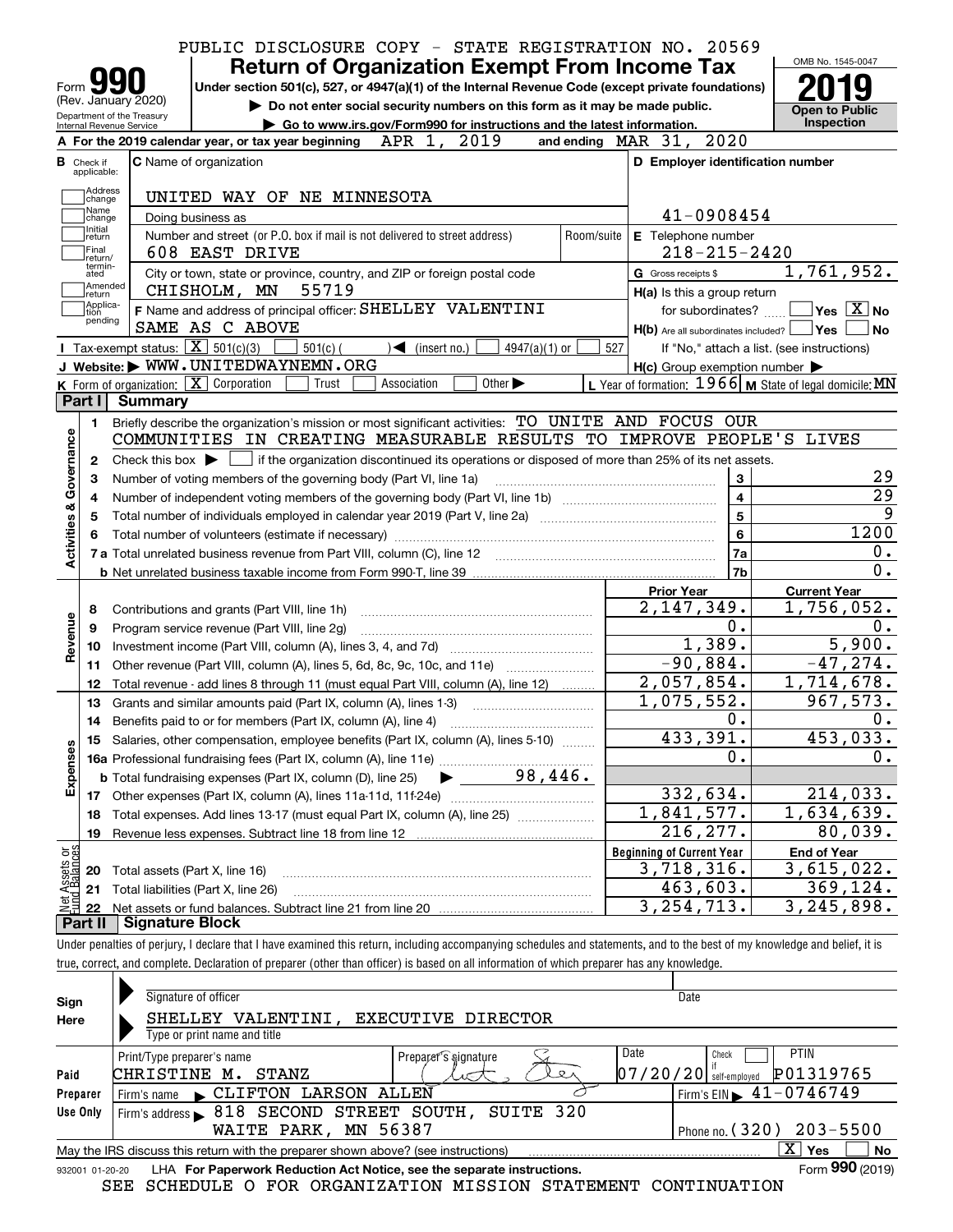|              | UNITED WAY OF NE MINNESOTA<br>Form 990 (2019)                                                                                                                | 41-0908454<br>Page 2                            |
|--------------|--------------------------------------------------------------------------------------------------------------------------------------------------------------|-------------------------------------------------|
|              | <b>Part III Statement of Program Service Accomplishments</b>                                                                                                 |                                                 |
|              | Check if Schedule O contains a response or note to any line in this Part III                                                                                 | $\overline{\mathbf{x}}$                         |
| 1.           | Briefly describe the organization's mission:                                                                                                                 |                                                 |
|              | TO UNITE AND FOCUS OUR COMMUNITIES IN CREATING MEASURABLE RESULTS TO                                                                                         |                                                 |
|              | IMPROVE PEOPLE'S LIVES AND STRENGTHEN OUR FAMILIES.                                                                                                          |                                                 |
|              |                                                                                                                                                              |                                                 |
|              |                                                                                                                                                              |                                                 |
| $\mathbf{2}$ | Did the organization undertake any significant program services during the year which were not listed on the                                                 | $\sqrt{}$ Yes $\sqrt{}$ X $\sqrt{}$ No          |
|              | prior Form 990 or 990-EZ?<br>If "Yes," describe these new services on Schedule O.                                                                            |                                                 |
| 3            | Did the organization cease conducting, or make significant changes in how it conducts, any program services?                                                 | $\boxed{\phantom{1}}$ Yes $\boxed{\text{X}}$ No |
|              | If "Yes," describe these changes on Schedule O.                                                                                                              |                                                 |
| 4            | Describe the organization's program service accomplishments for each of its three largest program services, as measured by expenses.                         |                                                 |
|              | Section 501(c)(3) and 501(c)(4) organizations are required to report the amount of grants and allocations to others, the total expenses, and                 |                                                 |
|              | revenue, if any, for each program service reported.                                                                                                          |                                                 |
| 4a           | $\overline{630}$ , 363. ) (Revenue \$<br>$944, 691$ and including grants of \$<br>) (Expenses \$<br>(Code:                                                   |                                                 |
|              | STABILIZING FAMILIES AND INDIVIDUALS - A STRONG COMMUNITY DEPENDS ON                                                                                         |                                                 |
|              | HAVING SUPPORT SYSTEMS IN PLACE TO RESPOND TO DISASTERS AND HELP PEOPLE                                                                                      |                                                 |
|              | OVERCOME HARD TIMES TO GET BACK ON THEIR FEET.                                                                                                               | UWNEMN IS THERE TO                              |
|              | STABILIZE OUR COMMUNITIES THROUGH ACCESS TO EMERGENCY FOOD, SAFE                                                                                             |                                                 |
|              | SHELTER, HOUSING SERVICES AND DISASTER RELIEF.                                                                                                               |                                                 |
|              |                                                                                                                                                              |                                                 |
|              | IN-HOUSE PROGRAMS TO ADDRESS THIS FOCUS AREA INCLUDE "BUDDY BACKPACKS"                                                                                       |                                                 |
|              | A SUPPLEMENTAL HUNGER-RELIEF PROGRAM TO PROVIDE WEEKEND MEAL KIDS FOR                                                                                        |                                                 |
|              | CHILDREN AT ALL SCHOOLS IN OUR SERVICE AREA THROUGHOUT THE SCHOOL YEAR;                                                                                      |                                                 |
|              | "MEET UP AND CHOW DOWN", A FREE SUMMER LUNCH PROGRAM FOR CHILDREN AGES<br>1-18 AT NINE DIFFERENT SITES THROUGHOUT OUR SERVICE AREA; "COMFORTS OF             |                                                 |
|              | HOME"<br>WHICH PROVIDES HOUSEHOLD GOOD TO INDIVIDUALS IN NEED, AND "UNITED                                                                                   |                                                 |
|              | $195,045$ . including grants of \$<br>$133, 394.$ ) (Revenue \$                                                                                              |                                                 |
| 4b           | (Expenses \$<br>(Code:<br>EMPOWERING HEALTHY LIVES - A HEALTHY LIFE IS KEY TO A HAPPY LIFE.                                                                  |                                                 |
|              | UWNEMN ITS AGENCY PARTNERS BELIEVE THAT STRENGTHENING THE HEALTH AND                                                                                         |                                                 |
|              | WELL-BEING OF OUR MOST VULNERABLE MEN, WOMEN AND CHILDREN LEADS TO A                                                                                         |                                                 |
|              | STRONGER OVERALL COMMUNITY.                                                                                                                                  |                                                 |
|              |                                                                                                                                                              |                                                 |
|              | THROUGH THIS FOCUS AREA, UWNEMN'S IN-HOUSE AND IN-SCHOOL DENTAL PROGRAM                                                                                      |                                                 |
|              | "SMILE UNITED" PROVIDES UNDERINSURED OR UNINSURED CHILDREN WITH TEETH                                                                                        |                                                 |
|              | CLEANINGS, FLUORIDE TREATMENTS, SEALANTS, X-RAYS, AND AS-NEEDED                                                                                              |                                                 |
|              | RESTORATIVE CARE TO CHILDREN IN LOCAL SCHOOLS AND AT OUR OFFICE DURING                                                                                       |                                                 |
|              | THE SUMMER. IN ADDITION, UWNEMN'S "UNITED FOR VETERANS", PROGRAM FREE                                                                                        |                                                 |
|              | CONFIDENTIAL THERAPY FOR LOCAL VETERANS WITH PTSD, TRANSITIONAL                                                                                              |                                                 |
|              | HOUSING, HOLIDAY FOOD BASKETS AND VETERAN RETREATS FOCUSED ON THE                                                                                            |                                                 |
| 4с           | 298, 016. including grants of \$203, 816. ) (Revenue \$<br>(Expenses \$<br>(Code:<br>HELPING CHILDREN SUCCEED - A CHILD WITH A STRONG EDUCATIONAL FOUNDATION |                                                 |
|              | HAS A BETTER CHANCE OF SUCCEEDING AND POSITIVELY CONTRIBUTING TO THEIR                                                                                       |                                                 |
|              | COMMUNITY LATER IN LIFE. UWNEMN AND ITS PARTNER AGENCIES FOCUS ON                                                                                            |                                                 |
|              | RESULTS DURING CRITICAL STAGES OF A CHILD'S DEVELOPMENT.                                                                                                     |                                                 |
|              |                                                                                                                                                              |                                                 |
|              | OUR IN-HOUSE PROGRAMS "IMAGINATION LIBRARY" PROVIDES FREE MONTHLY BOOKS                                                                                      |                                                 |
|              | TO CHILDREN FROM BIRTH TO AGE 5 IN OUR SERVICE TERRITORY, AND "BRIGHT                                                                                        |                                                 |
|              | BEGINNINGS" WORKS TO INCREASE CHILD CARE AVAILABILITY IN OUR REGION                                                                                          |                                                 |
|              | WHICH IS EXPERIENCING A SEVERE SHORTAGE OF CHILDCARE AND TO INCREASE                                                                                         |                                                 |
|              | THE QUALITY AND EDUCATION OPTIONS FOR CHILDREN IN LOCAL CHILD CARE                                                                                           |                                                 |
|              | SETTINGS.                                                                                                                                                    |                                                 |
|              |                                                                                                                                                              |                                                 |
|              | 4d Other program services (Describe on Schedule O.)                                                                                                          |                                                 |
|              | (Expenses \$<br>including grants of \$<br>(Revenue \$                                                                                                        |                                                 |
| 4е           | 1,437,752.<br>Total program service expenses                                                                                                                 |                                                 |
|              | SEE SCHEDULE O FOR CONTINUATION(S)                                                                                                                           | Form 990 (2019)                                 |
|              | 932002 01-20-20<br>2                                                                                                                                         |                                                 |
|              |                                                                                                                                                              |                                                 |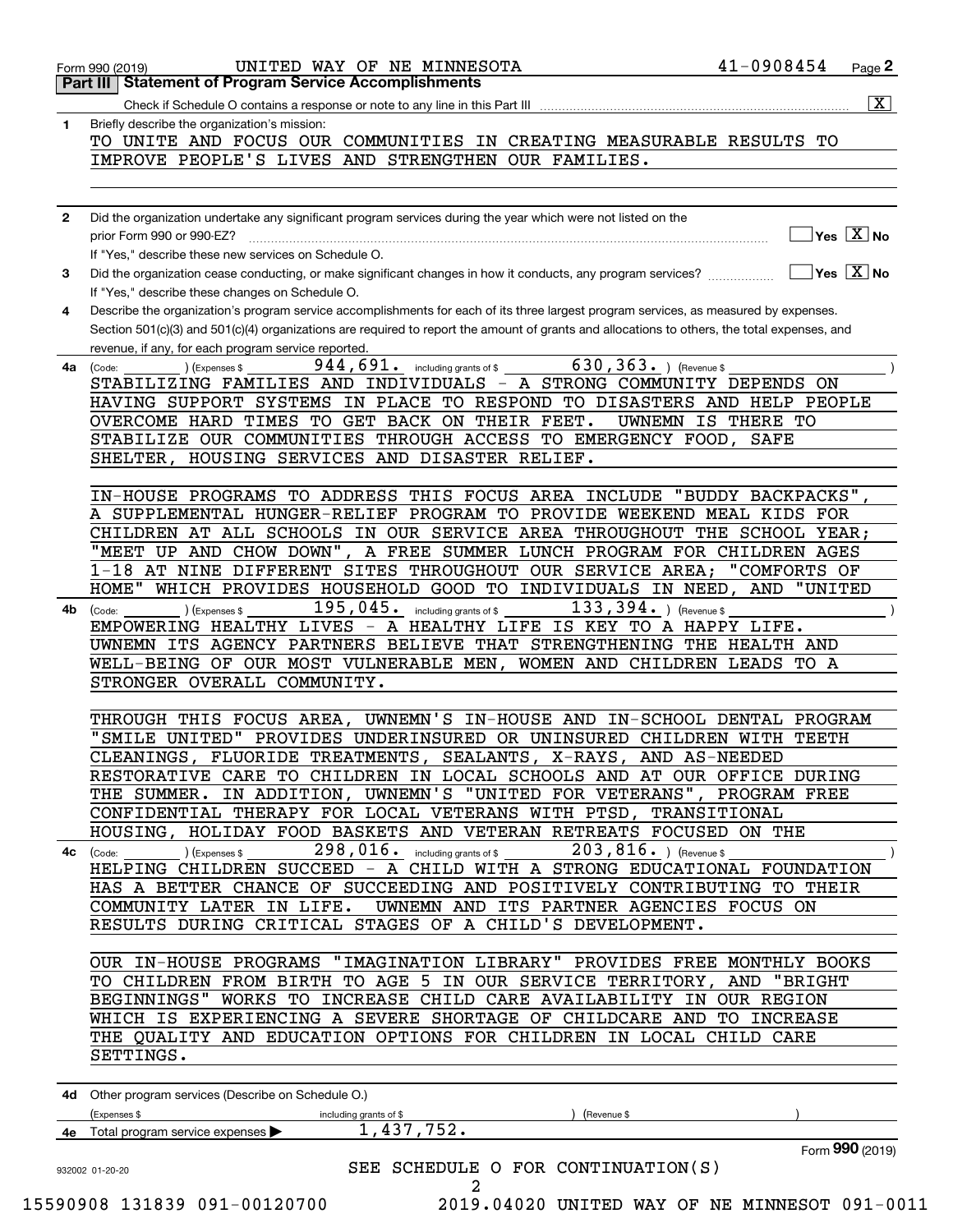| Form 990 (2019) |  |  |
|-----------------|--|--|

|     |                                                                                                                                                                                                                                                           |                 | Yes                     | No              |
|-----|-----------------------------------------------------------------------------------------------------------------------------------------------------------------------------------------------------------------------------------------------------------|-----------------|-------------------------|-----------------|
| 1.  | Is the organization described in section $501(c)(3)$ or $4947(a)(1)$ (other than a private foundation)?                                                                                                                                                   |                 |                         |                 |
|     |                                                                                                                                                                                                                                                           | 1.              | X                       |                 |
| 2   |                                                                                                                                                                                                                                                           | $\overline{2}$  | $\overline{\mathbf{x}}$ |                 |
| 3   | Did the organization engage in direct or indirect political campaign activities on behalf of or in opposition to candidates for                                                                                                                           |                 |                         |                 |
|     |                                                                                                                                                                                                                                                           | 3               |                         | х               |
| 4   | Section 501(c)(3) organizations. Did the organization engage in lobbying activities, or have a section 501(h) election in effect                                                                                                                          |                 |                         |                 |
|     |                                                                                                                                                                                                                                                           | 4               |                         | x               |
| 5   | Is the organization a section 501(c)(4), 501(c)(5), or 501(c)(6) organization that receives membership dues, assessments, or                                                                                                                              |                 |                         | х               |
|     |                                                                                                                                                                                                                                                           | 5               |                         |                 |
| 6   | Did the organization maintain any donor advised funds or any similar funds or accounts for which donors have the right to<br>provide advice on the distribution or investment of amounts in such funds or accounts? If "Yes," complete Schedule D, Part I | 6               |                         | x               |
| 7   | Did the organization receive or hold a conservation easement, including easements to preserve open space,                                                                                                                                                 |                 |                         |                 |
|     |                                                                                                                                                                                                                                                           | $\overline{7}$  |                         | x               |
| 8   | Did the organization maintain collections of works of art, historical treasures, or other similar assets? If "Yes," complete                                                                                                                              |                 |                         |                 |
|     |                                                                                                                                                                                                                                                           | 8               |                         | x               |
| 9   | Did the organization report an amount in Part X, line 21, for escrow or custodial account liability, serve as a custodian for                                                                                                                             |                 |                         |                 |
|     | amounts not listed in Part X; or provide credit counseling, debt management, credit repair, or debt negotiation services?                                                                                                                                 |                 |                         |                 |
|     |                                                                                                                                                                                                                                                           | 9               | X                       |                 |
| 10  | Did the organization, directly or through a related organization, hold assets in donor-restricted endowments                                                                                                                                              |                 |                         |                 |
|     |                                                                                                                                                                                                                                                           | 10              |                         | x               |
| 11  | If the organization's answer to any of the following questions is "Yes," then complete Schedule D, Parts VI, VIII, VIII, IX, or X                                                                                                                         |                 |                         |                 |
|     | as applicable.                                                                                                                                                                                                                                            |                 |                         |                 |
|     | a Did the organization report an amount for land, buildings, and equipment in Part X, line 10? If "Yes," complete Schedule D,                                                                                                                             |                 |                         |                 |
|     |                                                                                                                                                                                                                                                           | 11a             | X                       |                 |
|     | b Did the organization report an amount for investments - other securities in Part X, line 12, that is 5% or more of its total                                                                                                                            |                 |                         |                 |
|     |                                                                                                                                                                                                                                                           | 11 <sub>b</sub> |                         | x               |
|     | c Did the organization report an amount for investments - program related in Part X, line 13, that is 5% or more of its total                                                                                                                             |                 |                         |                 |
|     |                                                                                                                                                                                                                                                           | 11c             |                         | х               |
|     | d Did the organization report an amount for other assets in Part X, line 15, that is 5% or more of its total assets reported in                                                                                                                           |                 | х                       |                 |
|     |                                                                                                                                                                                                                                                           | 11d<br>11e      |                         | X               |
|     | e Did the organization report an amount for other liabilities in Part X, line 25? If "Yes," complete Schedule D, Part X<br>Did the organization's separate or consolidated financial statements for the tax year include a footnote that addresses        |                 |                         |                 |
|     | the organization's liability for uncertain tax positions under FIN 48 (ASC 740)? If "Yes," complete Schedule D, Part X                                                                                                                                    | 11f             | X                       |                 |
|     | 12a Did the organization obtain separate, independent audited financial statements for the tax year? If "Yes," complete                                                                                                                                   |                 |                         |                 |
|     |                                                                                                                                                                                                                                                           | 12a             | X                       |                 |
|     | <b>b</b> Was the organization included in consolidated, independent audited financial statements for the tax year?                                                                                                                                        |                 |                         |                 |
|     | If "Yes," and if the organization answered "No" to line 12a, then completing Schedule D, Parts XI and XII is optional                                                                                                                                     | 12b             |                         | ᅀ               |
| 13  |                                                                                                                                                                                                                                                           | 13              |                         | $\mathbf X$     |
| 14a | Did the organization maintain an office, employees, or agents outside of the United States?                                                                                                                                                               | 14a             |                         | X               |
|     | <b>b</b> Did the organization have aggregate revenues or expenses of more than \$10,000 from grantmaking, fundraising, business,                                                                                                                          |                 |                         |                 |
|     | investment, and program service activities outside the United States, or aggregate foreign investments valued at \$100,000                                                                                                                                |                 |                         |                 |
|     |                                                                                                                                                                                                                                                           | 14b             |                         | x               |
| 15  | Did the organization report on Part IX, column (A), line 3, more than \$5,000 of grants or other assistance to or for any                                                                                                                                 |                 |                         |                 |
|     |                                                                                                                                                                                                                                                           | 15              |                         | x               |
| 16  | Did the organization report on Part IX, column (A), line 3, more than \$5,000 of aggregate grants or other assistance to                                                                                                                                  |                 |                         |                 |
|     |                                                                                                                                                                                                                                                           | 16              |                         | x               |
| 17  | Did the organization report a total of more than \$15,000 of expenses for professional fundraising services on Part IX,                                                                                                                                   |                 |                         |                 |
|     |                                                                                                                                                                                                                                                           | 17              |                         | x               |
| 18  | Did the organization report more than \$15,000 total of fundraising event gross income and contributions on Part VIII, lines                                                                                                                              | 18              | х                       |                 |
| 19  | Did the organization report more than \$15,000 of gross income from gaming activities on Part VIII, line 9a? If "Yes."                                                                                                                                    |                 |                         |                 |
|     |                                                                                                                                                                                                                                                           | 19              |                         | X               |
|     |                                                                                                                                                                                                                                                           | 20a             |                         | X               |
|     | b If "Yes" to line 20a, did the organization attach a copy of its audited financial statements to this return?                                                                                                                                            | 20 <sub>b</sub> |                         |                 |
| 21  | Did the organization report more than \$5,000 of grants or other assistance to any domestic organization or                                                                                                                                               |                 |                         |                 |
|     |                                                                                                                                                                                                                                                           | 21              | х                       |                 |
|     | 932003 01-20-20                                                                                                                                                                                                                                           |                 |                         | Form 990 (2019) |

3

932003 01-20-20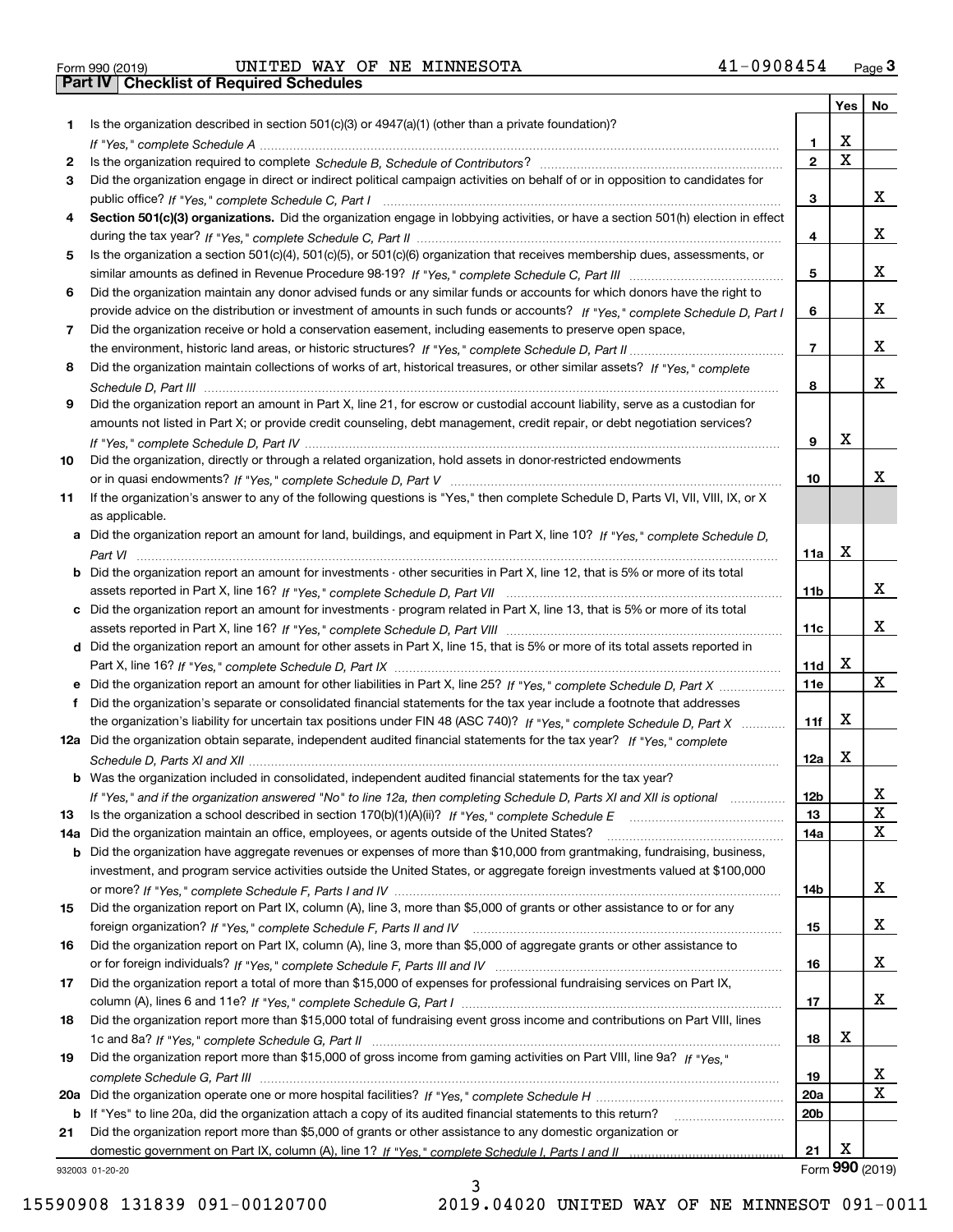*(continued)*

|               |                                                                                                                                     |                 |     | Yes   No        |
|---------------|-------------------------------------------------------------------------------------------------------------------------------------|-----------------|-----|-----------------|
| 22            | Did the organization report more than \$5,000 of grants or other assistance to or for domestic individuals on                       |                 |     |                 |
|               |                                                                                                                                     | $22\,$          | X   |                 |
| 23            | Did the organization answer "Yes" to Part VII, Section A, line 3, 4, or 5 about compensation of the organization's current          |                 |     |                 |
|               | and former officers, directors, trustees, key employees, and highest compensated employees? If "Yes," complete                      |                 |     |                 |
|               |                                                                                                                                     | 23              |     | x               |
|               | 24a Did the organization have a tax-exempt bond issue with an outstanding principal amount of more than \$100,000 as of the         |                 |     |                 |
|               | last day of the year, that was issued after December 31, 2002? If "Yes," answer lines 24b through 24d and complete                  |                 |     |                 |
|               |                                                                                                                                     | 24a             |     | x               |
|               |                                                                                                                                     |                 |     |                 |
|               | b Did the organization invest any proceeds of tax-exempt bonds beyond a temporary period exception?                                 | 24b             |     |                 |
|               | c Did the organization maintain an escrow account other than a refunding escrow at any time during the year to defease              |                 |     |                 |
|               | any tax-exempt bonds?                                                                                                               | 24c             |     |                 |
|               | d Did the organization act as an "on behalf of" issuer for bonds outstanding at any time during the year?                           | 24d             |     |                 |
|               | 25a Section 501(c)(3), 501(c)(4), and 501(c)(29) organizations. Did the organization engage in an excess benefit                    |                 |     |                 |
|               |                                                                                                                                     | 25a             |     | x               |
|               | b Is the organization aware that it engaged in an excess benefit transaction with a disqualified person in a prior year, and        |                 |     |                 |
|               | that the transaction has not been reported on any of the organization's prior Forms 990 or 990-EZ? If "Yes," complete               |                 |     |                 |
|               | Schedule L, Part I                                                                                                                  | 25b             |     | x               |
| 26            | Did the organization report any amount on Part X, line 5 or 22, for receivables from or payables to any current                     |                 |     |                 |
|               |                                                                                                                                     |                 |     |                 |
|               | or former officer, director, trustee, key employee, creator or founder, substantial contributor, or 35%                             |                 |     |                 |
|               |                                                                                                                                     | 26              |     | x               |
| 27            | Did the organization provide a grant or other assistance to any current or former officer, director, trustee, key employee,         |                 |     |                 |
|               | creator or founder, substantial contributor or employee thereof, a grant selection committee member, or to a 35% controlled         |                 |     |                 |
|               | entity (including an employee thereof) or family member of any of these persons? If "Yes," complete Schedule L, Part III            | 27              |     | х               |
| 28            | Was the organization a party to a business transaction with one of the following parties (see Schedule L, Part IV                   |                 |     |                 |
|               | instructions, for applicable filing thresholds, conditions, and exceptions):                                                        |                 |     |                 |
|               | a A current or former officer, director, trustee, key employee, creator or founder, or substantial contributor? If                  |                 |     |                 |
|               |                                                                                                                                     | 28a             |     | x               |
|               |                                                                                                                                     | 28 <sub>b</sub> |     | $\mathbf{x}$    |
|               |                                                                                                                                     |                 |     |                 |
|               | c A 35% controlled entity of one or more individuals and/or organizations described in lines 28a or 28b? If                         |                 |     | х               |
|               |                                                                                                                                     | 28c             |     |                 |
| 29            |                                                                                                                                     | 29              | х   |                 |
| 30            | Did the organization receive contributions of art, historical treasures, or other similar assets, or qualified conservation         |                 |     |                 |
|               |                                                                                                                                     | 30              |     | x               |
| 31            | Did the organization liquidate, terminate, or dissolve and cease operations? If "Yes," complete Schedule N, Part I                  | 31              |     | $\mathbf x$     |
| 32            | Did the organization sell, exchange, dispose of, or transfer more than 25% of its net assets? If "Yes," complete                    |                 |     |                 |
|               | Schedule N, Part II                                                                                                                 | 32              |     | х               |
| 33            | Did the organization own 100% of an entity disregarded as separate from the organization under Regulations                          |                 |     |                 |
|               |                                                                                                                                     | 33              |     | х               |
| 34            |                                                                                                                                     |                 |     |                 |
|               | Was the organization related to any tax-exempt or taxable entity? If "Yes," complete Schedule R, Part II, III, or IV, and           |                 |     | X               |
|               |                                                                                                                                     | 34              |     | X               |
|               | 35a Did the organization have a controlled entity within the meaning of section 512(b)(13)?                                         | 35a             |     |                 |
|               | b If "Yes" to line 35a, did the organization receive any payment from or engage in any transaction with a controlled entity         |                 |     |                 |
|               |                                                                                                                                     | 35b             |     |                 |
| 36            | Section 501(c)(3) organizations. Did the organization make any transfers to an exempt non-charitable related organization?          |                 |     |                 |
|               |                                                                                                                                     | 36              |     | x               |
| 37            | Did the organization conduct more than 5% of its activities through an entity that is not a related organization                    |                 |     |                 |
|               | and that is treated as a partnership for federal income tax purposes? If "Yes," complete Schedule R, Part VI                        | 37              |     | x               |
| 38            | Did the organization complete Schedule O and provide explanations in Schedule O for Part VI, lines 11b and 19?                      |                 |     |                 |
|               | Note: All Form 990 filers are required to complete Schedule O                                                                       | 38              | х   |                 |
| <b>Part V</b> | <b>Statements Regarding Other IRS Filings and Tax Compliance</b>                                                                    |                 |     |                 |
|               |                                                                                                                                     |                 |     |                 |
|               | Check if Schedule O contains a response or note to any line in this Part V                                                          |                 |     |                 |
|               |                                                                                                                                     |                 | Yes | No              |
|               | 2<br><b>1a</b> Enter the number reported in Box 3 of Form 1096. Enter -0- if not applicable <i>manumumumum</i><br>1a                |                 |     |                 |
|               | $\overline{2}$<br><b>b</b> Enter the number of Forms W-2G included in line 1a. Enter -0- if not applicable <i>manumumumum</i><br>1b |                 |     |                 |
|               | c Did the organization comply with backup withholding rules for reportable payments to vendors and reportable gaming                |                 |     |                 |
|               | (gambling) winnings to prize winners?                                                                                               | 1c              |     |                 |
|               | 932004 01-20-20                                                                                                                     |                 |     | Form 990 (2019) |
|               |                                                                                                                                     |                 |     |                 |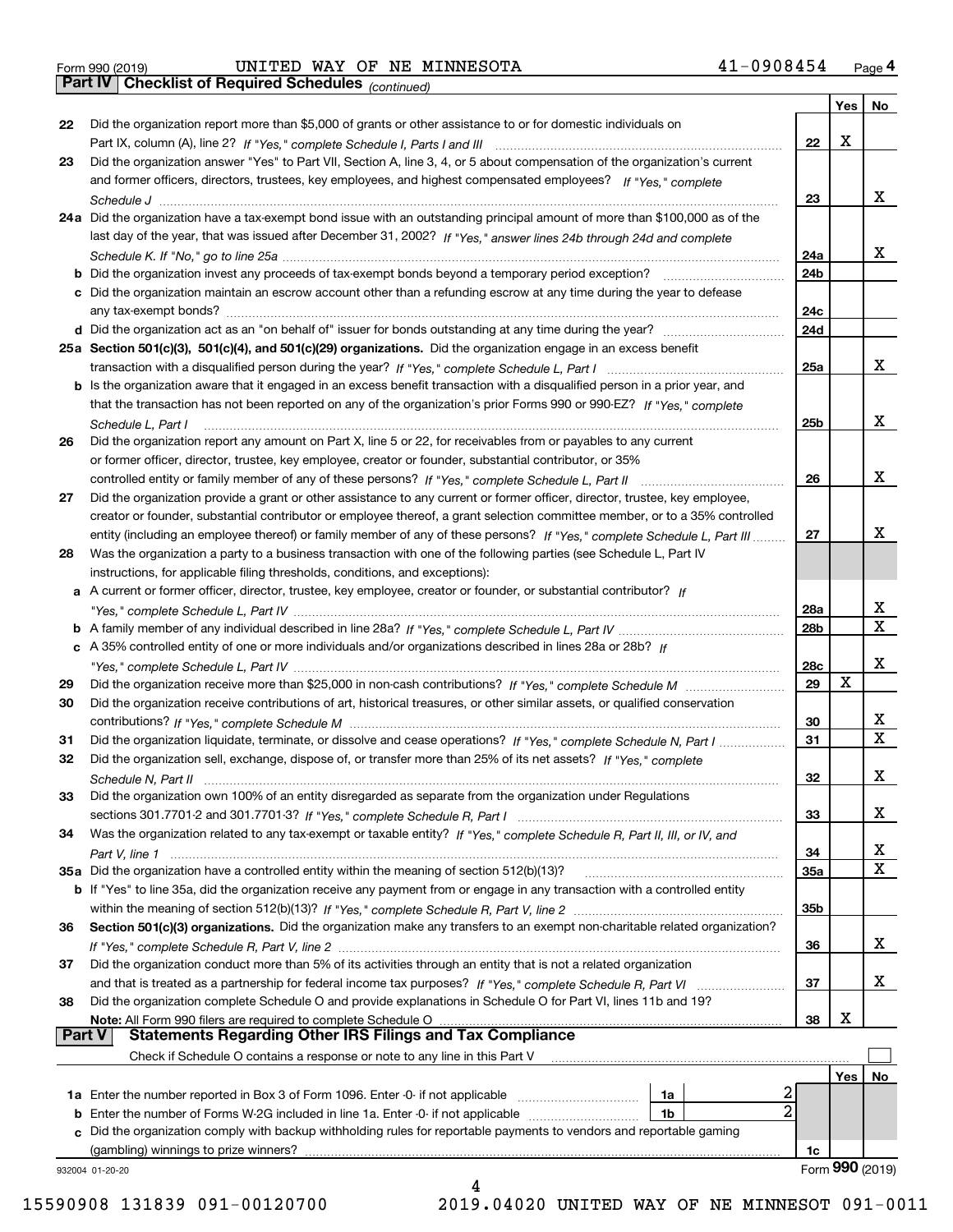|               | 41-0908454<br>UNITED WAY OF NE MINNESOTA<br>Form 990 (2019)                                                                                     |                |     | $_{\text{Page}}$ 5 |  |  |  |  |  |  |
|---------------|-------------------------------------------------------------------------------------------------------------------------------------------------|----------------|-----|--------------------|--|--|--|--|--|--|
| <b>Part V</b> | Statements Regarding Other IRS Filings and Tax Compliance (continued)                                                                           |                |     |                    |  |  |  |  |  |  |
|               |                                                                                                                                                 |                | Yes | No                 |  |  |  |  |  |  |
|               | 2a Enter the number of employees reported on Form W-3, Transmittal of Wage and Tax Statements,                                                  |                |     |                    |  |  |  |  |  |  |
|               | filed for the calendar year ending with or within the year covered by this return<br>2a                                                         | 9              | X   |                    |  |  |  |  |  |  |
|               |                                                                                                                                                 |                |     |                    |  |  |  |  |  |  |
|               |                                                                                                                                                 |                |     |                    |  |  |  |  |  |  |
| За            | Did the organization have unrelated business gross income of \$1,000 or more during the year?                                                   | 3a             |     | x                  |  |  |  |  |  |  |
| b             |                                                                                                                                                 | 3 <sub>b</sub> |     |                    |  |  |  |  |  |  |
|               | 4a At any time during the calendar year, did the organization have an interest in, or a signature or other authority over, a                    |                |     |                    |  |  |  |  |  |  |
|               |                                                                                                                                                 | 4a             |     | х                  |  |  |  |  |  |  |
|               | <b>b</b> If "Yes," enter the name of the foreign country $\blacktriangleright$                                                                  |                |     |                    |  |  |  |  |  |  |
|               | See instructions for filing requirements for FinCEN Form 114, Report of Foreign Bank and Financial Accounts (FBAR).                             |                |     |                    |  |  |  |  |  |  |
| 5a            | Was the organization a party to a prohibited tax shelter transaction at any time during the tax year?                                           | 5a             |     | х                  |  |  |  |  |  |  |
| b             |                                                                                                                                                 | 5b             |     | X                  |  |  |  |  |  |  |
| с             |                                                                                                                                                 | 5c             |     |                    |  |  |  |  |  |  |
|               | 6a Does the organization have annual gross receipts that are normally greater than \$100,000, and did the organization solicit                  |                |     |                    |  |  |  |  |  |  |
|               | any contributions that were not tax deductible as charitable contributions?                                                                     | 6a             |     | x                  |  |  |  |  |  |  |
|               | <b>b</b> If "Yes," did the organization include with every solicitation an express statement that such contributions or gifts                   |                |     |                    |  |  |  |  |  |  |
|               | were not tax deductible?                                                                                                                        | 6b             |     |                    |  |  |  |  |  |  |
| 7             | Organizations that may receive deductible contributions under section 170(c).                                                                   |                |     |                    |  |  |  |  |  |  |
| а             | Did the organization receive a payment in excess of \$75 made partly as a contribution and partly for goods and services provided to the payor? | 7a             |     | x                  |  |  |  |  |  |  |
| b             | If "Yes," did the organization notify the donor of the value of the goods or services provided?                                                 | 7b             |     |                    |  |  |  |  |  |  |
|               | Did the organization sell, exchange, or otherwise dispose of tangible personal property for which it was required                               |                |     |                    |  |  |  |  |  |  |
|               |                                                                                                                                                 | 7c             |     | x                  |  |  |  |  |  |  |
| d             | 7d                                                                                                                                              |                |     |                    |  |  |  |  |  |  |
| е             |                                                                                                                                                 | 7e             |     | х                  |  |  |  |  |  |  |
| f             | Did the organization, during the year, pay premiums, directly or indirectly, on a personal benefit contract?                                    | 7f             |     | X                  |  |  |  |  |  |  |
| g             | If the organization received a contribution of qualified intellectual property, did the organization file Form 8899 as required?                | 7g             |     |                    |  |  |  |  |  |  |
| h             | If the organization received a contribution of cars, boats, airplanes, or other vehicles, did the organization file a Form 1098-C?              | 7h             |     |                    |  |  |  |  |  |  |
| 8             | Sponsoring organizations maintaining donor advised funds. Did a donor advised fund maintained by the                                            |                |     |                    |  |  |  |  |  |  |
|               | sponsoring organization have excess business holdings at any time during the year?                                                              | 8              |     |                    |  |  |  |  |  |  |
| 9             | Sponsoring organizations maintaining donor advised funds.                                                                                       |                |     |                    |  |  |  |  |  |  |
| а             | Did the sponsoring organization make any taxable distributions under section 4966?                                                              | 9а             |     |                    |  |  |  |  |  |  |
| b             | Did the sponsoring organization make a distribution to a donor, donor advisor, or related person?                                               | 9b             |     |                    |  |  |  |  |  |  |
| 10            | Section 501(c)(7) organizations. Enter:                                                                                                         |                |     |                    |  |  |  |  |  |  |
| а             | 10a<br>Initiation fees and capital contributions included on Part VIII, line 12 [111] [11] [12] [11] [12] [11] [12] [                           |                |     |                    |  |  |  |  |  |  |
|               | 10b <br>Gross receipts, included on Form 990, Part VIII, line 12, for public use of club facilities                                             |                |     |                    |  |  |  |  |  |  |
| 11            | Section 501(c)(12) organizations. Enter:                                                                                                        |                |     |                    |  |  |  |  |  |  |
| а             | Gross income from members or shareholders<br>11a                                                                                                |                |     |                    |  |  |  |  |  |  |
| b             | Gross income from other sources (Do not net amounts due or paid to other sources against                                                        |                |     |                    |  |  |  |  |  |  |
|               | 11 <sub>b</sub><br>amounts due or received from them.)                                                                                          |                |     |                    |  |  |  |  |  |  |
|               | 12a Section 4947(a)(1) non-exempt charitable trusts. Is the organization filing Form 990 in lieu of Form 1041?                                  | <b>12a</b>     |     |                    |  |  |  |  |  |  |
|               | 12b<br><b>b</b> If "Yes," enter the amount of tax-exempt interest received or accrued during the year <i>manument</i>                           |                |     |                    |  |  |  |  |  |  |
| 13            | Section 501(c)(29) qualified nonprofit health insurance issuers.                                                                                |                |     |                    |  |  |  |  |  |  |
| a             | Is the organization licensed to issue qualified health plans in more than one state?                                                            | <b>13a</b>     |     |                    |  |  |  |  |  |  |
|               | Note: See the instructions for additional information the organization must report on Schedule O.                                               |                |     |                    |  |  |  |  |  |  |
| b             | Enter the amount of reserves the organization is required to maintain by the states in which the                                                |                |     |                    |  |  |  |  |  |  |
|               | 13 <sub>b</sub>                                                                                                                                 |                |     |                    |  |  |  |  |  |  |
| с             | 13 <sub>c</sub>                                                                                                                                 |                |     |                    |  |  |  |  |  |  |
| 14a           | Did the organization receive any payments for indoor tanning services during the tax year?                                                      | 14a            |     | x                  |  |  |  |  |  |  |
|               | <b>b</b> If "Yes," has it filed a Form 720 to report these payments? If "No," provide an explanation on Schedule O                              | 14b            |     |                    |  |  |  |  |  |  |
| 15            | Is the organization subject to the section 4960 tax on payment(s) of more than \$1,000,000 in remuneration or                                   |                |     |                    |  |  |  |  |  |  |
|               | excess parachute payment(s) during the year?                                                                                                    | 15             |     | х                  |  |  |  |  |  |  |
|               | If "Yes," see instructions and file Form 4720, Schedule N.                                                                                      |                |     |                    |  |  |  |  |  |  |
| 16            | Is the organization an educational institution subject to the section 4968 excise tax on net investment income?                                 | 16             |     | х                  |  |  |  |  |  |  |
|               | If "Yes," complete Form 4720, Schedule O.                                                                                                       |                |     |                    |  |  |  |  |  |  |

Form (2019) **990**

932005 01-20-20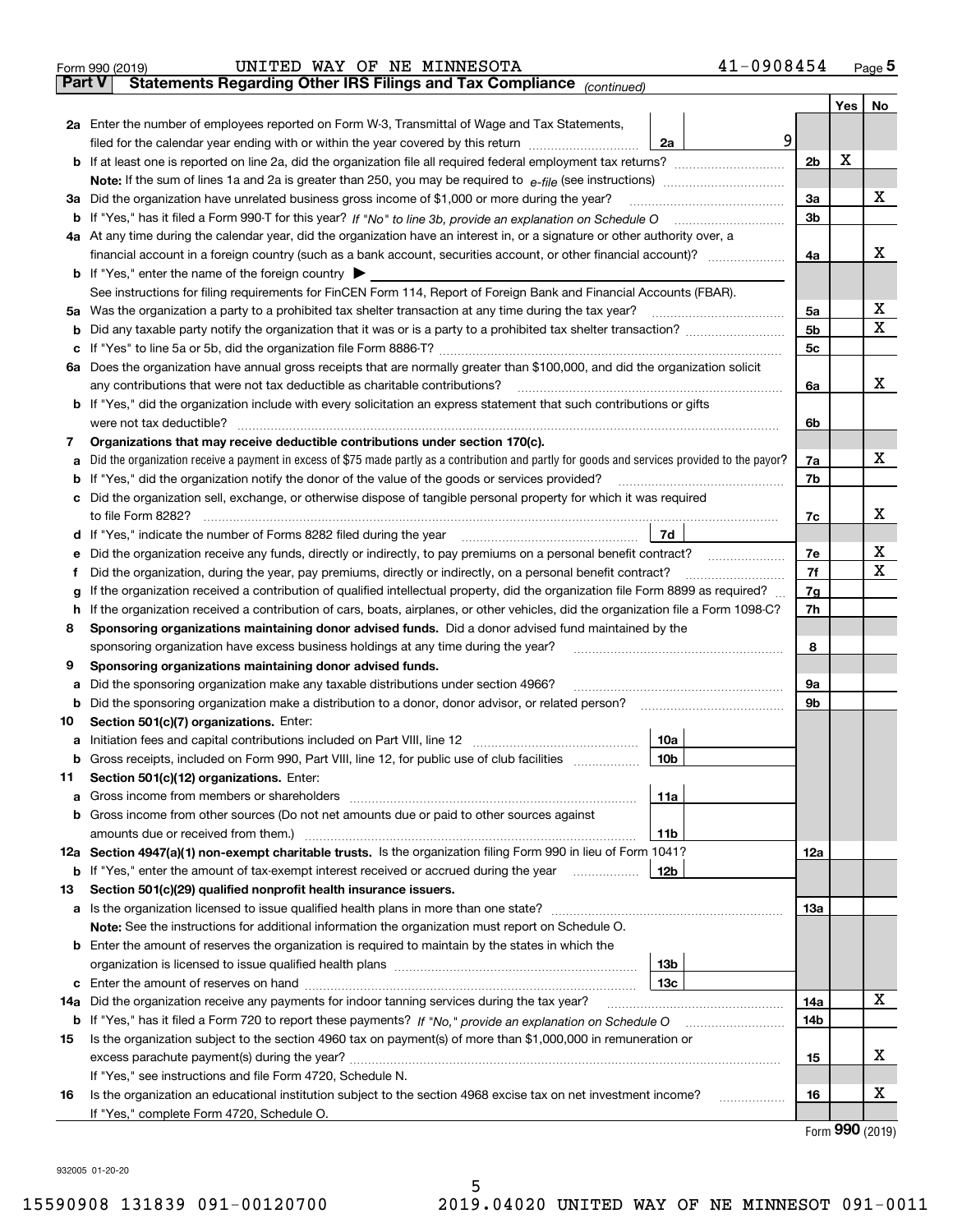| Form 990 (2019) |  |  |
|-----------------|--|--|
|                 |  |  |

# UNITED WAY OF NE MINNESOTA 4

| -0908454<br>Page ' |
|--------------------|
|--------------------|

*For each "Yes" response to lines 2 through 7b below, and for a "No" response to line 8a, 8b, or 10b below, describe the circumstances, processes, or changes on Schedule O. See instructions.* Form 990 (2019) **CONTIBER WAY OF NE MINNESOTA 1-0908454** Page 6<br>**Part VI Governance, Management, and Disclosure** For each "Yes" response to lines 2 through 7b below, and for a "No" response

|    |                                                                                                                                                                            |    |    |                 | Yes   No        |             |
|----|----------------------------------------------------------------------------------------------------------------------------------------------------------------------------|----|----|-----------------|-----------------|-------------|
|    | <b>1a</b> Enter the number of voting members of the governing body at the end of the tax year <i>manumum</i>                                                               | 1a | 29 |                 |                 |             |
|    | If there are material differences in voting rights among members of the governing body, or if the governing                                                                |    |    |                 |                 |             |
|    | body delegated broad authority to an executive committee or similar committee, explain on Schedule O.                                                                      |    |    |                 |                 |             |
|    |                                                                                                                                                                            | 1b | 29 |                 |                 |             |
| 2  | Did any officer, director, trustee, or key employee have a family relationship or a business relationship with any other                                                   |    |    |                 |                 |             |
|    | officer, director, trustee, or key employee?                                                                                                                               |    |    | $\mathbf{2}$    |                 | X           |
| 3  | Did the organization delegate control over management duties customarily performed by or under the direct supervision                                                      |    |    |                 |                 |             |
|    |                                                                                                                                                                            |    |    | 3               |                 | X           |
| 4  | Did the organization make any significant changes to its governing documents since the prior Form 990 was filed?                                                           |    |    | 4               |                 | $\mathbf X$ |
| 5  |                                                                                                                                                                            |    |    | 5               |                 | $\mathbf X$ |
| 6  | Did the organization have members or stockholders?                                                                                                                         |    |    | 6               |                 | X           |
|    | 7a Did the organization have members, stockholders, or other persons who had the power to elect or appoint one or                                                          |    |    |                 |                 |             |
|    |                                                                                                                                                                            |    |    | 7a              |                 | X           |
|    | <b>b</b> Are any governance decisions of the organization reserved to (or subject to approval by) members, stockholders, or                                                |    |    |                 |                 |             |
|    | persons other than the governing body?                                                                                                                                     |    |    | 7b              |                 | Х           |
| 8  | Did the organization contemporaneously document the meetings held or written actions undertaken during the year by the following:                                          |    |    |                 |                 |             |
| a  |                                                                                                                                                                            |    |    | 8a              | X               |             |
|    |                                                                                                                                                                            |    |    | 8b              | $\mathbf X$     |             |
| 9  | Is there any officer, director, trustee, or key employee listed in Part VII, Section A, who cannot be reached at the                                                       |    |    |                 |                 |             |
|    |                                                                                                                                                                            |    |    | 9               |                 | X           |
|    | Section B. Policies <sub>(This</sub> Section B requests information about policies not required by the Internal Revenue Code.)                                             |    |    |                 |                 |             |
|    |                                                                                                                                                                            |    |    |                 | Yes             | <b>No</b>   |
|    |                                                                                                                                                                            |    |    | <b>10a</b>      |                 | X           |
|    | <b>b</b> If "Yes," did the organization have written policies and procedures governing the activities of such chapters, affiliates,                                        |    |    |                 |                 |             |
|    |                                                                                                                                                                            |    |    | 10 <sub>b</sub> |                 |             |
|    | 11a Has the organization provided a complete copy of this Form 990 to all members of its governing body before filing the form?                                            |    |    | 11a             | X               |             |
|    | <b>b</b> Describe in Schedule O the process, if any, used by the organization to review this Form 990.                                                                     |    |    |                 |                 |             |
|    |                                                                                                                                                                            |    |    | 12a             | X               |             |
| b  |                                                                                                                                                                            |    |    | 12 <sub>b</sub> | X               |             |
|    | c Did the organization regularly and consistently monitor and enforce compliance with the policy? If "Yes," describe                                                       |    |    |                 |                 |             |
|    | in Schedule O how this was done www.communication.com/www.communications.com/www.communications.com/                                                                       |    |    | 12c             | X               |             |
| 13 |                                                                                                                                                                            |    |    | 13              | $\mathbf X$     |             |
| 14 | Did the organization have a written document retention and destruction policy? manufactured and the organization have a written document retention and destruction policy? |    |    | 14              | $\mathbf X$     |             |
| 15 | Did the process for determining compensation of the following persons include a review and approval by independent                                                         |    |    |                 |                 |             |
|    | persons, comparability data, and contemporaneous substantiation of the deliberation and decision?                                                                          |    |    |                 |                 |             |
|    |                                                                                                                                                                            |    |    | 15a             | X               |             |
|    | <b>b</b> Other officers or key employees of the organization                                                                                                               |    |    | 15 <sub>b</sub> |                 | X           |
|    | If "Yes" to line 15a or 15b, describe the process in Schedule O (see instructions).                                                                                        |    |    |                 |                 |             |
|    | 16a Did the organization invest in, contribute assets to, or participate in a joint venture or similar arrangement with a                                                  |    |    |                 |                 |             |
|    |                                                                                                                                                                            |    |    | 16a             |                 | х           |
|    | taxable entity during the year?<br>b If "Yes," did the organization follow a written policy or procedure requiring the organization to evaluate its participation          |    |    |                 |                 |             |
|    |                                                                                                                                                                            |    |    |                 |                 |             |
|    | in joint venture arrangements under applicable federal tax law, and take steps to safeguard the organization's                                                             |    |    |                 |                 |             |
|    | exempt status with respect to such arrangements?<br><b>Section C. Disclosure</b>                                                                                           |    |    | <b>16b</b>      |                 |             |
|    |                                                                                                                                                                            |    |    |                 |                 |             |
| 17 | List the states with which a copy of this Form 990 is required to be filed $\blacktriangleright MN$                                                                        |    |    |                 |                 |             |
| 18 | Section 6104 requires an organization to make its Forms 1023 (1024 or 1024-A, if applicable), 990, and 990-T (Section 501(c)(3)s only) available                           |    |    |                 |                 |             |
|    | for public inspection. Indicate how you made these available. Check all that apply.                                                                                        |    |    |                 |                 |             |
|    | $X$ Upon request<br>$ X $ Own website<br>Another's website<br>Other (explain on Schedule O)                                                                                |    |    |                 |                 |             |
| 19 | Describe on Schedule O whether (and if so, how) the organization made its governing documents, conflict of interest policy, and financial                                  |    |    |                 |                 |             |
|    | statements available to the public during the tax year.                                                                                                                    |    |    |                 |                 |             |
| 20 | State the name, address, and telephone number of the person who possesses the organization's books and records                                                             |    |    |                 |                 |             |
|    | SHELLEY VALENTINI - 218-215-2420                                                                                                                                           |    |    |                 |                 |             |
|    | 55719<br>608 EAST DRIVE, CHISHOLM, MN                                                                                                                                      |    |    |                 |                 |             |
|    | 932006 01-20-20                                                                                                                                                            |    |    |                 | Form 990 (2019) |             |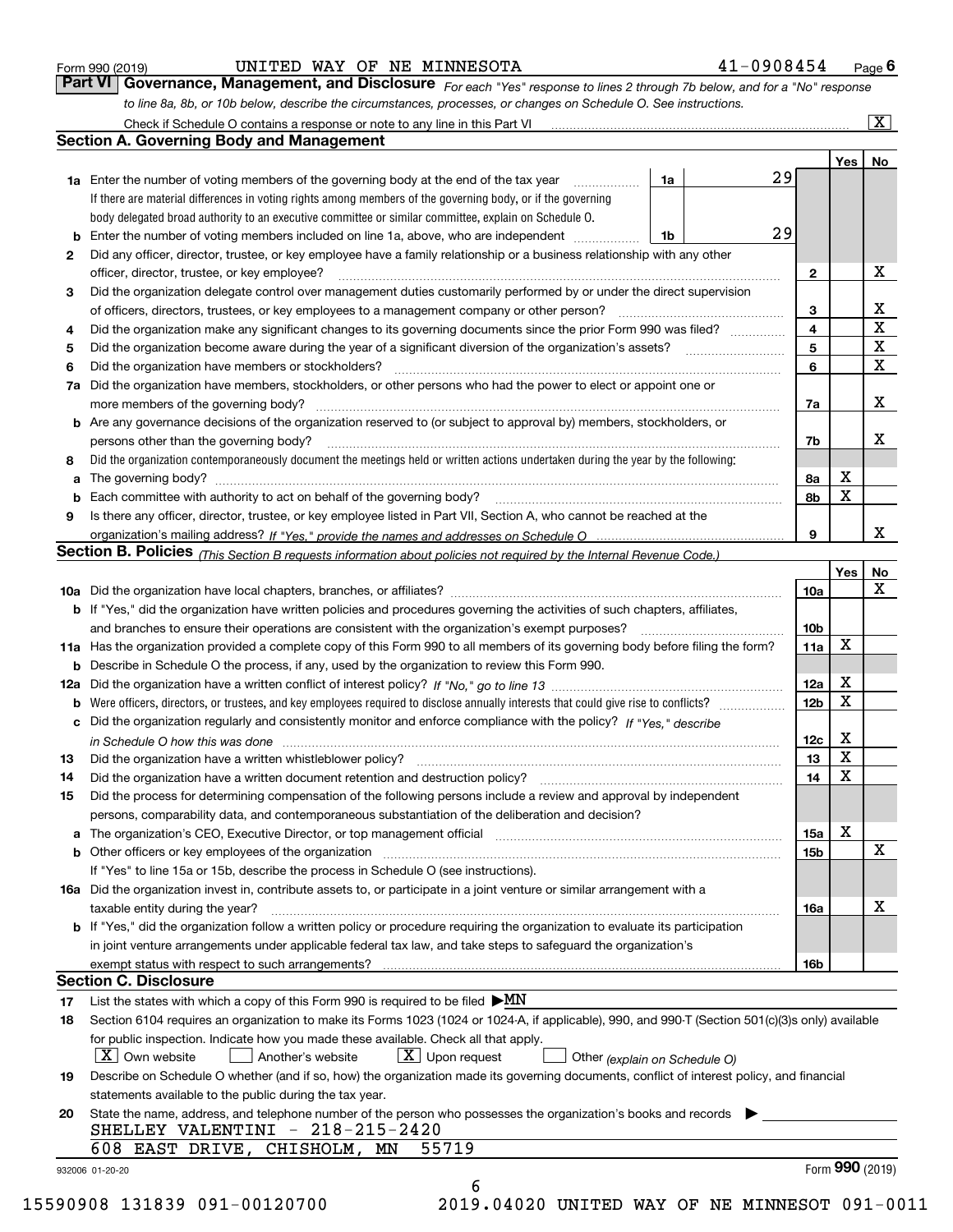$\mathcal{L}^{\text{max}}$ 

# **7Part VII Compensation of Officers, Directors, Trustees, Key Employees, Highest Compensated Employees, and Independent Contractors**

Check if Schedule O contains a response or note to any line in this Part VII

**Section A. Officers, Directors, Trustees, Key Employees, and Highest Compensated Employees**

**1a**  Complete this table for all persons required to be listed. Report compensation for the calendar year ending with or within the organization's tax year. **•** List all of the organization's current officers, directors, trustees (whether individuals or organizations), regardless of amount of compensation.

Enter -0- in columns (D), (E), and (F) if no compensation was paid.

 $\bullet$  List all of the organization's  $\,$ current key employees, if any. See instructions for definition of "key employee."

**•** List the organization's five current highest compensated employees (other than an officer, director, trustee, or key employee) who received reportable compensation (Box 5 of Form W-2 and/or Box 7 of Form 1099-MISC) of more than \$100,000 from the organization and any related organizations.

**•** List all of the organization's former officers, key employees, and highest compensated employees who received more than \$100,000 of reportable compensation from the organization and any related organizations.

**former directors or trustees**  ¥ List all of the organization's that received, in the capacity as a former director or trustee of the organization, more than \$10,000 of reportable compensation from the organization and any related organizations.

See instructions for the order in which to list the persons above.

Check this box if neither the organization nor any related organization compensated any current officer, director, or trustee.  $\mathcal{L}^{\text{max}}$ 

| (A)                        | (B)<br>(C)               |                                         |                       |             |              |                                  |        | (D)             | (E)             | (F)                         |
|----------------------------|--------------------------|-----------------------------------------|-----------------------|-------------|--------------|----------------------------------|--------|-----------------|-----------------|-----------------------------|
| Name and title             | Average                  | Position<br>(do not check more than one |                       |             |              |                                  |        | Reportable      | Reportable      | Estimated                   |
|                            | hours per                |                                         |                       |             |              | box, unless person is both an    |        | compensation    | compensation    | amount of                   |
|                            | week                     | officer and a director/trustee)         |                       |             |              |                                  |        | from            | from related    | other                       |
|                            | (list any                |                                         |                       |             |              |                                  |        | the             | organizations   | compensation                |
|                            | hours for                |                                         |                       |             |              |                                  |        | organization    | (W-2/1099-MISC) | from the                    |
|                            | related<br>organizations |                                         |                       |             |              |                                  |        | (W-2/1099-MISC) |                 | organization<br>and related |
|                            | below                    |                                         |                       |             |              |                                  |        |                 |                 | organizations               |
|                            | line)                    | Individual trustee or director          | Institutional trustee | Officer     | Key employee | Highest compensated<br> employee | Former |                 |                 |                             |
| SHELLEY VALANTINI<br>(1)   | 50.00                    |                                         |                       |             |              |                                  |        |                 |                 |                             |
| EXECUTIVE DIRECTOR         |                          |                                         |                       | $\mathbf X$ |              |                                  |        | 93,600.         | $\mathbf 0$ .   | 19,548.                     |
| RANDY BABIRACKI<br>(2)     | $\overline{2.00}$        |                                         |                       |             |              |                                  |        |                 |                 |                             |
| <b>BOARD MEMBER</b>        |                          | X                                       |                       |             |              |                                  |        | 0.              | 0.              | 0.                          |
| MARK BAKK<br>(3)           | 3.00                     |                                         |                       |             |              |                                  |        |                 |                 |                             |
| <b>BOARD MEMBER</b>        |                          | X                                       |                       |             |              |                                  |        | 0.              | 0.              | $0_{.}$                     |
| CHAD BUUS<br>(4)           | 2.00                     |                                         |                       |             |              |                                  |        |                 |                 |                             |
| <b>BOARD MEMBER</b>        |                          | X                                       |                       |             |              |                                  |        | 0.              | 0.              | 0.                          |
| ERIC CLEMENT<br>(5)        | 3.00                     |                                         |                       |             |              |                                  |        |                 |                 |                             |
| 1ST VICE PRESIDENT         |                          | $\mathbf X$                             |                       | $\mathbf X$ |              |                                  |        | 0.              | 0.              | $0_{.}$                     |
| DEAN DEBELTZ<br>(6)        | 2.00                     |                                         |                       |             |              |                                  |        |                 |                 |                             |
| <b>BOARD MEMBER</b>        |                          | X                                       |                       |             |              |                                  |        | 0.              | 0.              | $0_{.}$                     |
| <b>JULIE EHRMAN</b><br>(7) | 2.00                     |                                         |                       |             |              |                                  |        |                 |                 |                             |
| <b>BOARD MEMBER</b>        |                          | X                                       |                       |             |              |                                  |        | 0.              | 0.              | $0_{.}$                     |
| LATISHA GIETZEN<br>(8)     | 2.00                     |                                         |                       |             |              |                                  |        |                 |                 |                             |
| <b>BOARD MEMBER</b>        |                          | X                                       |                       |             |              |                                  |        | 0.              | 0.              | $\mathbf 0$ .               |
| STACY HART<br>(9)          | 3.00                     |                                         |                       |             |              |                                  |        |                 |                 |                             |
| <b>SECRETARY</b>           |                          | $\mathbf X$                             |                       | $\mathbf X$ |              |                                  |        | 0.              | 0.              | $\mathbf 0$ .               |
| (10) MATT HITI             | 2.00                     |                                         |                       |             |              |                                  |        |                 |                 |                             |
| <b>BOARD MEMBER</b>        |                          | X                                       |                       |             |              |                                  |        | 0.              | 0.              | $\mathbf 0$ .               |
| (11) TOM JAMAR             | 3.00                     |                                         |                       |             |              |                                  |        |                 |                 |                             |
| <b>BOARD MEMBER</b>        |                          | X                                       |                       |             |              |                                  |        | 0.              | 0.              | $\mathbf 0$ .               |
| (12) PAUL JANSSEN          | 3.00                     |                                         |                       |             |              |                                  |        |                 |                 |                             |
| <b>BOARD PRESIDENT</b>     |                          | X                                       |                       | X           |              |                                  |        | 0.              | 0.              | $\mathbf 0$ .               |
| (13) BREANNE KATRIN        | 3.00                     |                                         |                       |             |              |                                  |        |                 |                 |                             |
| 2ND VICE PRESIDENT         |                          | $\mathbf X$                             |                       | $\mathbf X$ |              |                                  |        | 0.              | 0.              | 0.                          |
| (14) BRUCE KINGSLEY        | 3.00                     |                                         |                       |             |              |                                  |        |                 |                 |                             |
| <b>BOARD MEMBER</b>        |                          | X                                       |                       |             |              |                                  |        | 0.              | $\mathbf 0$ .   | 0.                          |
| (15) MARCI KNIGHT          | 3.00                     |                                         |                       |             |              |                                  |        |                 |                 |                             |
| <b>BOARD MEMBER</b>        |                          | $\mathbf X$                             |                       |             |              |                                  |        | $\mathbf 0$ .   | $\mathbf 0$ .   | 0.                          |
| (16) DAN KOTNIK            | 3.00                     |                                         |                       |             |              |                                  |        |                 |                 |                             |
| BOARD MEMBER               |                          | $\mathbf X$                             |                       |             |              |                                  |        | 0.              | $\mathbf 0$ .   | $0_{\cdot}$                 |
| (17) FRANK LAMUSGA         | 2.00                     |                                         |                       |             |              |                                  |        |                 |                 |                             |
| BOARD MEMBER               |                          | $\mathbf X$                             |                       |             |              |                                  |        | 0.              | $\mathbf 0$ .   | 0.                          |
| 932007 01-20-20            |                          |                                         |                       |             |              |                                  |        |                 |                 | Form 990 (2019)             |

932007 01-20-20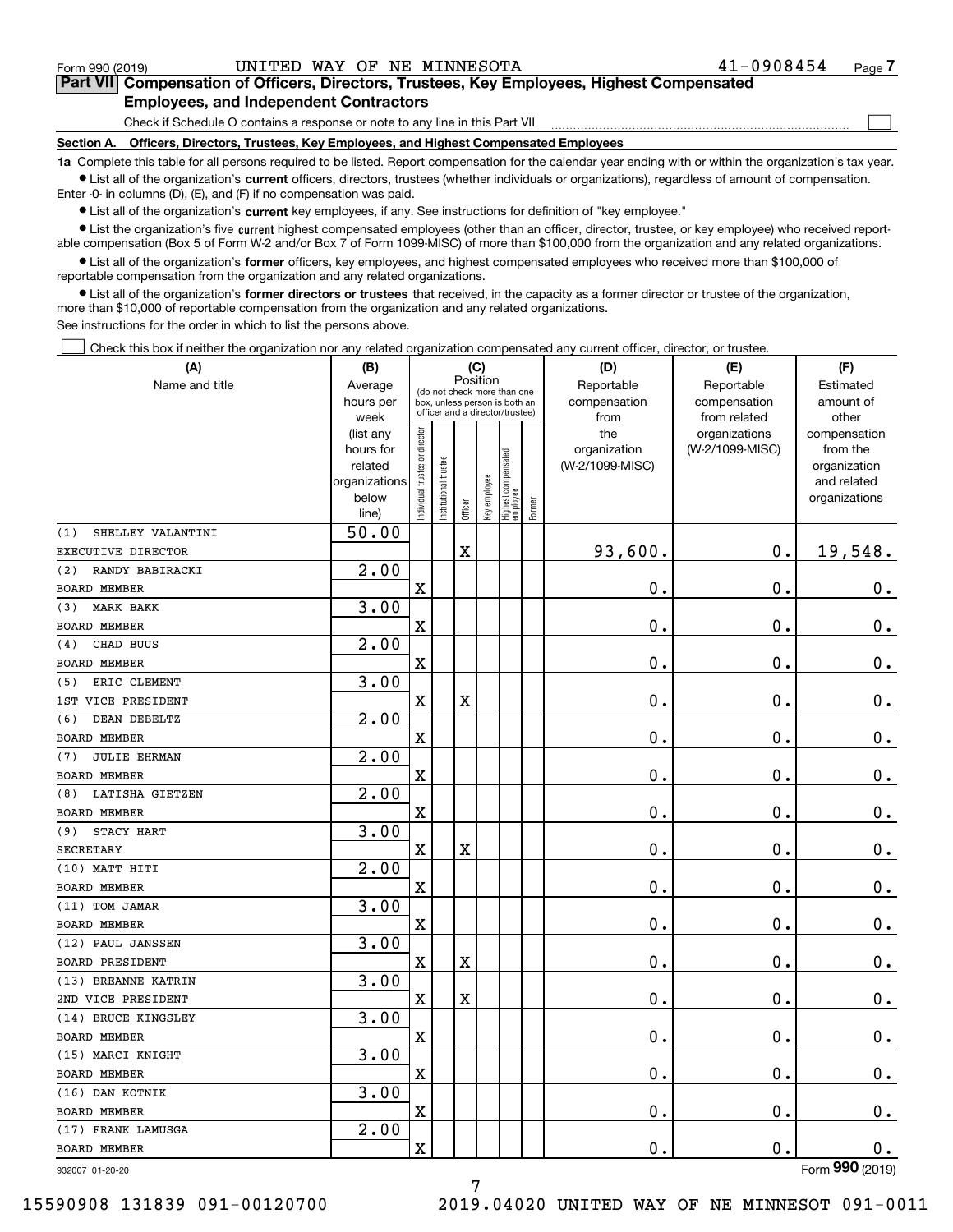| Form 990 (2019)                                                                                                                                   | UNITED WAY OF NE MINNESOTA |                                |                      |                                                              |              |                                  |        |                                | 41-0908454      |                             |              | Page 8          |
|---------------------------------------------------------------------------------------------------------------------------------------------------|----------------------------|--------------------------------|----------------------|--------------------------------------------------------------|--------------|----------------------------------|--------|--------------------------------|-----------------|-----------------------------|--------------|-----------------|
| <b>Part VII</b><br>Section A. Officers, Directors, Trustees, Key Employees, and Highest Compensated Employees (continued)                         |                            |                                |                      |                                                              |              |                                  |        |                                |                 |                             |              |                 |
| (A)                                                                                                                                               | (B)                        |                                |                      | (C)                                                          |              |                                  |        | (D)                            | (E)             |                             |              | (F)             |
| Name and title                                                                                                                                    | Average                    |                                |                      | Position                                                     |              |                                  |        | Reportable                     | Reportable      |                             |              | Estimated       |
|                                                                                                                                                   | hours per                  |                                |                      | (do not check more than one<br>box, unless person is both an |              |                                  |        | compensation                   | compensation    |                             |              | amount of       |
|                                                                                                                                                   | week                       |                                |                      | officer and a director/trustee)                              |              |                                  |        | from                           | from related    |                             |              | other           |
|                                                                                                                                                   | (list any                  |                                |                      |                                                              |              |                                  |        | the                            | organizations   |                             |              | compensation    |
|                                                                                                                                                   | hours for                  |                                |                      |                                                              |              |                                  |        | organization                   | (W-2/1099-MISC) |                             |              | from the        |
|                                                                                                                                                   | related                    |                                |                      |                                                              |              |                                  |        | (W-2/1099-MISC)                |                 |                             |              | organization    |
|                                                                                                                                                   | organizations              |                                |                      |                                                              |              |                                  |        |                                |                 |                             |              | and related     |
|                                                                                                                                                   | below                      |                                | nstitutional trustee |                                                              |              |                                  |        |                                |                 |                             |              | organizations   |
|                                                                                                                                                   | line)                      | Individual trustee or director |                      | Officer                                                      | Key employee | Highest compensated<br> employee | Former |                                |                 |                             |              |                 |
| (18) JULIE LUCAS                                                                                                                                  | 3.00                       |                                |                      |                                                              |              |                                  |        |                                |                 |                             |              |                 |
| <b>BOARD MEMBER</b>                                                                                                                               |                            | X                              |                      |                                                              |              |                                  |        | 0.                             |                 | 0.                          |              | О.              |
| (19) MIKE NORTON                                                                                                                                  | 3.00                       |                                |                      |                                                              |              |                                  |        |                                |                 |                             |              |                 |
|                                                                                                                                                   |                            |                                |                      |                                                              |              |                                  |        |                                |                 | 0.                          |              |                 |
| <b>BOARD MEMBER</b>                                                                                                                               |                            | $\mathbf X$                    |                      |                                                              |              |                                  |        | 0.                             |                 |                             |              | $0$ .           |
| (20) ROBB PETERSON                                                                                                                                | $\overline{2.00}$          |                                |                      |                                                              |              |                                  |        |                                |                 |                             |              |                 |
| <b>BOARD MEMBER</b>                                                                                                                               |                            | $\mathbf X$                    |                      |                                                              |              |                                  |        | 0.                             |                 | 0.                          |              | $0$ .           |
| (21) LAURA ROSIER                                                                                                                                 | $\overline{2.00}$          |                                |                      |                                                              |              |                                  |        |                                |                 |                             |              |                 |
| <b>BOARD MEMBER</b>                                                                                                                               |                            | $\mathbf X$                    |                      |                                                              |              |                                  |        | 0.                             |                 | 0.                          |              | $0$ .           |
| (22) DANIELLE SEPPI                                                                                                                               | $\overline{2.00}$          |                                |                      |                                                              |              |                                  |        |                                |                 |                             |              |                 |
| <b>BOARD MEMBER</b>                                                                                                                               |                            | X                              |                      |                                                              |              |                                  |        | 0.                             |                 | 0.                          |              | $0$ .           |
| (23) JIM SKALSKI                                                                                                                                  | $\overline{2.00}$          |                                |                      |                                                              |              |                                  |        |                                |                 |                             |              |                 |
| BOARD MEMBER                                                                                                                                      |                            | X                              |                      |                                                              |              |                                  |        | 0.                             |                 | 0.                          |              | $0\,.$          |
|                                                                                                                                                   |                            |                                |                      |                                                              |              |                                  |        |                                |                 |                             |              |                 |
| (24) SAM STONE                                                                                                                                    | $\overline{2.00}$          |                                |                      |                                                              |              |                                  |        |                                |                 |                             |              |                 |
| BOARD MEMBER                                                                                                                                      |                            | X                              |                      |                                                              |              |                                  |        | 0.                             |                 | 0.                          |              | 0.              |
| (25) TAYLOR WUDINICH                                                                                                                              | $\overline{2}$ .00         |                                |                      |                                                              |              |                                  |        |                                |                 |                             |              |                 |
| BOARD MEMBER                                                                                                                                      |                            | X                              |                      |                                                              |              |                                  |        | 0.                             |                 | 0.                          |              | 0.              |
| (26) TONY ZUPANCICH                                                                                                                               | 3.00                       |                                |                      |                                                              |              |                                  |        |                                |                 |                             |              |                 |
| <b>BOARD TREASURER</b>                                                                                                                            |                            | X                              |                      |                                                              |              |                                  |        | 0.                             |                 | 0.                          |              | 0.              |
| 1b Subtotal                                                                                                                                       |                            |                                |                      |                                                              |              |                                  |        | 93,600.                        |                 | $\overline{\mathfrak{o}}$ . |              | 19,548.         |
| c Total from continuation sheets to Part VII, Section A                                                                                           |                            |                                |                      |                                                              |              |                                  |        | 0.                             |                 | $\overline{0}$ .            |              | $0$ .           |
|                                                                                                                                                   |                            |                                |                      |                                                              |              |                                  |        | 93,600.                        |                 | $\overline{0}$ .            |              | 19,548.         |
|                                                                                                                                                   |                            |                                |                      |                                                              |              |                                  |        |                                |                 |                             |              |                 |
| Total number of individuals (including but not limited to those listed above) who received more than \$100,000 of reportable<br>2                 |                            |                                |                      |                                                              |              |                                  |        |                                |                 |                             |              |                 |
| compensation from the organization $\blacktriangleright$                                                                                          |                            |                                |                      |                                                              |              |                                  |        |                                |                 |                             |              | 0               |
|                                                                                                                                                   |                            |                                |                      |                                                              |              |                                  |        |                                |                 |                             |              | Yes<br>No       |
| 3<br>Did the organization list any former officer, director, trustee, key employee, or highest compensated employee on                            |                            |                                |                      |                                                              |              |                                  |        |                                |                 |                             |              |                 |
| line 1a? If "Yes," complete Schedule J for such individual material content content to the content of the complete schedule J for such individual |                            |                                |                      |                                                              |              |                                  |        |                                |                 |                             | 3            | X               |
| For any individual listed on line 1a, is the sum of reportable compensation and other compensation from the organization                          |                            |                                |                      |                                                              |              |                                  |        |                                |                 |                             |              |                 |
|                                                                                                                                                   |                            |                                |                      |                                                              |              |                                  |        |                                |                 |                             | 4            | х               |
| Did any person listed on line 1a receive or accrue compensation from any unrelated organization or individual for services<br>5                   |                            |                                |                      |                                                              |              |                                  |        |                                |                 |                             |              |                 |
|                                                                                                                                                   |                            |                                |                      |                                                              |              |                                  |        |                                |                 |                             | 5            | х               |
| <b>Section B. Independent Contractors</b>                                                                                                         |                            |                                |                      |                                                              |              |                                  |        |                                |                 |                             |              |                 |
| Complete this table for your five highest compensated independent contractors that received more than \$100,000 of compensation from              |                            |                                |                      |                                                              |              |                                  |        |                                |                 |                             |              |                 |
| 1.                                                                                                                                                |                            |                                |                      |                                                              |              |                                  |        |                                |                 |                             |              |                 |
| the organization. Report compensation for the calendar year ending with or within the organization's tax year.                                    |                            |                                |                      |                                                              |              |                                  |        |                                |                 |                             |              |                 |
| (A)<br>Name and business address                                                                                                                  |                            |                                |                      |                                                              |              |                                  |        | (B)<br>Description of services |                 |                             | (C)          |                 |
|                                                                                                                                                   |                            |                                | <b>NONE</b>          |                                                              |              |                                  |        |                                |                 |                             | Compensation |                 |
|                                                                                                                                                   |                            |                                |                      |                                                              |              |                                  |        |                                |                 |                             |              |                 |
|                                                                                                                                                   |                            |                                |                      |                                                              |              |                                  |        |                                |                 |                             |              |                 |
|                                                                                                                                                   |                            |                                |                      |                                                              |              |                                  |        |                                |                 |                             |              |                 |
|                                                                                                                                                   |                            |                                |                      |                                                              |              |                                  |        |                                |                 |                             |              |                 |
|                                                                                                                                                   |                            |                                |                      |                                                              |              |                                  |        |                                |                 |                             |              |                 |
|                                                                                                                                                   |                            |                                |                      |                                                              |              |                                  |        |                                |                 |                             |              |                 |
|                                                                                                                                                   |                            |                                |                      |                                                              |              |                                  |        |                                |                 |                             |              |                 |
|                                                                                                                                                   |                            |                                |                      |                                                              |              |                                  |        |                                |                 |                             |              |                 |
|                                                                                                                                                   |                            |                                |                      |                                                              |              |                                  |        |                                |                 |                             |              |                 |
|                                                                                                                                                   |                            |                                |                      |                                                              |              |                                  |        |                                |                 |                             |              |                 |
|                                                                                                                                                   |                            |                                |                      |                                                              |              |                                  |        |                                |                 |                             |              |                 |
| Total number of independent contractors (including but not limited to those listed above) who received more than<br>2                             |                            |                                |                      |                                                              |              |                                  |        |                                |                 |                             |              |                 |
| \$100,000 of compensation from the organization                                                                                                   |                            |                                |                      |                                                              | 0            |                                  |        |                                |                 |                             |              |                 |
| SEE PART VII, SECTION A CONTINUATION SHEETS                                                                                                       |                            |                                |                      |                                                              |              |                                  |        |                                |                 |                             |              | Form 990 (2019) |

932008 01-20-20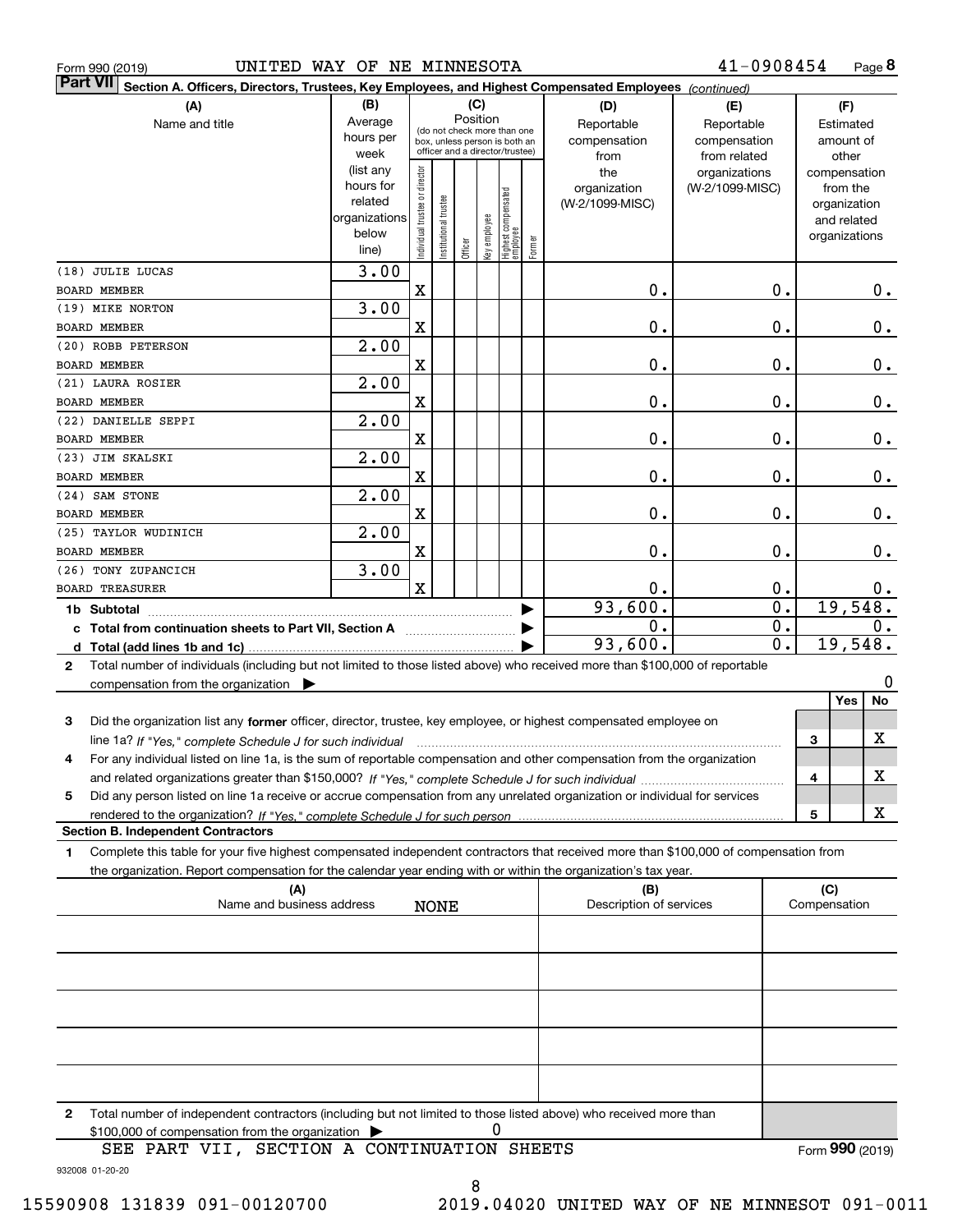| UNITED WAY OF NE MINNESOTA<br>Form 990                                                                          | 41-0908454                                                                          |                                |                       |         |                 |                              |        |                                                |                                                  |                                                                                   |
|-----------------------------------------------------------------------------------------------------------------|-------------------------------------------------------------------------------------|--------------------------------|-----------------------|---------|-----------------|------------------------------|--------|------------------------------------------------|--------------------------------------------------|-----------------------------------------------------------------------------------|
| Part VII Section A. Officers, Directors, Trustees, Key Employees, and Highest Compensated Employees (continued) |                                                                                     |                                |                       |         |                 |                              |        |                                                |                                                  |                                                                                   |
| (A)<br>Name and title                                                                                           | (B)<br>Average<br>hours                                                             |                                |                       |         | (C)<br>Position | (check all that apply)       |        | (D)<br>Reportable<br>compensation              | (E)<br>Reportable<br>compensation                | (F)<br>Estimated<br>amount of                                                     |
|                                                                                                                 | per<br>week<br>(list any<br>hours for<br>related<br>organizations<br>below<br>line) | Individual trustee or director | Institutional trustee | Officer | Key employee    | Highest compensated employee | Former | from<br>the<br>organization<br>(W-2/1099-MISC) | from related<br>organizations<br>(W-2/1099-MISC) | other<br>compensation<br>from the<br>organization<br>and related<br>organizations |
| (27) CLIFF TOBEY                                                                                                | 2.00                                                                                |                                |                       |         |                 |                              |        |                                                |                                                  |                                                                                   |
| BOARD MEMBER<br>(28) APRIL KLANDER                                                                              | 2.00                                                                                | $\mathbf X$                    |                       |         |                 |                              |        | $0$ .                                          | $\mathbf 0$ .                                    | 0.                                                                                |
| BOARD MEMBER                                                                                                    |                                                                                     | $\mathbf X$                    |                       |         |                 |                              |        | $\mathbf 0$ .                                  | $\mathbf 0$ .                                    | 0.                                                                                |
| (29) DUSTIN GRANGUTH                                                                                            | 2.00                                                                                |                                |                       |         |                 |                              |        |                                                |                                                  |                                                                                   |
| <b>BOARD MEMBER</b>                                                                                             |                                                                                     | $\mathbf X$                    |                       |         |                 |                              |        | $\mathbf 0$ .                                  | $\mathbf 0$ .                                    | 0.                                                                                |
|                                                                                                                 |                                                                                     |                                |                       |         |                 |                              |        |                                                |                                                  |                                                                                   |
|                                                                                                                 |                                                                                     |                                |                       |         |                 |                              |        |                                                |                                                  |                                                                                   |
|                                                                                                                 |                                                                                     |                                |                       |         |                 |                              |        |                                                |                                                  |                                                                                   |
|                                                                                                                 |                                                                                     |                                |                       |         |                 |                              |        |                                                |                                                  |                                                                                   |
|                                                                                                                 |                                                                                     |                                |                       |         |                 |                              |        |                                                |                                                  |                                                                                   |
|                                                                                                                 |                                                                                     |                                |                       |         |                 |                              |        |                                                |                                                  |                                                                                   |
|                                                                                                                 |                                                                                     |                                |                       |         |                 |                              |        |                                                |                                                  |                                                                                   |
|                                                                                                                 |                                                                                     |                                |                       |         |                 |                              |        |                                                |                                                  |                                                                                   |
|                                                                                                                 |                                                                                     |                                |                       |         |                 |                              |        |                                                |                                                  |                                                                                   |
|                                                                                                                 |                                                                                     |                                |                       |         |                 |                              |        |                                                |                                                  |                                                                                   |
|                                                                                                                 |                                                                                     |                                |                       |         |                 |                              |        |                                                |                                                  |                                                                                   |
|                                                                                                                 |                                                                                     |                                |                       |         |                 |                              |        |                                                |                                                  |                                                                                   |
|                                                                                                                 |                                                                                     |                                |                       |         |                 |                              |        |                                                |                                                  |                                                                                   |
|                                                                                                                 |                                                                                     |                                |                       |         |                 |                              |        |                                                |                                                  |                                                                                   |
|                                                                                                                 |                                                                                     |                                |                       |         |                 |                              |        |                                                |                                                  |                                                                                   |
|                                                                                                                 |                                                                                     |                                |                       |         |                 |                              |        |                                                |                                                  |                                                                                   |
| Total to Part VII, Section A, line 1c                                                                           |                                                                                     |                                |                       |         |                 |                              |        |                                                |                                                  |                                                                                   |

932201 04-01-19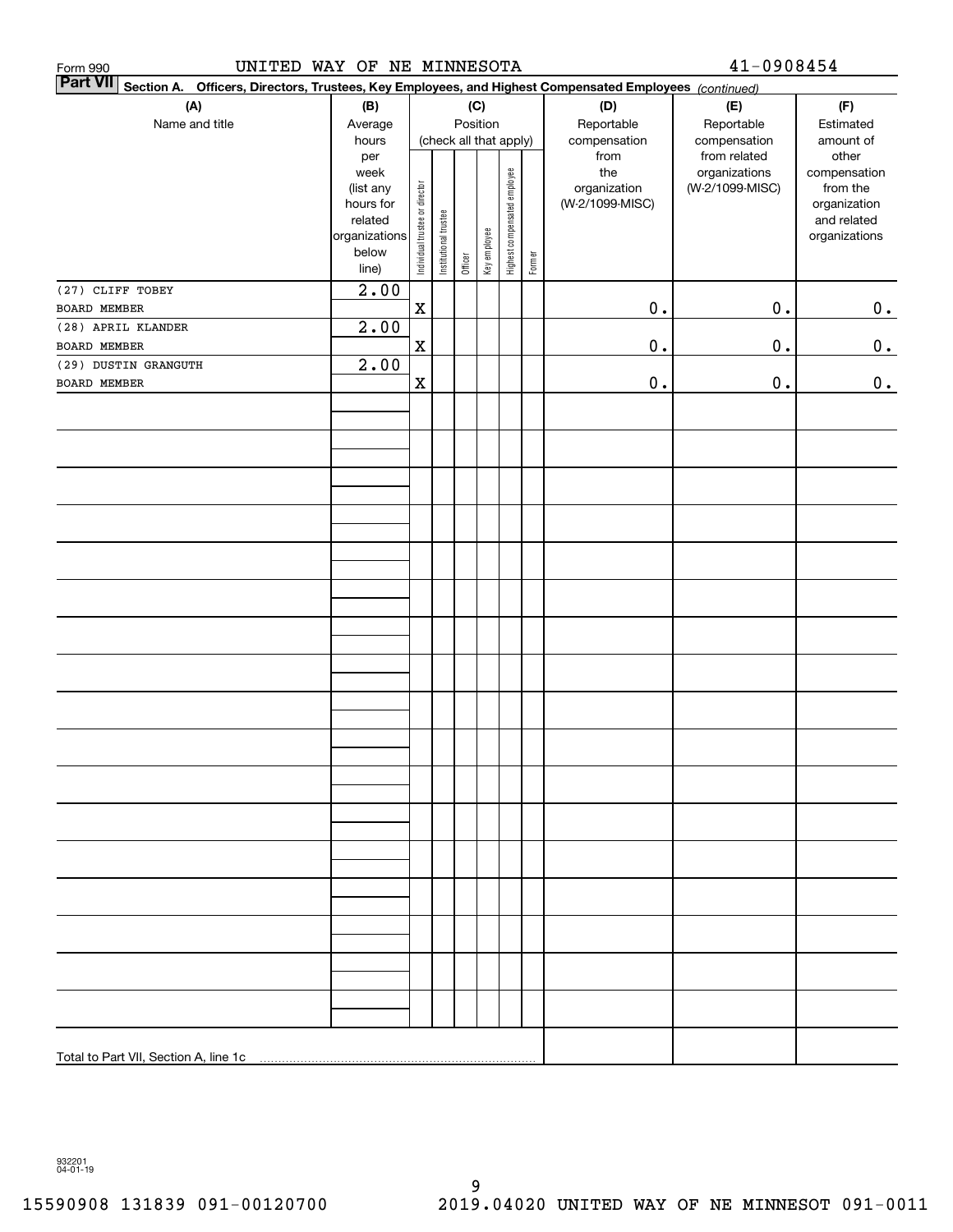|                                                           |                  | UNITED WAY OF NE MINNESOTA<br>Form 990 (2019)                                                                                                                                                                                               |                                  |                                                                                               | 41-0908454                    | Page 9                                                          |
|-----------------------------------------------------------|------------------|---------------------------------------------------------------------------------------------------------------------------------------------------------------------------------------------------------------------------------------------|----------------------------------|-----------------------------------------------------------------------------------------------|-------------------------------|-----------------------------------------------------------------|
|                                                           | <b>Part VIII</b> | <b>Statement of Revenue</b>                                                                                                                                                                                                                 |                                  |                                                                                               |                               |                                                                 |
|                                                           |                  | Check if Schedule O contains a response or note to any line in this Part VIII                                                                                                                                                               |                                  | $\begin{array}{c c c c c c} \hline \text{ } & \text{(B)} & \text{(C)} & \text{ } \end{array}$ |                               |                                                                 |
|                                                           |                  |                                                                                                                                                                                                                                             | (A)<br>Total revenue             | Related or exempt<br>function revenue                                                         | Unrelated<br>business revenue | (D)<br>Revenue excluded<br>from tax under<br>sections 512 - 514 |
|                                                           |                  | $\overline{1,234,077}$ .<br>1a<br>1 a Federated campaigns                                                                                                                                                                                   |                                  |                                                                                               |                               |                                                                 |
| Contributions, Gifts, Grants<br>and Other Similar Amounts |                  | 1 <sub>b</sub><br>Membership dues<br>b<br>$\ldots \ldots \ldots \ldots \ldots$                                                                                                                                                              |                                  |                                                                                               |                               |                                                                 |
|                                                           |                  | 229,480.<br>1 <sub>c</sub><br>Fundraising events<br>c                                                                                                                                                                                       |                                  |                                                                                               |                               |                                                                 |
|                                                           |                  | 1 <sub>d</sub><br>d Related organizations                                                                                                                                                                                                   |                                  |                                                                                               |                               |                                                                 |
|                                                           |                  | Government grants (contributions)<br>1e<br>е                                                                                                                                                                                                |                                  |                                                                                               |                               |                                                                 |
|                                                           |                  | f All other contributions, gifts, grants, and                                                                                                                                                                                               |                                  |                                                                                               |                               |                                                                 |
|                                                           |                  | 292,495.<br>similar amounts not included above<br>1f                                                                                                                                                                                        |                                  |                                                                                               |                               |                                                                 |
|                                                           |                  | 189,580.<br>$1g$ \$<br>Noncash contributions included in lines 1a-1f<br>g                                                                                                                                                                   |                                  |                                                                                               |                               |                                                                 |
|                                                           |                  | h.                                                                                                                                                                                                                                          | $1,756,052$ .                    |                                                                                               |                               |                                                                 |
|                                                           |                  | <b>Business Code</b>                                                                                                                                                                                                                        |                                  |                                                                                               |                               |                                                                 |
|                                                           |                  | 2 a<br><u>and the state of the state of the state of the state of the state of the state of the state of the state of the state of the state of the state of the state of the state of the state of the state of the state of the state</u> |                                  |                                                                                               |                               |                                                                 |
|                                                           |                  | b<br><u> 1989 - Johann Stoff, fransk politik (d. 1989)</u>                                                                                                                                                                                  |                                  |                                                                                               |                               |                                                                 |
| Program Service<br>Revenue                                |                  | с<br><u> 1989 - John Harry Harry Harry Harry Harry Harry Harry Harry Harry Harry Harry Harry Harry Harry Harry Harry H</u>                                                                                                                  |                                  |                                                                                               |                               |                                                                 |
|                                                           |                  | d<br><u> 1989 - Johann Barn, mars ann an t-Amhain an t-Amhain an t-Amhain an t-Amhain an t-Amhain an t-Amhain an t-Amh</u>                                                                                                                  |                                  |                                                                                               |                               |                                                                 |
|                                                           |                  | е                                                                                                                                                                                                                                           |                                  |                                                                                               |                               |                                                                 |
|                                                           |                  | f All other program service revenue                                                                                                                                                                                                         |                                  |                                                                                               |                               |                                                                 |
|                                                           |                  | a                                                                                                                                                                                                                                           |                                  |                                                                                               |                               |                                                                 |
|                                                           | 3                | Investment income (including dividends, interest, and                                                                                                                                                                                       |                                  |                                                                                               |                               |                                                                 |
|                                                           |                  |                                                                                                                                                                                                                                             | 5,900.                           |                                                                                               |                               | 5,900.                                                          |
|                                                           | 4                | Income from investment of tax-exempt bond proceeds                                                                                                                                                                                          |                                  |                                                                                               |                               |                                                                 |
|                                                           | 5                |                                                                                                                                                                                                                                             |                                  |                                                                                               |                               |                                                                 |
|                                                           |                  | (i) Real<br>(ii) Personal                                                                                                                                                                                                                   |                                  |                                                                                               |                               |                                                                 |
|                                                           |                  | 6а<br>6 a Gross rents                                                                                                                                                                                                                       |                                  |                                                                                               |                               |                                                                 |
|                                                           |                  | 6b<br>Less: rental expenses<br>b                                                                                                                                                                                                            |                                  |                                                                                               |                               |                                                                 |
|                                                           |                  | Rental income or (loss)<br>6c<br>c                                                                                                                                                                                                          |                                  |                                                                                               |                               |                                                                 |
|                                                           |                  | d Net rental income or (loss)<br>(i) Securities<br>(ii) Other                                                                                                                                                                               |                                  |                                                                                               |                               |                                                                 |
|                                                           |                  | 7 a Gross amount from sales of                                                                                                                                                                                                              |                                  |                                                                                               |                               |                                                                 |
|                                                           |                  | assets other than inventory<br>7a<br><b>b</b> Less: cost or other basis                                                                                                                                                                     |                                  |                                                                                               |                               |                                                                 |
|                                                           |                  | 7b                                                                                                                                                                                                                                          |                                  |                                                                                               |                               |                                                                 |
| evenue                                                    |                  | and sales expenses <b>contained</b><br>7c                                                                                                                                                                                                   |                                  |                                                                                               |                               |                                                                 |
|                                                           |                  | c Gain or (loss)                                                                                                                                                                                                                            |                                  |                                                                                               |                               |                                                                 |
| Œ                                                         |                  | 8 a Gross income from fundraising events (not                                                                                                                                                                                               |                                  |                                                                                               |                               |                                                                 |
| Other                                                     |                  | including \$229, 480. of                                                                                                                                                                                                                    |                                  |                                                                                               |                               |                                                                 |
|                                                           |                  | contributions reported on line 1c). See                                                                                                                                                                                                     |                                  |                                                                                               |                               |                                                                 |
|                                                           |                  | 0.<br> 8a                                                                                                                                                                                                                                   |                                  |                                                                                               |                               |                                                                 |
|                                                           |                  | $8b \mid 47, 274.$<br><b>b</b> Less: direct expenses <i></i>                                                                                                                                                                                |                                  |                                                                                               |                               |                                                                 |
|                                                           |                  | c Net income or (loss) from fundraising events                                                                                                                                                                                              | $-47, 274.$                      |                                                                                               |                               | $-47, 274.$                                                     |
|                                                           |                  | 9 a Gross income from gaming activities. See                                                                                                                                                                                                |                                  |                                                                                               |                               |                                                                 |
|                                                           |                  | 9a                                                                                                                                                                                                                                          |                                  |                                                                                               |                               |                                                                 |
|                                                           |                  | 9b                                                                                                                                                                                                                                          |                                  |                                                                                               |                               |                                                                 |
|                                                           |                  | c Net income or (loss) from gaming activities<br>.                                                                                                                                                                                          |                                  |                                                                                               |                               |                                                                 |
|                                                           |                  | 10 a Gross sales of inventory, less returns                                                                                                                                                                                                 |                                  |                                                                                               |                               |                                                                 |
|                                                           |                  | 10a                                                                                                                                                                                                                                         |                                  |                                                                                               |                               |                                                                 |
|                                                           |                  | 10b<br><b>b</b> Less: cost of goods sold                                                                                                                                                                                                    |                                  |                                                                                               |                               |                                                                 |
|                                                           |                  | c Net income or (loss) from sales of inventory                                                                                                                                                                                              |                                  |                                                                                               |                               |                                                                 |
|                                                           |                  | <b>Business Code</b>                                                                                                                                                                                                                        |                                  |                                                                                               |                               |                                                                 |
|                                                           | 11 a             | <u> 1989 - Johann Barn, mars and de Brasilian (b. 1989)</u>                                                                                                                                                                                 |                                  |                                                                                               |                               |                                                                 |
| Revenue                                                   |                  | b<br>the contract of the contract of the contract of the contract of the contract of                                                                                                                                                        |                                  |                                                                                               |                               |                                                                 |
|                                                           |                  | с<br>the control of the control of the control of the control of the control of                                                                                                                                                             |                                  |                                                                                               |                               |                                                                 |
| Miscellaneous                                             |                  |                                                                                                                                                                                                                                             |                                  |                                                                                               |                               |                                                                 |
|                                                           |                  | $\blacktriangleright$                                                                                                                                                                                                                       |                                  |                                                                                               |                               |                                                                 |
|                                                           | 12               |                                                                                                                                                                                                                                             | $\blacktriangleright$ 1,714,678. | 0.                                                                                            | $0$ .                         | $-41,374.$                                                      |
|                                                           |                  | 932009 01-20-20                                                                                                                                                                                                                             |                                  |                                                                                               |                               | Form 990 (2019)                                                 |

932009 01-20-20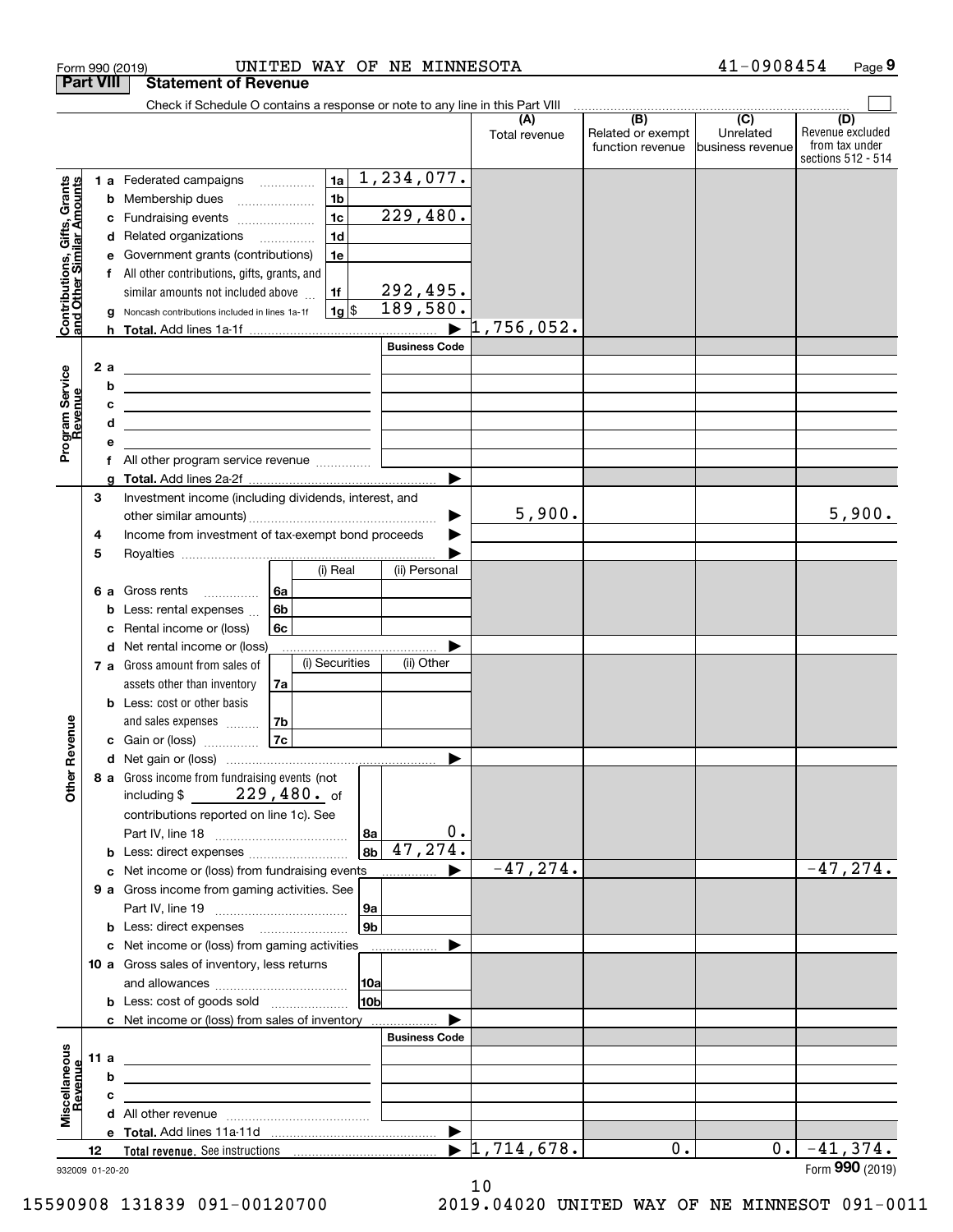$_{\rm Form}$   $_{990}$  (2019) <code>UNITED</code> WAY OF NE MINNESOTA  $41-0908454$   $_{\rm Page}$ **Part IX Statement of Functional Expenses**

*Section 501(c)(3) and 501(c)(4) organizations must complete all columns. All other organizations must complete column (A).*

|              | Do not include amounts reported on lines 6b,<br>7b, 8b, 9b, and 10b of Part VIII.                  | (A)<br>Total expenses | (B)<br>Program service<br>expenses | $\overline{C}$<br>Management and<br>general expenses | (D)<br>Fundraising<br>expenses |  |  |  |  |
|--------------|----------------------------------------------------------------------------------------------------|-----------------------|------------------------------------|------------------------------------------------------|--------------------------------|--|--|--|--|
| 1            | Grants and other assistance to domestic organizations                                              |                       |                                    |                                                      |                                |  |  |  |  |
|              | and domestic governments. See Part IV, line 21                                                     | 788,073.              | 788,073.                           |                                                      |                                |  |  |  |  |
| 2            | Grants and other assistance to domestic                                                            |                       |                                    |                                                      |                                |  |  |  |  |
|              | individuals. See Part IV, line 22                                                                  | 179,500.              | 179,500.                           |                                                      |                                |  |  |  |  |
| 3            | Grants and other assistance to foreign                                                             |                       |                                    |                                                      |                                |  |  |  |  |
|              | organizations, foreign governments, and foreign                                                    |                       |                                    |                                                      |                                |  |  |  |  |
|              | individuals. See Part IV, lines 15 and 16                                                          |                       |                                    |                                                      |                                |  |  |  |  |
| 4            | Benefits paid to or for members                                                                    |                       |                                    |                                                      |                                |  |  |  |  |
| 5            | Compensation of current officers, directors,                                                       |                       |                                    |                                                      |                                |  |  |  |  |
|              | trustees, and key employees                                                                        | 113, 150.             | 76,942.                            | 18,104.                                              | 18, 104.                       |  |  |  |  |
| 6            | Compensation not included above to disqualified                                                    |                       |                                    |                                                      |                                |  |  |  |  |
|              | persons (as defined under section 4958(f)(1)) and                                                  |                       |                                    |                                                      |                                |  |  |  |  |
|              | persons described in section 4958(c)(3)(B)                                                         |                       |                                    |                                                      |                                |  |  |  |  |
| 7            |                                                                                                    | 264, 722.             | 180,010.                           | 42,356.                                              | 42,356.                        |  |  |  |  |
| 8            | Pension plan accruals and contributions (include                                                   |                       |                                    |                                                      |                                |  |  |  |  |
|              | section 401(k) and 403(b) employer contributions)                                                  | 19,563.               | 13,303.                            | 3,130.                                               | 3,130.                         |  |  |  |  |
| 9            |                                                                                                    | $\overline{26,212.}$  | 17,824.                            | $\overline{4,194.}$                                  | 4,194.                         |  |  |  |  |
| 10           |                                                                                                    | $\overline{29,386}$ . | 19,982.                            | 4,702.                                               | 4,702.                         |  |  |  |  |
| 11           | Fees for services (nonemployees):                                                                  |                       |                                    |                                                      |                                |  |  |  |  |
| a            |                                                                                                    |                       |                                    |                                                      |                                |  |  |  |  |
| b            |                                                                                                    |                       |                                    | 2,726.                                               |                                |  |  |  |  |
| c            |                                                                                                    | 17,040.               | 11,588.                            |                                                      | $\overline{2,726}$ .           |  |  |  |  |
| d            |                                                                                                    |                       |                                    |                                                      |                                |  |  |  |  |
| е            | Professional fundraising services. See Part IV, line 17                                            |                       |                                    |                                                      |                                |  |  |  |  |
| f            | Investment management fees                                                                         |                       |                                    |                                                      |                                |  |  |  |  |
| $\mathbf{q}$ | Other. (If line 11g amount exceeds 10% of line 25,                                                 | 1,227.                | 835.                               | 196.                                                 | 196.                           |  |  |  |  |
|              | column (A) amount, list line 11g expenses on Sch O.)                                               |                       |                                    |                                                      |                                |  |  |  |  |
| 12           |                                                                                                    | 13,818.               | 9,397.                             | 2,209.                                               | 2,212.                         |  |  |  |  |
| 13<br>14     |                                                                                                    |                       |                                    |                                                      |                                |  |  |  |  |
| 15           |                                                                                                    |                       |                                    |                                                      |                                |  |  |  |  |
| 16           |                                                                                                    | 27,290.               | 17,824.                            | 4,733.                                               | 4,733.                         |  |  |  |  |
| 17           | Travel                                                                                             | 6,104.                | 4,150.                             | 977.                                                 | 977.                           |  |  |  |  |
| 18           | Payments of travel or entertainment expenses                                                       |                       |                                    |                                                      |                                |  |  |  |  |
|              | for any federal, state, or local public officials                                                  |                       |                                    |                                                      |                                |  |  |  |  |
| 19           | Conferences, conventions, and meetings                                                             | $\overline{1,378}$ .  | 938.                               | 220.                                                 | 220.                           |  |  |  |  |
| 20           | Interest                                                                                           |                       |                                    |                                                      |                                |  |  |  |  |
| 21           |                                                                                                    |                       |                                    |                                                      |                                |  |  |  |  |
| 22           | Depreciation, depletion, and amortization                                                          | 45,077.               | 30,652.                            | 7,212.                                               | 7,213.                         |  |  |  |  |
| 23           | Insurance                                                                                          |                       |                                    |                                                      |                                |  |  |  |  |
| 24           | Other expenses. Itemize expenses not covered<br>above (List miscellaneous expenses on line 24e. If |                       |                                    |                                                      |                                |  |  |  |  |
|              | line 24e amount exceeds 10% of line 25, column (A)                                                 |                       |                                    |                                                      |                                |  |  |  |  |
|              | amount, list line 24e expenses on Schedule O.)<br>PROVISION FOR UNCOLLECT                          | 54,083.               | 54,083.                            |                                                      |                                |  |  |  |  |
| a<br>b       | MEMBER DUES                                                                                        | 18,840.               | 12,812.                            | 3,014.                                               | 3,014.                         |  |  |  |  |
| C.           | CAMPAIGN SUPPLIES                                                                                  | 18,098.               | 12,306.                            | 2,896.                                               | 2,896.                         |  |  |  |  |
| d            | TRAINING                                                                                           | $\overline{4,727}$ .  | 3,214.                             | 756.                                                 | 757.                           |  |  |  |  |
|              | e All other expenses                                                                               | 6,351.                | 4,319.                             | 1,016.                                               | 1,016.                         |  |  |  |  |
| 25           | Total functional expenses. Add lines 1 through 24e                                                 | 1,634,639.            | 1,437,752.                         | 98,441.                                              | 98,446.                        |  |  |  |  |
| 26           | <b>Joint costs.</b> Complete this line only if the organization                                    |                       |                                    |                                                      |                                |  |  |  |  |
|              | reported in column (B) joint costs from a combined                                                 |                       |                                    |                                                      |                                |  |  |  |  |
|              | educational campaign and fundraising solicitation.                                                 |                       |                                    |                                                      |                                |  |  |  |  |
|              | Check here $\blacktriangleright$<br>if following SOP 98-2 (ASC 958-720)                            |                       |                                    |                                                      |                                |  |  |  |  |

11

932010 01-20-20

Form (2019) **990**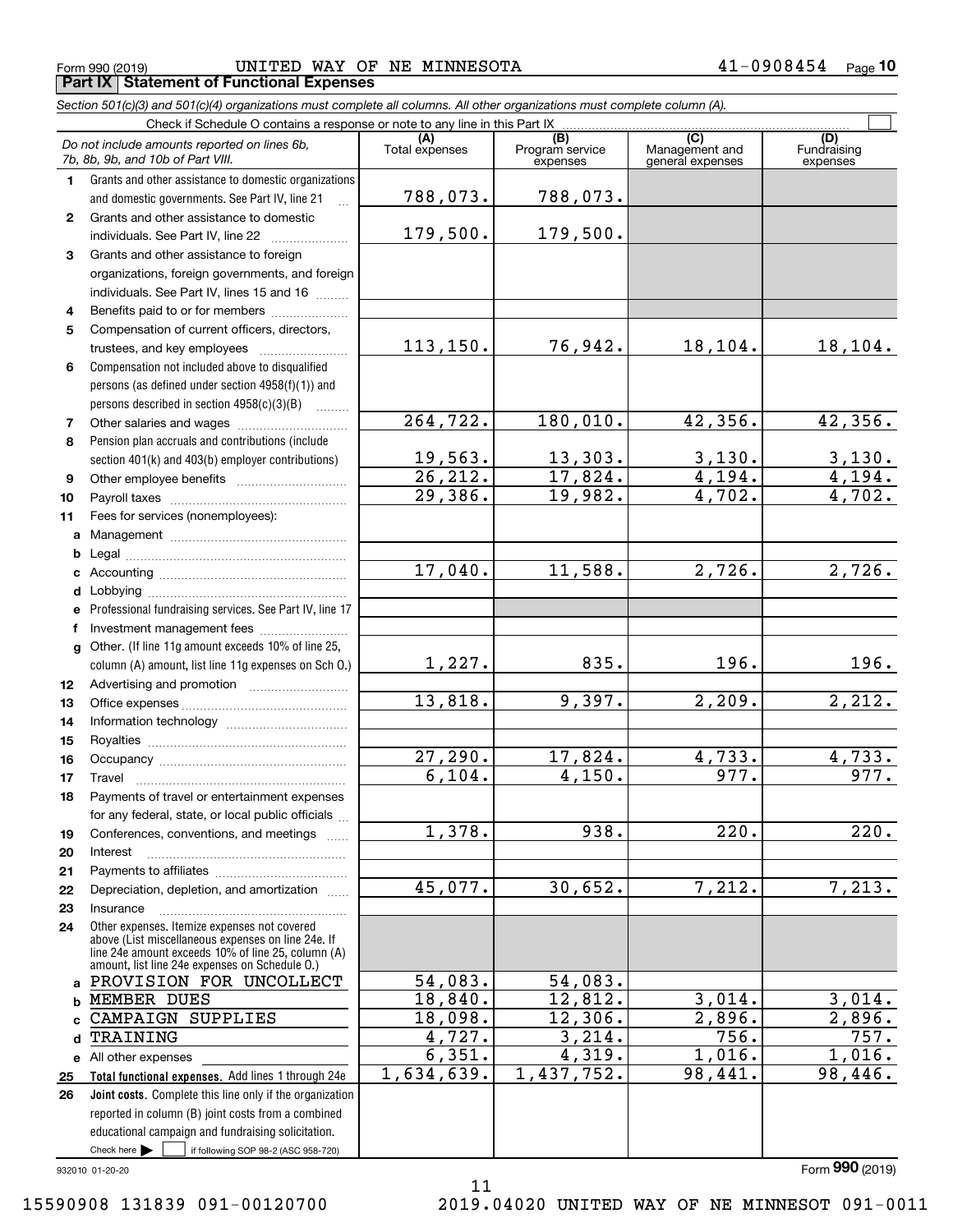|        | Form 990 (2019) | UNITED WAY OF NE MINNESOTA                                                                                     |          |                         |                          |                 | 41-0908454<br>$Page$ 11 |
|--------|-----------------|----------------------------------------------------------------------------------------------------------------|----------|-------------------------|--------------------------|-----------------|-------------------------|
|        | Part X          | <b>Balance Sheet</b>                                                                                           |          |                         |                          |                 |                         |
|        |                 |                                                                                                                |          |                         |                          |                 |                         |
|        |                 |                                                                                                                |          |                         | (A)<br>Beginning of year |                 | (B)<br>End of year      |
|        | 1               |                                                                                                                | 360,991. | $\blacksquare$          | 554, 269.                |                 |                         |
|        | 2               |                                                                                                                |          | 340, 134.               | $\overline{2}$           | 345,328.        |                         |
|        | 3               |                                                                                                                | 581,947. | $\mathbf{3}$            | 461,382.                 |                 |                         |
|        | 4               |                                                                                                                |          | 4                       |                          |                 |                         |
|        | 5               | Loans and other receivables from any current or former officer, director,                                      |          |                         |                          |                 |                         |
|        |                 | trustee, key employee, creator or founder, substantial contributor, or 35%                                     |          |                         |                          |                 |                         |
|        |                 | controlled entity or family member of any of these persons                                                     |          | 5                       |                          |                 |                         |
|        | 6               | Loans and other receivables from other disqualified persons (as defined                                        |          |                         |                          |                 |                         |
|        |                 | under section 4958(f)(1)), and persons described in section 4958(c)(3)(B)                                      |          | 6                       |                          |                 |                         |
|        | 7               |                                                                                                                |          |                         |                          | $\overline{7}$  |                         |
| Assets | 8               |                                                                                                                |          | 8                       |                          |                 |                         |
|        | 9               | Prepaid expenses and deferred charges [11] [11] [11] [12] [12] [12] [12] [13] [13] [13] [13] [13] [13] [13] [1 |          |                         | 512.                     | 9               | 512.                    |
|        | 10a             | Land, buildings, and equipment: cost or other                                                                  |          |                         |                          |                 |                         |
|        |                 | basis. Complete Part VI of Schedule D  10a                                                                     |          | 1,210,879.              |                          |                 |                         |
|        |                 |                                                                                                                |          | 93,511.                 | 1, 154, 855.             | 10 <sub>c</sub> | 1, 117, 368.            |
|        | 11              |                                                                                                                |          |                         |                          | 11              |                         |
|        | 12              |                                                                                                                |          |                         |                          | 12              |                         |
|        | 13              |                                                                                                                |          |                         | 13                       |                 |                         |
|        | 14              |                                                                                                                |          | 14                      |                          |                 |                         |
|        | 15              | Other assets. See Part IV, line 11                                                                             |          | $\overline{1,279},877.$ | 15                       | 1, 136, 163.    |                         |
|        | 16              |                                                                                                                |          |                         | 3,718,316.               | 16              | 3,615,022.              |
|        | 17              | Accounts payable and accrued expenses                                                                          |          |                         | 15, 159.                 | 17              | 20,967.                 |

|                      | 16 |                                                                                                                                                                                                                                | 3,718,316.   | 16 | 3,615,022.                   |
|----------------------|----|--------------------------------------------------------------------------------------------------------------------------------------------------------------------------------------------------------------------------------|--------------|----|------------------------------|
|                      | 17 |                                                                                                                                                                                                                                | 15, 159.     | 17 | 20,967.                      |
|                      | 18 |                                                                                                                                                                                                                                | 392,898.     | 18 | 287, 250.                    |
|                      | 19 | Deferred revenue imminimum contracts and all the contracts and all the contracts and all the contracts are contracted and all the contracts and all the contracts and all the contracts and contracts are contracted and contr |              | 19 |                              |
|                      | 20 |                                                                                                                                                                                                                                |              | 20 |                              |
|                      | 21 | Escrow or custodial account liability. Complete Part IV of Schedule D                                                                                                                                                          | 46,450.      | 21 | 53,683.                      |
|                      | 22 | Loans and other payables to any current or former officer, director,                                                                                                                                                           |              |    |                              |
| Liabilities          |    | trustee, key employee, creator or founder, substantial contributor, or 35%                                                                                                                                                     |              |    |                              |
|                      |    | controlled entity or family member of any of these persons                                                                                                                                                                     |              | 22 |                              |
|                      | 23 | Secured mortgages and notes payable to unrelated third parties                                                                                                                                                                 | 9,096.       | 23 | 7,224.                       |
|                      | 24 |                                                                                                                                                                                                                                |              | 24 |                              |
|                      | 25 | Other liabilities (including federal income tax, payables to related third                                                                                                                                                     |              |    |                              |
|                      |    | parties, and other liabilities not included on lines 17-24). Complete Part X                                                                                                                                                   |              |    |                              |
|                      |    | of Schedule D                                                                                                                                                                                                                  |              | 25 |                              |
|                      | 26 |                                                                                                                                                                                                                                | 463,603.     | 26 | 369,124.                     |
|                      |    | Organizations that follow FASB ASC 958, check here $\triangleright \lfloor X \rfloor$                                                                                                                                          |              |    |                              |
|                      |    | and complete lines 27, 28, 32, and 33.                                                                                                                                                                                         |              |    |                              |
|                      | 27 |                                                                                                                                                                                                                                | 3,220,401.   | 27 | $\frac{3,223,599.}{22,299.}$ |
|                      | 28 |                                                                                                                                                                                                                                | 34,312.      | 28 |                              |
| <b>Fund Balances</b> |    | Organizations that do not follow FASB ASC 958, check here $\blacktriangleright \begin{array}{c} \perp \end{array}$                                                                                                             |              |    |                              |
|                      |    | and complete lines 29 through 33.                                                                                                                                                                                              |              |    |                              |
|                      | 29 |                                                                                                                                                                                                                                |              | 29 |                              |
|                      | 30 | Paid-in or capital surplus, or land, building, or equipment fund                                                                                                                                                               |              | 30 |                              |
| Net Assets or        | 31 | Retained earnings, endowment, accumulated income, or other funds                                                                                                                                                               |              | 31 |                              |
|                      | 32 |                                                                                                                                                                                                                                | 3, 254, 713. | 32 | 3, 245, 898.                 |
|                      | 33 | Total liabilities and net assets/fund balances contain and intermal contained and net assets and net all all t                                                                                                                 | 3,718,316.   | 33 | 3,615,022.                   |
|                      |    |                                                                                                                                                                                                                                |              |    | Form 990 (2019)              |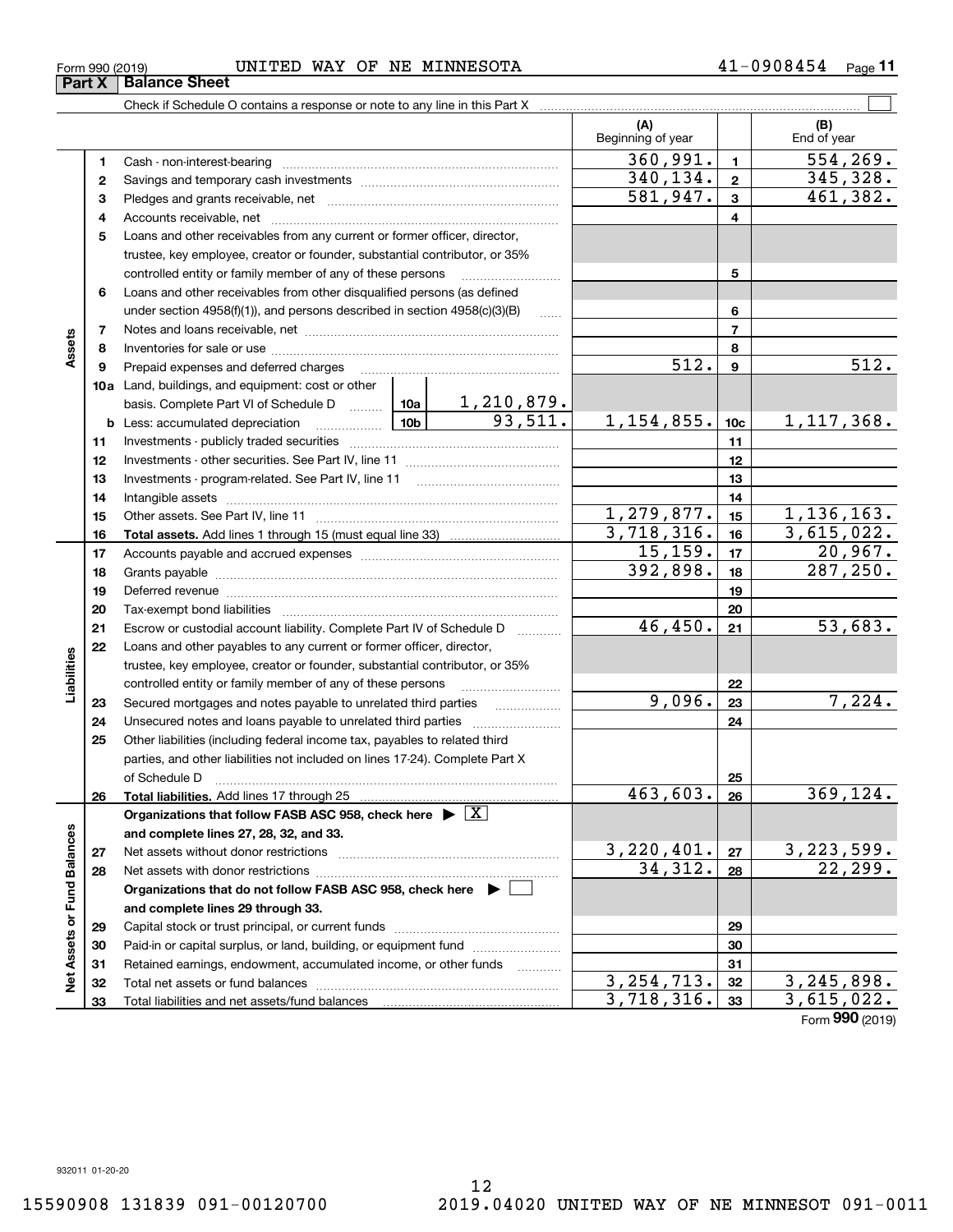|    | UNITED WAY OF NE MINNESOTA<br>Form 990 (2019)                                                                                   |                         | 41-0908454   |             | Page 12          |
|----|---------------------------------------------------------------------------------------------------------------------------------|-------------------------|--------------|-------------|------------------|
|    | Part XI<br><b>Reconciliation of Net Assets</b>                                                                                  |                         |              |             |                  |
|    |                                                                                                                                 |                         |              |             |                  |
|    |                                                                                                                                 |                         |              |             |                  |
| 1  |                                                                                                                                 | 1.                      | 1,714,678.   |             |                  |
| 2  | Total expenses (must equal Part IX, column (A), line 25)                                                                        | $\mathbf{2}$            | 1,634,639.   |             |                  |
| 3  | Revenue less expenses. Subtract line 2 from line 1                                                                              | 3                       |              |             | 80,039.          |
| 4  |                                                                                                                                 | $\overline{\mathbf{4}}$ | 3, 254, 713. |             |                  |
| 5  |                                                                                                                                 | 5                       |              |             | $-88,854.$       |
| 6  |                                                                                                                                 | 6                       |              |             |                  |
| 7  |                                                                                                                                 | $\overline{7}$          |              |             |                  |
| 8  | Prior period adjustments                                                                                                        | 8                       |              |             |                  |
| 9  | Other changes in net assets or fund balances (explain on Schedule O)                                                            | 9                       |              |             | $\overline{0}$ . |
| 10 | Net assets or fund balances at end of year. Combine lines 3 through 9 (must equal Part X, line 32,                              |                         |              |             |                  |
|    |                                                                                                                                 | 10 <sup>1</sup>         | 3, 245, 898. |             |                  |
|    | Part XII Financial Statements and Reporting                                                                                     |                         |              |             |                  |
|    |                                                                                                                                 |                         |              |             |                  |
|    |                                                                                                                                 |                         |              | Yes         | No               |
| 1  | $\boxed{\text{X}}$ Accrual<br>Accounting method used to prepare the Form 990: <u>[</u> Cash<br>Other                            |                         |              |             |                  |
|    | If the organization changed its method of accounting from a prior year or checked "Other," explain in Schedule O.               |                         |              |             |                  |
|    | 2a Were the organization's financial statements compiled or reviewed by an independent accountant?                              |                         | 2a           |             | X                |
|    | If "Yes," check a box below to indicate whether the financial statements for the year were compiled or reviewed on a            |                         |              |             |                  |
|    | separate basis, consolidated basis, or both:                                                                                    |                         |              |             |                  |
|    | Separate basis<br>Both consolidated and separate basis<br>Consolidated basis                                                    |                         |              |             |                  |
|    | <b>b</b> Were the organization's financial statements audited by an independent accountant?                                     |                         | 2b           | $\mathbf X$ |                  |
|    | If "Yes," check a box below to indicate whether the financial statements for the year were audited on a separate basis,         |                         |              |             |                  |
|    | consolidated basis, or both:                                                                                                    |                         |              |             |                  |
|    | $ \mathbf{X} $ Separate basis<br><b>Consolidated basis</b><br>Both consolidated and separate basis                              |                         |              |             |                  |
|    | c If "Yes" to line 2a or 2b, does the organization have a committee that assumes responsibility for oversight of the audit,     |                         |              |             |                  |
|    |                                                                                                                                 |                         | 2c           | Χ           |                  |
|    | If the organization changed either its oversight process or selection process during the tax year, explain on Schedule O.       |                         |              |             |                  |
|    | 3a As a result of a federal award, was the organization required to undergo an audit or audits as set forth in the Single Audit |                         |              |             |                  |
|    |                                                                                                                                 |                         | За           |             | x                |
|    | b If "Yes," did the organization undergo the required audit or audits? If the organization did not undergo the required audit   |                         |              |             |                  |
|    | or audits, explain why on Schedule O and describe any steps taken to undergo such audits manufactured content to                |                         | Зb           | nnn         |                  |
|    |                                                                                                                                 |                         |              |             |                  |

Form (2019) **990**

932012 01-20-20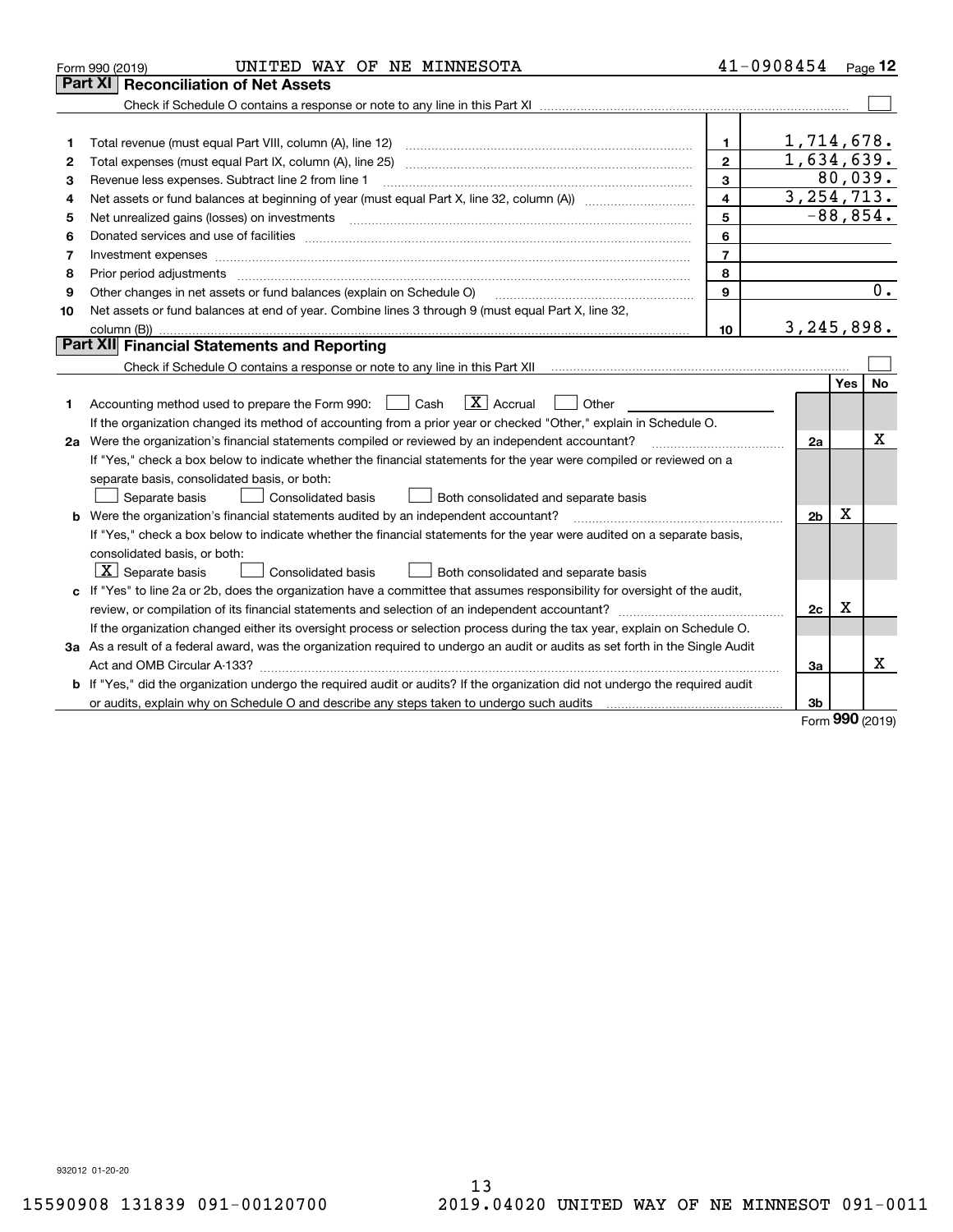| <b>SCHEDULE A</b> |
|-------------------|
|-------------------|

Department of the Treasury Internal Revenue Service

**(Form 990 or 990-EZ)**

# **Public Charity Status and Public Support**

**Complete if the organization is a section 501(c)(3) organization or a section 4947(a)(1) nonexempt charitable trust.**

**| Attach to Form 990 or Form 990-EZ.** 

**| Go to www.irs.gov/Form990 for instructions and the latest information.**

| OMB No. 1545-0047                   |
|-------------------------------------|
| HU.                                 |
| <b>Open to Public</b><br>Inspection |
|                                     |

 $\mathbf{I}$ 

| Name of the organization |  |  |  |
|--------------------------|--|--|--|
|                          |  |  |  |

|        |                                                                                                                           | Name of the organization                                                                                                                      |          |                                                       |                             |                                 |                            |  | <b>Employer identification number</b> |  |  |  |
|--------|---------------------------------------------------------------------------------------------------------------------------|-----------------------------------------------------------------------------------------------------------------------------------------------|----------|-------------------------------------------------------|-----------------------------|---------------------------------|----------------------------|--|---------------------------------------|--|--|--|
|        |                                                                                                                           |                                                                                                                                               |          | UNITED WAY OF NE MINNESOTA                            |                             |                                 |                            |  | 41-0908454                            |  |  |  |
| Part I |                                                                                                                           | Reason for Public Charity Status (All organizations must complete this part.) See instructions.                                               |          |                                                       |                             |                                 |                            |  |                                       |  |  |  |
|        |                                                                                                                           | The organization is not a private foundation because it is: (For lines 1 through 12, check only one box.)                                     |          |                                                       |                             |                                 |                            |  |                                       |  |  |  |
| 1      |                                                                                                                           | A church, convention of churches, or association of churches described in section 170(b)(1)(A)(i).                                            |          |                                                       |                             |                                 |                            |  |                                       |  |  |  |
| 2      |                                                                                                                           | A school described in section 170(b)(1)(A)(ii). (Attach Schedule E (Form 990 or 990-EZ).)                                                     |          |                                                       |                             |                                 |                            |  |                                       |  |  |  |
| 3      | A hospital or a cooperative hospital service organization described in section 170(b)(1)(A)(iii).                         |                                                                                                                                               |          |                                                       |                             |                                 |                            |  |                                       |  |  |  |
| 4      |                                                                                                                           | A medical research organization operated in conjunction with a hospital described in section 170(b)(1)(A)(iii). Enter the hospital's name,    |          |                                                       |                             |                                 |                            |  |                                       |  |  |  |
|        | city, and state:                                                                                                          |                                                                                                                                               |          |                                                       |                             |                                 |                            |  |                                       |  |  |  |
| 5      | An organization operated for the benefit of a college or university owned or operated by a governmental unit described in |                                                                                                                                               |          |                                                       |                             |                                 |                            |  |                                       |  |  |  |
|        |                                                                                                                           | section 170(b)(1)(A)(iv). (Complete Part II.)                                                                                                 |          |                                                       |                             |                                 |                            |  |                                       |  |  |  |
| 6      |                                                                                                                           | A federal, state, or local government or governmental unit described in section 170(b)(1)(A)(v).                                              |          |                                                       |                             |                                 |                            |  |                                       |  |  |  |
|        | $7 \times$                                                                                                                | An organization that normally receives a substantial part of its support from a governmental unit or from the general public described in     |          |                                                       |                             |                                 |                            |  |                                       |  |  |  |
|        |                                                                                                                           | section 170(b)(1)(A)(vi). (Complete Part II.)                                                                                                 |          |                                                       |                             |                                 |                            |  |                                       |  |  |  |
| 8      |                                                                                                                           | A community trust described in section 170(b)(1)(A)(vi). (Complete Part II.)                                                                  |          |                                                       |                             |                                 |                            |  |                                       |  |  |  |
| 9      |                                                                                                                           | An agricultural research organization described in section 170(b)(1)(A)(ix) operated in conjunction with a land-grant college                 |          |                                                       |                             |                                 |                            |  |                                       |  |  |  |
|        |                                                                                                                           | or university or a non-land-grant college of agriculture (see instructions). Enter the name, city, and state of the college or                |          |                                                       |                             |                                 |                            |  |                                       |  |  |  |
|        |                                                                                                                           | university:                                                                                                                                   |          |                                                       |                             |                                 |                            |  |                                       |  |  |  |
| 10     |                                                                                                                           | An organization that normally receives: (1) more than 33 1/3% of its support from contributions, membership fees, and gross receipts from     |          |                                                       |                             |                                 |                            |  |                                       |  |  |  |
|        |                                                                                                                           | activities related to its exempt functions - subject to certain exceptions, and (2) no more than 33 1/3% of its support from gross investment |          |                                                       |                             |                                 |                            |  |                                       |  |  |  |
|        |                                                                                                                           | income and unrelated business taxable income (less section 511 tax) from businesses acquired by the organization after June 30, 1975.         |          |                                                       |                             |                                 |                            |  |                                       |  |  |  |
|        |                                                                                                                           | See section 509(a)(2). (Complete Part III.)                                                                                                   |          |                                                       |                             |                                 |                            |  |                                       |  |  |  |
| 11     |                                                                                                                           | An organization organized and operated exclusively to test for public safety. See section 509(a)(4).                                          |          |                                                       |                             |                                 |                            |  |                                       |  |  |  |
| 12     |                                                                                                                           | An organization organized and operated exclusively for the benefit of, to perform the functions of, or to carry out the purposes of one or    |          |                                                       |                             |                                 |                            |  |                                       |  |  |  |
|        |                                                                                                                           | more publicly supported organizations described in section 509(a)(1) or section 509(a)(2). See section 509(a)(3). Check the box in            |          |                                                       |                             |                                 |                            |  |                                       |  |  |  |
|        |                                                                                                                           | lines 12a through 12d that describes the type of supporting organization and complete lines 12e, 12f, and 12g.                                |          |                                                       |                             |                                 |                            |  |                                       |  |  |  |
| а      |                                                                                                                           | Type I. A supporting organization operated, supervised, or controlled by its supported organization(s), typically by giving                   |          |                                                       |                             |                                 |                            |  |                                       |  |  |  |
|        |                                                                                                                           | the supported organization(s) the power to regularly appoint or elect a majority of the directors or trustees of the supporting               |          |                                                       |                             |                                 |                            |  |                                       |  |  |  |
|        |                                                                                                                           | organization. You must complete Part IV, Sections A and B.                                                                                    |          |                                                       |                             |                                 |                            |  |                                       |  |  |  |
| b      |                                                                                                                           | Type II. A supporting organization supervised or controlled in connection with its supported organization(s), by having                       |          |                                                       |                             |                                 |                            |  |                                       |  |  |  |
|        |                                                                                                                           | control or management of the supporting organization vested in the same persons that control or manage the supported                          |          |                                                       |                             |                                 |                            |  |                                       |  |  |  |
|        |                                                                                                                           | organization(s). You must complete Part IV, Sections A and C.                                                                                 |          |                                                       |                             |                                 |                            |  |                                       |  |  |  |
| с      |                                                                                                                           | Type III functionally integrated. A supporting organization operated in connection with, and functionally integrated with,                    |          |                                                       |                             |                                 |                            |  |                                       |  |  |  |
|        |                                                                                                                           | its supported organization(s) (see instructions). You must complete Part IV, Sections A, D, and E.                                            |          |                                                       |                             |                                 |                            |  |                                       |  |  |  |
| d      |                                                                                                                           | Type III non-functionally integrated. A supporting organization operated in connection with its supported organization(s)                     |          |                                                       |                             |                                 |                            |  |                                       |  |  |  |
|        |                                                                                                                           | that is not functionally integrated. The organization generally must satisfy a distribution requirement and an attentiveness                  |          |                                                       |                             |                                 |                            |  |                                       |  |  |  |
|        |                                                                                                                           | requirement (see instructions). You must complete Part IV, Sections A and D, and Part V.                                                      |          |                                                       |                             |                                 |                            |  |                                       |  |  |  |
|        |                                                                                                                           | Check this box if the organization received a written determination from the IRS that it is a Type I, Type II, Type III                       |          |                                                       |                             |                                 |                            |  |                                       |  |  |  |
|        |                                                                                                                           | functionally integrated, or Type III non-functionally integrated supporting organization.                                                     |          |                                                       |                             |                                 |                            |  |                                       |  |  |  |
|        |                                                                                                                           | f Enter the number of supported organizations                                                                                                 |          |                                                       |                             |                                 |                            |  |                                       |  |  |  |
|        |                                                                                                                           | g Provide the following information about the supported organization(s).                                                                      |          |                                                       |                             |                                 |                            |  |                                       |  |  |  |
|        |                                                                                                                           | (i) Name of supported                                                                                                                         | (ii) EIN | (iii) Type of organization                            | in your governing document? | (iv) Is the organization listed | (v) Amount of monetary     |  | (vi) Amount of other                  |  |  |  |
|        |                                                                                                                           | organization                                                                                                                                  |          | (described on lines 1-10<br>above (see instructions)) | Yes                         | No                              | support (see instructions) |  | support (see instructions)            |  |  |  |
|        |                                                                                                                           |                                                                                                                                               |          |                                                       |                             |                                 |                            |  |                                       |  |  |  |
|        |                                                                                                                           |                                                                                                                                               |          |                                                       |                             |                                 |                            |  |                                       |  |  |  |
|        |                                                                                                                           |                                                                                                                                               |          |                                                       |                             |                                 |                            |  |                                       |  |  |  |
|        |                                                                                                                           |                                                                                                                                               |          |                                                       |                             |                                 |                            |  |                                       |  |  |  |
|        |                                                                                                                           |                                                                                                                                               |          |                                                       |                             |                                 |                            |  |                                       |  |  |  |
|        |                                                                                                                           |                                                                                                                                               |          |                                                       |                             |                                 |                            |  |                                       |  |  |  |
|        |                                                                                                                           |                                                                                                                                               |          |                                                       |                             |                                 |                            |  |                                       |  |  |  |
|        |                                                                                                                           |                                                                                                                                               |          |                                                       |                             |                                 |                            |  |                                       |  |  |  |
|        |                                                                                                                           |                                                                                                                                               |          |                                                       |                             |                                 |                            |  |                                       |  |  |  |
|        |                                                                                                                           |                                                                                                                                               |          |                                                       |                             |                                 |                            |  |                                       |  |  |  |
| Total  |                                                                                                                           |                                                                                                                                               |          |                                                       |                             |                                 |                            |  |                                       |  |  |  |

LHA For Paperwork Reduction Act Notice, see the Instructions for Form 990 or 990-EZ. 932021 09-25-19 Schedule A (Form 990 or 990-EZ) 2019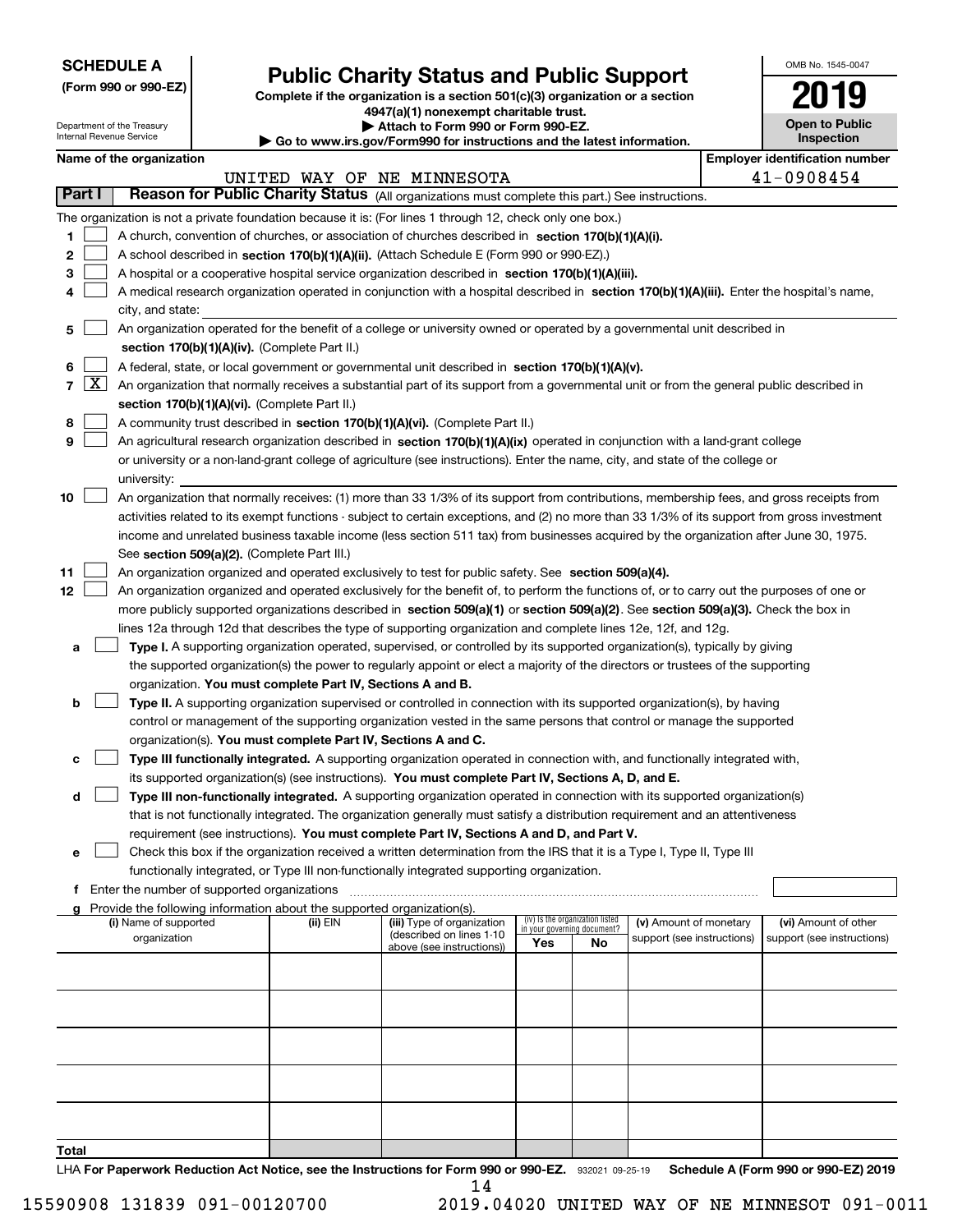## Schedule A (Form 990 or 990-EZ) 2019 <code>UNITED WAY OF NE MINNESOTA</code>  $41\text{--}0908454$  <code>Page</code>

(Complete only if you checked the box on line 5, 7, or 8 of Part I or if the organization failed to qualify under Part III. If the organization **Part II Support Schedule for Organizations Described in Sections 170(b)(1)(A)(iv) and 170(b)(1)(A)(vi)**

fails to qualify under the tests listed below, please complete Part III.)

|   | <b>Section A. Public Support</b>                                                                                                                                                                                                                                                                          |          |            |            |            |                                      |                                          |
|---|-----------------------------------------------------------------------------------------------------------------------------------------------------------------------------------------------------------------------------------------------------------------------------------------------------------|----------|------------|------------|------------|--------------------------------------|------------------------------------------|
|   | Calendar year (or fiscal year beginning in) $\blacktriangleright$                                                                                                                                                                                                                                         | (a) 2015 | $(b)$ 2016 | $(c)$ 2017 | $(d)$ 2018 | (e) 2019                             | (f) Total                                |
|   | 1 Gifts, grants, contributions, and                                                                                                                                                                                                                                                                       |          |            |            |            |                                      |                                          |
|   | membership fees received. (Do not                                                                                                                                                                                                                                                                         |          |            |            |            |                                      |                                          |
|   | include any "unusual grants.")                                                                                                                                                                                                                                                                            | 1576248. | 2064510.   | 2134682.   | 2147349.   | 1739761.                             | 9662550.                                 |
|   | 2 Tax revenues levied for the organ-                                                                                                                                                                                                                                                                      |          |            |            |            |                                      |                                          |
|   | ization's benefit and either paid to                                                                                                                                                                                                                                                                      |          |            |            |            |                                      |                                          |
|   | or expended on its behalf                                                                                                                                                                                                                                                                                 |          |            |            |            |                                      |                                          |
|   | 3 The value of services or facilities                                                                                                                                                                                                                                                                     |          |            |            |            |                                      |                                          |
|   | furnished by a governmental unit to                                                                                                                                                                                                                                                                       |          |            |            |            |                                      |                                          |
|   | the organization without charge                                                                                                                                                                                                                                                                           |          |            |            |            |                                      |                                          |
|   | 4 Total. Add lines 1 through 3                                                                                                                                                                                                                                                                            | 1576248. | 2064510.   | 2134682.   | 2147349.   | 1739761.                             | 9662550.                                 |
| 5 | The portion of total contributions                                                                                                                                                                                                                                                                        |          |            |            |            |                                      |                                          |
|   | by each person (other than a                                                                                                                                                                                                                                                                              |          |            |            |            |                                      |                                          |
|   | governmental unit or publicly                                                                                                                                                                                                                                                                             |          |            |            |            |                                      |                                          |
|   | supported organization) included                                                                                                                                                                                                                                                                          |          |            |            |            |                                      |                                          |
|   | on line 1 that exceeds 2% of the                                                                                                                                                                                                                                                                          |          |            |            |            |                                      |                                          |
|   | amount shown on line 11,                                                                                                                                                                                                                                                                                  |          |            |            |            |                                      |                                          |
|   | column (f)                                                                                                                                                                                                                                                                                                |          |            |            |            |                                      | 391,558.                                 |
|   | 6 Public support. Subtract line 5 from line 4.                                                                                                                                                                                                                                                            |          |            |            |            |                                      | 9270992.                                 |
|   | <b>Section B. Total Support</b>                                                                                                                                                                                                                                                                           |          |            |            |            |                                      |                                          |
|   | Calendar year (or fiscal year beginning in)                                                                                                                                                                                                                                                               | (a) 2015 | $(b)$ 2016 | $(c)$ 2017 | $(d)$ 2018 | (e) 2019                             | (f) Total                                |
|   | <b>7</b> Amounts from line 4                                                                                                                                                                                                                                                                              | 1576248. | 2064510.   | 2134682.   | 2147349.   | 1739761.                             | 9662550.                                 |
| 8 | Gross income from interest,                                                                                                                                                                                                                                                                               |          |            |            |            |                                      |                                          |
|   | dividends, payments received on                                                                                                                                                                                                                                                                           |          |            |            |            |                                      |                                          |
|   | securities loans, rents, royalties,                                                                                                                                                                                                                                                                       |          |            |            |            |                                      |                                          |
|   | and income from similar sources                                                                                                                                                                                                                                                                           | 3,519.   | 3,083.     | 3,127.     | 1,177.     | 5,900.                               | 16,806.                                  |
|   | 9 Net income from unrelated business                                                                                                                                                                                                                                                                      |          |            |            |            |                                      |                                          |
|   | activities, whether or not the                                                                                                                                                                                                                                                                            |          |            |            |            |                                      |                                          |
|   | business is regularly carried on                                                                                                                                                                                                                                                                          |          |            |            |            |                                      |                                          |
|   | 10 Other income. Do not include gain                                                                                                                                                                                                                                                                      |          |            |            |            |                                      |                                          |
|   | or loss from the sale of capital                                                                                                                                                                                                                                                                          |          |            |            |            |                                      |                                          |
|   | assets (Explain in Part VI.)                                                                                                                                                                                                                                                                              |          |            |            |            |                                      |                                          |
|   | 11 Total support. Add lines 7 through 10                                                                                                                                                                                                                                                                  |          |            |            |            |                                      | 9679356.                                 |
|   | 12 Gross receipts from related activities, etc. (see instructions)                                                                                                                                                                                                                                        |          |            |            |            | 12                                   |                                          |
|   | 13 First five years. If the Form 990 is for the organization's first, second, third, fourth, or fifth tax year as a section 501(c)(3)                                                                                                                                                                     |          |            |            |            |                                      |                                          |
|   |                                                                                                                                                                                                                                                                                                           |          |            |            |            |                                      |                                          |
|   | organization, check this box and stop here<br>Section C. Computation of Public Support Percentage                                                                                                                                                                                                         |          |            |            |            |                                      |                                          |
|   | 14 Public support percentage for 2019 (line 6, column (f) divided by line 11, column (f) <i>mummumumum</i>                                                                                                                                                                                                |          |            |            |            | 14                                   | 95.78<br>$\frac{9}{6}$                   |
|   |                                                                                                                                                                                                                                                                                                           |          |            |            |            | 15                                   | 95.73<br>$\frac{9}{6}$                   |
|   | 16a 33 1/3% support test - 2019. If the organization did not check the box on line 13, and line 14 is 33 1/3% or more, check this box and                                                                                                                                                                 |          |            |            |            |                                      |                                          |
|   | stop here. The organization qualifies as a publicly supported organization                                                                                                                                                                                                                                |          |            |            |            |                                      | $\blacktriangleright$ $\boxed{\text{X}}$ |
|   | b 33 1/3% support test - 2018. If the organization did not check a box on line 13 or 16a, and line 15 is 33 1/3% or more, check this box                                                                                                                                                                  |          |            |            |            |                                      |                                          |
|   |                                                                                                                                                                                                                                                                                                           |          |            |            |            |                                      |                                          |
|   | and stop here. The organization qualifies as a publicly supported organization material content and stop here. The organization distribution and stop here.<br>17a 10% -facts-and-circumstances test - 2019. If the organization did not check a box on line 13, 16a, or 16b, and line 14 is 10% or more, |          |            |            |            |                                      |                                          |
|   |                                                                                                                                                                                                                                                                                                           |          |            |            |            |                                      |                                          |
|   | and if the organization meets the "facts-and-circumstances" test, check this box and stop here. Explain in Part VI how the organization                                                                                                                                                                   |          |            |            |            |                                      |                                          |
|   | meets the "facts-and-circumstances" test. The organization qualifies as a publicly supported organization manument                                                                                                                                                                                        |          |            |            |            |                                      |                                          |
|   | <b>b 10% -facts-and-circumstances test - 2018.</b> If the organization did not check a box on line 13, 16a, 16b, or 17a, and line 15 is 10% or                                                                                                                                                            |          |            |            |            |                                      |                                          |
|   | more, and if the organization meets the "facts-and-circumstances" test, check this box and stop here. Explain in Part VI how the                                                                                                                                                                          |          |            |            |            |                                      |                                          |
|   | organization meets the "facts-and-circumstances" test. The organization qualifies as a publicly supported organization                                                                                                                                                                                    |          |            |            |            |                                      |                                          |
|   | 18 Private foundation. If the organization did not check a box on line 13, 16a, 16b, 17a, or 17b, check this box and see instructions                                                                                                                                                                     |          |            |            |            | Schedule A (Form 990 or 990-F7) 2019 |                                          |

**Schedule A (Form 990 or 990-EZ) 2019**

932022 09-25-19

 $41 - 0908454$  Page 2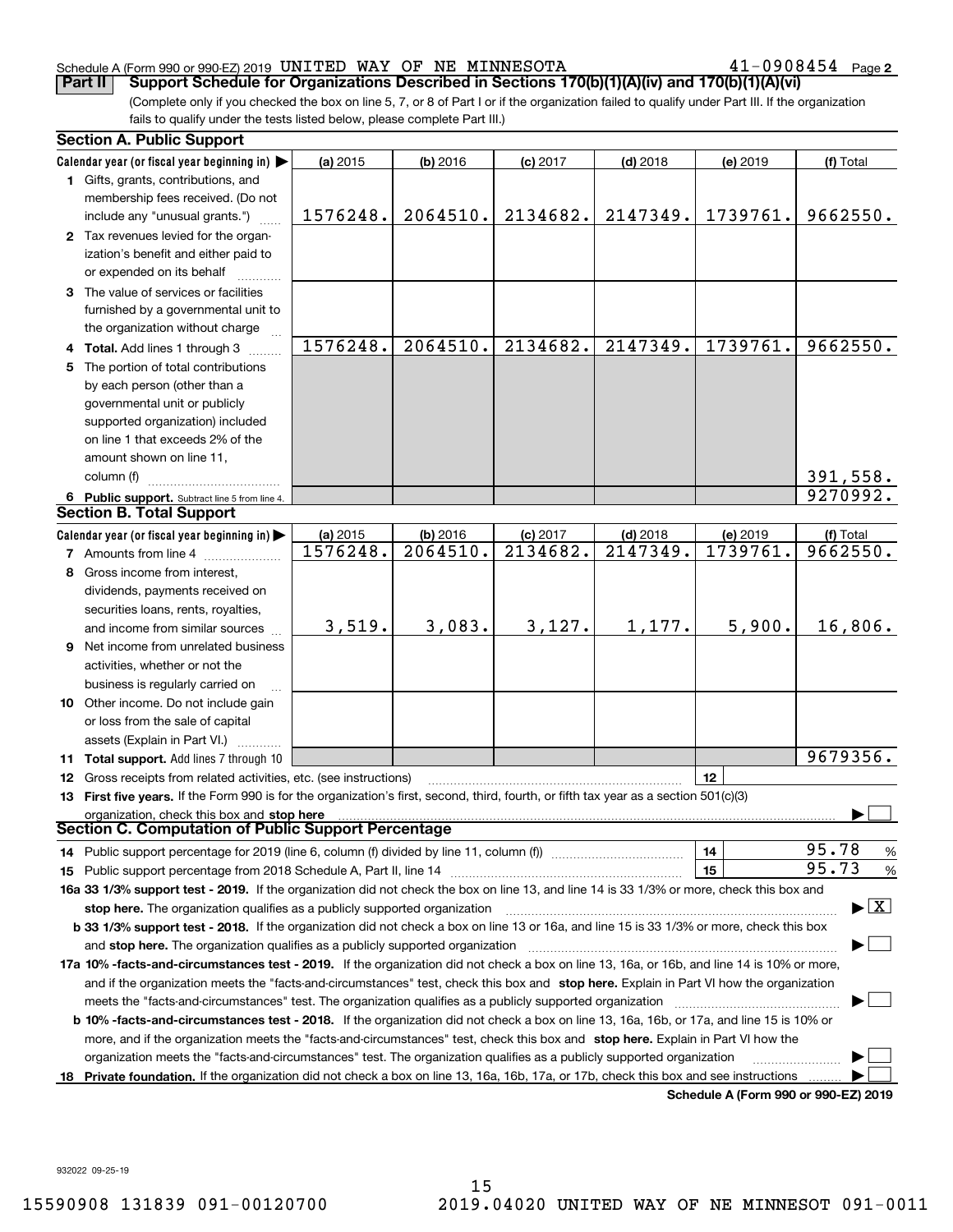| Schedule A (Form 990 or 990-EZ) 2019 $\,$ UNITED $\,$ WAY $\,$ OF $\,$ NE $\,$ MINNESOTA $\,$ |  |  | $41 - 0908454$ Page 3 |  |
|-----------------------------------------------------------------------------------------------|--|--|-----------------------|--|
| Part III   Support Schedule for Organizations Described in Section 509(a)(2)                  |  |  |                       |  |

(Complete only if you checked the box on line 10 of Part I or if the organization failed to qualify under Part II. If the organization fails to qualify under the tests listed below, please complete Part II.)

|    | <b>Section A. Public Support</b>                                                                                                                                                         |          |            |            |            |          |                                      |
|----|------------------------------------------------------------------------------------------------------------------------------------------------------------------------------------------|----------|------------|------------|------------|----------|--------------------------------------|
|    | Calendar year (or fiscal year beginning in) $\blacktriangleright$                                                                                                                        | (a) 2015 | $(b)$ 2016 | $(c)$ 2017 | $(d)$ 2018 | (e) 2019 | (f) Total                            |
|    | 1 Gifts, grants, contributions, and                                                                                                                                                      |          |            |            |            |          |                                      |
|    | membership fees received. (Do not                                                                                                                                                        |          |            |            |            |          |                                      |
|    | include any "unusual grants.")                                                                                                                                                           |          |            |            |            |          |                                      |
|    | 2 Gross receipts from admissions,<br>merchandise sold or services per-<br>formed, or facilities furnished in<br>any activity that is related to the<br>organization's tax-exempt purpose |          |            |            |            |          |                                      |
|    | 3 Gross receipts from activities that<br>are not an unrelated trade or bus-                                                                                                              |          |            |            |            |          |                                      |
|    | iness under section 513                                                                                                                                                                  |          |            |            |            |          |                                      |
|    | 4 Tax revenues levied for the organ-                                                                                                                                                     |          |            |            |            |          |                                      |
|    | ization's benefit and either paid to<br>or expended on its behalf<br>.                                                                                                                   |          |            |            |            |          |                                      |
|    | 5 The value of services or facilities                                                                                                                                                    |          |            |            |            |          |                                      |
|    | furnished by a governmental unit to                                                                                                                                                      |          |            |            |            |          |                                      |
|    | the organization without charge                                                                                                                                                          |          |            |            |            |          |                                      |
|    | <b>6 Total.</b> Add lines 1 through 5                                                                                                                                                    |          |            |            |            |          |                                      |
|    | 7a Amounts included on lines 1, 2, and<br>3 received from disqualified persons                                                                                                           |          |            |            |            |          |                                      |
|    | <b>b</b> Amounts included on lines 2 and 3 received<br>from other than disqualified persons that<br>exceed the greater of \$5,000 or 1% of the<br>amount on line 13 for the year         |          |            |            |            |          |                                      |
|    | c Add lines 7a and 7b                                                                                                                                                                    |          |            |            |            |          |                                      |
|    | 8 Public support. (Subtract line 7c from line 6.)                                                                                                                                        |          |            |            |            |          |                                      |
|    | <b>Section B. Total Support</b>                                                                                                                                                          |          |            |            |            |          |                                      |
|    | Calendar year (or fiscal year beginning in) $\blacktriangleright$                                                                                                                        | (a) 2015 | (b) 2016   | $(c)$ 2017 | $(d)$ 2018 | (e) 2019 | (f) Total                            |
|    | 9 Amounts from line 6                                                                                                                                                                    |          |            |            |            |          |                                      |
|    | 10a Gross income from interest,<br>dividends, payments received on<br>securities loans, rents, royalties,<br>and income from similar sources                                             |          |            |            |            |          |                                      |
|    | <b>b</b> Unrelated business taxable income<br>(less section 511 taxes) from businesses                                                                                                   |          |            |            |            |          |                                      |
|    | acquired after June 30, 1975                                                                                                                                                             |          |            |            |            |          |                                      |
|    | c Add lines 10a and 10b<br>11 Net income from unrelated business<br>activities not included in line 10b,<br>whether or not the business is<br>regularly carried on                       |          |            |            |            |          |                                      |
|    | 12 Other income. Do not include gain<br>or loss from the sale of capital<br>assets (Explain in Part VI.)                                                                                 |          |            |            |            |          |                                      |
|    | <b>13</b> Total support. (Add lines 9, 10c, 11, and 12.)                                                                                                                                 |          |            |            |            |          |                                      |
|    | 14 First five years. If the Form 990 is for the organization's first, second, third, fourth, or fifth tax year as a section 501(c)(3) organization,                                      |          |            |            |            |          |                                      |
|    | check this box and stop here measurements are constructed as the state of the state of the state of the state o                                                                          |          |            |            |            |          |                                      |
|    | <b>Section C. Computation of Public Support Percentage</b>                                                                                                                               |          |            |            |            |          |                                      |
|    | 15 Public support percentage for 2019 (line 8, column (f), divided by line 13, column (f))                                                                                               |          |            |            |            | 15       | %                                    |
|    | 16 Public support percentage from 2018 Schedule A, Part III, line 15                                                                                                                     |          |            |            |            | 16       | %                                    |
|    | <b>Section D. Computation of Investment Income Percentage</b>                                                                                                                            |          |            |            |            |          |                                      |
|    | 17 Investment income percentage for 2019 (line 10c, column (f), divided by line 13, column (f))                                                                                          |          |            |            |            | 17       | %                                    |
|    | <b>18</b> Investment income percentage from <b>2018</b> Schedule A, Part III, line 17                                                                                                    |          |            |            |            | 18       | %                                    |
|    | 19a 33 1/3% support tests - 2019. If the organization did not check the box on line 14, and line 15 is more than 33 1/3%, and line 17 is not                                             |          |            |            |            |          |                                      |
|    | more than 33 1/3%, check this box and stop here. The organization qualifies as a publicly supported organization                                                                         |          |            |            |            |          | ▶                                    |
|    | b 33 1/3% support tests - 2018. If the organization did not check a box on line 14 or line 19a, and line 16 is more than 33 1/3%, and                                                    |          |            |            |            |          |                                      |
|    | line 18 is not more than 33 1/3%, check this box and stop here. The organization qualifies as a publicly supported organization                                                          |          |            |            |            |          |                                      |
| 20 | <b>Private foundation.</b> If the organization did not check a box on line 14, 19a, or 19b, check this box and see instructions                                                          |          |            |            |            |          |                                      |
|    | 932023 09-25-19                                                                                                                                                                          |          | 16         |            |            |          | Schedule A (Form 990 or 990-EZ) 2019 |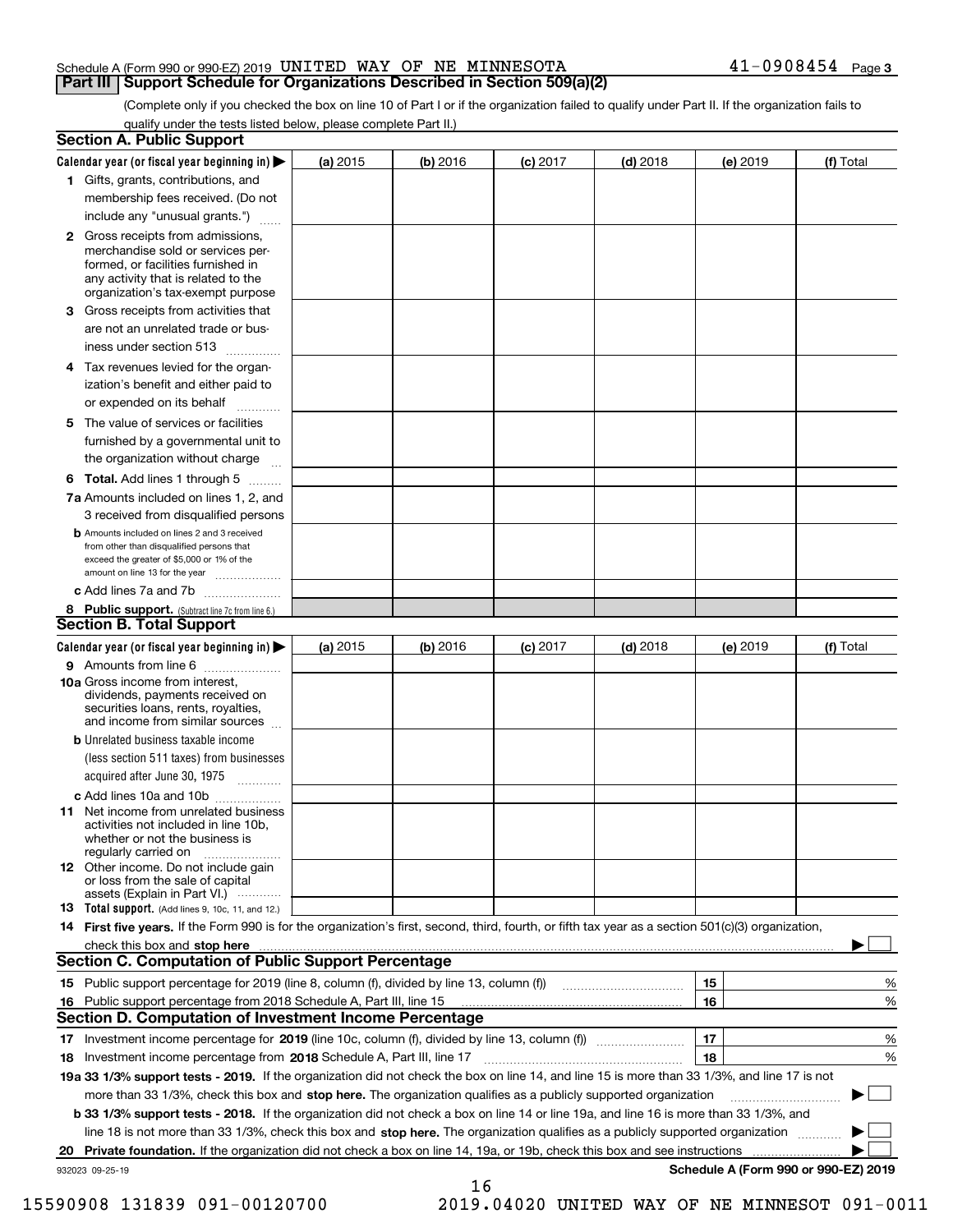# Schedule A (Form 990 or 990-EZ) 2019 <code>UNITED WAY OF NE MINNESOTA</code>  $41\text{--}0908454$  <code>Page</code>

# **Part IV Supporting Organizations**

(Complete only if you checked a box in line 12 on Part I. If you checked 12a of Part I, complete Sections A and B. If you checked 12b of Part I, complete Sections A and C. If you checked 12c of Part I, complete Sections A, D, and E. If you checked 12d of Part I, complete Sections A and D, and complete Part V.)

### **Section A. All Supporting Organizations**

- **1** Are all of the organization's supported organizations listed by name in the organization's governing documents? If "No," describe in **Part VI** how the supported organizations are designated. If designated by *class or purpose, describe the designation. If historic and continuing relationship, explain.*
- **2** Did the organization have any supported organization that does not have an IRS determination of status under section 509(a)(1) or (2)? If "Yes," explain in Part VI how the organization determined that the supported *organization was described in section 509(a)(1) or (2).*
- **3a** Did the organization have a supported organization described in section 501(c)(4), (5), or (6)? If "Yes," answer *(b) and (c) below.*
- **b** Did the organization confirm that each supported organization qualified under section 501(c)(4), (5), or (6) and satisfied the public support tests under section 509(a)(2)? If "Yes," describe in **Part VI** when and how the *organization made the determination.*
- **c**Did the organization ensure that all support to such organizations was used exclusively for section 170(c)(2)(B) purposes? If "Yes," explain in **Part VI** what controls the organization put in place to ensure such use.
- **4a***If* Was any supported organization not organized in the United States ("foreign supported organization")? *"Yes," and if you checked 12a or 12b in Part I, answer (b) and (c) below.*
- **b** Did the organization have ultimate control and discretion in deciding whether to make grants to the foreign supported organization? If "Yes," describe in **Part VI** how the organization had such control and discretion *despite being controlled or supervised by or in connection with its supported organizations.*
- **c** Did the organization support any foreign supported organization that does not have an IRS determination under sections 501(c)(3) and 509(a)(1) or (2)? If "Yes," explain in **Part VI** what controls the organization used *to ensure that all support to the foreign supported organization was used exclusively for section 170(c)(2)(B) purposes.*
- **5a** Did the organization add, substitute, or remove any supported organizations during the tax year? If "Yes," answer (b) and (c) below (if applicable). Also, provide detail in **Part VI,** including (i) the names and EIN *numbers of the supported organizations added, substituted, or removed; (ii) the reasons for each such action; (iii) the authority under the organization's organizing document authorizing such action; and (iv) how the action was accomplished (such as by amendment to the organizing document).*
- **b** Type I or Type II only. Was any added or substituted supported organization part of a class already designated in the organization's organizing document?
- **cSubstitutions only.**  Was the substitution the result of an event beyond the organization's control?
- **6** Did the organization provide support (whether in the form of grants or the provision of services or facilities) to **Part VI.** *If "Yes," provide detail in* support or benefit one or more of the filing organization's supported organizations? anyone other than (i) its supported organizations, (ii) individuals that are part of the charitable class benefited by one or more of its supported organizations, or (iii) other supporting organizations that also
- **7**Did the organization provide a grant, loan, compensation, or other similar payment to a substantial contributor *If "Yes," complete Part I of Schedule L (Form 990 or 990-EZ).* regard to a substantial contributor? (as defined in section 4958(c)(3)(C)), a family member of a substantial contributor, or a 35% controlled entity with
- **8** Did the organization make a loan to a disqualified person (as defined in section 4958) not described in line 7? *If "Yes," complete Part I of Schedule L (Form 990 or 990-EZ).*
- **9a** Was the organization controlled directly or indirectly at any time during the tax year by one or more in section 509(a)(1) or (2))? If "Yes," *provide detail in* <code>Part VI.</code> disqualified persons as defined in section 4946 (other than foundation managers and organizations described
- **b** Did one or more disqualified persons (as defined in line 9a) hold a controlling interest in any entity in which the supporting organization had an interest? If "Yes," provide detail in P**art VI**.
- **c**Did a disqualified person (as defined in line 9a) have an ownership interest in, or derive any personal benefit from, assets in which the supporting organization also had an interest? If "Yes," provide detail in P**art VI.**
- **10a** Was the organization subject to the excess business holdings rules of section 4943 because of section supporting organizations)? If "Yes," answer 10b below. 4943(f) (regarding certain Type II supporting organizations, and all Type III non-functionally integrated
- **b** Did the organization have any excess business holdings in the tax year? (Use Schedule C, Form 4720, to *determine whether the organization had excess business holdings.)*

932024 09-25-19

**Schedule A (Form 990 or 990-EZ) 2019**

**1**

**2**

**3a**

**3b**

**3c**

**4a**

**4b**

**4c**

**5a**

**5b5c**

**6**

**7**

**8**

**9a**

**9b**

**9c**

**10a**

**10b**

**YesNo**

17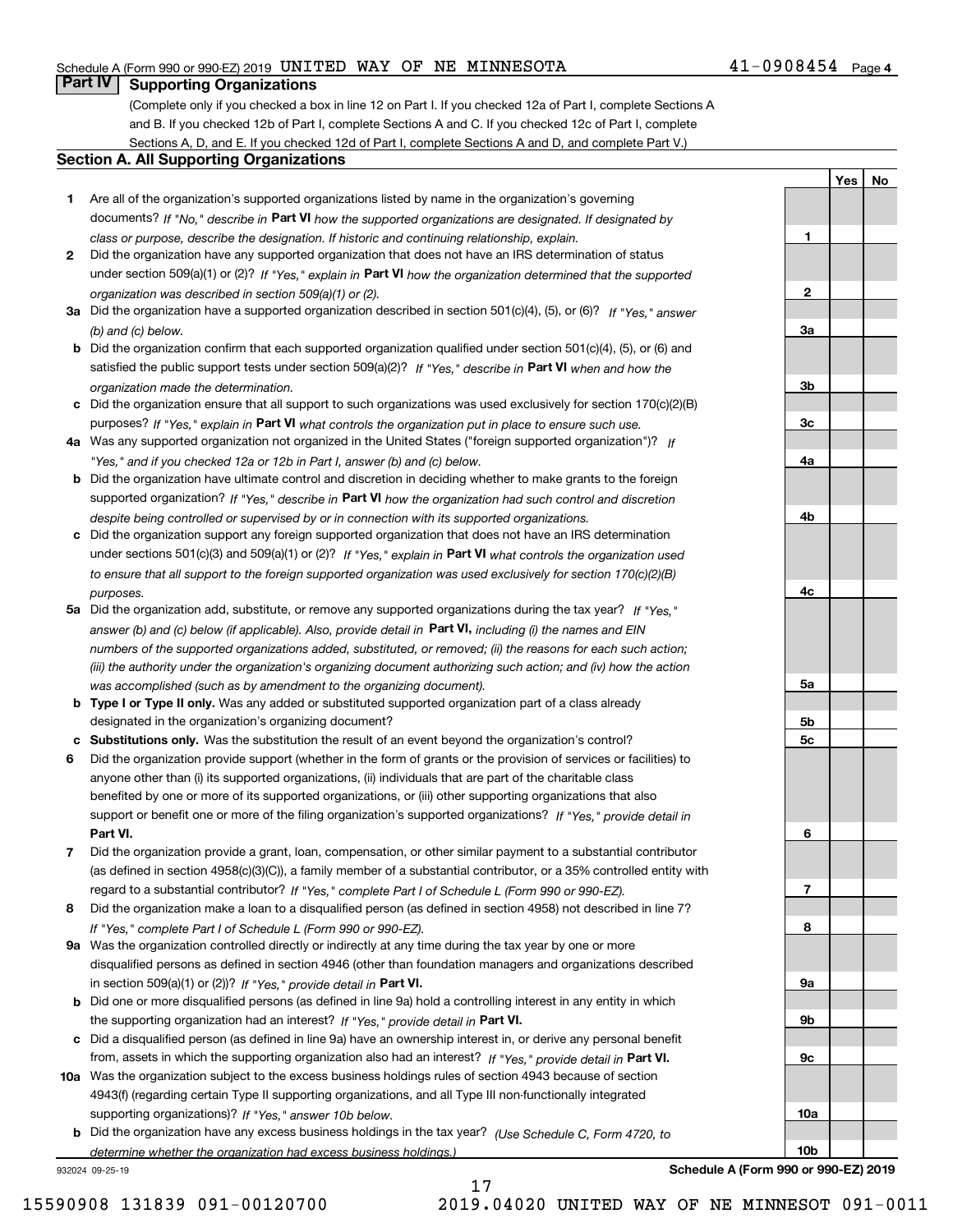# Schedule A (Form 990 or 990-EZ) 2019 <code>UNITED WAY OF NE MINNESOTA</code>  $41\text{--}0908454$  <code>Page</code> **Part IV | Supporting Organizations** *(continued)*

|    |                                                                                                                                                                                                                      |              | Yes | No |
|----|----------------------------------------------------------------------------------------------------------------------------------------------------------------------------------------------------------------------|--------------|-----|----|
| 11 | Has the organization accepted a gift or contribution from any of the following persons?                                                                                                                              |              |     |    |
|    | a A person who directly or indirectly controls, either alone or together with persons described in (b) and (c)                                                                                                       |              |     |    |
|    | below, the governing body of a supported organization?                                                                                                                                                               | 11a          |     |    |
|    | <b>b</b> A family member of a person described in (a) above?                                                                                                                                                         | 11b          |     |    |
|    | c A 35% controlled entity of a person described in (a) or (b) above? If "Yes" to a, b, or c, provide detail in Part VI.                                                                                              | 11c          |     |    |
|    | <b>Section B. Type I Supporting Organizations</b>                                                                                                                                                                    |              |     |    |
|    |                                                                                                                                                                                                                      |              | Yes | No |
|    |                                                                                                                                                                                                                      |              |     |    |
| 1  | Did the directors, trustees, or membership of one or more supported organizations have the power to                                                                                                                  |              |     |    |
|    | regularly appoint or elect at least a majority of the organization's directors or trustees at all times during the                                                                                                   |              |     |    |
|    | tax year? If "No," describe in Part VI how the supported organization(s) effectively operated, supervised, or                                                                                                        |              |     |    |
|    | controlled the organization's activities. If the organization had more than one supported organization,                                                                                                              |              |     |    |
|    | describe how the powers to appoint and/or remove directors or trustees were allocated among the supported                                                                                                            |              |     |    |
|    | organizations and what conditions or restrictions, if any, applied to such powers during the tax year.                                                                                                               | 1            |     |    |
| 2  | Did the organization operate for the benefit of any supported organization other than the supported                                                                                                                  |              |     |    |
|    | organization(s) that operated, supervised, or controlled the supporting organization? If "Yes," explain in                                                                                                           |              |     |    |
|    | Part VI how providing such benefit carried out the purposes of the supported organization(s) that operated,                                                                                                          |              |     |    |
|    | supervised, or controlled the supporting organization.                                                                                                                                                               | 2            |     |    |
|    | <b>Section C. Type II Supporting Organizations</b>                                                                                                                                                                   |              |     |    |
|    |                                                                                                                                                                                                                      |              | Yes | No |
| 1  | Were a majority of the organization's directors or trustees during the tax year also a majority of the directors                                                                                                     |              |     |    |
|    | or trustees of each of the organization's supported organization(s)? If "No," describe in Part VI how control                                                                                                        |              |     |    |
|    | or management of the supporting organization was vested in the same persons that controlled or managed                                                                                                               |              |     |    |
|    | the supported organization(s).                                                                                                                                                                                       | 1            |     |    |
|    | <b>Section D. All Type III Supporting Organizations</b>                                                                                                                                                              |              |     |    |
|    |                                                                                                                                                                                                                      |              | Yes | No |
| 1  | Did the organization provide to each of its supported organizations, by the last day of the fifth month of the                                                                                                       |              |     |    |
|    | organization's tax year, (i) a written notice describing the type and amount of support provided during the prior tax                                                                                                |              |     |    |
|    | year, (ii) a copy of the Form 990 that was most recently filed as of the date of notification, and (iii) copies of the                                                                                               |              |     |    |
|    | organization's governing documents in effect on the date of notification, to the extent not previously provided?                                                                                                     | 1            |     |    |
| 2  | Were any of the organization's officers, directors, or trustees either (i) appointed or elected by the supported                                                                                                     |              |     |    |
|    | organization(s) or (ii) serving on the governing body of a supported organization? If "No," explain in Part VI how                                                                                                   |              |     |    |
|    |                                                                                                                                                                                                                      | $\mathbf{2}$ |     |    |
| 3  | the organization maintained a close and continuous working relationship with the supported organization(s).<br>By reason of the relationship described in (2), did the organization's supported organizations have a |              |     |    |
|    | significant voice in the organization's investment policies and in directing the use of the organization's                                                                                                           |              |     |    |
|    | income or assets at all times during the tax year? If "Yes," describe in Part VI the role the organization's                                                                                                         |              |     |    |
|    | supported organizations played in this regard.                                                                                                                                                                       | з            |     |    |
|    | Section E. Type III Functionally Integrated Supporting Organizations                                                                                                                                                 |              |     |    |
| 1  | Check the box next to the method that the organization used to satisfy the Integral Part Test during the year (see instructions).                                                                                    |              |     |    |
| a  | The organization satisfied the Activities Test. Complete line 2 below.                                                                                                                                               |              |     |    |
| b  | The organization is the parent of each of its supported organizations. Complete line 3 below.                                                                                                                        |              |     |    |
| C  | The organization supported a governmental entity. Describe in Part VI how you supported a government entity (see instructions),                                                                                      |              |     |    |
| 2  | Activities Test. Answer (a) and (b) below.                                                                                                                                                                           |              | Yes | No |
| a  | Did substantially all of the organization's activities during the tax year directly further the exempt purposes of                                                                                                   |              |     |    |
|    | the supported organization(s) to which the organization was responsive? If "Yes," then in Part VI identify                                                                                                           |              |     |    |
|    |                                                                                                                                                                                                                      |              |     |    |
|    | those supported organizations and explain how these activities directly furthered their exempt purposes,                                                                                                             |              |     |    |
|    | how the organization was responsive to those supported organizations, and how the organization determined                                                                                                            |              |     |    |
|    | that these activities constituted substantially all of its activities.                                                                                                                                               | 2a           |     |    |
|    | <b>b</b> Did the activities described in (a) constitute activities that, but for the organization's involvement, one or more                                                                                         |              |     |    |
|    | of the organization's supported organization(s) would have been engaged in? If "Yes," explain in Part VI the                                                                                                         |              |     |    |
|    | reasons for the organization's position that its supported organization(s) would have engaged in these                                                                                                               |              |     |    |
|    | activities but for the organization's involvement.                                                                                                                                                                   | 2b           |     |    |
| 3  | Parent of Supported Organizations. Answer (a) and (b) below.                                                                                                                                                         |              |     |    |
| а  | Did the organization have the power to regularly appoint or elect a majority of the officers, directors, or                                                                                                          |              |     |    |
|    | trustees of each of the supported organizations? Provide details in Part VI.                                                                                                                                         | За           |     |    |
|    | <b>b</b> Did the organization exercise a substantial degree of direction over the policies, programs, and activities of each                                                                                         |              |     |    |
|    | of its supported organizations? If "Yes," describe in Part VI the role played by the organization in this regard                                                                                                     | Зb           |     |    |
|    | Schedule A (Form 990 or 990-EZ) 2019<br>932025 09-25-19                                                                                                                                                              |              |     |    |

18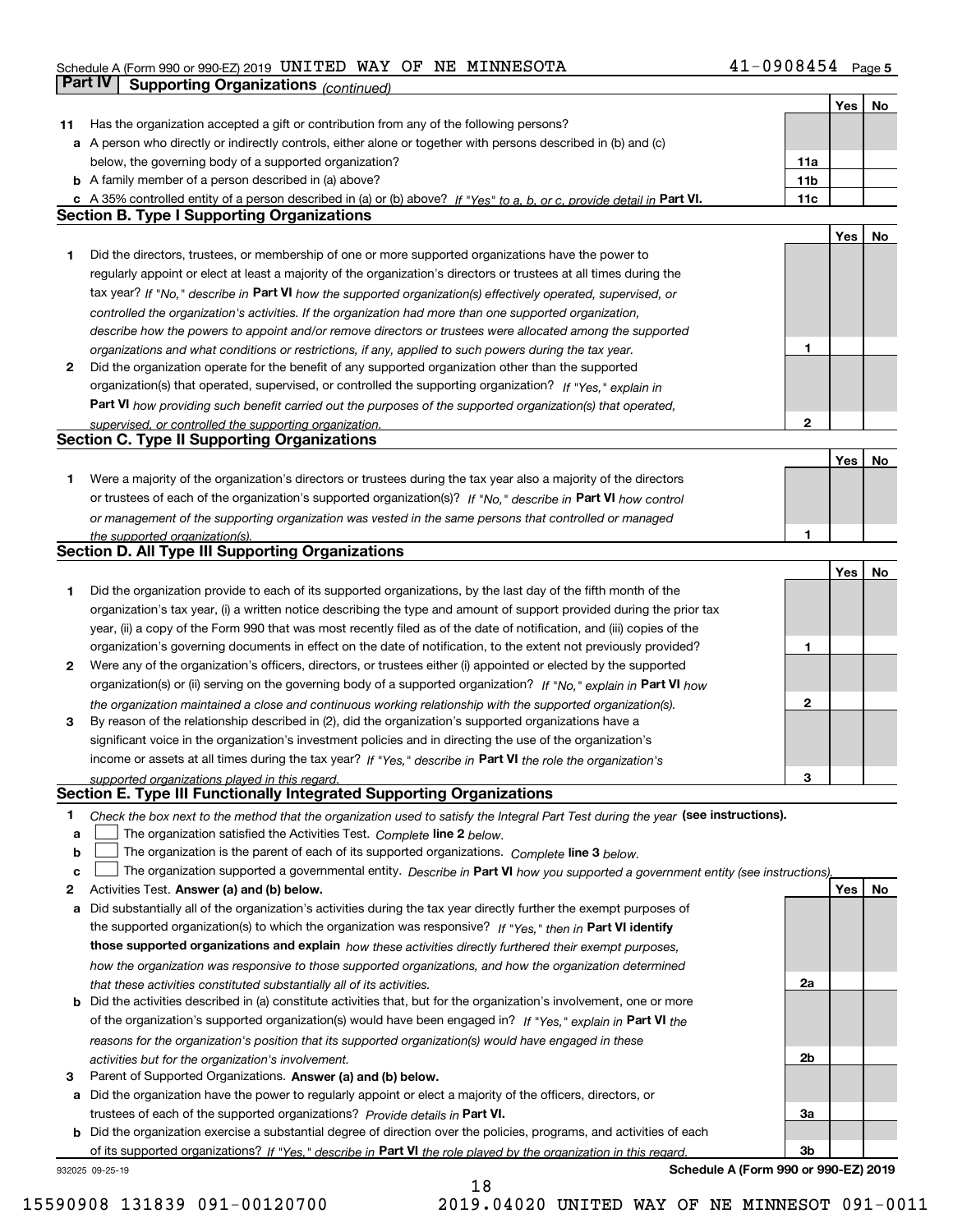|  | Schedule A (Form 990 or 990-EZ) 2019 UNITED WAY OF NE MINNESOTA |  |                                                                                       | $41 - 0908454$ Page 6 |  |
|--|-----------------------------------------------------------------|--|---------------------------------------------------------------------------------------|-----------------------|--|
|  |                                                                 |  | <b>Part V</b> Type III Non-Functionally Integrated 509(a)(3) Supporting Organizations |                       |  |

1 Check here if the organization satisfied the Integral Part Test as a qualifying trust on Nov. 20, 1970 (explain in Part VI). See instructions. All other Type III non-functionally integrated supporting organizations must complete Sections A through E.

| 1<br>Net short-term capital gain<br>1<br>$\overline{2}$<br>2<br>Recoveries of prior-year distributions<br>3<br>3<br>Other gross income (see instructions)<br>4<br>Add lines 1 through 3.<br>4<br>5<br>5<br>Depreciation and depletion<br>6<br>Portion of operating expenses paid or incurred for production or<br>collection of gross income or for management, conservation, or<br>maintenance of property held for production of income (see instructions)<br>6<br>$\overline{7}$<br>Other expenses (see instructions)<br>7<br>8<br><b>Adjusted Net Income</b> (subtract lines 5, 6, and 7 from line 4)<br>8<br>(B) Current Year<br><b>Section B - Minimum Asset Amount</b><br>(A) Prior Year<br>(optional)<br>Aggregate fair market value of all non-exempt-use assets (see<br>1.<br>instructions for short tax year or assets held for part of year):<br>1a<br>a Average monthly value of securities<br>1 <sub>b</sub><br><b>b</b> Average monthly cash balances<br>c Fair market value of other non-exempt-use assets<br>1c<br>1d<br><b>d</b> Total (add lines 1a, 1b, and 1c)<br>e Discount claimed for blockage or other<br>factors (explain in detail in Part VI):<br>$\mathbf{2}$<br>Acquisition indebtedness applicable to non-exempt-use assets<br>2<br>3<br>Subtract line 2 from line 1d.<br>3<br>Cash deemed held for exempt use. Enter 1-1/2% of line 3 (for greater amount,<br>4<br>see instructions).<br>4<br>5<br>5<br>Net value of non-exempt-use assets (subtract line 4 from line 3)<br>6<br>Multiply line 5 by .035.<br>6<br>7<br>Recoveries of prior-year distributions<br>7<br>8<br>Minimum Asset Amount (add line 7 to line 6)<br>8<br><b>Section C - Distributable Amount</b><br><b>Current Year</b><br>$\mathbf{1}$<br>Adjusted net income for prior year (from Section A, line 8, Column A)<br>1<br>$\overline{2}$<br>Enter 85% of line 1<br>2<br>3<br>з<br>Minimum asset amount for prior year (from Section B, line 8, Column A)<br>4<br>Enter greater of line 2 or line 3.<br>4<br>5<br>5<br>Income tax imposed in prior year<br>Distributable Amount. Subtract line 5 from line 4, unless subject to<br>6<br>6<br>emergency temporary reduction (see instructions). | Section A - Adjusted Net Income | (A) Prior Year | (B) Current Year<br>(optional) |
|----------------------------------------------------------------------------------------------------------------------------------------------------------------------------------------------------------------------------------------------------------------------------------------------------------------------------------------------------------------------------------------------------------------------------------------------------------------------------------------------------------------------------------------------------------------------------------------------------------------------------------------------------------------------------------------------------------------------------------------------------------------------------------------------------------------------------------------------------------------------------------------------------------------------------------------------------------------------------------------------------------------------------------------------------------------------------------------------------------------------------------------------------------------------------------------------------------------------------------------------------------------------------------------------------------------------------------------------------------------------------------------------------------------------------------------------------------------------------------------------------------------------------------------------------------------------------------------------------------------------------------------------------------------------------------------------------------------------------------------------------------------------------------------------------------------------------------------------------------------------------------------------------------------------------------------------------------------------------------------------------------------------------------------------------------------------------------------------------------------------------------------------------------------------------------------------------|---------------------------------|----------------|--------------------------------|
|                                                                                                                                                                                                                                                                                                                                                                                                                                                                                                                                                                                                                                                                                                                                                                                                                                                                                                                                                                                                                                                                                                                                                                                                                                                                                                                                                                                                                                                                                                                                                                                                                                                                                                                                                                                                                                                                                                                                                                                                                                                                                                                                                                                                    |                                 |                |                                |
|                                                                                                                                                                                                                                                                                                                                                                                                                                                                                                                                                                                                                                                                                                                                                                                                                                                                                                                                                                                                                                                                                                                                                                                                                                                                                                                                                                                                                                                                                                                                                                                                                                                                                                                                                                                                                                                                                                                                                                                                                                                                                                                                                                                                    |                                 |                |                                |
|                                                                                                                                                                                                                                                                                                                                                                                                                                                                                                                                                                                                                                                                                                                                                                                                                                                                                                                                                                                                                                                                                                                                                                                                                                                                                                                                                                                                                                                                                                                                                                                                                                                                                                                                                                                                                                                                                                                                                                                                                                                                                                                                                                                                    |                                 |                |                                |
|                                                                                                                                                                                                                                                                                                                                                                                                                                                                                                                                                                                                                                                                                                                                                                                                                                                                                                                                                                                                                                                                                                                                                                                                                                                                                                                                                                                                                                                                                                                                                                                                                                                                                                                                                                                                                                                                                                                                                                                                                                                                                                                                                                                                    |                                 |                |                                |
|                                                                                                                                                                                                                                                                                                                                                                                                                                                                                                                                                                                                                                                                                                                                                                                                                                                                                                                                                                                                                                                                                                                                                                                                                                                                                                                                                                                                                                                                                                                                                                                                                                                                                                                                                                                                                                                                                                                                                                                                                                                                                                                                                                                                    |                                 |                |                                |
|                                                                                                                                                                                                                                                                                                                                                                                                                                                                                                                                                                                                                                                                                                                                                                                                                                                                                                                                                                                                                                                                                                                                                                                                                                                                                                                                                                                                                                                                                                                                                                                                                                                                                                                                                                                                                                                                                                                                                                                                                                                                                                                                                                                                    |                                 |                |                                |
|                                                                                                                                                                                                                                                                                                                                                                                                                                                                                                                                                                                                                                                                                                                                                                                                                                                                                                                                                                                                                                                                                                                                                                                                                                                                                                                                                                                                                                                                                                                                                                                                                                                                                                                                                                                                                                                                                                                                                                                                                                                                                                                                                                                                    |                                 |                |                                |
|                                                                                                                                                                                                                                                                                                                                                                                                                                                                                                                                                                                                                                                                                                                                                                                                                                                                                                                                                                                                                                                                                                                                                                                                                                                                                                                                                                                                                                                                                                                                                                                                                                                                                                                                                                                                                                                                                                                                                                                                                                                                                                                                                                                                    |                                 |                |                                |
|                                                                                                                                                                                                                                                                                                                                                                                                                                                                                                                                                                                                                                                                                                                                                                                                                                                                                                                                                                                                                                                                                                                                                                                                                                                                                                                                                                                                                                                                                                                                                                                                                                                                                                                                                                                                                                                                                                                                                                                                                                                                                                                                                                                                    |                                 |                |                                |
|                                                                                                                                                                                                                                                                                                                                                                                                                                                                                                                                                                                                                                                                                                                                                                                                                                                                                                                                                                                                                                                                                                                                                                                                                                                                                                                                                                                                                                                                                                                                                                                                                                                                                                                                                                                                                                                                                                                                                                                                                                                                                                                                                                                                    |                                 |                |                                |
|                                                                                                                                                                                                                                                                                                                                                                                                                                                                                                                                                                                                                                                                                                                                                                                                                                                                                                                                                                                                                                                                                                                                                                                                                                                                                                                                                                                                                                                                                                                                                                                                                                                                                                                                                                                                                                                                                                                                                                                                                                                                                                                                                                                                    |                                 |                |                                |
|                                                                                                                                                                                                                                                                                                                                                                                                                                                                                                                                                                                                                                                                                                                                                                                                                                                                                                                                                                                                                                                                                                                                                                                                                                                                                                                                                                                                                                                                                                                                                                                                                                                                                                                                                                                                                                                                                                                                                                                                                                                                                                                                                                                                    |                                 |                |                                |
|                                                                                                                                                                                                                                                                                                                                                                                                                                                                                                                                                                                                                                                                                                                                                                                                                                                                                                                                                                                                                                                                                                                                                                                                                                                                                                                                                                                                                                                                                                                                                                                                                                                                                                                                                                                                                                                                                                                                                                                                                                                                                                                                                                                                    |                                 |                |                                |
|                                                                                                                                                                                                                                                                                                                                                                                                                                                                                                                                                                                                                                                                                                                                                                                                                                                                                                                                                                                                                                                                                                                                                                                                                                                                                                                                                                                                                                                                                                                                                                                                                                                                                                                                                                                                                                                                                                                                                                                                                                                                                                                                                                                                    |                                 |                |                                |
|                                                                                                                                                                                                                                                                                                                                                                                                                                                                                                                                                                                                                                                                                                                                                                                                                                                                                                                                                                                                                                                                                                                                                                                                                                                                                                                                                                                                                                                                                                                                                                                                                                                                                                                                                                                                                                                                                                                                                                                                                                                                                                                                                                                                    |                                 |                |                                |
|                                                                                                                                                                                                                                                                                                                                                                                                                                                                                                                                                                                                                                                                                                                                                                                                                                                                                                                                                                                                                                                                                                                                                                                                                                                                                                                                                                                                                                                                                                                                                                                                                                                                                                                                                                                                                                                                                                                                                                                                                                                                                                                                                                                                    |                                 |                |                                |
|                                                                                                                                                                                                                                                                                                                                                                                                                                                                                                                                                                                                                                                                                                                                                                                                                                                                                                                                                                                                                                                                                                                                                                                                                                                                                                                                                                                                                                                                                                                                                                                                                                                                                                                                                                                                                                                                                                                                                                                                                                                                                                                                                                                                    |                                 |                |                                |
|                                                                                                                                                                                                                                                                                                                                                                                                                                                                                                                                                                                                                                                                                                                                                                                                                                                                                                                                                                                                                                                                                                                                                                                                                                                                                                                                                                                                                                                                                                                                                                                                                                                                                                                                                                                                                                                                                                                                                                                                                                                                                                                                                                                                    |                                 |                |                                |
|                                                                                                                                                                                                                                                                                                                                                                                                                                                                                                                                                                                                                                                                                                                                                                                                                                                                                                                                                                                                                                                                                                                                                                                                                                                                                                                                                                                                                                                                                                                                                                                                                                                                                                                                                                                                                                                                                                                                                                                                                                                                                                                                                                                                    |                                 |                |                                |
|                                                                                                                                                                                                                                                                                                                                                                                                                                                                                                                                                                                                                                                                                                                                                                                                                                                                                                                                                                                                                                                                                                                                                                                                                                                                                                                                                                                                                                                                                                                                                                                                                                                                                                                                                                                                                                                                                                                                                                                                                                                                                                                                                                                                    |                                 |                |                                |
|                                                                                                                                                                                                                                                                                                                                                                                                                                                                                                                                                                                                                                                                                                                                                                                                                                                                                                                                                                                                                                                                                                                                                                                                                                                                                                                                                                                                                                                                                                                                                                                                                                                                                                                                                                                                                                                                                                                                                                                                                                                                                                                                                                                                    |                                 |                |                                |
|                                                                                                                                                                                                                                                                                                                                                                                                                                                                                                                                                                                                                                                                                                                                                                                                                                                                                                                                                                                                                                                                                                                                                                                                                                                                                                                                                                                                                                                                                                                                                                                                                                                                                                                                                                                                                                                                                                                                                                                                                                                                                                                                                                                                    |                                 |                |                                |
|                                                                                                                                                                                                                                                                                                                                                                                                                                                                                                                                                                                                                                                                                                                                                                                                                                                                                                                                                                                                                                                                                                                                                                                                                                                                                                                                                                                                                                                                                                                                                                                                                                                                                                                                                                                                                                                                                                                                                                                                                                                                                                                                                                                                    |                                 |                |                                |
|                                                                                                                                                                                                                                                                                                                                                                                                                                                                                                                                                                                                                                                                                                                                                                                                                                                                                                                                                                                                                                                                                                                                                                                                                                                                                                                                                                                                                                                                                                                                                                                                                                                                                                                                                                                                                                                                                                                                                                                                                                                                                                                                                                                                    |                                 |                |                                |
|                                                                                                                                                                                                                                                                                                                                                                                                                                                                                                                                                                                                                                                                                                                                                                                                                                                                                                                                                                                                                                                                                                                                                                                                                                                                                                                                                                                                                                                                                                                                                                                                                                                                                                                                                                                                                                                                                                                                                                                                                                                                                                                                                                                                    |                                 |                |                                |
|                                                                                                                                                                                                                                                                                                                                                                                                                                                                                                                                                                                                                                                                                                                                                                                                                                                                                                                                                                                                                                                                                                                                                                                                                                                                                                                                                                                                                                                                                                                                                                                                                                                                                                                                                                                                                                                                                                                                                                                                                                                                                                                                                                                                    |                                 |                |                                |
|                                                                                                                                                                                                                                                                                                                                                                                                                                                                                                                                                                                                                                                                                                                                                                                                                                                                                                                                                                                                                                                                                                                                                                                                                                                                                                                                                                                                                                                                                                                                                                                                                                                                                                                                                                                                                                                                                                                                                                                                                                                                                                                                                                                                    |                                 |                |                                |
|                                                                                                                                                                                                                                                                                                                                                                                                                                                                                                                                                                                                                                                                                                                                                                                                                                                                                                                                                                                                                                                                                                                                                                                                                                                                                                                                                                                                                                                                                                                                                                                                                                                                                                                                                                                                                                                                                                                                                                                                                                                                                                                                                                                                    |                                 |                |                                |
|                                                                                                                                                                                                                                                                                                                                                                                                                                                                                                                                                                                                                                                                                                                                                                                                                                                                                                                                                                                                                                                                                                                                                                                                                                                                                                                                                                                                                                                                                                                                                                                                                                                                                                                                                                                                                                                                                                                                                                                                                                                                                                                                                                                                    |                                 |                |                                |
|                                                                                                                                                                                                                                                                                                                                                                                                                                                                                                                                                                                                                                                                                                                                                                                                                                                                                                                                                                                                                                                                                                                                                                                                                                                                                                                                                                                                                                                                                                                                                                                                                                                                                                                                                                                                                                                                                                                                                                                                                                                                                                                                                                                                    |                                 |                |                                |
|                                                                                                                                                                                                                                                                                                                                                                                                                                                                                                                                                                                                                                                                                                                                                                                                                                                                                                                                                                                                                                                                                                                                                                                                                                                                                                                                                                                                                                                                                                                                                                                                                                                                                                                                                                                                                                                                                                                                                                                                                                                                                                                                                                                                    |                                 |                |                                |
|                                                                                                                                                                                                                                                                                                                                                                                                                                                                                                                                                                                                                                                                                                                                                                                                                                                                                                                                                                                                                                                                                                                                                                                                                                                                                                                                                                                                                                                                                                                                                                                                                                                                                                                                                                                                                                                                                                                                                                                                                                                                                                                                                                                                    |                                 |                |                                |
|                                                                                                                                                                                                                                                                                                                                                                                                                                                                                                                                                                                                                                                                                                                                                                                                                                                                                                                                                                                                                                                                                                                                                                                                                                                                                                                                                                                                                                                                                                                                                                                                                                                                                                                                                                                                                                                                                                                                                                                                                                                                                                                                                                                                    |                                 |                |                                |
|                                                                                                                                                                                                                                                                                                                                                                                                                                                                                                                                                                                                                                                                                                                                                                                                                                                                                                                                                                                                                                                                                                                                                                                                                                                                                                                                                                                                                                                                                                                                                                                                                                                                                                                                                                                                                                                                                                                                                                                                                                                                                                                                                                                                    |                                 |                |                                |
|                                                                                                                                                                                                                                                                                                                                                                                                                                                                                                                                                                                                                                                                                                                                                                                                                                                                                                                                                                                                                                                                                                                                                                                                                                                                                                                                                                                                                                                                                                                                                                                                                                                                                                                                                                                                                                                                                                                                                                                                                                                                                                                                                                                                    |                                 |                |                                |

**7**Check here if the current year is the organization's first as a non-functionally integrated Type III supporting organization (see instructions).

**Schedule A (Form 990 or 990-EZ) 2019**

932026 09-25-19

**1**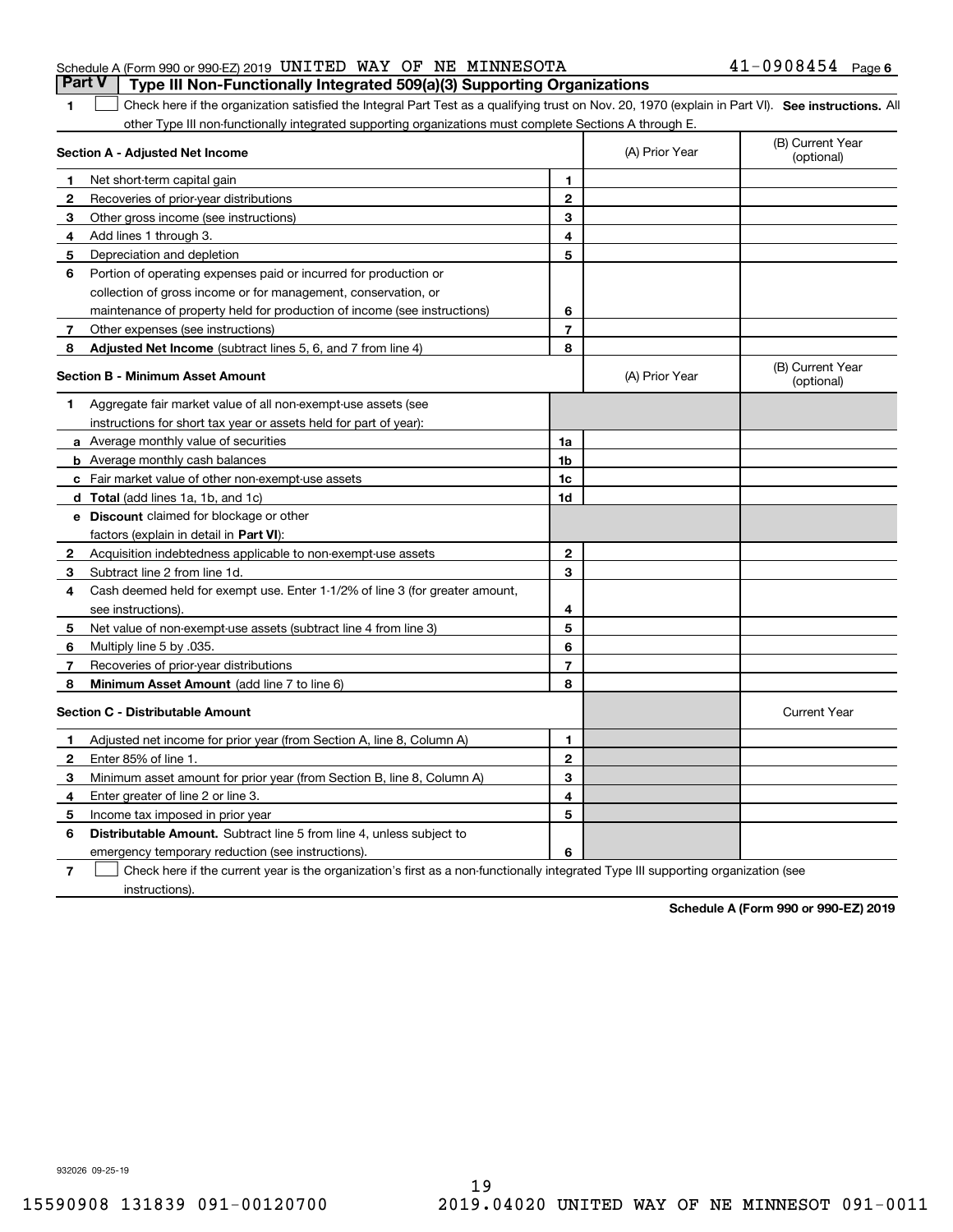### Schedule A (Form 990 or 990-EZ) 2019 <code>UNITED WAY OF NE MINNESOTA</code>  $41\text{--}0908454$  <code>Page</code>

| <b>Part V</b>                                           | Type III Non-Functionally Integrated 509(a)(3) Supporting Organizations                    |                                    | (continued)                                    |                                                  |  |  |  |
|---------------------------------------------------------|--------------------------------------------------------------------------------------------|------------------------------------|------------------------------------------------|--------------------------------------------------|--|--|--|
| <b>Current Year</b><br><b>Section D - Distributions</b> |                                                                                            |                                    |                                                |                                                  |  |  |  |
| 1                                                       | Amounts paid to supported organizations to accomplish exempt purposes                      |                                    |                                                |                                                  |  |  |  |
| 2                                                       | Amounts paid to perform activity that directly furthers exempt purposes of supported       |                                    |                                                |                                                  |  |  |  |
|                                                         | organizations, in excess of income from activity                                           |                                    |                                                |                                                  |  |  |  |
| 3                                                       | Administrative expenses paid to accomplish exempt purposes of supported organizations      |                                    |                                                |                                                  |  |  |  |
| 4                                                       | Amounts paid to acquire exempt-use assets                                                  |                                    |                                                |                                                  |  |  |  |
| 5                                                       | Qualified set-aside amounts (prior IRS approval required)                                  |                                    |                                                |                                                  |  |  |  |
| 6                                                       | Other distributions (describe in Part VI). See instructions.                               |                                    |                                                |                                                  |  |  |  |
| 7                                                       | <b>Total annual distributions.</b> Add lines 1 through 6.                                  |                                    |                                                |                                                  |  |  |  |
| 8                                                       | Distributions to attentive supported organizations to which the organization is responsive |                                    |                                                |                                                  |  |  |  |
|                                                         | (provide details in Part VI). See instructions.                                            |                                    |                                                |                                                  |  |  |  |
| 9                                                       | Distributable amount for 2019 from Section C, line 6                                       |                                    |                                                |                                                  |  |  |  |
| 10                                                      | Line 8 amount divided by line 9 amount                                                     |                                    |                                                |                                                  |  |  |  |
|                                                         | <b>Section E - Distribution Allocations</b> (see instructions)                             | (i)<br><b>Excess Distributions</b> | (iii)<br><b>Underdistributions</b><br>Pre-2019 | (iii)<br><b>Distributable</b><br>Amount for 2019 |  |  |  |
| 1                                                       | Distributable amount for 2019 from Section C, line 6                                       |                                    |                                                |                                                  |  |  |  |
| 2                                                       | Underdistributions, if any, for years prior to 2019 (reason-                               |                                    |                                                |                                                  |  |  |  |
|                                                         | able cause required- explain in Part VI). See instructions.                                |                                    |                                                |                                                  |  |  |  |
| З                                                       | Excess distributions carryover, if any, to 2019                                            |                                    |                                                |                                                  |  |  |  |
|                                                         | <b>a</b> From 2014                                                                         |                                    |                                                |                                                  |  |  |  |
|                                                         | <b>b</b> From 2015                                                                         |                                    |                                                |                                                  |  |  |  |
|                                                         | $c$ From 2016                                                                              |                                    |                                                |                                                  |  |  |  |
|                                                         | d From 2017                                                                                |                                    |                                                |                                                  |  |  |  |
|                                                         | e From 2018                                                                                |                                    |                                                |                                                  |  |  |  |
|                                                         | Total of lines 3a through e                                                                |                                    |                                                |                                                  |  |  |  |
| g                                                       | Applied to underdistributions of prior years                                               |                                    |                                                |                                                  |  |  |  |
|                                                         | <b>h</b> Applied to 2019 distributable amount                                              |                                    |                                                |                                                  |  |  |  |
|                                                         | Carryover from 2014 not applied (see instructions)                                         |                                    |                                                |                                                  |  |  |  |
|                                                         | Remainder. Subtract lines 3g, 3h, and 3i from 3f.                                          |                                    |                                                |                                                  |  |  |  |
| 4                                                       | Distributions for 2019 from Section D,                                                     |                                    |                                                |                                                  |  |  |  |
|                                                         | line $7:$                                                                                  |                                    |                                                |                                                  |  |  |  |
|                                                         | <b>a</b> Applied to underdistributions of prior years                                      |                                    |                                                |                                                  |  |  |  |
|                                                         | <b>b</b> Applied to 2019 distributable amount                                              |                                    |                                                |                                                  |  |  |  |
|                                                         | c Remainder. Subtract lines 4a and 4b from 4.                                              |                                    |                                                |                                                  |  |  |  |
| 5                                                       | Remaining underdistributions for years prior to 2019, if                                   |                                    |                                                |                                                  |  |  |  |
|                                                         | any. Subtract lines 3g and 4a from line 2. For result greater                              |                                    |                                                |                                                  |  |  |  |
|                                                         | than zero, explain in Part VI. See instructions.                                           |                                    |                                                |                                                  |  |  |  |
| 6                                                       | Remaining underdistributions for 2019. Subtract lines 3h                                   |                                    |                                                |                                                  |  |  |  |
|                                                         | and 4b from line 1. For result greater than zero, explain in                               |                                    |                                                |                                                  |  |  |  |
|                                                         | Part VI. See instructions.                                                                 |                                    |                                                |                                                  |  |  |  |
| 7                                                       | Excess distributions carryover to 2020. Add lines 3j                                       |                                    |                                                |                                                  |  |  |  |
|                                                         | and 4c.                                                                                    |                                    |                                                |                                                  |  |  |  |
| 8                                                       | Breakdown of line 7:                                                                       |                                    |                                                |                                                  |  |  |  |
|                                                         | a Excess from 2015                                                                         |                                    |                                                |                                                  |  |  |  |
|                                                         | <b>b</b> Excess from 2016                                                                  |                                    |                                                |                                                  |  |  |  |
|                                                         | c Excess from 2017                                                                         |                                    |                                                |                                                  |  |  |  |
|                                                         | d Excess from 2018                                                                         |                                    |                                                |                                                  |  |  |  |
|                                                         | e Excess from 2019                                                                         |                                    |                                                |                                                  |  |  |  |

**Schedule A (Form 990 or 990-EZ) 2019**

932027 09-25-19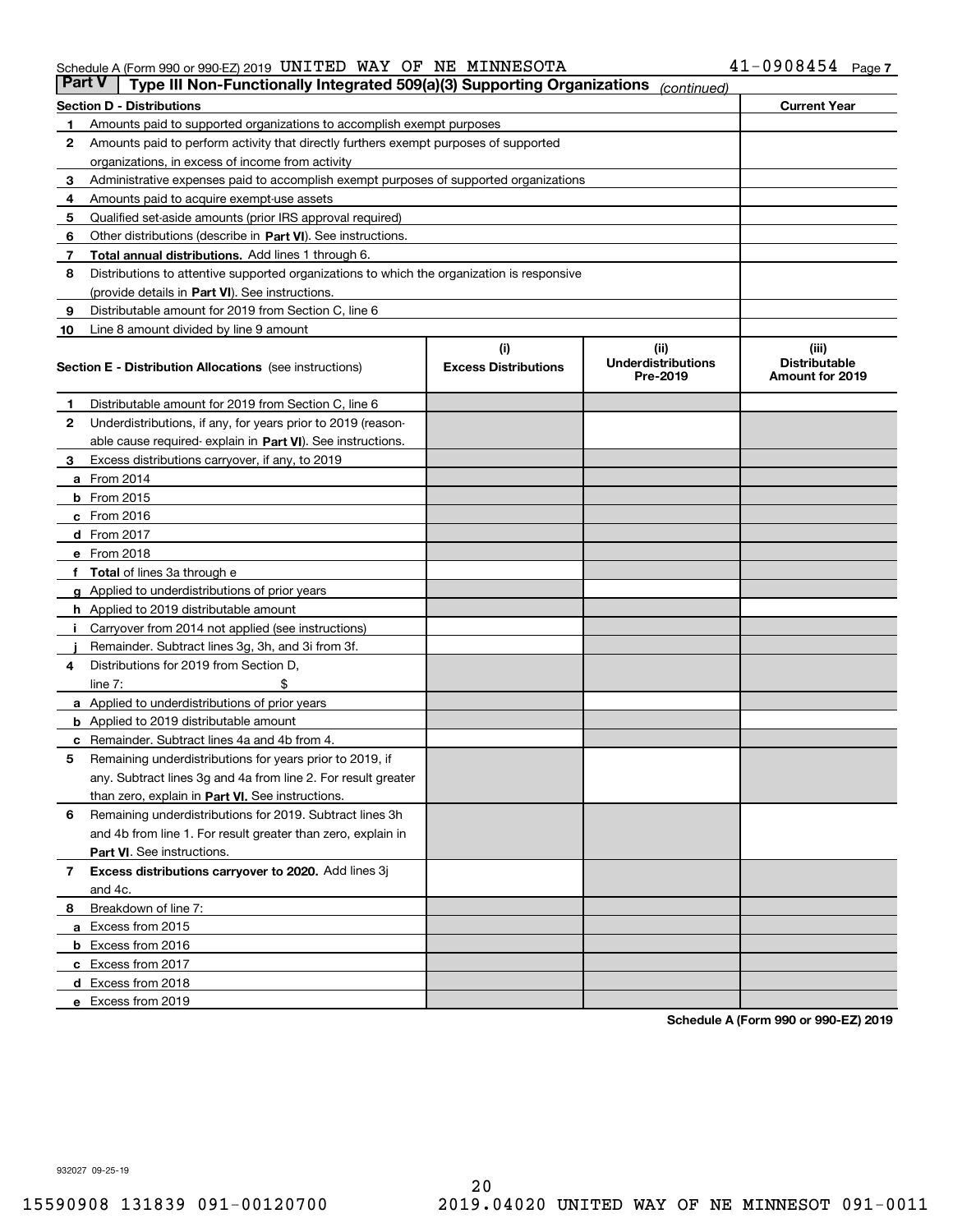|                | Schedule A (Form 990 or 990-EZ) 2019 UNITED WAY OF NE MINNESOTA                                                                                                                                                                                                                                                                                                                                                                   |  |  | $41 - 0908454$ Page 8 |  |
|----------------|-----------------------------------------------------------------------------------------------------------------------------------------------------------------------------------------------------------------------------------------------------------------------------------------------------------------------------------------------------------------------------------------------------------------------------------|--|--|-----------------------|--|
| <b>Part VI</b> | Supplemental Information. Provide the explanations required by Part II, line 10; Part II, line 17a or 17b; Part III, line 12;<br>Part IV, Section A, lines 1, 2, 3b, 3c, 4b, 4c, 5a, 6, 9a, 9b, 9c, 11a, 11b, and 11c; Part IV, Section B, lines 1 and 2; Part IV, Section C,<br>line 1; Part IV, Section D, lines 2 and 3; Part IV, Section E, lines 1c, 2a, 2b, 3a, and 3b; Part V, line 1; Part V, Section B, line 1e; Part V, |  |  |                       |  |
|                | Section D, lines 5, 6, and 8; and Part V, Section E, lines 2, 5, and 6. Also complete this part for any additional information.<br>(See instructions.)                                                                                                                                                                                                                                                                            |  |  |                       |  |
|                |                                                                                                                                                                                                                                                                                                                                                                                                                                   |  |  |                       |  |
|                |                                                                                                                                                                                                                                                                                                                                                                                                                                   |  |  |                       |  |
|                |                                                                                                                                                                                                                                                                                                                                                                                                                                   |  |  |                       |  |
|                |                                                                                                                                                                                                                                                                                                                                                                                                                                   |  |  |                       |  |
|                |                                                                                                                                                                                                                                                                                                                                                                                                                                   |  |  |                       |  |
|                |                                                                                                                                                                                                                                                                                                                                                                                                                                   |  |  |                       |  |
|                |                                                                                                                                                                                                                                                                                                                                                                                                                                   |  |  |                       |  |
|                |                                                                                                                                                                                                                                                                                                                                                                                                                                   |  |  |                       |  |
|                |                                                                                                                                                                                                                                                                                                                                                                                                                                   |  |  |                       |  |
|                |                                                                                                                                                                                                                                                                                                                                                                                                                                   |  |  |                       |  |
|                |                                                                                                                                                                                                                                                                                                                                                                                                                                   |  |  |                       |  |
|                |                                                                                                                                                                                                                                                                                                                                                                                                                                   |  |  |                       |  |
|                |                                                                                                                                                                                                                                                                                                                                                                                                                                   |  |  |                       |  |
|                |                                                                                                                                                                                                                                                                                                                                                                                                                                   |  |  |                       |  |
|                |                                                                                                                                                                                                                                                                                                                                                                                                                                   |  |  |                       |  |
|                |                                                                                                                                                                                                                                                                                                                                                                                                                                   |  |  |                       |  |
|                |                                                                                                                                                                                                                                                                                                                                                                                                                                   |  |  |                       |  |
|                |                                                                                                                                                                                                                                                                                                                                                                                                                                   |  |  |                       |  |
|                |                                                                                                                                                                                                                                                                                                                                                                                                                                   |  |  |                       |  |
|                |                                                                                                                                                                                                                                                                                                                                                                                                                                   |  |  |                       |  |
|                |                                                                                                                                                                                                                                                                                                                                                                                                                                   |  |  |                       |  |
|                |                                                                                                                                                                                                                                                                                                                                                                                                                                   |  |  |                       |  |
|                |                                                                                                                                                                                                                                                                                                                                                                                                                                   |  |  |                       |  |
|                |                                                                                                                                                                                                                                                                                                                                                                                                                                   |  |  |                       |  |
|                |                                                                                                                                                                                                                                                                                                                                                                                                                                   |  |  |                       |  |
|                |                                                                                                                                                                                                                                                                                                                                                                                                                                   |  |  |                       |  |
|                |                                                                                                                                                                                                                                                                                                                                                                                                                                   |  |  |                       |  |
|                |                                                                                                                                                                                                                                                                                                                                                                                                                                   |  |  |                       |  |
|                |                                                                                                                                                                                                                                                                                                                                                                                                                                   |  |  |                       |  |
|                |                                                                                                                                                                                                                                                                                                                                                                                                                                   |  |  |                       |  |
|                |                                                                                                                                                                                                                                                                                                                                                                                                                                   |  |  |                       |  |
|                |                                                                                                                                                                                                                                                                                                                                                                                                                                   |  |  |                       |  |
|                |                                                                                                                                                                                                                                                                                                                                                                                                                                   |  |  |                       |  |
|                |                                                                                                                                                                                                                                                                                                                                                                                                                                   |  |  |                       |  |
|                |                                                                                                                                                                                                                                                                                                                                                                                                                                   |  |  |                       |  |
|                |                                                                                                                                                                                                                                                                                                                                                                                                                                   |  |  |                       |  |
|                |                                                                                                                                                                                                                                                                                                                                                                                                                                   |  |  |                       |  |
|                |                                                                                                                                                                                                                                                                                                                                                                                                                                   |  |  |                       |  |
|                |                                                                                                                                                                                                                                                                                                                                                                                                                                   |  |  |                       |  |
|                |                                                                                                                                                                                                                                                                                                                                                                                                                                   |  |  |                       |  |
|                | 932028 09-25-19                                                                                                                                                                                                                                                                                                                                                                                                                   |  |  |                       |  |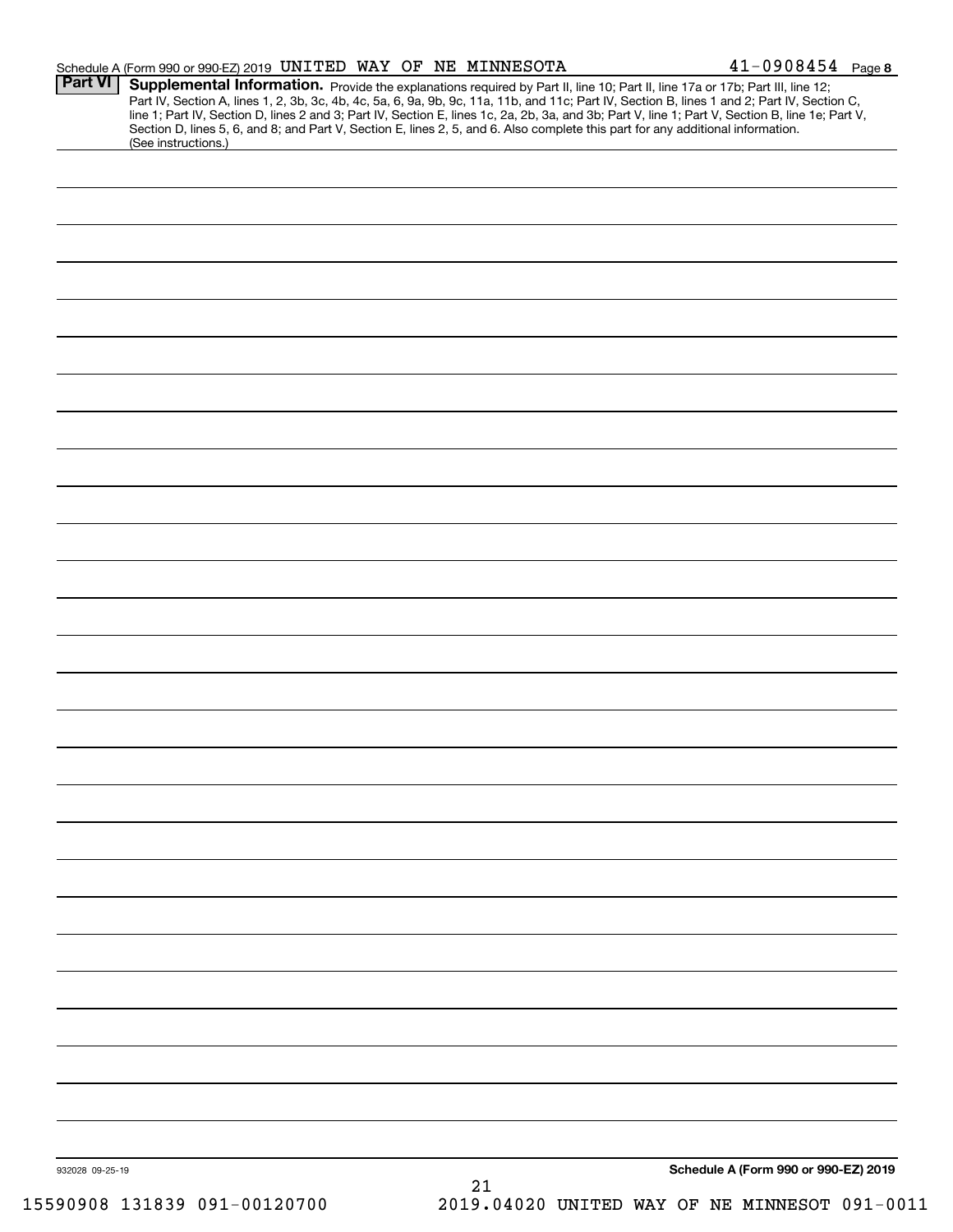Department of the Treasury Internal Revenue Service **(Form 990, 990-EZ, or 990-PF)**

# \*\* PUBLIC DISCLOSURE COPY \*\*

# **Schedule B Schedule of Contributors**

**| Attach to Form 990, Form 990-EZ, or Form 990-PF. | Go to www.irs.gov/Form990 for the latest information.** OMB No. 1545-0047

**2019**

**Employer identification number**

|  | 0908454 |  |
|--|---------|--|
|  |         |  |

| Name of the organization              |  |  |  |
|---------------------------------------|--|--|--|
| UNITED WAY OF NE MINNESOTA            |  |  |  |
| <b>Organization type</b> (check one): |  |  |  |

| Filers of:                                                                  | Section:                                                                  |  |  |
|-----------------------------------------------------------------------------|---------------------------------------------------------------------------|--|--|
| $ \mathbf{X} $ 501(c)( 3) (enter number) organization<br>Form 990 or 990-EZ |                                                                           |  |  |
|                                                                             | 4947(a)(1) nonexempt charitable trust not treated as a private foundation |  |  |
|                                                                             | 527 political organization                                                |  |  |
| Form 990-PF                                                                 | 501(c)(3) exempt private foundation                                       |  |  |
|                                                                             | 4947(a)(1) nonexempt charitable trust treated as a private foundation     |  |  |
|                                                                             | 501(c)(3) taxable private foundation                                      |  |  |

Check if your organization is covered by the **General Rule** or a **Special Rule. Note:**  Only a section 501(c)(7), (8), or (10) organization can check boxes for both the General Rule and a Special Rule. See instructions.

## **General Rule**

 $\mathcal{L}^{\text{max}}$ 

For an organization filing Form 990, 990-EZ, or 990-PF that received, during the year, contributions totaling \$5,000 or more (in money or property) from any one contributor. Complete Parts I and II. See instructions for determining a contributor's total contributions.

#### **Special Rules**

any one contributor, during the year, total contributions of the greater of  $\,$  (1) \$5,000; or **(2)** 2% of the amount on (i) Form 990, Part VIII, line 1h;  $\boxed{\textbf{X}}$  For an organization described in section 501(c)(3) filing Form 990 or 990-EZ that met the 33 1/3% support test of the regulations under sections 509(a)(1) and 170(b)(1)(A)(vi), that checked Schedule A (Form 990 or 990-EZ), Part II, line 13, 16a, or 16b, and that received from or (ii) Form 990-EZ, line 1. Complete Parts I and II.

year, total contributions of more than \$1,000 *exclusively* for religious, charitable, scientific, literary, or educational purposes, or for the For an organization described in section 501(c)(7), (8), or (10) filing Form 990 or 990-EZ that received from any one contributor, during the prevention of cruelty to children or animals. Complete Parts I, II, and III.  $\mathcal{L}^{\text{max}}$ 

purpose. Don't complete any of the parts unless the **General Rule** applies to this organization because it received *nonexclusively* year, contributions <sub>exclusively</sub> for religious, charitable, etc., purposes, but no such contributions totaled more than \$1,000. If this box is checked, enter here the total contributions that were received during the year for an  $\;$ exclusively religious, charitable, etc., For an organization described in section 501(c)(7), (8), or (10) filing Form 990 or 990-EZ that received from any one contributor, during the religious, charitable, etc., contributions totaling \$5,000 or more during the year  $\Box$ — $\Box$  =  $\Box$  $\mathcal{L}^{\text{max}}$ 

**Caution:**  An organization that isn't covered by the General Rule and/or the Special Rules doesn't file Schedule B (Form 990, 990-EZ, or 990-PF),  **must** but it answer "No" on Part IV, line 2, of its Form 990; or check the box on line H of its Form 990-EZ or on its Form 990-PF, Part I, line 2, to certify that it doesn't meet the filing requirements of Schedule B (Form 990, 990-EZ, or 990-PF).

**For Paperwork Reduction Act Notice, see the instructions for Form 990, 990-EZ, or 990-PF. Schedule B (Form 990, 990-EZ, or 990-PF) (2019)** LHA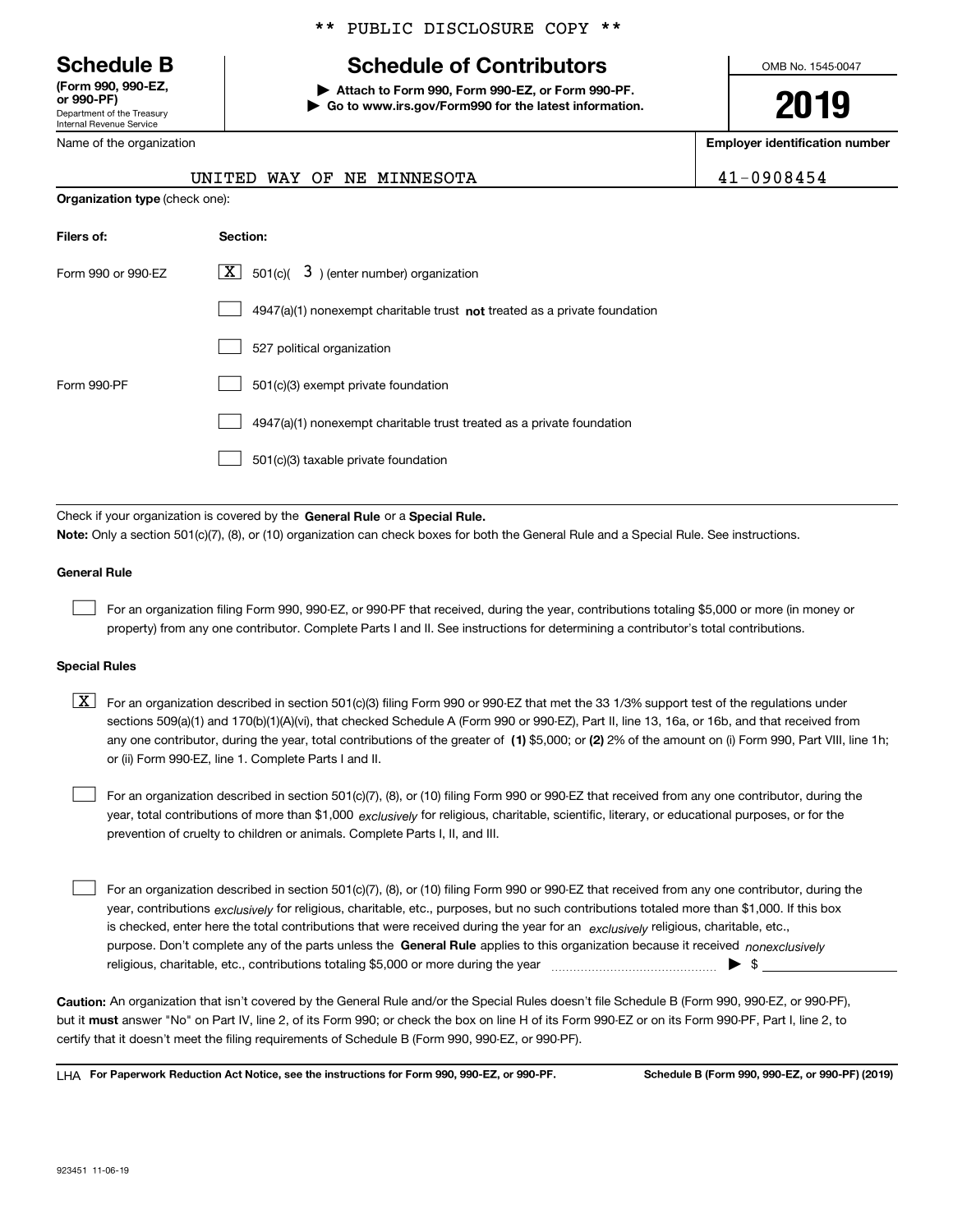# Schedule B (Form 990, 990-EZ, or 990-PF) (2019) Page 2

# UNITED WAY OF NE MINNESOTA  $41-0908454$

|                      | Schedule B (Form 990, 990-EZ, or 990-PF) (2019)                                                |                                   | Page 2                                                                                                      |
|----------------------|------------------------------------------------------------------------------------------------|-----------------------------------|-------------------------------------------------------------------------------------------------------------|
| Name of organization |                                                                                                |                                   | <b>Employer identification number</b>                                                                       |
| UNITED               | WAY OF<br>NE MINNESOTA                                                                         |                                   | 41-0908454                                                                                                  |
| Part I               | Contributors (see instructions). Use duplicate copies of Part I if additional space is needed. |                                   |                                                                                                             |
| (a)<br>No.           | (b)<br>Name, address, and ZIP + 4                                                              | (c)<br><b>Total contributions</b> | (d)<br>Type of contribution                                                                                 |
| 1                    |                                                                                                | 63,522.<br>\$                     | $\overline{\mathbf{X}}$<br>Person<br>Payroll<br>Noncash<br>(Complete Part II for<br>noncash contributions.) |
| (a)<br>No.           | (b)<br>Name, address, and ZIP + 4                                                              | (c)<br><b>Total contributions</b> | (d)<br>Type of contribution                                                                                 |
| $\boldsymbol{2}$     |                                                                                                | 42,048.<br>\$                     | $\overline{\mathbf{X}}$<br>Person<br>Payroll<br>Noncash<br>(Complete Part II for<br>noncash contributions.) |
| (a)<br>No.           | (b)<br>Name, address, and ZIP + 4                                                              | (c)<br><b>Total contributions</b> | (d)<br>Type of contribution                                                                                 |
| 3                    |                                                                                                | 60,000.<br>\$                     | $\overline{\mathbf{X}}$<br>Person<br>Payroll<br>Noncash<br>(Complete Part II for<br>noncash contributions.) |
| (a)<br>No.           | (b)<br>Name, address, and ZIP + 4                                                              | (c)<br><b>Total contributions</b> | (d)<br>Type of contribution                                                                                 |
| 4                    |                                                                                                | 40,000.<br>\$                     | $\mathbf{X}$<br>Person<br>Payroll<br>Noncash<br>(Complete Part II for<br>noncash contributions.)            |
| (a)<br>No.           | (b)<br>Name, address, and ZIP + 4                                                              | (c)<br><b>Total contributions</b> | (d)<br>Type of contribution                                                                                 |
|                      |                                                                                                | \$                                | Person<br>Payroll<br>Noncash<br>(Complete Part II for<br>noncash contributions.)                            |
| (a)<br>No.           | (b)<br>Name, address, and ZIP + 4                                                              | (c)<br><b>Total contributions</b> | (d)<br>Type of contribution                                                                                 |
|                      |                                                                                                | \$                                | Person<br>Payroll<br>Noncash<br>(Complete Part II for<br>noncash contributions.)                            |

923452 11-06-19 **Schedule B (Form 990, 990-EZ, or 990-PF) (2019)**

15590908 131839 091-00120700 2019.04020 UNITED WAY OF NE MINNESOT 091-0011

24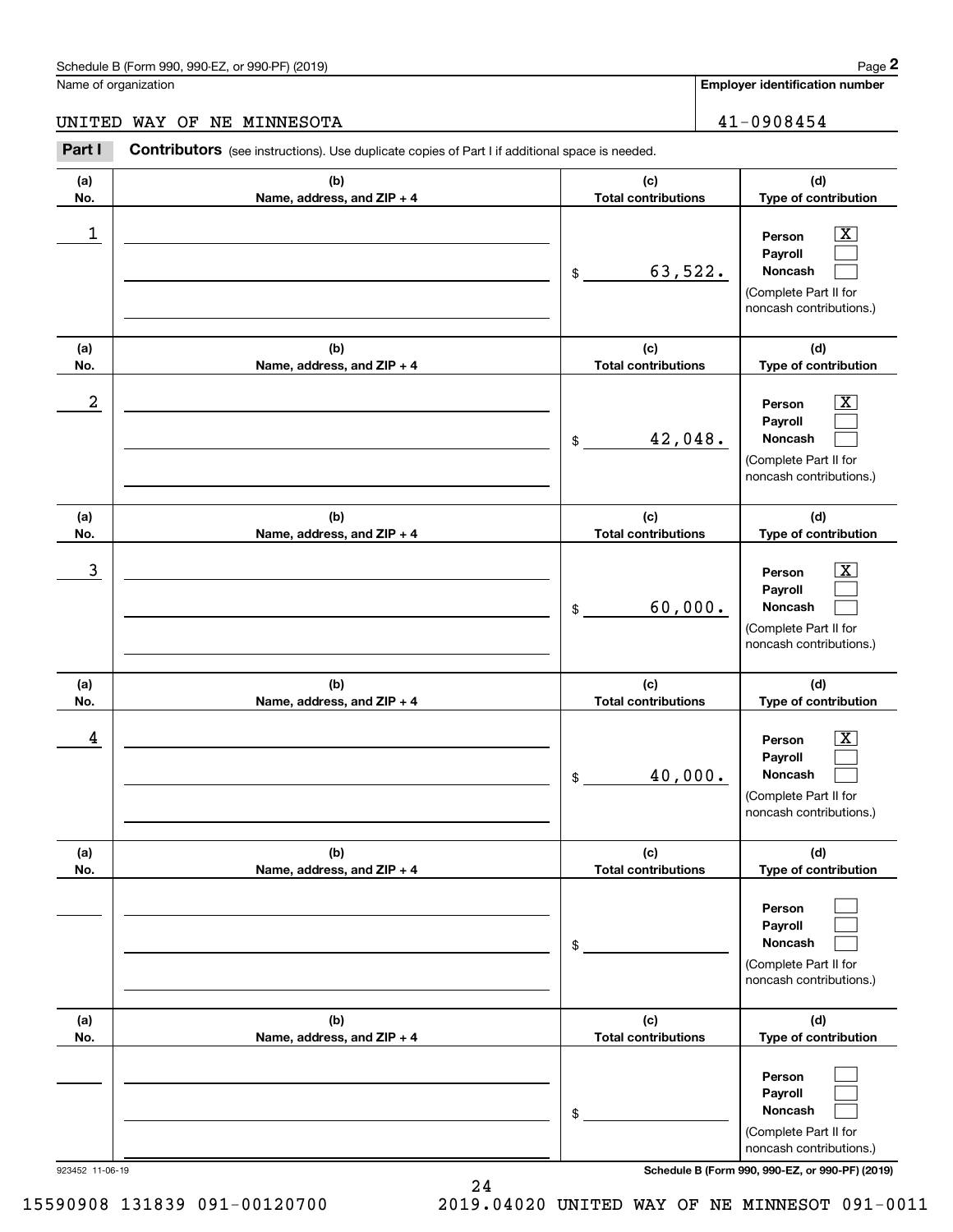**Employer identification number**

UNITED WAY OF NE MINNESOTA  $41-0908454$ 

(see instructions). Use duplicate copies of Part II if additional space is needed.<br> **3Part II Noncash Property** (see instructions). Use duplicate copies of Part II if additional space is needed.<br> **3Part II Noncash Prop** 

| (a)<br>No.<br>from<br>Part I | (b)<br>Description of noncash property given | (c)<br>FMV (or estimate)<br>(See instructions.) | (d)<br>Date received                            |
|------------------------------|----------------------------------------------|-------------------------------------------------|-------------------------------------------------|
|                              |                                              | $\mathfrak s$                                   |                                                 |
| (a)<br>No.<br>from<br>Part I | (b)<br>Description of noncash property given | (c)<br>FMV (or estimate)<br>(See instructions.) | (d)<br>Date received                            |
|                              |                                              | $\mathfrak s$                                   |                                                 |
| (a)<br>No.<br>from<br>Part I | (b)<br>Description of noncash property given | (c)<br>FMV (or estimate)<br>(See instructions.) | (d)<br>Date received                            |
|                              |                                              | $\frac{1}{2}$                                   |                                                 |
| (a)<br>No.<br>from<br>Part I | (b)<br>Description of noncash property given | (c)<br>FMV (or estimate)<br>(See instructions.) | (d)<br>Date received                            |
|                              |                                              | $\mathfrak{S}$                                  |                                                 |
| (a)<br>No.<br>from<br>Part I | (b)<br>Description of noncash property given | (c)<br>FMV (or estimate)<br>(See instructions.) | (d)<br>Date received                            |
|                              |                                              | \$                                              |                                                 |
| (a)<br>No.<br>from<br>Part I | (b)<br>Description of noncash property given | (c)<br>FMV (or estimate)<br>(See instructions.) | (d)<br>Date received                            |
|                              |                                              | \$                                              |                                                 |
| 923453 11-06-19              |                                              |                                                 | Schedule B (Form 990, 990-EZ, or 990-PF) (2019) |

25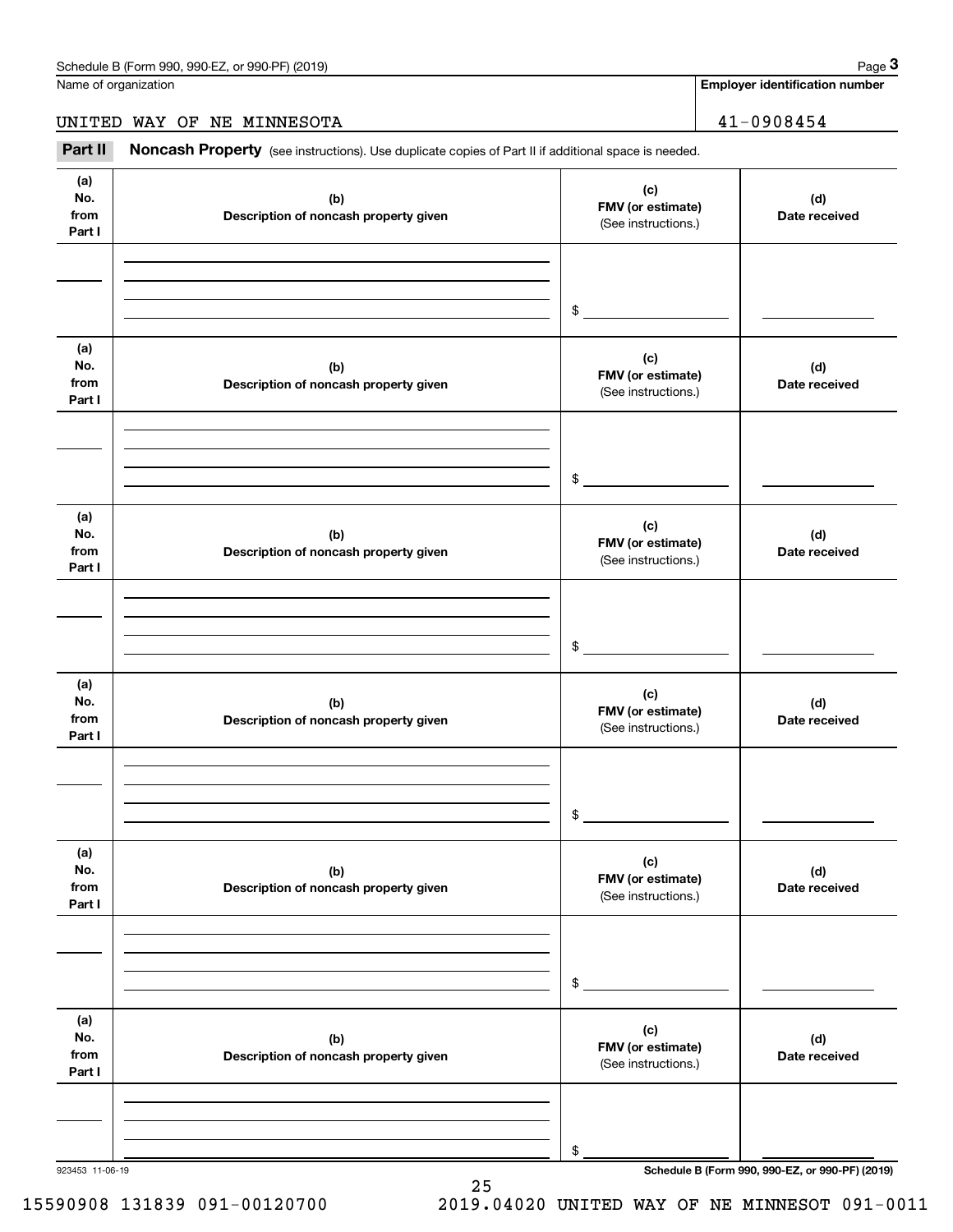|                           | Schedule B (Form 990, 990-EZ, or 990-PF) (2019)                                                                                                                                                                                                                                                                                                                                                                                                                                                                                      |                      |                                          | Page 4                                |  |  |  |
|---------------------------|--------------------------------------------------------------------------------------------------------------------------------------------------------------------------------------------------------------------------------------------------------------------------------------------------------------------------------------------------------------------------------------------------------------------------------------------------------------------------------------------------------------------------------------|----------------------|------------------------------------------|---------------------------------------|--|--|--|
| Name of organization      |                                                                                                                                                                                                                                                                                                                                                                                                                                                                                                                                      |                      |                                          | <b>Employer identification number</b> |  |  |  |
|                           | UNITED WAY OF NE MINNESOTA                                                                                                                                                                                                                                                                                                                                                                                                                                                                                                           |                      |                                          | 41-0908454                            |  |  |  |
| Part III                  | Exclusively religious, charitable, etc., contributions to organizations described in section 501(c)(7), (8), or (10) that total more than \$1,000 for the year<br>from any one contributor. Complete columns (a) through (e) and the following line entry. For organizations<br>completing Part III, enter the total of exclusively religious, charitable, etc., contributions of \$1,000 or less for the year. (Enter this info. once.) $\blacktriangleright$ \$<br>Use duplicate copies of Part III if additional space is needed. |                      |                                          |                                       |  |  |  |
| (a) No.<br>from<br>Part I | (b) Purpose of gift                                                                                                                                                                                                                                                                                                                                                                                                                                                                                                                  | (c) Use of gift      |                                          | (d) Description of how gift is held   |  |  |  |
|                           |                                                                                                                                                                                                                                                                                                                                                                                                                                                                                                                                      |                      |                                          |                                       |  |  |  |
|                           |                                                                                                                                                                                                                                                                                                                                                                                                                                                                                                                                      | (e) Transfer of gift |                                          |                                       |  |  |  |
|                           | Transferee's name, address, and $ZIP + 4$                                                                                                                                                                                                                                                                                                                                                                                                                                                                                            |                      | Relationship of transferor to transferee |                                       |  |  |  |
| (a) No.<br>from<br>Part I | (b) Purpose of gift                                                                                                                                                                                                                                                                                                                                                                                                                                                                                                                  | (c) Use of gift      |                                          | (d) Description of how gift is held   |  |  |  |
|                           |                                                                                                                                                                                                                                                                                                                                                                                                                                                                                                                                      |                      |                                          |                                       |  |  |  |
|                           | (e) Transfer of gift                                                                                                                                                                                                                                                                                                                                                                                                                                                                                                                 |                      |                                          |                                       |  |  |  |
|                           | Transferee's name, address, and ZIP + 4                                                                                                                                                                                                                                                                                                                                                                                                                                                                                              |                      | Relationship of transferor to transferee |                                       |  |  |  |
| (a) No.<br>from<br>Part I | (b) Purpose of gift                                                                                                                                                                                                                                                                                                                                                                                                                                                                                                                  | (c) Use of gift      |                                          | (d) Description of how gift is held   |  |  |  |
|                           |                                                                                                                                                                                                                                                                                                                                                                                                                                                                                                                                      | (e) Transfer of gift |                                          |                                       |  |  |  |
|                           | Transferee's name, address, and ZIP + 4                                                                                                                                                                                                                                                                                                                                                                                                                                                                                              |                      | Relationship of transferor to transferee |                                       |  |  |  |
| (a) No.<br>from<br>Part I | (b) Purpose of gift                                                                                                                                                                                                                                                                                                                                                                                                                                                                                                                  | (c) Use of gift      |                                          | (d) Description of how gift is held   |  |  |  |
|                           |                                                                                                                                                                                                                                                                                                                                                                                                                                                                                                                                      |                      |                                          |                                       |  |  |  |
|                           | Transferee's name, address, and ZIP + 4                                                                                                                                                                                                                                                                                                                                                                                                                                                                                              | (e) Transfer of gift | Relationship of transferor to transferee |                                       |  |  |  |
|                           |                                                                                                                                                                                                                                                                                                                                                                                                                                                                                                                                      |                      |                                          |                                       |  |  |  |

26

**Schedule B (Form 990, 990-EZ, or 990-PF) (2019)**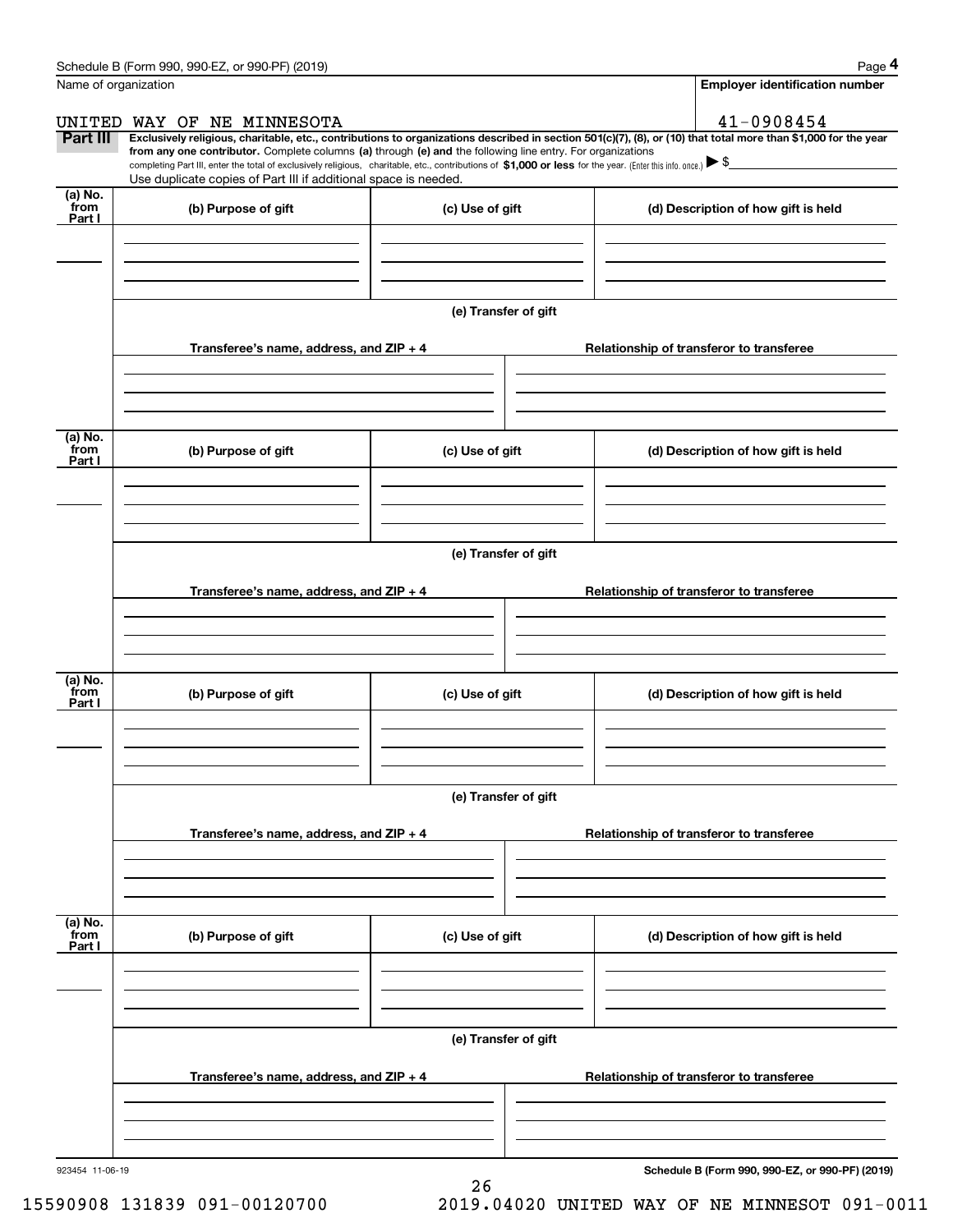|  |  |  |  | <b>SCHEDULE D</b> |
|--|--|--|--|-------------------|
|  |  |  |  |                   |

| (Form 990) |  |
|------------|--|
|------------|--|

# **SCHEDULE D Supplemental Financial Statements**

(Form 990)<br>
Pepartment of the Treasury<br>
Department of the Treasury<br>
Department of the Treasury<br>
Department of the Treasury<br> **Co to www.irs.gov/Form990 for instructions and the latest information.**<br> **Co to www.irs.gov/Form9** 

| OMB No. 1545-0047                          |
|--------------------------------------------|
| 2019                                       |
| <b>Open to Public</b><br><b>Inspection</b> |

Department of the Treasury Internal Revenue Service

| Name of the organization |  |  |                            | <b>Employer identification number</b> |
|--------------------------|--|--|----------------------------|---------------------------------------|
|                          |  |  | UNITED WAY OF NE MINNESOTA | 1-0908454                             |

| Part I  | <b>Organizations Maintaining Donor Advised Funds or Other Similar Funds or Accounts.</b> Complete if the                                       |                         |                          |                                                    |
|---------|------------------------------------------------------------------------------------------------------------------------------------------------|-------------------------|--------------------------|----------------------------------------------------|
|         | organization answered "Yes" on Form 990, Part IV, line 6.                                                                                      |                         |                          | (b) Funds and other accounts                       |
|         |                                                                                                                                                | (a) Donor advised funds |                          |                                                    |
| 1.      |                                                                                                                                                |                         |                          |                                                    |
| 2       | Aggregate value of contributions to (during year)                                                                                              |                         |                          |                                                    |
| з       |                                                                                                                                                |                         |                          |                                                    |
| 4       |                                                                                                                                                |                         |                          |                                                    |
| 5       | Did the organization inform all donors and donor advisors in writing that the assets held in donor advised funds                               |                         |                          |                                                    |
|         |                                                                                                                                                |                         |                          | Yes<br>No                                          |
| 6       | Did the organization inform all grantees, donors, and donor advisors in writing that grant funds can be used only                              |                         |                          |                                                    |
|         | for charitable purposes and not for the benefit of the donor or donor advisor, or for any other purpose conferring                             |                         |                          |                                                    |
| Part II | impermissible private benefit?<br>Conservation Easements. Complete if the organization answered "Yes" on Form 990, Part IV, line 7.            |                         |                          | Yes<br>No                                          |
| 1.      | Purpose(s) of conservation easements held by the organization (check all that apply).                                                          |                         |                          |                                                    |
|         | Preservation of land for public use (for example, recreation or education)                                                                     |                         |                          | Preservation of a historically important land area |
|         | Protection of natural habitat                                                                                                                  |                         |                          | Preservation of a certified historic structure     |
|         | Preservation of open space                                                                                                                     |                         |                          |                                                    |
|         | Complete lines 2a through 2d if the organization held a qualified conservation contribution in the form of a conservation easement on the last |                         |                          |                                                    |
| 2       | day of the tax year.                                                                                                                           |                         |                          | Held at the End of the Tax Year                    |
|         |                                                                                                                                                |                         | 2a                       |                                                    |
|         |                                                                                                                                                |                         | 2 <sub>b</sub>           |                                                    |
|         | <b>b</b> Total acreage restricted by conservation easements                                                                                    |                         | 2c                       |                                                    |
|         | d Number of conservation easements included in (c) acquired after 7/25/06, and not on a historic structure                                     |                         |                          |                                                    |
|         |                                                                                                                                                |                         | 2d                       |                                                    |
| 3       | Number of conservation easements modified, transferred, released, extinguished, or terminated by the organization during the tax               |                         |                          |                                                    |
|         | $year \blacktriangleright$                                                                                                                     |                         |                          |                                                    |
| 4       | Number of states where property subject to conservation easement is located $\blacktriangleright$                                              |                         |                          |                                                    |
| 5       | Does the organization have a written policy regarding the periodic monitoring, inspection, handling of                                         |                         |                          |                                                    |
|         | violations, and enforcement of the conservation easements it holds?                                                                            |                         |                          | Yes<br><b>No</b>                                   |
| 6       | Staff and volunteer hours devoted to monitoring, inspecting, handling of violations, and enforcing conservation easements during the year      |                         |                          |                                                    |
|         |                                                                                                                                                |                         |                          |                                                    |
| 7       | Amount of expenses incurred in monitoring, inspecting, handling of violations, and enforcing conservation easements during the year            |                         |                          |                                                    |
|         | $\blacktriangleright$ \$                                                                                                                       |                         |                          |                                                    |
| 8       | Does each conservation easement reported on line 2(d) above satisfy the requirements of section 170(h)(4)(B)(i)                                |                         |                          |                                                    |
|         |                                                                                                                                                |                         |                          | Yes<br>No                                          |
| 9       | In Part XIII, describe how the organization reports conservation easements in its revenue and expense statement and                            |                         |                          |                                                    |
|         | balance sheet, and include, if applicable, the text of the footnote to the organization's financial statements that describes the              |                         |                          |                                                    |
|         | organization's accounting for conservation easements.                                                                                          |                         |                          |                                                    |
|         | Organizations Maintaining Collections of Art, Historical Treasures, or Other Similar Assets.<br>Part III                                       |                         |                          |                                                    |
|         | Complete if the organization answered "Yes" on Form 990, Part IV, line 8.                                                                      |                         |                          |                                                    |
|         | 1a If the organization elected, as permitted under FASB ASC 958, not to report in its revenue statement and balance sheet works                |                         |                          |                                                    |
|         | of art, historical treasures, or other similar assets held for public exhibition, education, or research in furtherance of public              |                         |                          |                                                    |
|         | service, provide in Part XIII the text of the footnote to its financial statements that describes these items.                                 |                         |                          |                                                    |
|         | <b>b</b> If the organization elected, as permitted under FASB ASC 958, to report in its revenue statement and balance sheet works of           |                         |                          |                                                    |
|         | art, historical treasures, or other similar assets held for public exhibition, education, or research in furtherance of public service,        |                         |                          |                                                    |
|         | provide the following amounts relating to these items:                                                                                         |                         |                          |                                                    |
|         |                                                                                                                                                |                         |                          | $\frac{1}{2}$                                      |
|         | (ii) Assets included in Form 990, Part X                                                                                                       |                         |                          | $\blacktriangleright$ \$                           |
| 2       | If the organization received or held works of art, historical treasures, or other similar assets for financial gain, provide                   |                         |                          |                                                    |
|         | the following amounts required to be reported under FASB ASC 958 relating to these items:                                                      |                         |                          |                                                    |
|         | a Revenue included on Form 990, Part VIII, line 1 [2000] [2000] [2000] [2000] [2000] [2000] [2000] [2000] [2000                                |                         |                          | $\frac{1}{2}$                                      |
|         |                                                                                                                                                |                         | $\blacktriangleright$ \$ |                                                    |
|         | LHA For Paperwork Reduction Act Notice, see the Instructions for Form 990.                                                                     |                         |                          | Schedule D (Form 990) 2019                         |
|         | 932051 10-02-19                                                                                                                                | $\mathbf{a}$            |                          |                                                    |

27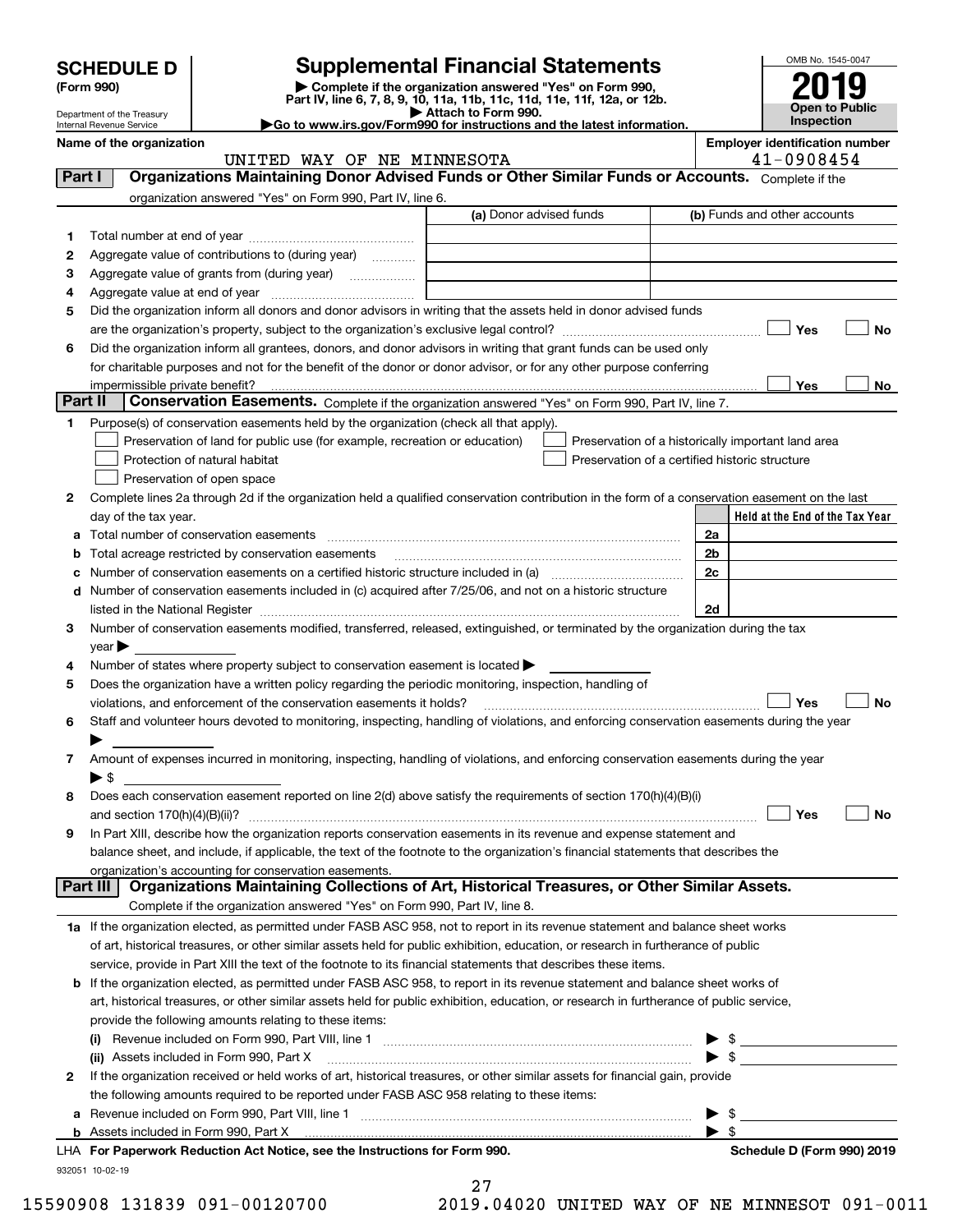|        | Schedule D (Form 990) 2019                                                                                                                                                                                                     | UNITED WAY OF NE MINNESOTA              |   |                |                                                      |                                 |                      | $41 - 0908454$ Page 2  |                       |                            |
|--------|--------------------------------------------------------------------------------------------------------------------------------------------------------------------------------------------------------------------------------|-----------------------------------------|---|----------------|------------------------------------------------------|---------------------------------|----------------------|------------------------|-----------------------|----------------------------|
|        | Part III<br>Organizations Maintaining Collections of Art, Historical Treasures, or Other Similar Assets (continued)                                                                                                            |                                         |   |                |                                                      |                                 |                      |                        |                       |                            |
| 3      | Using the organization's acquisition, accession, and other records, check any of the following that make significant use of its                                                                                                |                                         |   |                |                                                      |                                 |                      |                        |                       |                            |
|        | collection items (check all that apply):                                                                                                                                                                                       |                                         |   |                |                                                      |                                 |                      |                        |                       |                            |
| a      | Public exhibition                                                                                                                                                                                                              | d                                       |   |                | Loan or exchange program                             |                                 |                      |                        |                       |                            |
| b      | Scholarly research                                                                                                                                                                                                             | е                                       |   |                | Other <b>Committee Committee Committee Committee</b> |                                 |                      |                        |                       |                            |
| c      | Preservation for future generations                                                                                                                                                                                            |                                         |   |                |                                                      |                                 |                      |                        |                       |                            |
| 4      | Provide a description of the organization's collections and explain how they further the organization's exempt purpose in Part XIII.                                                                                           |                                         |   |                |                                                      |                                 |                      |                        |                       |                            |
| 5      | During the year, did the organization solicit or receive donations of art, historical treasures, or other similar assets                                                                                                       |                                         |   |                |                                                      |                                 |                      |                        |                       |                            |
|        | to be sold to raise funds rather than to be maintained as part of the organization's collection?                                                                                                                               |                                         |   |                |                                                      |                                 |                      | Yes                    |                       | No                         |
|        | <b>Part IV</b><br>Escrow and Custodial Arrangements. Complete if the organization answered "Yes" on Form 990, Part IV, line 9, or                                                                                              |                                         |   |                |                                                      |                                 |                      |                        |                       |                            |
|        | reported an amount on Form 990, Part X, line 21.                                                                                                                                                                               |                                         |   |                |                                                      |                                 |                      |                        |                       |                            |
|        | 1a Is the organization an agent, trustee, custodian or other intermediary for contributions or other assets not included                                                                                                       |                                         |   |                |                                                      |                                 |                      |                        |                       |                            |
|        | on Form 990, Part X? [11] matter and the contract of the contract of the contract of the contract of the contract of the contract of the contract of the contract of the contract of the contract of the contract of the contr |                                         |   |                |                                                      |                                 |                      | Yes                    |                       | $\overline{\mathbf{X}}$ No |
|        | If "Yes," explain the arrangement in Part XIII and complete the following table:                                                                                                                                               |                                         |   |                |                                                      |                                 |                      |                        |                       |                            |
|        |                                                                                                                                                                                                                                |                                         |   |                |                                                      |                                 |                      | Amount                 |                       |                            |
| c      | Beginning balance                                                                                                                                                                                                              |                                         |   |                |                                                      | 1c                              |                      |                        |                       |                            |
| d      | Additions during the year manufactured and an annual contract of the year manufactured and a set of the year manufactured and a set of the year manufactured and a set of the year manufactured and a set of the set of the se |                                         |   |                |                                                      | 1d                              |                      |                        |                       |                            |
| е      | Distributions during the year measurement contains and all the state of the state of the state of the state of                                                                                                                 |                                         |   |                |                                                      | 1e                              |                      |                        |                       |                            |
|        | Ending balance manufacture contract contract and contract contract contract contract contract contract contract contract contract contract contract contract contract contract contract contract contract contract contract co |                                         |   |                |                                                      | 1f                              |                      | $\boxed{\text{X}}$ Yes |                       |                            |
|        | 2a Did the organization include an amount on Form 990, Part X, line 21, for escrow or custodial account liability?                                                                                                             |                                         |   |                |                                                      |                                 |                      |                        | $\overline{\text{X}}$ | No                         |
| Part V | <b>b</b> If "Yes," explain the arrangement in Part XIII. Check here if the explanation has been provided on Part XIII<br>Endowment Funds. Complete if the organization answered "Yes" on Form 990, Part IV, line 10.           |                                         |   |                |                                                      |                                 |                      |                        |                       |                            |
|        |                                                                                                                                                                                                                                | (a) Current year                        |   | (b) Prior year | (c) Two years back                                   |                                 | (d) Three years back | (e) Four years back    |                       |                            |
| 1a     | Beginning of year balance                                                                                                                                                                                                      |                                         |   |                |                                                      |                                 |                      |                        |                       |                            |
| b      |                                                                                                                                                                                                                                |                                         |   |                |                                                      |                                 |                      |                        |                       |                            |
|        | Net investment earnings, gains, and losses                                                                                                                                                                                     |                                         |   |                |                                                      |                                 |                      |                        |                       |                            |
| a      |                                                                                                                                                                                                                                |                                         |   |                |                                                      |                                 |                      |                        |                       |                            |
| е      | Other expenditures for facilities                                                                                                                                                                                              |                                         |   |                |                                                      |                                 |                      |                        |                       |                            |
|        | and programs                                                                                                                                                                                                                   |                                         |   |                |                                                      |                                 |                      |                        |                       |                            |
| 1.     | Administrative expenses                                                                                                                                                                                                        |                                         |   |                |                                                      |                                 |                      |                        |                       |                            |
| g      | End of year balance                                                                                                                                                                                                            |                                         |   |                |                                                      |                                 |                      |                        |                       |                            |
| 2      | Provide the estimated percentage of the current year end balance (line 1g, column (a)) held as:                                                                                                                                |                                         |   |                |                                                      |                                 |                      |                        |                       |                            |
|        | Board designated or quasi-endowment > ____                                                                                                                                                                                     |                                         | % |                |                                                      |                                 |                      |                        |                       |                            |
| b      |                                                                                                                                                                                                                                | %                                       |   |                |                                                      |                                 |                      |                        |                       |                            |
| c      | Term endowment $\blacktriangleright$                                                                                                                                                                                           | %                                       |   |                |                                                      |                                 |                      |                        |                       |                            |
|        | The percentages on lines 2a, 2b, and 2c should equal 100%.                                                                                                                                                                     |                                         |   |                |                                                      |                                 |                      |                        |                       |                            |
|        | 3a Are there endowment funds not in the possession of the organization that are held and administered for the organization                                                                                                     |                                         |   |                |                                                      |                                 |                      |                        |                       |                            |
|        | by:                                                                                                                                                                                                                            |                                         |   |                |                                                      |                                 |                      |                        | Yes                   | No                         |
|        | (i)                                                                                                                                                                                                                            |                                         |   |                |                                                      |                                 |                      | 3a(i)                  |                       |                            |
|        |                                                                                                                                                                                                                                |                                         |   |                |                                                      |                                 |                      | 3a(ii)                 |                       |                            |
| b      |                                                                                                                                                                                                                                |                                         |   |                |                                                      |                                 |                      | 3b                     |                       |                            |
| 4      | Describe in Part XIII the intended uses of the organization's endowment funds.                                                                                                                                                 |                                         |   |                |                                                      |                                 |                      |                        |                       |                            |
|        | Land, Buildings, and Equipment.<br><b>Part VI</b>                                                                                                                                                                              |                                         |   |                |                                                      |                                 |                      |                        |                       |                            |
|        | Complete if the organization answered "Yes" on Form 990, Part IV, line 11a. See Form 990, Part X, line 10.                                                                                                                     |                                         |   |                |                                                      |                                 |                      |                        |                       |                            |
|        | Description of property                                                                                                                                                                                                        | (a) Cost or other<br>basis (investment) |   |                | (b) Cost or other<br>basis (other)                   | (c) Accumulated<br>depreciation |                      | (d) Book value         |                       |                            |
|        |                                                                                                                                                                                                                                |                                         |   |                |                                                      |                                 |                      |                        |                       |                            |
| b      |                                                                                                                                                                                                                                |                                         |   |                | 1,124,367.                                           | 66,124.                         |                      | 1,058,243.             |                       |                            |
|        |                                                                                                                                                                                                                                |                                         |   |                |                                                      |                                 |                      |                        |                       |                            |
| d      |                                                                                                                                                                                                                                |                                         |   |                | 86,512.                                              | 27,387.                         |                      |                        | 59, 125.              |                            |
|        | e Other                                                                                                                                                                                                                        |                                         |   |                |                                                      |                                 |                      |                        |                       |                            |
|        | Total. Add lines 1a through 1e. (Column (d) must equal Form 990. Part X, column (B), line 10c.)                                                                                                                                |                                         |   |                |                                                      |                                 |                      | 1, 117, 368.           |                       |                            |

**Schedule D (Form 990) 2019**

932052 10-02-19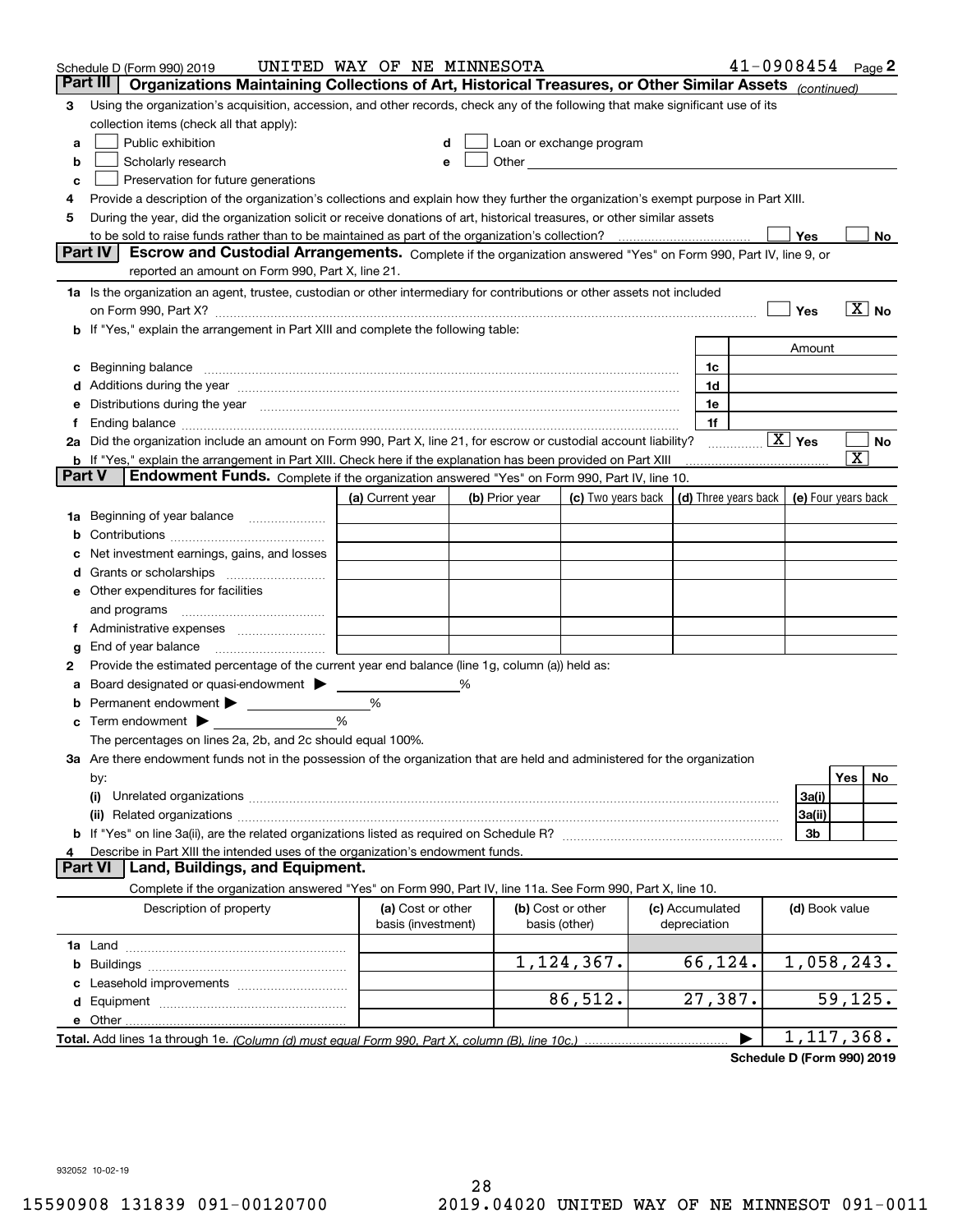| Schedule D (Form 990) 2019 |  |  | UNITED WAY OF NE MINNESOTA | $41 - 0908454$ | Page |  |
|----------------------------|--|--|----------------------------|----------------|------|--|
|                            |  |  |                            |                |      |  |

# **Part VII Investments - Other Securities.**

Complete if the organization answered "Yes" on Form 990, Part IV, line 11b. See Form 990, Part X, line 12.

| (a) Description of security or category (including name of security)                          | (b) Book value | (c) Method of valuation: Cost or end-of-year market value |
|-----------------------------------------------------------------------------------------------|----------------|-----------------------------------------------------------|
| (1) Financial derivatives                                                                     |                |                                                           |
| (2) Closely held equity interests                                                             |                |                                                           |
| $(3)$ Other                                                                                   |                |                                                           |
| (A)                                                                                           |                |                                                           |
| (B)                                                                                           |                |                                                           |
| (C)                                                                                           |                |                                                           |
| (D)                                                                                           |                |                                                           |
| (E)                                                                                           |                |                                                           |
| (F)                                                                                           |                |                                                           |
| (G)                                                                                           |                |                                                           |
| (H)                                                                                           |                |                                                           |
| <b>Total.</b> (Col. (b) must equal Form 990, Part X, col. (B) line 12.) $\blacktriangleright$ |                |                                                           |

## **Part VIII Investments - Program Related.**

Complete if the organization answered "Yes" on Form 990, Part IV, line 11c. See Form 990, Part X, line 13.

| (a) Description of investment                                                                 | (b) Book value | (c) Method of valuation: Cost or end-of-year market value |
|-----------------------------------------------------------------------------------------------|----------------|-----------------------------------------------------------|
| (1)                                                                                           |                |                                                           |
| (2)                                                                                           |                |                                                           |
| (3)                                                                                           |                |                                                           |
| (4)                                                                                           |                |                                                           |
| $\frac{1}{2}$                                                                                 |                |                                                           |
| (6)                                                                                           |                |                                                           |
| (7)                                                                                           |                |                                                           |
| (8)                                                                                           |                |                                                           |
| (9)                                                                                           |                |                                                           |
| <b>Total.</b> (Col. (b) must equal Form 990, Part X, col. (B) line 13.) $\blacktriangleright$ |                |                                                           |

## **Part IX Other Assets.**

Complete if the organization answered "Yes" on Form 990, Part IV, line 11d. See Form 990, Part X, line 15.

|        | (a) Description                                                                                                   | (b) Book value |
|--------|-------------------------------------------------------------------------------------------------------------------|----------------|
| (1)    | BENEFICIAL INTEREST<br>IN ASSETS HELD BY OTHERS                                                                   | 1, 136, 163.   |
| (2)    |                                                                                                                   |                |
| (3)    |                                                                                                                   |                |
| (4)    |                                                                                                                   |                |
| (5)    |                                                                                                                   |                |
| (6)    |                                                                                                                   |                |
| (7)    |                                                                                                                   |                |
| (8)    |                                                                                                                   |                |
| (9)    |                                                                                                                   |                |
| Part X | Total. (Column (b) must equal Form 990, Part X, col. (B) line 15.)<br><b>Other Liabilities.</b>                   | 1, 136, 163.   |
|        |                                                                                                                   |                |
|        |                                                                                                                   |                |
|        | Complete if the organization answered "Yes" on Form 990, Part IV, line 11e or 11f. See Form 990, Part X, line 25. |                |
| 1.     | (a) Description of liability                                                                                      | (b) Book value |
| (1)    | Federal income taxes                                                                                              |                |
| (2)    |                                                                                                                   |                |
| (3)    |                                                                                                                   |                |
| (4)    |                                                                                                                   |                |
| (5)    |                                                                                                                   |                |
| (6)    |                                                                                                                   |                |
| (7)    |                                                                                                                   |                |
| (8)    |                                                                                                                   |                |
| (9)    |                                                                                                                   |                |

**Total.**  *(Column (b) must equal Form 990, Part X, col. (B) line 25.)* 

**2.**Liability for uncertain tax positions. In Part XIII, provide the text of the footnote to the organization's financial statements that reports the organization's liability for uncertain tax positions under FASB ASC 740. Check here if the text of the footnote has been provided in Part XIII  $\boxed{\text{X}}$ 

**Schedule D (Form 990) 2019**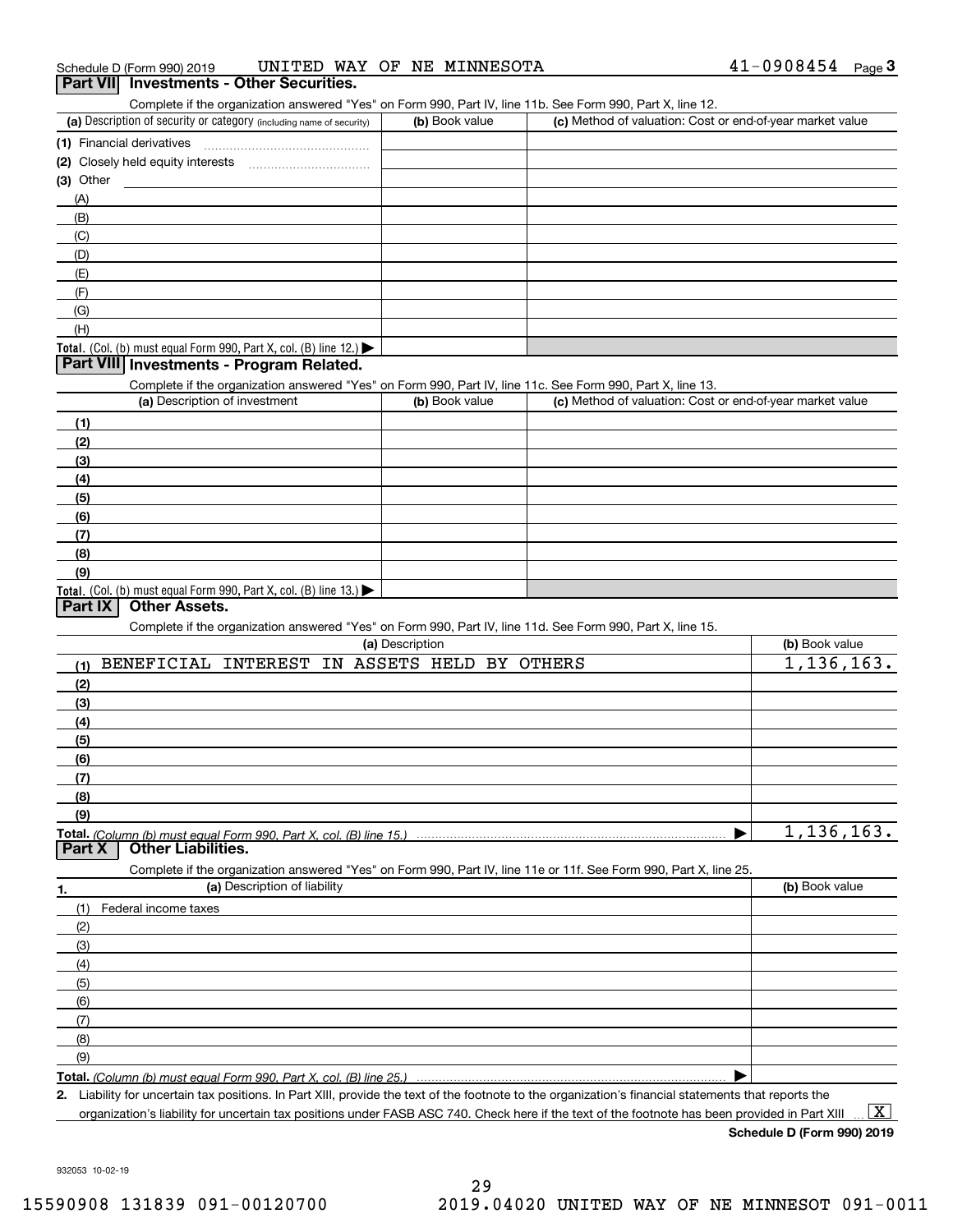|   | UNITED WAY OF NE MINNESOTA<br>Schedule D (Form 990) 2019                                                                |                |            |                | $41 - 0908454$ Page 4 |
|---|-------------------------------------------------------------------------------------------------------------------------|----------------|------------|----------------|-----------------------|
|   | Reconciliation of Revenue per Audited Financial Statements With Revenue per Return.<br>Part XI                          |                |            |                |                       |
|   | Complete if the organization answered "Yes" on Form 990, Part IV, line 12a.                                             |                |            |                |                       |
| 1 | Total revenue, gains, and other support per audited financial statements                                                |                |            | $\blacksquare$ | 1,619,014.            |
| 2 | Amounts included on line 1 but not on Form 990, Part VIII, line 12:                                                     |                |            |                |                       |
| a |                                                                                                                         | 2a             | $-88,854.$ |                |                       |
| b |                                                                                                                         | 2 <sub>b</sub> |            |                |                       |
|   |                                                                                                                         | 2c             |            |                |                       |
| d | Other (Describe in Part XIII.)                                                                                          | 2d             | 47,273.    |                |                       |
| e | Add lines 2a through 2d                                                                                                 |                |            | <b>2e</b>      | $-41,581.$            |
| 3 |                                                                                                                         |                |            | $\mathbf{3}$   | 1,660,595.            |
| 4 | Amounts included on Form 990, Part VIII, line 12, but not on line 1:                                                    |                |            |                |                       |
| a |                                                                                                                         | 4a             |            |                |                       |
|   |                                                                                                                         | 4 <sub>b</sub> | 54,083.    |                |                       |
|   | c Add lines 4a and 4b                                                                                                   |                |            | 4с             | 54,083.               |
|   |                                                                                                                         |                |            | 5              | 1,714,678.            |
|   | Part XII   Reconciliation of Expenses per Audited Financial Statements With Expenses per Return.                        |                |            |                |                       |
|   |                                                                                                                         |                |            |                |                       |
|   | Complete if the organization answered "Yes" on Form 990, Part IV, line 12a.                                             |                |            |                |                       |
| 1 | Total expenses and losses per audited financial statements                                                              |                |            | $\mathbf{1}$   | 1,627,829.            |
| 2 | Amounts included on line 1 but not on Form 990, Part IX, line 25:                                                       |                |            |                |                       |
| a |                                                                                                                         | 2a             |            |                |                       |
| b |                                                                                                                         | 2 <sub>b</sub> |            |                |                       |
|   |                                                                                                                         | 2c             |            |                |                       |
| d |                                                                                                                         | 2d             | 47,273.    |                |                       |
| e |                                                                                                                         |                |            | 2e             | <u>47,273.</u>        |
| з | Add lines 2a through 2d <b>contract and a contract and a contract a</b> contract a contract and a contract a contract a |                |            | 3              | 1,580,556.            |
| 4 | Amounts included on Form 990, Part IX, line 25, but not on line 1:                                                      |                |            |                |                       |
| a | Investment expenses not included on Form 990, Part VIII, line 7b [1000000000000000000000000000000000                    | 4a             |            |                |                       |
| b | Other (Describe in Part XIII.)                                                                                          | 4 <sub>b</sub> | 54,083.    |                |                       |
|   | c Add lines 4a and 4b                                                                                                   |                |            | 4c             | 54,083.               |
|   | Total expenses. Add lines 3 and 4c. (This must equal Form 990, Part I, line 18.) <b>Conservers</b> manufactured in the  |                |            | 5              | 1,634,639.            |
|   | Part XIII Supplemental Information.                                                                                     |                |            |                |                       |

Provide the descriptions required for Part II, lines 3, 5, and 9; Part III, lines 1a and 4; Part IV, lines 1b and 2b; Part V, line 4; Part X, line 2; Part XI, lines 2d and 4b; and Part XII, lines 2d and 4b. Also complete this part to provide any additional information.

# PART IV, LINE 2B:

|  |  |  |  |  |  |  |  |  | THIS ACCOUNT IS USED TO HOLD FUNDS UNTIL A DISBURSEMENT IS REQUIRED. THE |  |  |  |
|--|--|--|--|--|--|--|--|--|--------------------------------------------------------------------------|--|--|--|
|--|--|--|--|--|--|--|--|--|--------------------------------------------------------------------------|--|--|--|

FUNDS ARE USED FOR RAPID DISTRIBUTION TOWARDS BENEFITS

PART X, LINE 2:

THE ORGANIZATION IS EXEMPT FROM FEDERAL INCOME TAXES UNDER SECTION

501(C)(3) OF THE INTERNAL REVENUE CODE AND SIMILAR STATE INCOME TAX LAWS.

THE ORGANIZATION IS NOT A PRIVATE FOUNDATION AND CONTRIBUTIONS TO THE

ORGANIZATION QUALIFY AS A CHARITABLE TAX DEDUCTION BY THE CONTRIBUTOR.

MANAGEMENT EVALUATED THE ORGANIZATION'S TAX POSITIONS AND CONCLUDED THAT

THE ORGANIZATION HAD TAKEN NO UNCERTAIN TAX POSITIONS THAT REQUIRED

## ADJUSTMENT TO THE FINANCIAL STATEMENTS.

932054 10-02-19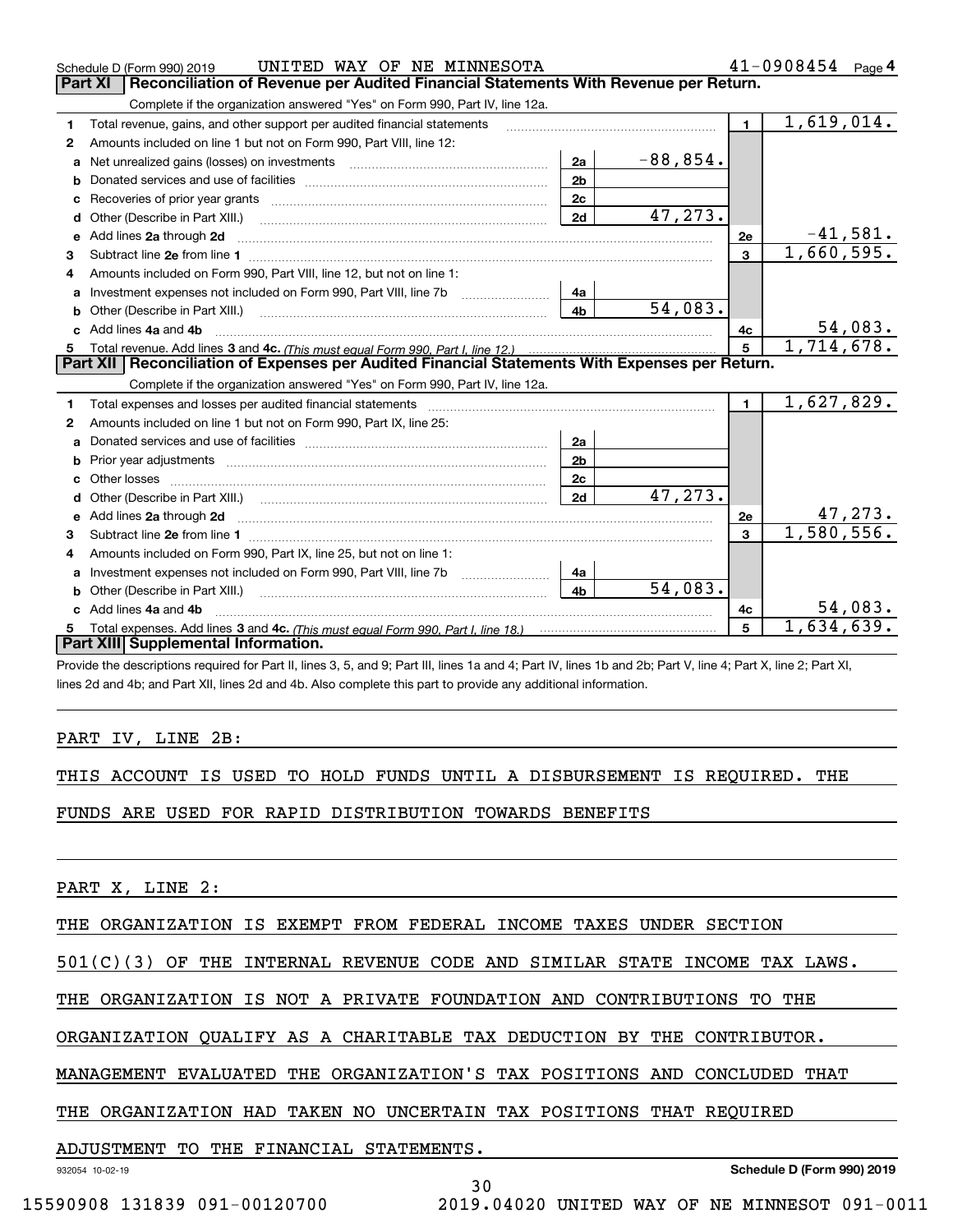| Schedule D (Form 990) 2019 |                                                       | UNITED |  | WAY OF NE MINNESOTA | 0908454 | Page 5 |
|----------------------------|-------------------------------------------------------|--------|--|---------------------|---------|--------|
|                            | <b>Part XIII Supplemental Information</b> (continued) |        |  |                     |         |        |

| PART XI, LINE 2D - OTHER ADJUSTMENTS:                                                                                                                        |            |
|--------------------------------------------------------------------------------------------------------------------------------------------------------------|------------|
| SPECIAL EVENT EXPENSE<br><u> 1989 - Johann Stein, mars an de Brazilian (b. 1989)</u>                                                                         | 47,273.    |
| PART XI, LINE 4B - OTHER ADJUSTMENTS:                                                                                                                        |            |
| PROVISION FOR DOUBTFUL RECEIVABLES<br><u> 1989 - Johann Stoff, deutscher Stoffen und der Stoffen und der Stoffen und der Stoffen und der Stoffen und der</u> | $54,083$ . |
| PART XII, LINE 2D - OTHER ADJUSTMENTS:                                                                                                                       |            |
| SPECIAL EVENT EXPENSE                                                                                                                                        | 47,273.    |
| PART XII, LINE 4B - OTHER ADJUSTMENTS:                                                                                                                       |            |
| PROVISION FOR DOUBTFUL RECEIVABLES                                                                                                                           | 54,083.    |
|                                                                                                                                                              |            |
|                                                                                                                                                              |            |
|                                                                                                                                                              |            |
|                                                                                                                                                              |            |
|                                                                                                                                                              |            |
|                                                                                                                                                              |            |
|                                                                                                                                                              |            |
|                                                                                                                                                              |            |
|                                                                                                                                                              |            |
|                                                                                                                                                              |            |
|                                                                                                                                                              |            |

**Schedule D (Form 990) 2019**

932055 10-02-19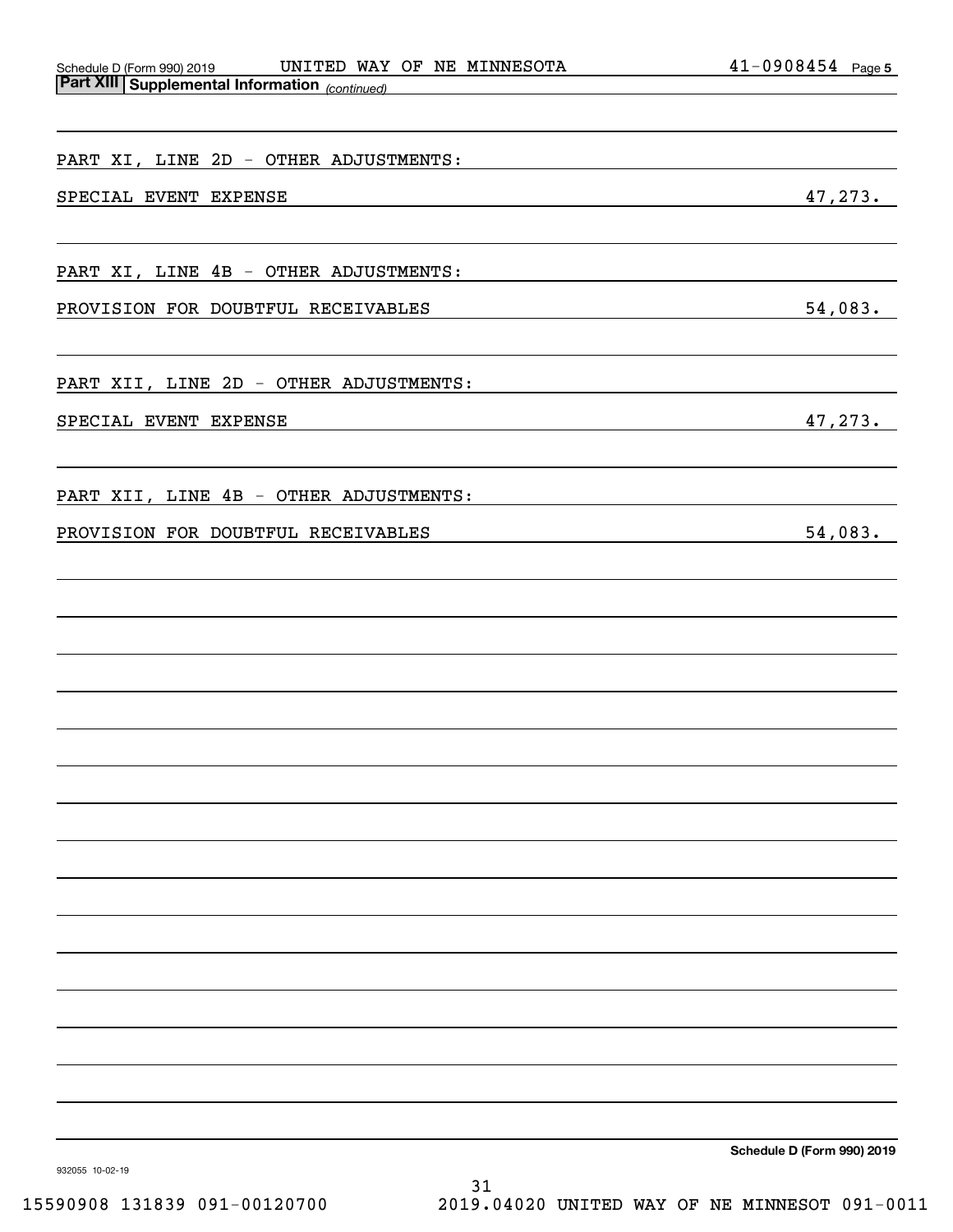| <b>SCHEDULE G</b>                                                                        | <b>Supplemental Information Regarding Fundraising or Gaming Activities</b><br>OMB No. 1545-0047                                                                     |                                                                                                                                                                                                                                                                                                                                                                                                                                                                                                                                                           |                                                                            |    |                                                                            |  |                                                                            |                                                         |
|------------------------------------------------------------------------------------------|---------------------------------------------------------------------------------------------------------------------------------------------------------------------|-----------------------------------------------------------------------------------------------------------------------------------------------------------------------------------------------------------------------------------------------------------------------------------------------------------------------------------------------------------------------------------------------------------------------------------------------------------------------------------------------------------------------------------------------------------|----------------------------------------------------------------------------|----|----------------------------------------------------------------------------|--|----------------------------------------------------------------------------|---------------------------------------------------------|
| (Form 990 or 990-EZ)                                                                     | Complete if the organization answered "Yes" on Form 990, Part IV, line 17, 18, or 19, or if the<br>organization entered more than \$15,000 on Form 990-EZ, line 6a. | 2019                                                                                                                                                                                                                                                                                                                                                                                                                                                                                                                                                      |                                                                            |    |                                                                            |  |                                                                            |                                                         |
| Department of the Treasury<br>Internal Revenue Service                                   | Attach to Form 990 or Form 990-EZ.<br><b>Open to Public</b><br>Inspection<br>Go to www.irs.gov/Form990 for instructions and the latest information.                 |                                                                                                                                                                                                                                                                                                                                                                                                                                                                                                                                                           |                                                                            |    |                                                                            |  |                                                                            |                                                         |
| Name of the organization                                                                 |                                                                                                                                                                     |                                                                                                                                                                                                                                                                                                                                                                                                                                                                                                                                                           |                                                                            |    |                                                                            |  |                                                                            | <b>Employer identification number</b>                   |
|                                                                                          |                                                                                                                                                                     | UNITED WAY OF NE MINNESOTA                                                                                                                                                                                                                                                                                                                                                                                                                                                                                                                                |                                                                            |    |                                                                            |  | 41-0908454                                                                 |                                                         |
| Part I                                                                                   | required to complete this part.                                                                                                                                     | Fundraising Activities. Complete if the organization answered "Yes" on Form 990, Part IV, line 17. Form 990-EZ filers are not                                                                                                                                                                                                                                                                                                                                                                                                                             |                                                                            |    |                                                                            |  |                                                                            |                                                         |
| Mail solicitations<br>a<br>b<br>Phone solicitations<br>с<br>In-person solicitations<br>d | Internet and email solicitations                                                                                                                                    | 1 Indicate whether the organization raised funds through any of the following activities. Check all that apply.<br>e<br>f<br>Special fundraising events<br>g<br>2 a Did the organization have a written or oral agreement with any individual (including officers, directors, trustees, or<br>key employees listed in Form 990, Part VII) or entity in connection with professional fundraising services?<br><b>b</b> If "Yes," list the 10 highest paid individuals or entities (fundraisers) pursuant to agreements under which the fundraiser is to be |                                                                            |    | Solicitation of non-government grants<br>Solicitation of government grants |  | Yes                                                                        | No                                                      |
| compensated at least \$5,000 by the organization.                                        |                                                                                                                                                                     |                                                                                                                                                                                                                                                                                                                                                                                                                                                                                                                                                           |                                                                            |    |                                                                            |  |                                                                            |                                                         |
| (i) Name and address of individual<br>or entity (fundraiser)                             |                                                                                                                                                                     | (ii) Activity                                                                                                                                                                                                                                                                                                                                                                                                                                                                                                                                             | (iii) Did<br>fundraiser<br>have custody<br>or control of<br>contributions? |    | (iv) Gross receipts<br>from activity                                       |  | (v) Amount paid<br>to (or retained by)<br>fundraiser<br>listed in col. (i) | (vi) Amount paid<br>to (or retained by)<br>organization |
|                                                                                          |                                                                                                                                                                     |                                                                                                                                                                                                                                                                                                                                                                                                                                                                                                                                                           | Yes                                                                        | No |                                                                            |  |                                                                            |                                                         |
|                                                                                          |                                                                                                                                                                     |                                                                                                                                                                                                                                                                                                                                                                                                                                                                                                                                                           |                                                                            |    |                                                                            |  |                                                                            |                                                         |
|                                                                                          |                                                                                                                                                                     |                                                                                                                                                                                                                                                                                                                                                                                                                                                                                                                                                           |                                                                            |    |                                                                            |  |                                                                            |                                                         |
|                                                                                          |                                                                                                                                                                     |                                                                                                                                                                                                                                                                                                                                                                                                                                                                                                                                                           |                                                                            |    |                                                                            |  |                                                                            |                                                         |
|                                                                                          |                                                                                                                                                                     |                                                                                                                                                                                                                                                                                                                                                                                                                                                                                                                                                           |                                                                            |    |                                                                            |  |                                                                            |                                                         |
|                                                                                          |                                                                                                                                                                     |                                                                                                                                                                                                                                                                                                                                                                                                                                                                                                                                                           |                                                                            |    |                                                                            |  |                                                                            |                                                         |
|                                                                                          |                                                                                                                                                                     |                                                                                                                                                                                                                                                                                                                                                                                                                                                                                                                                                           |                                                                            |    |                                                                            |  |                                                                            |                                                         |
|                                                                                          |                                                                                                                                                                     |                                                                                                                                                                                                                                                                                                                                                                                                                                                                                                                                                           |                                                                            |    |                                                                            |  |                                                                            |                                                         |
|                                                                                          |                                                                                                                                                                     |                                                                                                                                                                                                                                                                                                                                                                                                                                                                                                                                                           |                                                                            |    |                                                                            |  |                                                                            |                                                         |
|                                                                                          |                                                                                                                                                                     |                                                                                                                                                                                                                                                                                                                                                                                                                                                                                                                                                           |                                                                            |    |                                                                            |  |                                                                            |                                                         |
|                                                                                          |                                                                                                                                                                     |                                                                                                                                                                                                                                                                                                                                                                                                                                                                                                                                                           |                                                                            |    |                                                                            |  |                                                                            |                                                         |
|                                                                                          |                                                                                                                                                                     |                                                                                                                                                                                                                                                                                                                                                                                                                                                                                                                                                           |                                                                            |    |                                                                            |  |                                                                            |                                                         |
|                                                                                          |                                                                                                                                                                     |                                                                                                                                                                                                                                                                                                                                                                                                                                                                                                                                                           |                                                                            |    |                                                                            |  |                                                                            |                                                         |
| Total<br>or licensing.                                                                   |                                                                                                                                                                     | 3 List all states in which the organization is registered or licensed to solicit contributions or has been notified it is exempt from registration                                                                                                                                                                                                                                                                                                                                                                                                        |                                                                            |    |                                                                            |  |                                                                            |                                                         |
|                                                                                          |                                                                                                                                                                     |                                                                                                                                                                                                                                                                                                                                                                                                                                                                                                                                                           |                                                                            |    |                                                                            |  |                                                                            |                                                         |
|                                                                                          |                                                                                                                                                                     |                                                                                                                                                                                                                                                                                                                                                                                                                                                                                                                                                           |                                                                            |    |                                                                            |  |                                                                            |                                                         |
|                                                                                          |                                                                                                                                                                     |                                                                                                                                                                                                                                                                                                                                                                                                                                                                                                                                                           |                                                                            |    |                                                                            |  |                                                                            |                                                         |
|                                                                                          |                                                                                                                                                                     |                                                                                                                                                                                                                                                                                                                                                                                                                                                                                                                                                           |                                                                            |    |                                                                            |  |                                                                            |                                                         |
|                                                                                          |                                                                                                                                                                     |                                                                                                                                                                                                                                                                                                                                                                                                                                                                                                                                                           |                                                                            |    |                                                                            |  |                                                                            |                                                         |
|                                                                                          |                                                                                                                                                                     |                                                                                                                                                                                                                                                                                                                                                                                                                                                                                                                                                           |                                                                            |    |                                                                            |  |                                                                            |                                                         |
|                                                                                          |                                                                                                                                                                     |                                                                                                                                                                                                                                                                                                                                                                                                                                                                                                                                                           |                                                                            |    |                                                                            |  |                                                                            |                                                         |
|                                                                                          |                                                                                                                                                                     | LHA For Paperwork Reduction Act Notice, see the Instructions for Form 990 or 990-EZ.                                                                                                                                                                                                                                                                                                                                                                                                                                                                      |                                                                            |    |                                                                            |  |                                                                            | Schedule G (Form 990 or 990-EZ) 2019                    |

932081 09-11-19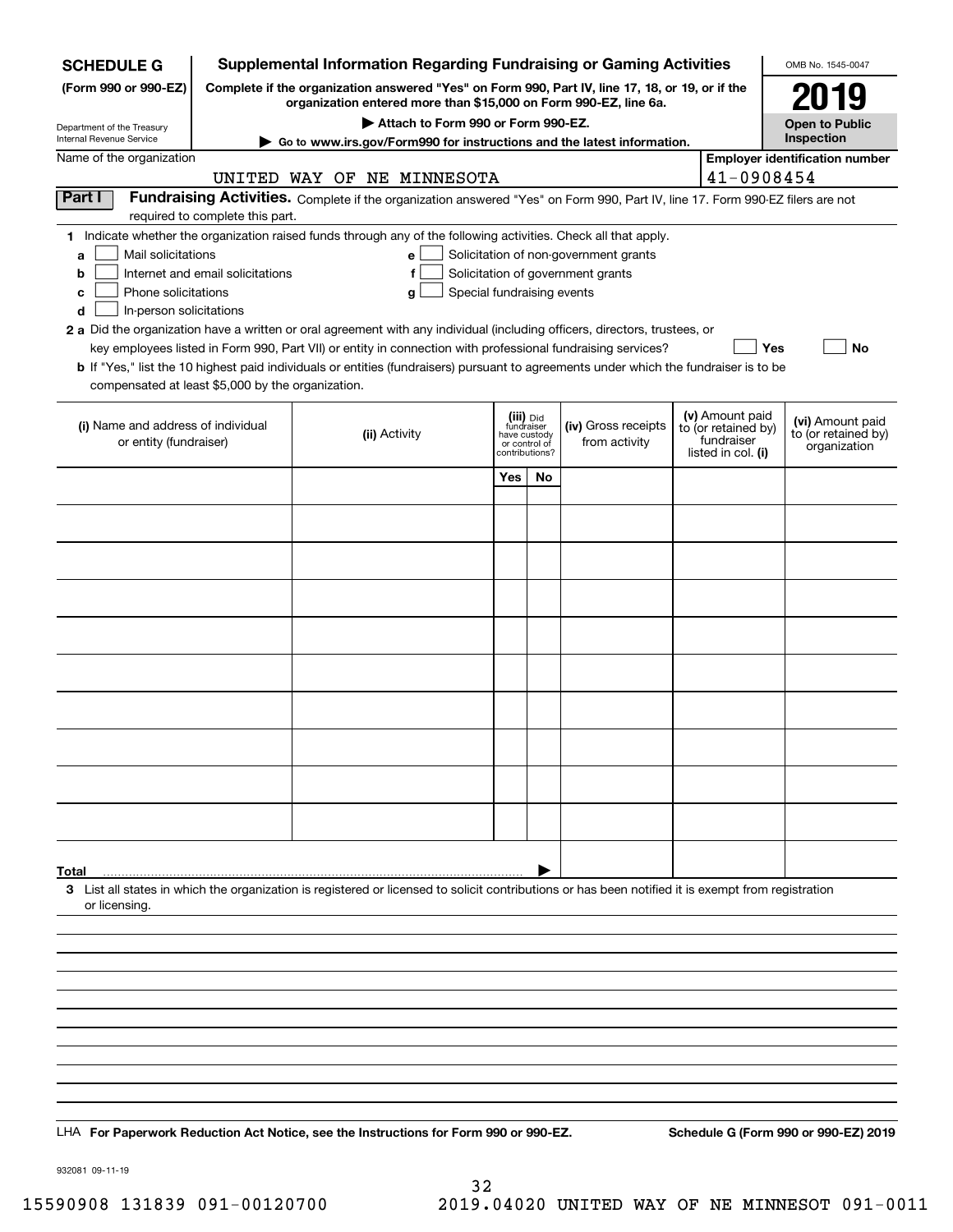|                 | $41 - 0908454$ Page 2<br>Schedule G (Form 990 or 990-EZ) 2019 UNITED WAY OF NE MINNESOTA<br>Part II<br>Fundraising Events. Complete if the organization answered "Yes" on Form 990, Part IV, line 18, or reported more than \$15,000 |                                                                                                                                           |              |                         |                  |                                      |  |  |  |
|-----------------|--------------------------------------------------------------------------------------------------------------------------------------------------------------------------------------------------------------------------------------|-------------------------------------------------------------------------------------------------------------------------------------------|--------------|-------------------------|------------------|--------------------------------------|--|--|--|
|                 |                                                                                                                                                                                                                                      |                                                                                                                                           |              |                         |                  |                                      |  |  |  |
|                 |                                                                                                                                                                                                                                      | of fundraising event contributions and gross income on Form 990-EZ, lines 1 and 6b. List events with gross receipts greater than \$5,000. |              |                         |                  |                                      |  |  |  |
|                 |                                                                                                                                                                                                                                      |                                                                                                                                           | (a) Event #1 | (b) Event #2            | (c) Other events | (d) Total events                     |  |  |  |
|                 |                                                                                                                                                                                                                                      |                                                                                                                                           | FLAVOR OF    | THUFWORTHEH RAFFLE      |                  | (add col. (a) through                |  |  |  |
|                 |                                                                                                                                                                                                                                      |                                                                                                                                           | FLAVOR OF    | THEFNORTHEH RAFFLE      | 7                | col. (c)                             |  |  |  |
|                 |                                                                                                                                                                                                                                      |                                                                                                                                           | (event type) | (event type)            | (total number)   |                                      |  |  |  |
| Revenue         | 1                                                                                                                                                                                                                                    |                                                                                                                                           | 50,856.      | 47,266.                 | <u>131,358.</u>  | <u>229,480.</u>                      |  |  |  |
|                 |                                                                                                                                                                                                                                      |                                                                                                                                           | 50,856.      | 47,266.                 | 131,358.         | 229,480.                             |  |  |  |
|                 |                                                                                                                                                                                                                                      |                                                                                                                                           |              |                         |                  |                                      |  |  |  |
|                 | 3                                                                                                                                                                                                                                    | Gross income (line 1 minus line 2)                                                                                                        |              |                         |                  |                                      |  |  |  |
|                 |                                                                                                                                                                                                                                      |                                                                                                                                           |              |                         |                  |                                      |  |  |  |
|                 | 4                                                                                                                                                                                                                                    |                                                                                                                                           |              |                         | 30,000.          | 30,000.                              |  |  |  |
|                 |                                                                                                                                                                                                                                      |                                                                                                                                           |              |                         |                  |                                      |  |  |  |
|                 | 5                                                                                                                                                                                                                                    |                                                                                                                                           |              |                         |                  |                                      |  |  |  |
|                 |                                                                                                                                                                                                                                      |                                                                                                                                           |              |                         |                  |                                      |  |  |  |
|                 | 6                                                                                                                                                                                                                                    |                                                                                                                                           | 450.         |                         | 225.             | 675.                                 |  |  |  |
| Direct Expenses |                                                                                                                                                                                                                                      |                                                                                                                                           |              |                         |                  |                                      |  |  |  |
|                 | 7                                                                                                                                                                                                                                    |                                                                                                                                           |              |                         | 4,864.           | 4,864.                               |  |  |  |
|                 |                                                                                                                                                                                                                                      |                                                                                                                                           |              |                         |                  |                                      |  |  |  |
|                 | 8                                                                                                                                                                                                                                    |                                                                                                                                           |              |                         |                  |                                      |  |  |  |
|                 | 9                                                                                                                                                                                                                                    |                                                                                                                                           | 2,143.       | 2,642.                  | 7,400.           | 12, 185.                             |  |  |  |
|                 | 10                                                                                                                                                                                                                                   | Direct expense summary. Add lines 4 through 9 in column (d)                                                                               |              |                         |                  | 47,724.                              |  |  |  |
|                 |                                                                                                                                                                                                                                      | 11 Net income summary. Subtract line 10 from line 3, column (d)                                                                           |              |                         |                  | $-47,724.$                           |  |  |  |
|                 | Part III                                                                                                                                                                                                                             | Gaming. Complete if the organization answered "Yes" on Form 990, Part IV, line 19, or reported more than                                  |              |                         |                  |                                      |  |  |  |
|                 |                                                                                                                                                                                                                                      | \$15,000 on Form 990-EZ, line 6a.                                                                                                         |              |                         |                  |                                      |  |  |  |
|                 |                                                                                                                                                                                                                                      |                                                                                                                                           | (a) Bingo    | (b) Pull tabs/instant   | (c) Other gaming | (d) Total gaming (add                |  |  |  |
| Revenue         |                                                                                                                                                                                                                                      |                                                                                                                                           |              | bingo/progressive bingo |                  | col. (a) through col. (c))           |  |  |  |
|                 |                                                                                                                                                                                                                                      |                                                                                                                                           |              |                         |                  |                                      |  |  |  |
|                 | 1                                                                                                                                                                                                                                    |                                                                                                                                           |              |                         |                  |                                      |  |  |  |
|                 |                                                                                                                                                                                                                                      |                                                                                                                                           |              |                         |                  |                                      |  |  |  |
|                 | 2                                                                                                                                                                                                                                    |                                                                                                                                           |              |                         |                  |                                      |  |  |  |
| Expenses        |                                                                                                                                                                                                                                      |                                                                                                                                           |              |                         |                  |                                      |  |  |  |
|                 | 3                                                                                                                                                                                                                                    |                                                                                                                                           |              |                         |                  |                                      |  |  |  |
| ä               |                                                                                                                                                                                                                                      |                                                                                                                                           |              |                         |                  |                                      |  |  |  |
| έ               |                                                                                                                                                                                                                                      |                                                                                                                                           |              |                         |                  |                                      |  |  |  |
|                 |                                                                                                                                                                                                                                      |                                                                                                                                           |              |                         |                  |                                      |  |  |  |
|                 |                                                                                                                                                                                                                                      |                                                                                                                                           |              |                         |                  |                                      |  |  |  |
|                 |                                                                                                                                                                                                                                      |                                                                                                                                           | Yes<br>%     | %<br>Yes                | Yes<br>%         |                                      |  |  |  |
|                 |                                                                                                                                                                                                                                      | 6 Volunteer labor                                                                                                                         | No           | No.                     | No               |                                      |  |  |  |
|                 |                                                                                                                                                                                                                                      |                                                                                                                                           |              |                         |                  |                                      |  |  |  |
|                 | 7                                                                                                                                                                                                                                    | Direct expense summary. Add lines 2 through 5 in column (d)                                                                               |              |                         | ▶                |                                      |  |  |  |
|                 |                                                                                                                                                                                                                                      |                                                                                                                                           |              |                         |                  |                                      |  |  |  |
|                 |                                                                                                                                                                                                                                      |                                                                                                                                           |              |                         |                  |                                      |  |  |  |
|                 |                                                                                                                                                                                                                                      |                                                                                                                                           |              |                         |                  |                                      |  |  |  |
| 9               |                                                                                                                                                                                                                                      |                                                                                                                                           |              |                         |                  |                                      |  |  |  |
|                 | Yes<br>No                                                                                                                                                                                                                            |                                                                                                                                           |              |                         |                  |                                      |  |  |  |
|                 |                                                                                                                                                                                                                                      |                                                                                                                                           |              |                         |                  |                                      |  |  |  |
|                 |                                                                                                                                                                                                                                      |                                                                                                                                           |              |                         |                  |                                      |  |  |  |
|                 |                                                                                                                                                                                                                                      |                                                                                                                                           |              |                         |                  |                                      |  |  |  |
|                 |                                                                                                                                                                                                                                      |                                                                                                                                           |              |                         |                  | Yes<br>No                            |  |  |  |
|                 |                                                                                                                                                                                                                                      |                                                                                                                                           |              |                         |                  |                                      |  |  |  |
|                 |                                                                                                                                                                                                                                      |                                                                                                                                           |              |                         |                  |                                      |  |  |  |
|                 |                                                                                                                                                                                                                                      |                                                                                                                                           |              |                         |                  |                                      |  |  |  |
|                 |                                                                                                                                                                                                                                      |                                                                                                                                           |              |                         |                  | Schedule G (Form 990 or 990-EZ) 2019 |  |  |  |
|                 |                                                                                                                                                                                                                                      | 932082 09-11-19                                                                                                                           |              |                         |                  |                                      |  |  |  |

**Schedule G (Form 990 or 990-EZ) 2019**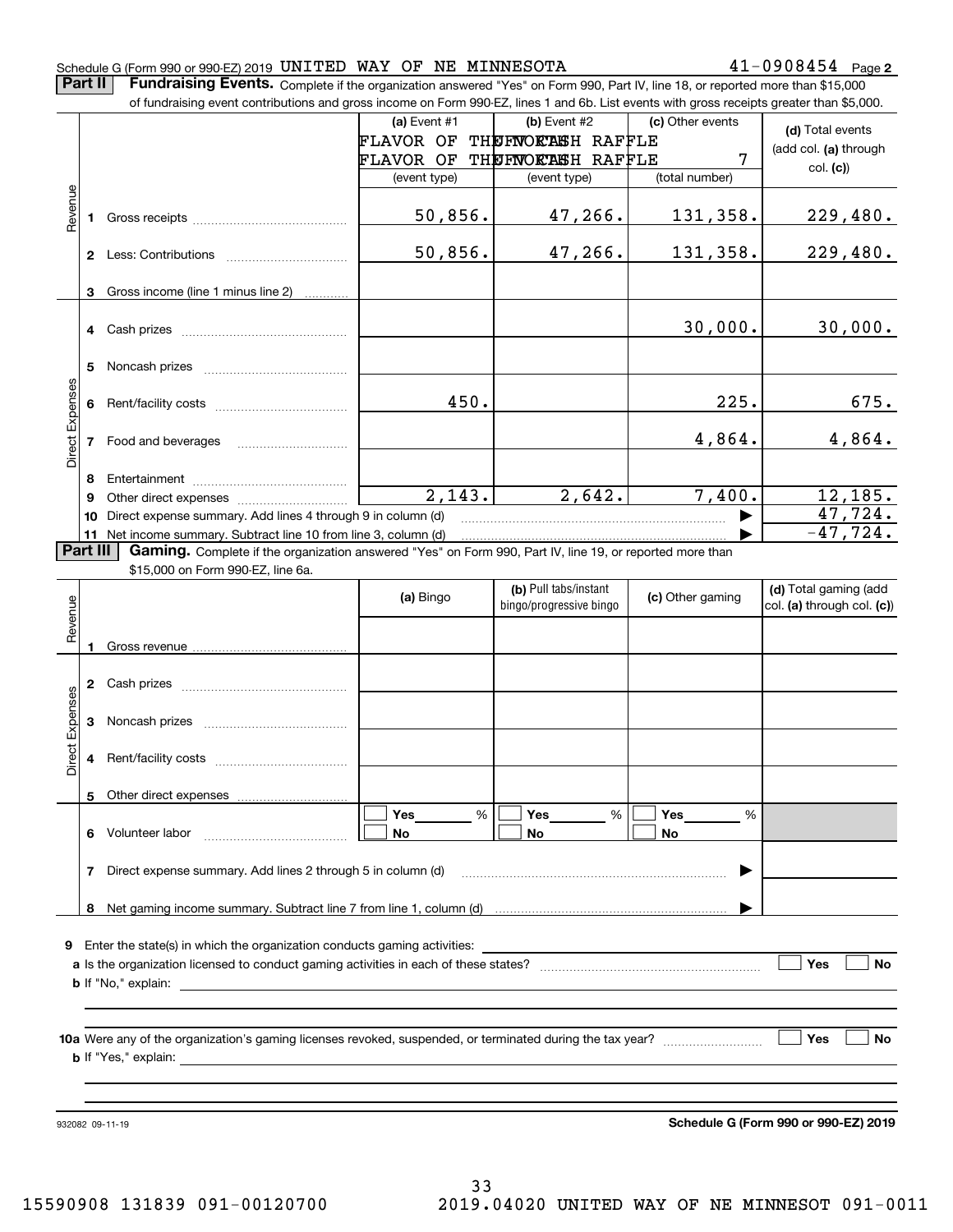| Schedule G (Form 990 or 990-EZ) 2019 UNITED WAY OF NE MINNESOTA                                                                                                                                                                          | $41 - 0908454$ Page 3                |           |
|------------------------------------------------------------------------------------------------------------------------------------------------------------------------------------------------------------------------------------------|--------------------------------------|-----------|
|                                                                                                                                                                                                                                          | Yes                                  | No        |
| 12 Is the organization a grantor, beneficiary or trustee of a trust, or a member of a partnership or other entity formed                                                                                                                 | Yes                                  | <b>No</b> |
| 13 Indicate the percentage of gaming activity conducted in:                                                                                                                                                                              |                                      |           |
|                                                                                                                                                                                                                                          | <u>13a</u>                           | %         |
| <b>b</b> An outside facility <i>www.communicality www.communicality.communicality www.communicality www.communicality.communicality www.communicality.com</i>                                                                            | 13 <sub>b</sub>                      | %         |
| 14 Enter the name and address of the person who prepares the organization's gaming/special events books and records:                                                                                                                     |                                      |           |
|                                                                                                                                                                                                                                          |                                      |           |
|                                                                                                                                                                                                                                          |                                      |           |
|                                                                                                                                                                                                                                          |                                      |           |
| 15a Does the organization have a contract with a third party from whom the organization receives gaming revenue?                                                                                                                         | Yes                                  | No        |
| <b>b</b> If "Yes," enter the amount of gaming revenue received by the organization $\triangleright$ \$ ____________________ and the amount                                                                                               |                                      |           |
|                                                                                                                                                                                                                                          |                                      |           |
| c If "Yes," enter name and address of the third party:                                                                                                                                                                                   |                                      |           |
|                                                                                                                                                                                                                                          |                                      |           |
| Name $\blacktriangleright$ $\_\_$                                                                                                                                                                                                        |                                      |           |
|                                                                                                                                                                                                                                          |                                      |           |
|                                                                                                                                                                                                                                          |                                      |           |
| 16 Gaming manager information:                                                                                                                                                                                                           |                                      |           |
|                                                                                                                                                                                                                                          |                                      |           |
| Name $\blacktriangleright$ $\frac{1}{\sqrt{1-\frac{1}{2}}\left(1-\frac{1}{2}\right)}$                                                                                                                                                    |                                      |           |
| Gaming manager compensation > \$                                                                                                                                                                                                         |                                      |           |
|                                                                                                                                                                                                                                          |                                      |           |
|                                                                                                                                                                                                                                          |                                      |           |
|                                                                                                                                                                                                                                          |                                      |           |
|                                                                                                                                                                                                                                          |                                      |           |
| Director/officer<br>Employee<br>∫ Independent contractor                                                                                                                                                                                 |                                      |           |
|                                                                                                                                                                                                                                          |                                      |           |
| 17 Mandatory distributions:                                                                                                                                                                                                              |                                      |           |
| a Is the organization required under state law to make charitable distributions from the gaming proceeds to                                                                                                                              |                                      |           |
| retain the state gaming license?                                                                                                                                                                                                         | $\Box$ Yes $\Box$ No                 |           |
| <b>b</b> Enter the amount of distributions required under state law to be distributed to other exempt organizations or spent in the                                                                                                      |                                      |           |
| organization's own exempt activities during the tax year $\triangleright$ \$<br><b>Part IV</b><br>Supplemental Information. Provide the explanations required by Part I, line 2b, columns (iii) and (v); and Part III, lines 9, 9b, 10b, |                                      |           |
| 15b, 15c, 16, and 17b, as applicable. Also provide any additional information. See instructions.                                                                                                                                         |                                      |           |
|                                                                                                                                                                                                                                          |                                      |           |
|                                                                                                                                                                                                                                          |                                      |           |
|                                                                                                                                                                                                                                          |                                      |           |
|                                                                                                                                                                                                                                          |                                      |           |
|                                                                                                                                                                                                                                          |                                      |           |
|                                                                                                                                                                                                                                          |                                      |           |
|                                                                                                                                                                                                                                          |                                      |           |
|                                                                                                                                                                                                                                          |                                      |           |
|                                                                                                                                                                                                                                          |                                      |           |
|                                                                                                                                                                                                                                          |                                      |           |
|                                                                                                                                                                                                                                          |                                      |           |
|                                                                                                                                                                                                                                          |                                      |           |
|                                                                                                                                                                                                                                          |                                      |           |
|                                                                                                                                                                                                                                          |                                      |           |
|                                                                                                                                                                                                                                          |                                      |           |
| 932083 09-11-19                                                                                                                                                                                                                          | Schedule G (Form 990 or 990-EZ) 2019 |           |
| 34                                                                                                                                                                                                                                       |                                      |           |
|                                                                                                                                                                                                                                          |                                      |           |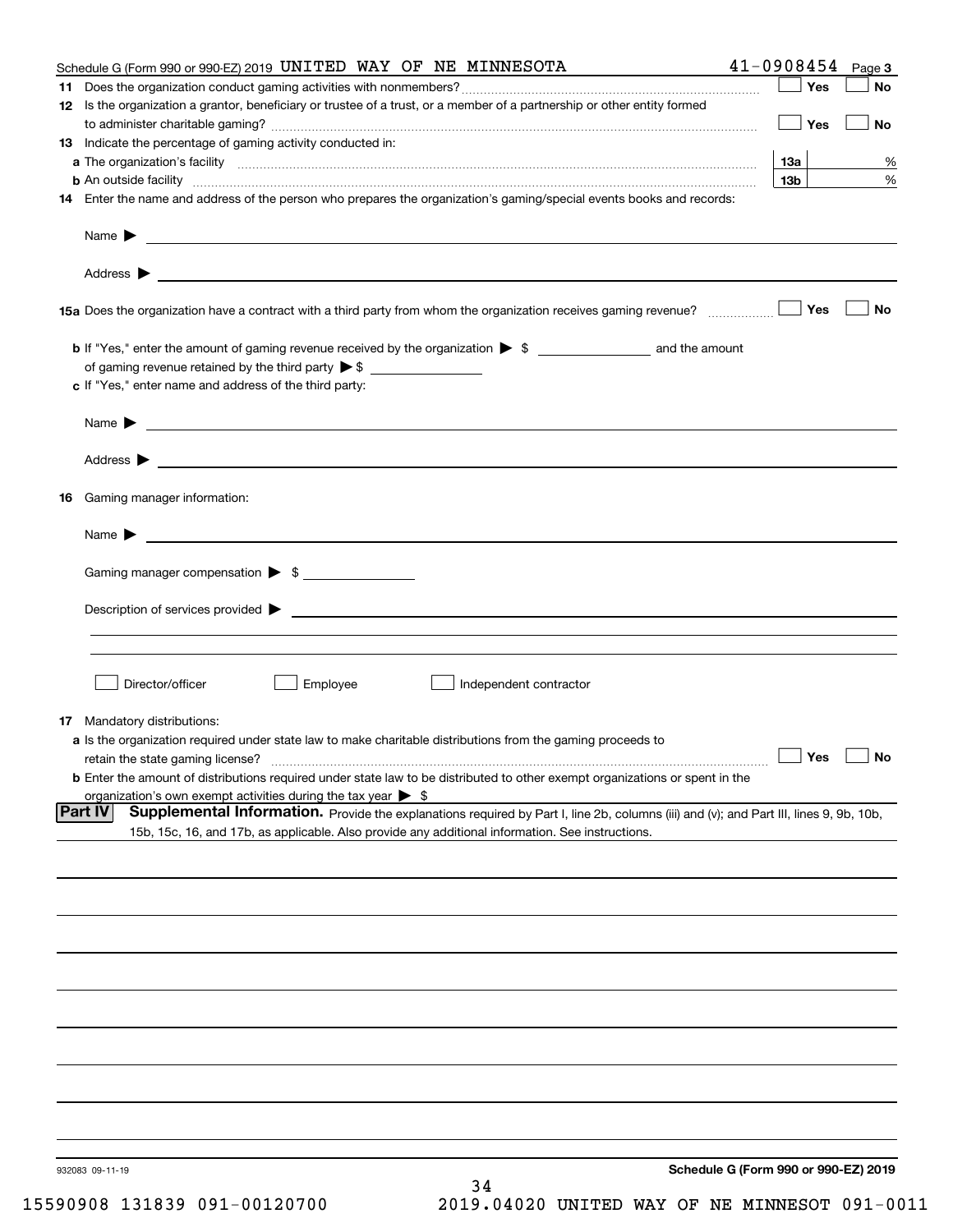|                 | <b>Part IV Supplemental Information</b> (continued) |  |                                 |
|-----------------|-----------------------------------------------------|--|---------------------------------|
|                 |                                                     |  |                                 |
|                 |                                                     |  |                                 |
|                 |                                                     |  |                                 |
|                 |                                                     |  |                                 |
|                 |                                                     |  |                                 |
|                 |                                                     |  |                                 |
|                 |                                                     |  |                                 |
|                 |                                                     |  |                                 |
|                 |                                                     |  |                                 |
|                 |                                                     |  |                                 |
|                 |                                                     |  |                                 |
|                 |                                                     |  |                                 |
|                 |                                                     |  |                                 |
|                 |                                                     |  |                                 |
|                 |                                                     |  |                                 |
|                 |                                                     |  |                                 |
|                 |                                                     |  |                                 |
|                 |                                                     |  |                                 |
|                 |                                                     |  |                                 |
|                 |                                                     |  |                                 |
|                 |                                                     |  |                                 |
|                 |                                                     |  |                                 |
|                 |                                                     |  |                                 |
|                 |                                                     |  |                                 |
|                 |                                                     |  |                                 |
|                 |                                                     |  |                                 |
|                 |                                                     |  |                                 |
|                 |                                                     |  |                                 |
|                 |                                                     |  | Schedule G (Form 990 or 990-EZ) |
| 932084 04-01-19 |                                                     |  |                                 |

932084 04-01-19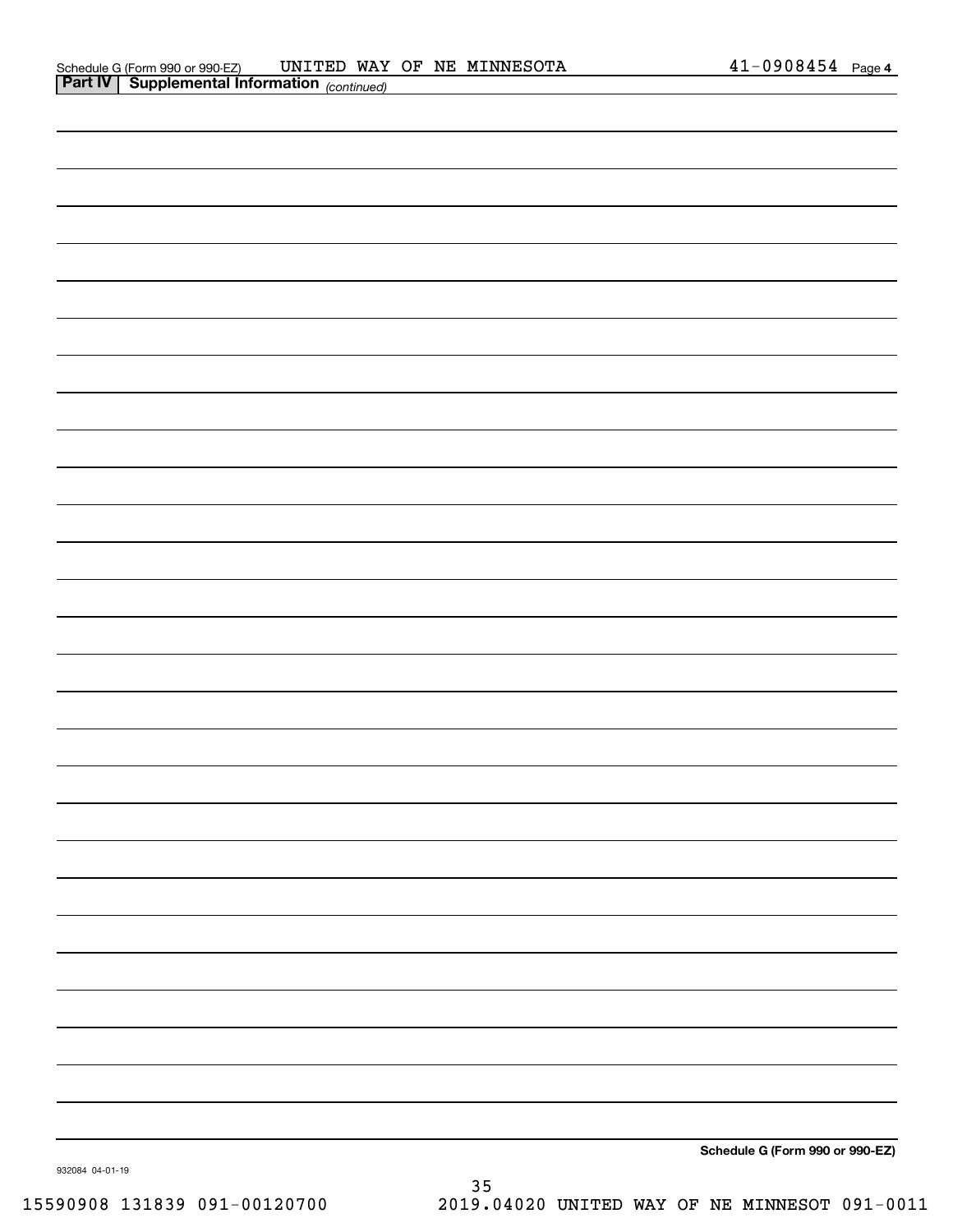| <b>SCHEDULE I</b><br>(Form 990)                                                                                                                                                                                                                                                                                 | <b>Grants and Other Assistance to Organizations,</b><br>Governments, and Individuals in the United States |                            |                                                                                                     |                                                                              |                                         |                                                                |                                                                                                                                                                    |                                                                                |
|-----------------------------------------------------------------------------------------------------------------------------------------------------------------------------------------------------------------------------------------------------------------------------------------------------------------|-----------------------------------------------------------------------------------------------------------|----------------------------|-----------------------------------------------------------------------------------------------------|------------------------------------------------------------------------------|-----------------------------------------|----------------------------------------------------------------|--------------------------------------------------------------------------------------------------------------------------------------------------------------------|--------------------------------------------------------------------------------|
|                                                                                                                                                                                                                                                                                                                 |                                                                                                           |                            | Complete if the organization answered "Yes" on Form 990, Part IV, line 21 or 22.                    |                                                                              |                                         |                                                                |                                                                                                                                                                    | 2019                                                                           |
| Department of the Treasury<br>Internal Revenue Service                                                                                                                                                                                                                                                          |                                                                                                           |                            |                                                                                                     | Attach to Form 990.<br>Go to www.irs.gov/Form990 for the latest information. |                                         |                                                                |                                                                                                                                                                    | <b>Open to Public</b><br>Inspection                                            |
| Name of the organization                                                                                                                                                                                                                                                                                        | UNITED WAY OF NE MINNESOTA                                                                                |                            |                                                                                                     |                                                                              |                                         |                                                                |                                                                                                                                                                    | <b>Employer identification number</b><br>41-0908454                            |
| Part I                                                                                                                                                                                                                                                                                                          | <b>General Information on Grants and Assistance</b>                                                       |                            |                                                                                                     |                                                                              |                                         |                                                                |                                                                                                                                                                    |                                                                                |
| Does the organization maintain records to substantiate the amount of the grants or assistance, the grantees' eligibility for the grants or assistance, and the selection<br>1.<br>Describe in Part IV the organization's procedures for monitoring the use of grant funds in the United States.<br>$\mathbf{2}$ |                                                                                                           |                            |                                                                                                     |                                                                              |                                         |                                                                |                                                                                                                                                                    | $\boxed{\text{X}}$ Yes<br>l No                                                 |
| Part II                                                                                                                                                                                                                                                                                                         |                                                                                                           |                            |                                                                                                     |                                                                              |                                         |                                                                | Grants and Other Assistance to Domestic Organizations and Domestic Governments. Complete if the organization answered "Yes" on Form 990, Part IV, line 21, for any |                                                                                |
|                                                                                                                                                                                                                                                                                                                 |                                                                                                           |                            | recipient that received more than \$5,000. Part II can be duplicated if additional space is needed. |                                                                              |                                         |                                                                |                                                                                                                                                                    |                                                                                |
| 1 (a) Name and address of organization<br>or government                                                                                                                                                                                                                                                         |                                                                                                           | $(b)$ EIN                  | (c) IRC section<br>(if applicable)                                                                  | (d) Amount of<br>cash grant                                                  | (e) Amount of<br>non-cash<br>assistance | (f) Method of<br>valuation (book,<br>FMV, appraisal,<br>other) | (g) Description of<br>noncash assistance                                                                                                                           | (h) Purpose of grant<br>or assistance                                          |
| ADVOCATES FOR FAMILY PEACE<br>1611 NW 4TH STREET<br>GRAND RAPIDS, MN 55744                                                                                                                                                                                                                                      |                                                                                                           | $41 - 1377489$ 501(C)(3)   |                                                                                                     | 18,350.                                                                      | 0.                                      |                                                                |                                                                                                                                                                    | SUPPORT FOR BATTERED<br>INDIVIDUALS                                            |
| ANGEL FUND<br>PO BOX 114<br>HIBBING, MN 55746                                                                                                                                                                                                                                                                   |                                                                                                           | 81-3348012 $501(C)(3)$     |                                                                                                     | 5,000.                                                                       | 0.                                      |                                                                |                                                                                                                                                                    | SUPPORT FOR CANCER<br>VICTIMS.                                                 |
| ARROWHEAD CENTER<br>505 S 12TH AVENUE WEST, SUITE 1<br>VIRGINIA, MN 55792                                                                                                                                                                                                                                       |                                                                                                           | $41-0956874$ 501(C)(3)     |                                                                                                     | 10,400                                                                       | 0                                       |                                                                |                                                                                                                                                                    | PROVIDE AT CHEMICALLY<br>DEPENDENT YOUTH WITH<br>COUNSELING AND LIFE<br>SKILLS |
| CAMP CHICAGAMI<br>3755 SCOUT CAMP RD<br>EVELETH MN 55734                                                                                                                                                                                                                                                        |                                                                                                           | $41 - 1540311$ $501(C)(3)$ |                                                                                                     | 14,000                                                                       | 0.                                      |                                                                |                                                                                                                                                                    | CAMPING FOR AT-RISK YOUTH                                                      |
| CARE PARTNERS<br>PO BOX 217<br>EVELETH, MN 55734                                                                                                                                                                                                                                                                |                                                                                                           | $41 - 2011488$ 501(C)(3)   |                                                                                                     | 18, 200.                                                                     | $\mathbf{0}$ .                          |                                                                |                                                                                                                                                                    | SUPPORT FOR CANCER<br>VICTIMS                                                  |
| ELY COMMUNITY RESOURCE, INC.<br>PO BOX 374 / 40 N 1ST AVE E<br>ELY MN 55731                                                                                                                                                                                                                                     |                                                                                                           | $41 - 1333048$ 501(C)(3)   |                                                                                                     | 5,000.                                                                       | $\mathbf{0}$ .                          |                                                                |                                                                                                                                                                    | <b>MENTORING FOR AT RISK</b><br>CHILDREN AND FAMILIES                          |
| Enter total number of section $501(c)(3)$ and government organizations listed in the line 1 table<br>$\mathbf{2}$                                                                                                                                                                                               |                                                                                                           |                            |                                                                                                     |                                                                              |                                         |                                                                |                                                                                                                                                                    | 22.<br>$1$ .                                                                   |
| Enter total number of other organizations listed in the line 1 table<br>3<br>For Paperwork Reduction Act Notice, see the Instructions for Form 990.<br>LHA.                                                                                                                                                     |                                                                                                           |                            |                                                                                                     |                                                                              |                                         |                                                                |                                                                                                                                                                    | Schedule I (Form 990) (2019)                                                   |

SEE PART IV FOR COLUMN (H) DESCRIPTIONS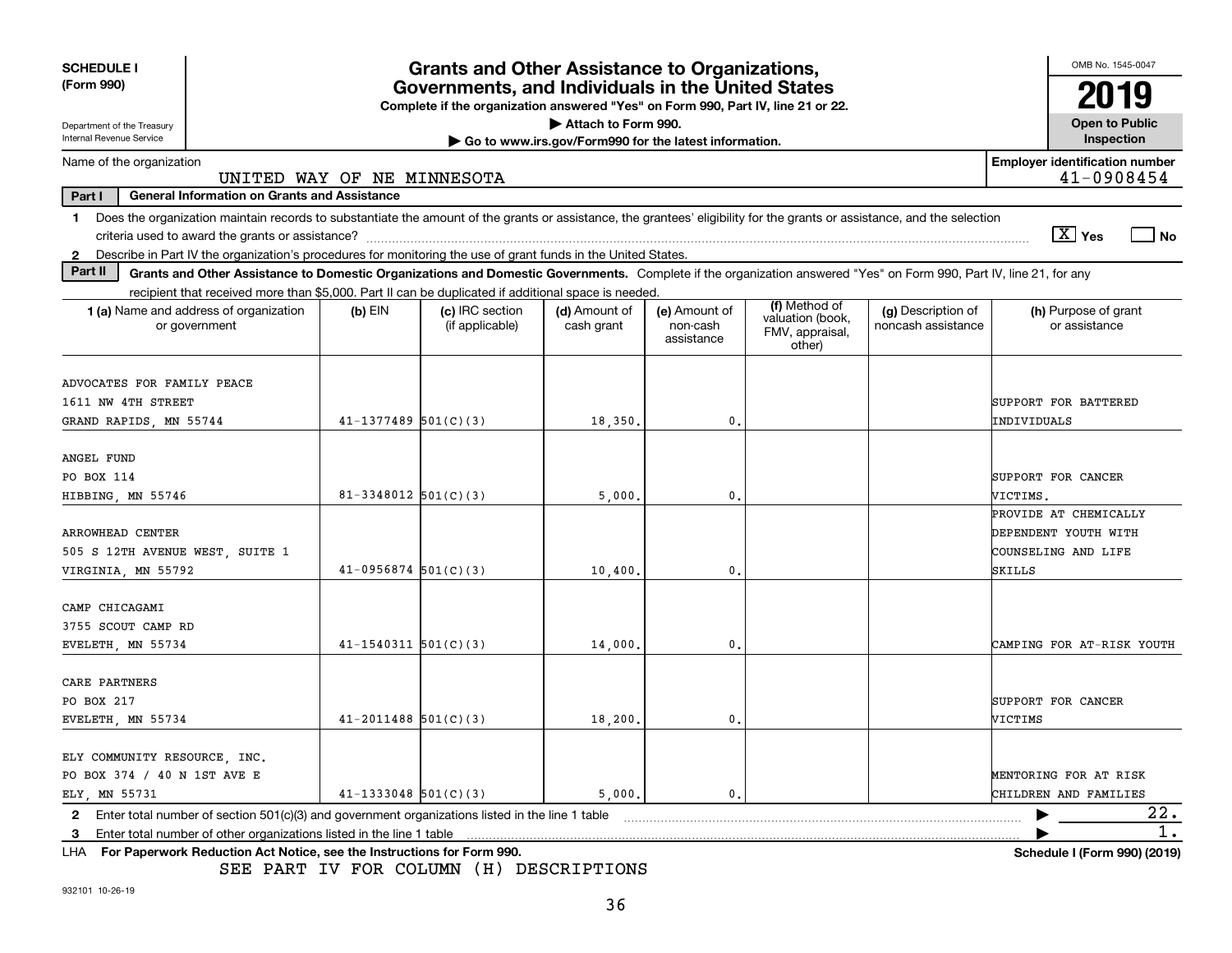## Schedule I (Form 990) Page 1 UNITED WAY OF NE MINNESOTA 41-0908454

organization or government

**Part II Continuation of Grants and Other Assistance to Governments and Organizations in the United States**  (Schedule I (Form 990), Part II.)

if applicable

 $(b)$  EIN  $(c)$  IRC section

**(a) (b) (c) (d) (e) (f) (g) (h)** Name and address of

(d) Amount of cash grant

(e) Amount of non-cashassistance

(f) Method of valuation (book, FMV, appraisal, other)

(g) Description of non-cash assistance

| FRIENDS AGAINST ABUSE<br>407 4TH ST |                            |         |                | SUPPORT FOR BATTERED AND<br>SEXUALLY ASSUALTED |
|-------------------------------------|----------------------------|---------|----------------|------------------------------------------------|
| INT'L FALLS, MN 56649               | $41 - 1454505$ 501(C)(3)   | 5,000.  | $\mathbf{0}$ . | VICTIMS                                        |
| HIBBING KINSHIP MENTORING PROGRAM   |                            |         |                |                                                |
| PO BOX 176                          |                            |         |                | MENTORING FOR AT RISK                          |
| SIDE LAKE, MN 55781                 | $41 - 2006723$ 501(C)(3)   | 8,800.  | 0.             | CHILDREN                                       |
| NORTHWOODS PARTNERS                 |                            |         |                | PROVIDES SUPPORT FOR                           |
| 328 W. CONAN ST.                    |                            |         |                | INDIVIDUALS WITH TERMINAL                      |
| ELY, MN 55731                       | $41 - 2016401$ 501(C)(3)   | 22,000  | $\mathbf{0}$ . | <b>ILLNESS OR DISABILITIES</b>                 |
| PROJECT CARE                        |                            |         |                |                                                |
| 3112 6TH AVENUE EAST                |                            |         |                | HEALTHCARE SERVICES FOR                        |
| HIBBING, MN 55746                   | $27-3176137$ 501(C)(3)     | 18,000  | 0.             | UN/UNDER INSURED                               |
| RANGE TRANSITIONAL HOUSING, INC.    |                            |         |                |                                                |
| PO BOX 1146 442 PINE MILL CT.       |                            |         |                | PROVIDES TRANSITIONAL                          |
| VIRGINIA, MN 55792                  | $41 - 1773248$ 501(C)(3)   | 35,000. | 0.             | HOUSING                                        |
| SALVATION ARMY/HIBBING              |                            |         |                | PROVIDES EMERGENCY                             |
| 107 W HOWARD ST                     |                            |         |                | SERVICES FOR THOSE IN                          |
| HIBBING, MN 55746                   | $36 - 2167910$ $501(C)(3)$ | 12,600  | $\mathbf{0}$ . | CRISIS                                         |
| SALVATION ARMY/VIRGINIA             |                            |         |                | PROVIDES EMERGENCY                             |
| 507 12TH AVE W                      |                            |         |                | SERVICES FOR THOSE IN                          |
| VIRGINIA, MN 55792                  | $41 - 0698597$ 501(C)(3)   | 8,200   | 0.             | CRISIS                                         |
| SECOND HARVEST NORTHERN LAKES FOOD  |                            |         |                | PROVIDES EMERGENCY                             |
| BANK - 4503 AIRPARK BLVD - DULUTH   |                            |         |                | SERVICES FOR THOSE IN                          |
| MN 55811                            | $36 - 3479964$ 501(C)(3)   | 25,000. | 0.             | CRISIS                                         |
| SEXUAL ASSAULT PROGRAM OF NSLC      |                            |         |                | PROVIDES FOOD TO PARTNER                       |
| 505 12TH AVE W, SUITE 4             |                            |         |                | AGENCIES AND INDIVIDUALS                       |
| VIRGINIA, MN 55792                  | $36 - 3297404$ $501(C)(3)$ | 25,000. | 0.             | IN NEED                                        |

**Schedule I (Form 990)**

(h) Purpose of grant or assistance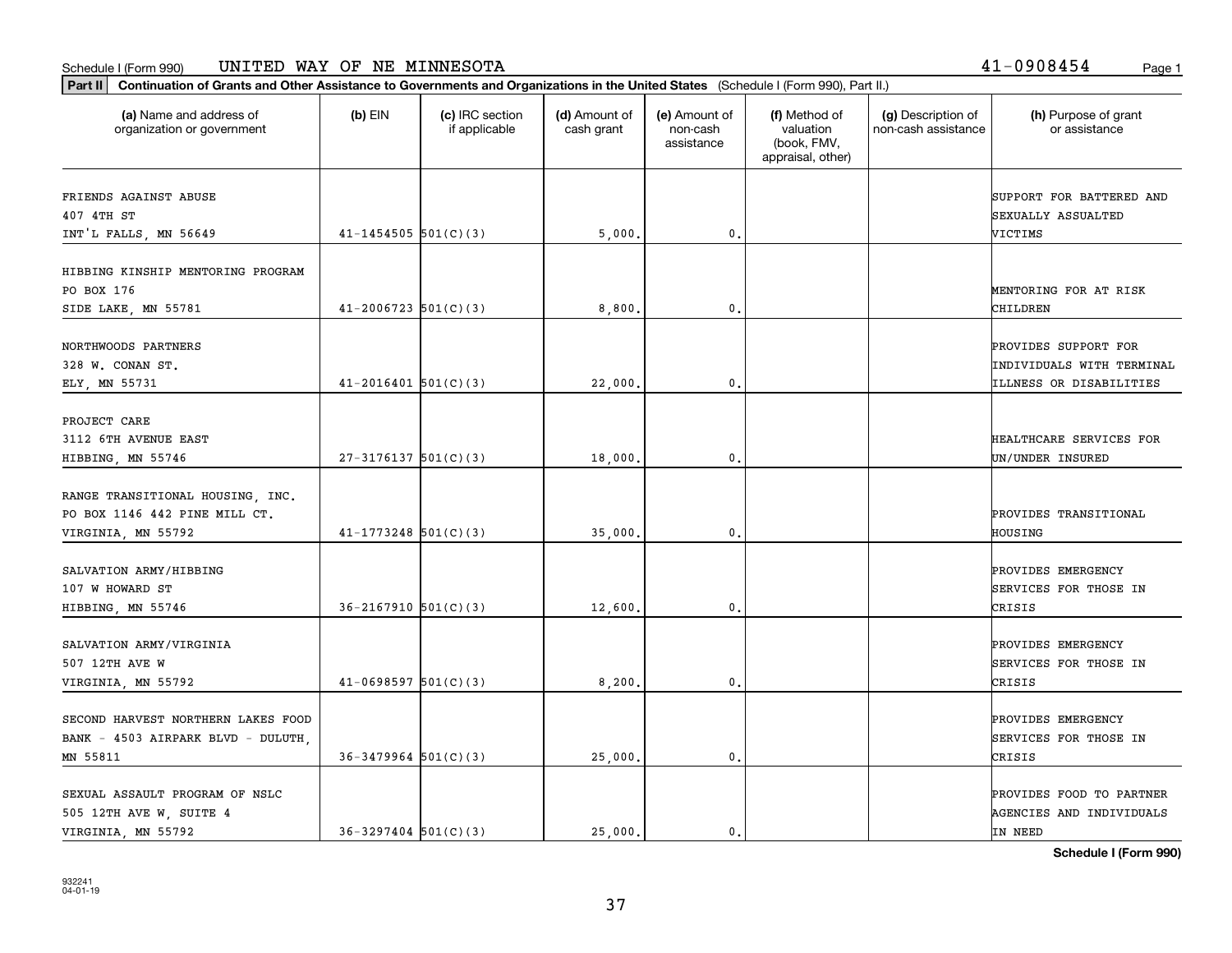#### Schedule I (Form 990) Page 1 UNITED WAY OF NE MINNESOTA

| (a) Name and address of<br>organization or government                                               | $(b)$ EIN                  | (c) IRC section<br>if applicable | (d) Amount of<br>cash grant | (e) Amount of<br>non-cash<br>assistance | (f) Method of<br>valuation<br>(book, FMV,<br>appraisal, other) | (g) Description of<br>non-cash assistance | (h) Purpose of grant<br>or assistance                                          |
|-----------------------------------------------------------------------------------------------------|----------------------------|----------------------------------|-----------------------------|-----------------------------------------|----------------------------------------------------------------|-------------------------------------------|--------------------------------------------------------------------------------|
| VOLUNTEERS IN EDUCATION                                                                             |                            |                                  |                             |                                         |                                                                |                                           |                                                                                |
| PO BOX 668                                                                                          |                            |                                  |                             |                                         |                                                                |                                           | PROVIDES TUTORING TO AT                                                        |
| VIRGINIA, MN 55792                                                                                  | $45 - 0578555$ $501(C)(3)$ |                                  | 16,000.                     | 0                                       |                                                                |                                           | RISK YOUTH                                                                     |
| ELY COMMUNITY HEALTH CENTER<br><b>40 NORTH 1ST AVENUE EAST</b>                                      |                            |                                  |                             |                                         |                                                                |                                           | TO PROVIDE AFFORDABLE<br>SERVICES WITH A VISION TO                             |
| ELY, MN 55731                                                                                       | $47 - 5399418$ $501(C)(3)$ |                                  | 7,500.                      | $\mathbf{0}$                            |                                                                |                                           | IMPROVE COMMUNITY HEALTH.                                                      |
| SALVATION ARMY/INTERNATIONAL FALLS<br>1301 3RD AVE W                                                |                            |                                  |                             |                                         |                                                                |                                           | PROVIDE SERVICES TO                                                            |
| INT'L FALLS, MN 56649                                                                               | $41 - 0698597$ 501(C)(3)   |                                  | 15,000.                     | $\mathbf{0}$                            |                                                                |                                           | HOMELESS YOUTH.                                                                |
|                                                                                                     |                            |                                  |                             |                                         |                                                                |                                           | SERVE MINNESOTA'S MISSION                                                      |
| SERVE MN                                                                                            |                            |                                  |                             |                                         |                                                                |                                           | IS TO BE A CATALYST TO                                                         |
| 120 S 6TH STREET, SUITE 2260                                                                        |                            |                                  |                             |                                         |                                                                |                                           | ADDRESS CRITICAL NEEDS IN                                                      |
| MINNEAPOLIS, MN 55402                                                                               | $41 - 2010058$ 501(C)(3)   |                                  | 6, 200.                     | 0                                       |                                                                |                                           | MINNESOTA BY WORKING WITH                                                      |
| CHILDREN'S DENTAL SERVICES<br>636 BROADWAY STREET NE                                                | $41-0857929$ $501(C)(3)$   |                                  |                             | $\mathbf{0}$                            |                                                                |                                           | PROVIDES PREVENTATIVE<br>DENTAL CARE FOR CHILDREN<br>IN A SCHOOL BASED SETTING |
| MINNEAPOLIS, MN 55413                                                                               |                            |                                  | 27,065.                     |                                         |                                                                |                                           |                                                                                |
| SALVATION ARMY FOOD SHELF/HIBBING<br>107 W HOWARD ST                                                |                            |                                  |                             |                                         |                                                                |                                           | PROVIDES EMERGENCY FOOD                                                        |
| HIBBING, MN 55746                                                                                   | $36 - 2167910$ $501(C)(3)$ |                                  | 6,400.                      | $\mathbf{0}$                            |                                                                |                                           | ASSITANCE                                                                      |
| BRANDIE FOLKKEN/BRANDIE'S LITTLE<br>BEAR LEARNING CENTER - 1250<br>INDUSTRIAL PARK DRIVE - EVELETH, |                            |                                  |                             |                                         |                                                                |                                           |                                                                                |
| MN 55734                                                                                            | 82-1341195 FOR PROFIT      |                                  | 90,000.                     | 0.                                      |                                                                |                                           | CHILD CARE EXPANSION                                                           |
| SUPPORT WITHIN REACH<br>9 WILLOW LANE                                                               |                            |                                  |                             |                                         |                                                                |                                           | SUPPORT FOR SEXUAL                                                             |
| GRAND RAPIDS, MN 55744                                                                              | $41 - 1369558$ $501(C)(3)$ |                                  | 5.000.                      | 0                                       |                                                                |                                           | ASSAULT VICTIMS                                                                |

**Part II Continuation of Grants and Other Assistance to Governments and Organizations in the United States**  (Schedule I (Form 990), Part II.)

41-0908454

**Schedule I (Form 990)**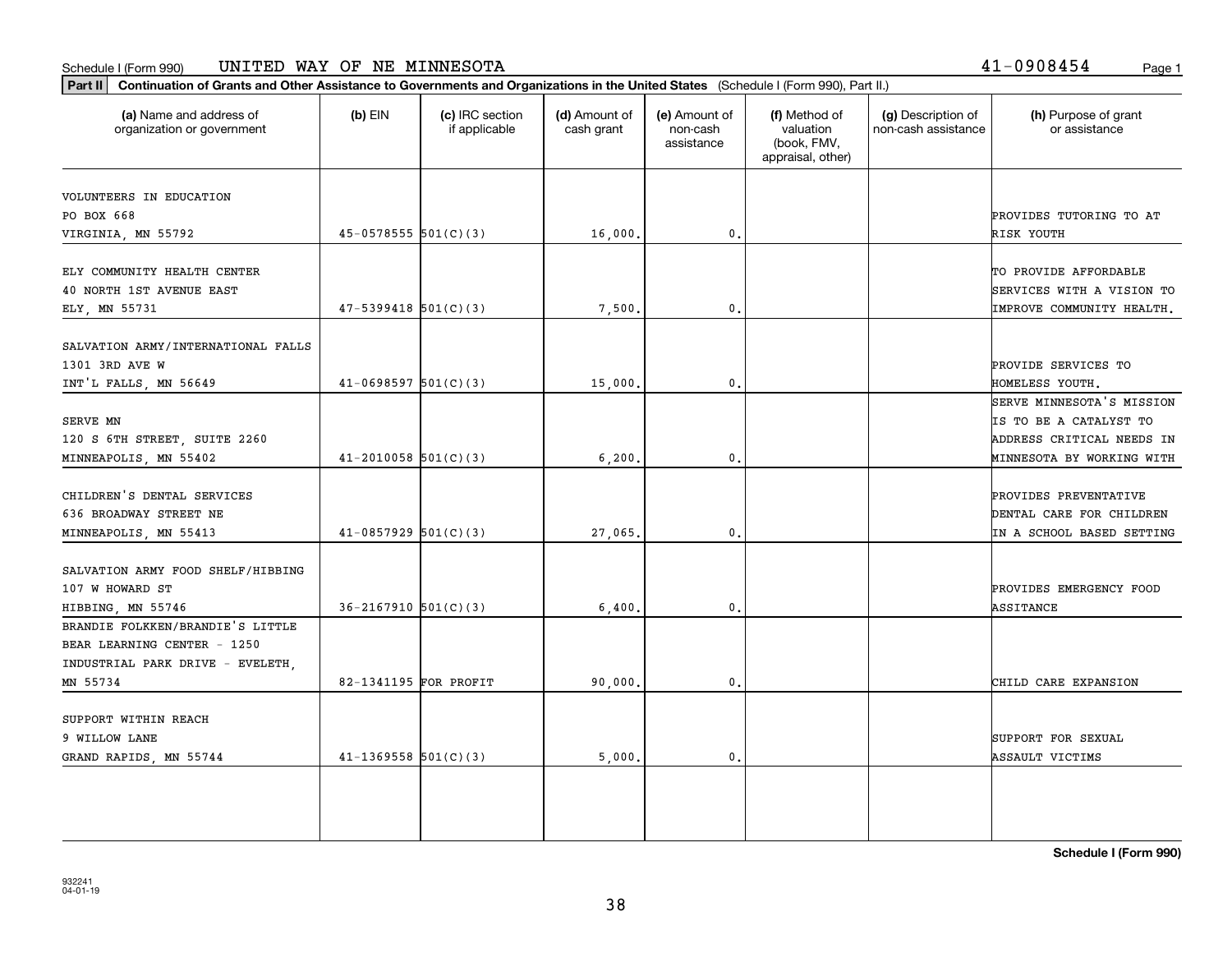Schedule I (Form 990) (2019)

| UNITED WAY OF NE MINNESOTA |  |  |  |
|----------------------------|--|--|--|
|----------------------------|--|--|--|

**2**41-0908454

**Part III | Grants and Other Assistance to Domestic Individuals. Complete if the organization answered "Yes" on Form 990, Part IV, line 22.** Part III can be duplicated if additional space is needed.

| (a) Type of grant or assistance                                                                                                                      | (b) Number of<br>recipients | (c) Amount of<br>cash grant | (d) Amount of non-<br>cash assistance | (e) Method of valuation<br>(book, FMV, appraisal, other) | (f) Description of noncash assistance |  |  |  |  |
|------------------------------------------------------------------------------------------------------------------------------------------------------|-----------------------------|-----------------------------|---------------------------------------|----------------------------------------------------------|---------------------------------------|--|--|--|--|
|                                                                                                                                                      |                             |                             |                                       |                                                          |                                       |  |  |  |  |
| NON-CASH ASSISTANCE                                                                                                                                  | $\Omega$                    | $\mathfrak o$ .             | 169,580.FMV                           |                                                          | HOUSEHOLD GOODS                       |  |  |  |  |
|                                                                                                                                                      |                             |                             |                                       |                                                          |                                       |  |  |  |  |
|                                                                                                                                                      |                             |                             |                                       |                                                          |                                       |  |  |  |  |
|                                                                                                                                                      |                             |                             |                                       |                                                          |                                       |  |  |  |  |
|                                                                                                                                                      |                             |                             |                                       |                                                          |                                       |  |  |  |  |
|                                                                                                                                                      |                             |                             |                                       |                                                          |                                       |  |  |  |  |
|                                                                                                                                                      |                             |                             |                                       |                                                          |                                       |  |  |  |  |
|                                                                                                                                                      |                             |                             |                                       |                                                          |                                       |  |  |  |  |
|                                                                                                                                                      |                             |                             |                                       |                                                          |                                       |  |  |  |  |
| Supplemental Information. Provide the information required in Part I, line 2; Part III, column (b); and any other additional information.<br>Part IV |                             |                             |                                       |                                                          |                                       |  |  |  |  |
| PART I, LINE 2:                                                                                                                                      |                             |                             |                                       |                                                          |                                       |  |  |  |  |
| EACH YEAR THE UNITED WAY OF NE MINNESOTA CONDUCTS AN ALLOCATION PROCESS                                                                              |                             |                             |                                       |                                                          |                                       |  |  |  |  |
| WHERE REQUESTING ORGANIZATIONS FILL OUT AN APPLICATION WITH INFORMATION                                                                              |                             |                             |                                       |                                                          |                                       |  |  |  |  |
| WHICH INCLUDES THEIR PROGRAM DESCRIPTION, EXPECTED PROGRAM OUTCOMES,                                                                                 |                             |                             |                                       |                                                          |                                       |  |  |  |  |

NUMBERS SERVED, BUDGET FOR TWO PAST YEARS, PROJECTED BUDGET FOR UPCOMING

YEAR, FUNDRAISING/ADMINISTRATIVE COSTS ACCORDING TO 990, SALARIES, AND

AMOUNT REQUESTED FROM UW. THIS INFORMATION IS COMPILED AND DISTRIBUTED TO

110 VOLUNTEER PANEL MEMBERS WHO REVIEW THE INFORMATION AND MAKE ONSITE

VISITS TO THE ORGANIZATION THEY WERE ASSIGNED . THE REQUESTING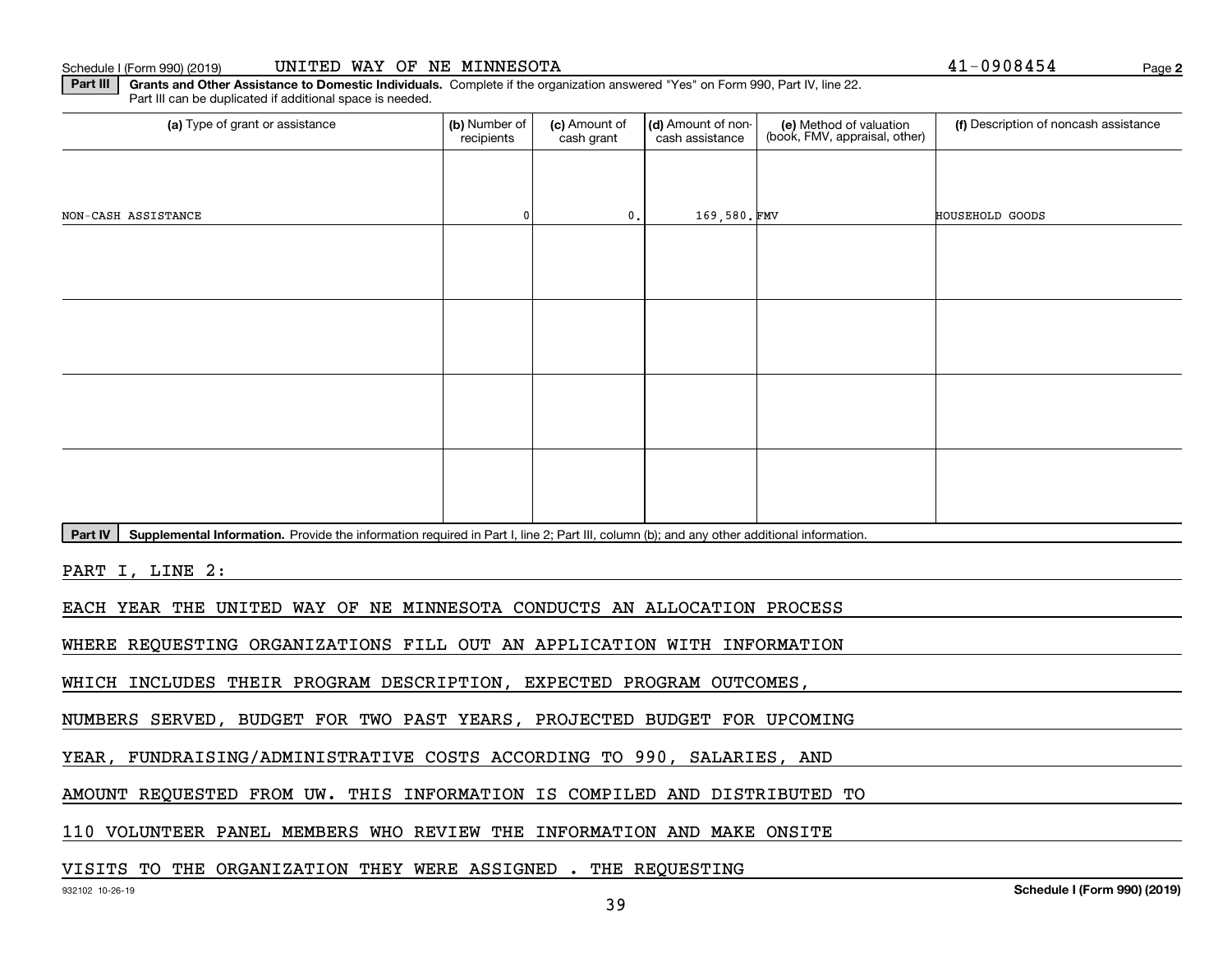| Schedule I (Form 990) | UNITED<br>WAY OF                                             | NE MINNESOTA | 41-0908454 Page 2                                                         |
|-----------------------|--------------------------------------------------------------|--------------|---------------------------------------------------------------------------|
| Part IV               | <b>Supplemental Information</b>                              |              |                                                                           |
|                       |                                                              |              | ORGANIZATIONS ARE THEN INTERVIEWED BY THE VOLUNTEER PANELS WHERE FURTHER  |
|                       |                                                              |              | QUESTIONS ARE ASKED. THE VOLUNTEER PANELS MAKE RECOMMENDATIONS FOR EACH   |
|                       | ORGANIZATION WHICH IS TURNED OVER TO THE BOARD OF DIRECTORS. |              | THE BOARD OF                                                              |
|                       | DIRECTORS TAKES THE RECOMMENDATIONS, REVIEWS THE PROGRESS OF |              | THE                                                                       |
| ORGANIZATION AND      | USE<br>OF<br>THE                                             |              | FUNDS DURING THE PREVIOUS YEAR AND DETERMINES                             |
|                       | THE FINAL GRANT AMOUNT FOR EACH TO BE GIVEN WITHIN BUDGET.   |              | IN ADDITION,                                                              |
|                       |                                                              |              | MID-YEAR VISITS ARE CONDUCTED WITH ALL AGENCIES TO GAUGE PROGRESS TOWARDS |
| OUTCOMES.             |                                                              |              |                                                                           |
|                       |                                                              |              |                                                                           |

PART II, LINE 1, COLUMN (H):

NAME OF ORGANIZATION OR GOVERNMENT: SERVE MN

(H) PURPOSE OF GRANT OR ASSISTANCE: SERVE MINNESOTA'S MISSION IS TO BE A

CATALYST TO ADDRESS CRITICAL NEEDS IN MINNESOTA BY WORKING WITH

AMERICORPS AND COMMUNITY PARTNERS.

**Schedule I (Form 990)**

932291 04-01-19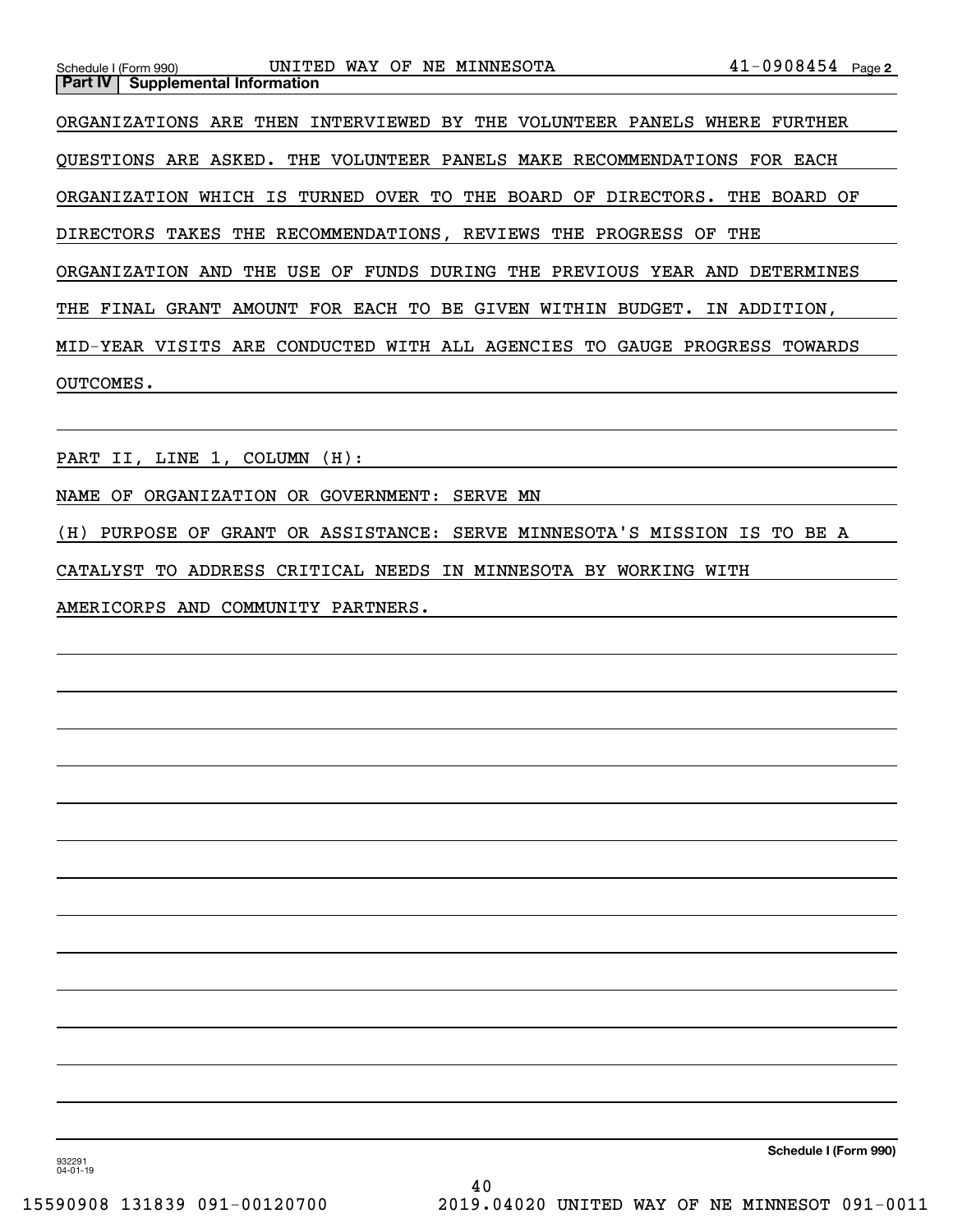# **SCHEDULE M (Form 990)**

# **Noncash Contributions**

OMB No. 1545-0047

| Department of the Treasurv |
|----------------------------|
| Internal Revenue Service   |

**Complete if the organizations answered "Yes" on Form 990, Part IV, lines 29 or 30.** <sup>J</sup>**2019 Attach to Form 990.** J

**Open to Public Inspection**

**Employer identification number**

|  | Name of the organization |  |
|--|--------------------------|--|

 **Go to www.irs.gov/Form990 for instructions and the latest information.** J

| <b>Part I</b><br>(d)<br>(a)<br>(b)<br>(c)<br>Number of<br>Noncash contribution<br>Check if<br>Method of determining<br>contributions or<br>amounts reported on<br>applicable<br>noncash contribution amounts<br>items contributed Form 990, Part VIII, line 1g<br>1<br>2<br>З<br>Art - Fractional interests<br>4<br>Books and publications<br>$\mathbf x$<br>169,580. FAIR MARKET VALUE<br>Clothing and household goods<br>5<br>6<br>7<br>8<br>Securities - Publicly traded<br>9<br>Securities - Closely held stock<br>10<br>Securities - Partnership, LLC, or<br>11<br>trust interests<br>Securities - Miscellaneous<br>12<br>Qualified conservation contribution -<br>13<br>Historic structures<br>Qualified conservation contribution - Other<br>14<br>Real estate - Residential<br>15<br>16<br>Real estate - Commercial<br>17<br>Real estate - Other contracts and the state of the state of the state of the state of the state of the state o<br>18<br>19<br>20<br>Drugs and medical supplies<br>21<br>22<br>23<br>24<br>25<br>Other<br>$\left(\begin{array}{ccc}\n\end{array}\right)$<br>$(\begin{array}{ccccccccc} \text{---} & \text{---} & \text{---} & \text{---} & \text{---} \end{array})$<br>26<br>Other<br>27<br>Other<br>28<br>Other<br>29<br>Number of Forms 8283 received by the organization during the tax year for contributions<br>for which the organization completed Form 8283, Part IV, Donee Acknowledgement<br>29<br>Yes<br><b>No</b><br>30a During the year, did the organization receive by contribution any property reported in Part I, lines 1 through 28, that it<br>must hold for at least three years from the date of the initial contribution, and which isn't required to be used for | UNITED WAY OF NE MINNESOTA                                                                                                                                            |  |  |  |  | 41-0908454 |  |  |
|------------------------------------------------------------------------------------------------------------------------------------------------------------------------------------------------------------------------------------------------------------------------------------------------------------------------------------------------------------------------------------------------------------------------------------------------------------------------------------------------------------------------------------------------------------------------------------------------------------------------------------------------------------------------------------------------------------------------------------------------------------------------------------------------------------------------------------------------------------------------------------------------------------------------------------------------------------------------------------------------------------------------------------------------------------------------------------------------------------------------------------------------------------------------------------------------------------------------------------------------------------------------------------------------------------------------------------------------------------------------------------------------------------------------------------------------------------------------------------------------------------------------------------------------------------------------------------------------------------------------------------------------------------------------------------------------------------------------------|-----------------------------------------------------------------------------------------------------------------------------------------------------------------------|--|--|--|--|------------|--|--|
|                                                                                                                                                                                                                                                                                                                                                                                                                                                                                                                                                                                                                                                                                                                                                                                                                                                                                                                                                                                                                                                                                                                                                                                                                                                                                                                                                                                                                                                                                                                                                                                                                                                                                                                              | <b>Types of Property</b>                                                                                                                                              |  |  |  |  |            |  |  |
|                                                                                                                                                                                                                                                                                                                                                                                                                                                                                                                                                                                                                                                                                                                                                                                                                                                                                                                                                                                                                                                                                                                                                                                                                                                                                                                                                                                                                                                                                                                                                                                                                                                                                                                              |                                                                                                                                                                       |  |  |  |  |            |  |  |
|                                                                                                                                                                                                                                                                                                                                                                                                                                                                                                                                                                                                                                                                                                                                                                                                                                                                                                                                                                                                                                                                                                                                                                                                                                                                                                                                                                                                                                                                                                                                                                                                                                                                                                                              |                                                                                                                                                                       |  |  |  |  |            |  |  |
|                                                                                                                                                                                                                                                                                                                                                                                                                                                                                                                                                                                                                                                                                                                                                                                                                                                                                                                                                                                                                                                                                                                                                                                                                                                                                                                                                                                                                                                                                                                                                                                                                                                                                                                              |                                                                                                                                                                       |  |  |  |  |            |  |  |
|                                                                                                                                                                                                                                                                                                                                                                                                                                                                                                                                                                                                                                                                                                                                                                                                                                                                                                                                                                                                                                                                                                                                                                                                                                                                                                                                                                                                                                                                                                                                                                                                                                                                                                                              |                                                                                                                                                                       |  |  |  |  |            |  |  |
|                                                                                                                                                                                                                                                                                                                                                                                                                                                                                                                                                                                                                                                                                                                                                                                                                                                                                                                                                                                                                                                                                                                                                                                                                                                                                                                                                                                                                                                                                                                                                                                                                                                                                                                              |                                                                                                                                                                       |  |  |  |  |            |  |  |
|                                                                                                                                                                                                                                                                                                                                                                                                                                                                                                                                                                                                                                                                                                                                                                                                                                                                                                                                                                                                                                                                                                                                                                                                                                                                                                                                                                                                                                                                                                                                                                                                                                                                                                                              |                                                                                                                                                                       |  |  |  |  |            |  |  |
|                                                                                                                                                                                                                                                                                                                                                                                                                                                                                                                                                                                                                                                                                                                                                                                                                                                                                                                                                                                                                                                                                                                                                                                                                                                                                                                                                                                                                                                                                                                                                                                                                                                                                                                              |                                                                                                                                                                       |  |  |  |  |            |  |  |
|                                                                                                                                                                                                                                                                                                                                                                                                                                                                                                                                                                                                                                                                                                                                                                                                                                                                                                                                                                                                                                                                                                                                                                                                                                                                                                                                                                                                                                                                                                                                                                                                                                                                                                                              |                                                                                                                                                                       |  |  |  |  |            |  |  |
|                                                                                                                                                                                                                                                                                                                                                                                                                                                                                                                                                                                                                                                                                                                                                                                                                                                                                                                                                                                                                                                                                                                                                                                                                                                                                                                                                                                                                                                                                                                                                                                                                                                                                                                              |                                                                                                                                                                       |  |  |  |  |            |  |  |
|                                                                                                                                                                                                                                                                                                                                                                                                                                                                                                                                                                                                                                                                                                                                                                                                                                                                                                                                                                                                                                                                                                                                                                                                                                                                                                                                                                                                                                                                                                                                                                                                                                                                                                                              |                                                                                                                                                                       |  |  |  |  |            |  |  |
|                                                                                                                                                                                                                                                                                                                                                                                                                                                                                                                                                                                                                                                                                                                                                                                                                                                                                                                                                                                                                                                                                                                                                                                                                                                                                                                                                                                                                                                                                                                                                                                                                                                                                                                              |                                                                                                                                                                       |  |  |  |  |            |  |  |
|                                                                                                                                                                                                                                                                                                                                                                                                                                                                                                                                                                                                                                                                                                                                                                                                                                                                                                                                                                                                                                                                                                                                                                                                                                                                                                                                                                                                                                                                                                                                                                                                                                                                                                                              |                                                                                                                                                                       |  |  |  |  |            |  |  |
|                                                                                                                                                                                                                                                                                                                                                                                                                                                                                                                                                                                                                                                                                                                                                                                                                                                                                                                                                                                                                                                                                                                                                                                                                                                                                                                                                                                                                                                                                                                                                                                                                                                                                                                              |                                                                                                                                                                       |  |  |  |  |            |  |  |
|                                                                                                                                                                                                                                                                                                                                                                                                                                                                                                                                                                                                                                                                                                                                                                                                                                                                                                                                                                                                                                                                                                                                                                                                                                                                                                                                                                                                                                                                                                                                                                                                                                                                                                                              |                                                                                                                                                                       |  |  |  |  |            |  |  |
|                                                                                                                                                                                                                                                                                                                                                                                                                                                                                                                                                                                                                                                                                                                                                                                                                                                                                                                                                                                                                                                                                                                                                                                                                                                                                                                                                                                                                                                                                                                                                                                                                                                                                                                              |                                                                                                                                                                       |  |  |  |  |            |  |  |
|                                                                                                                                                                                                                                                                                                                                                                                                                                                                                                                                                                                                                                                                                                                                                                                                                                                                                                                                                                                                                                                                                                                                                                                                                                                                                                                                                                                                                                                                                                                                                                                                                                                                                                                              |                                                                                                                                                                       |  |  |  |  |            |  |  |
|                                                                                                                                                                                                                                                                                                                                                                                                                                                                                                                                                                                                                                                                                                                                                                                                                                                                                                                                                                                                                                                                                                                                                                                                                                                                                                                                                                                                                                                                                                                                                                                                                                                                                                                              |                                                                                                                                                                       |  |  |  |  |            |  |  |
|                                                                                                                                                                                                                                                                                                                                                                                                                                                                                                                                                                                                                                                                                                                                                                                                                                                                                                                                                                                                                                                                                                                                                                                                                                                                                                                                                                                                                                                                                                                                                                                                                                                                                                                              |                                                                                                                                                                       |  |  |  |  |            |  |  |
|                                                                                                                                                                                                                                                                                                                                                                                                                                                                                                                                                                                                                                                                                                                                                                                                                                                                                                                                                                                                                                                                                                                                                                                                                                                                                                                                                                                                                                                                                                                                                                                                                                                                                                                              |                                                                                                                                                                       |  |  |  |  |            |  |  |
|                                                                                                                                                                                                                                                                                                                                                                                                                                                                                                                                                                                                                                                                                                                                                                                                                                                                                                                                                                                                                                                                                                                                                                                                                                                                                                                                                                                                                                                                                                                                                                                                                                                                                                                              |                                                                                                                                                                       |  |  |  |  |            |  |  |
|                                                                                                                                                                                                                                                                                                                                                                                                                                                                                                                                                                                                                                                                                                                                                                                                                                                                                                                                                                                                                                                                                                                                                                                                                                                                                                                                                                                                                                                                                                                                                                                                                                                                                                                              |                                                                                                                                                                       |  |  |  |  |            |  |  |
|                                                                                                                                                                                                                                                                                                                                                                                                                                                                                                                                                                                                                                                                                                                                                                                                                                                                                                                                                                                                                                                                                                                                                                                                                                                                                                                                                                                                                                                                                                                                                                                                                                                                                                                              |                                                                                                                                                                       |  |  |  |  |            |  |  |
|                                                                                                                                                                                                                                                                                                                                                                                                                                                                                                                                                                                                                                                                                                                                                                                                                                                                                                                                                                                                                                                                                                                                                                                                                                                                                                                                                                                                                                                                                                                                                                                                                                                                                                                              |                                                                                                                                                                       |  |  |  |  |            |  |  |
|                                                                                                                                                                                                                                                                                                                                                                                                                                                                                                                                                                                                                                                                                                                                                                                                                                                                                                                                                                                                                                                                                                                                                                                                                                                                                                                                                                                                                                                                                                                                                                                                                                                                                                                              |                                                                                                                                                                       |  |  |  |  |            |  |  |
|                                                                                                                                                                                                                                                                                                                                                                                                                                                                                                                                                                                                                                                                                                                                                                                                                                                                                                                                                                                                                                                                                                                                                                                                                                                                                                                                                                                                                                                                                                                                                                                                                                                                                                                              |                                                                                                                                                                       |  |  |  |  |            |  |  |
|                                                                                                                                                                                                                                                                                                                                                                                                                                                                                                                                                                                                                                                                                                                                                                                                                                                                                                                                                                                                                                                                                                                                                                                                                                                                                                                                                                                                                                                                                                                                                                                                                                                                                                                              |                                                                                                                                                                       |  |  |  |  |            |  |  |
|                                                                                                                                                                                                                                                                                                                                                                                                                                                                                                                                                                                                                                                                                                                                                                                                                                                                                                                                                                                                                                                                                                                                                                                                                                                                                                                                                                                                                                                                                                                                                                                                                                                                                                                              |                                                                                                                                                                       |  |  |  |  |            |  |  |
|                                                                                                                                                                                                                                                                                                                                                                                                                                                                                                                                                                                                                                                                                                                                                                                                                                                                                                                                                                                                                                                                                                                                                                                                                                                                                                                                                                                                                                                                                                                                                                                                                                                                                                                              |                                                                                                                                                                       |  |  |  |  |            |  |  |
|                                                                                                                                                                                                                                                                                                                                                                                                                                                                                                                                                                                                                                                                                                                                                                                                                                                                                                                                                                                                                                                                                                                                                                                                                                                                                                                                                                                                                                                                                                                                                                                                                                                                                                                              |                                                                                                                                                                       |  |  |  |  |            |  |  |
|                                                                                                                                                                                                                                                                                                                                                                                                                                                                                                                                                                                                                                                                                                                                                                                                                                                                                                                                                                                                                                                                                                                                                                                                                                                                                                                                                                                                                                                                                                                                                                                                                                                                                                                              |                                                                                                                                                                       |  |  |  |  |            |  |  |
|                                                                                                                                                                                                                                                                                                                                                                                                                                                                                                                                                                                                                                                                                                                                                                                                                                                                                                                                                                                                                                                                                                                                                                                                                                                                                                                                                                                                                                                                                                                                                                                                                                                                                                                              |                                                                                                                                                                       |  |  |  |  |            |  |  |
|                                                                                                                                                                                                                                                                                                                                                                                                                                                                                                                                                                                                                                                                                                                                                                                                                                                                                                                                                                                                                                                                                                                                                                                                                                                                                                                                                                                                                                                                                                                                                                                                                                                                                                                              |                                                                                                                                                                       |  |  |  |  |            |  |  |
| х                                                                                                                                                                                                                                                                                                                                                                                                                                                                                                                                                                                                                                                                                                                                                                                                                                                                                                                                                                                                                                                                                                                                                                                                                                                                                                                                                                                                                                                                                                                                                                                                                                                                                                                            |                                                                                                                                                                       |  |  |  |  |            |  |  |
| exempt purposes for the entire holding period?<br><b>30a</b>                                                                                                                                                                                                                                                                                                                                                                                                                                                                                                                                                                                                                                                                                                                                                                                                                                                                                                                                                                                                                                                                                                                                                                                                                                                                                                                                                                                                                                                                                                                                                                                                                                                                 |                                                                                                                                                                       |  |  |  |  |            |  |  |
| x<br>31<br>31                                                                                                                                                                                                                                                                                                                                                                                                                                                                                                                                                                                                                                                                                                                                                                                                                                                                                                                                                                                                                                                                                                                                                                                                                                                                                                                                                                                                                                                                                                                                                                                                                                                                                                                | If "Yes," describe the arrangement in Part II.<br>b<br>Does the organization have a gift acceptance policy that requires the review of any nonstandard contributions? |  |  |  |  |            |  |  |
| 32a Does the organization hire or use third parties or related organizations to solicit, process, or sell noncash                                                                                                                                                                                                                                                                                                                                                                                                                                                                                                                                                                                                                                                                                                                                                                                                                                                                                                                                                                                                                                                                                                                                                                                                                                                                                                                                                                                                                                                                                                                                                                                                            |                                                                                                                                                                       |  |  |  |  |            |  |  |
| х<br><b>32a</b><br>contributions?                                                                                                                                                                                                                                                                                                                                                                                                                                                                                                                                                                                                                                                                                                                                                                                                                                                                                                                                                                                                                                                                                                                                                                                                                                                                                                                                                                                                                                                                                                                                                                                                                                                                                            |                                                                                                                                                                       |  |  |  |  |            |  |  |
| If "Yes," describe in Part II.<br>b                                                                                                                                                                                                                                                                                                                                                                                                                                                                                                                                                                                                                                                                                                                                                                                                                                                                                                                                                                                                                                                                                                                                                                                                                                                                                                                                                                                                                                                                                                                                                                                                                                                                                          |                                                                                                                                                                       |  |  |  |  |            |  |  |
| If the organization didn't report an amount in column (c) for a type of property for which column (a) is checked,<br>33                                                                                                                                                                                                                                                                                                                                                                                                                                                                                                                                                                                                                                                                                                                                                                                                                                                                                                                                                                                                                                                                                                                                                                                                                                                                                                                                                                                                                                                                                                                                                                                                      |                                                                                                                                                                       |  |  |  |  |            |  |  |
| describe in Part II.<br>For Paperwork Reduction Act Notice, see the Instructions for Form 990.<br>Schedule M (Form 990) 2019<br>LHA                                                                                                                                                                                                                                                                                                                                                                                                                                                                                                                                                                                                                                                                                                                                                                                                                                                                                                                                                                                                                                                                                                                                                                                                                                                                                                                                                                                                                                                                                                                                                                                          |                                                                                                                                                                       |  |  |  |  |            |  |  |

932141 09-27-19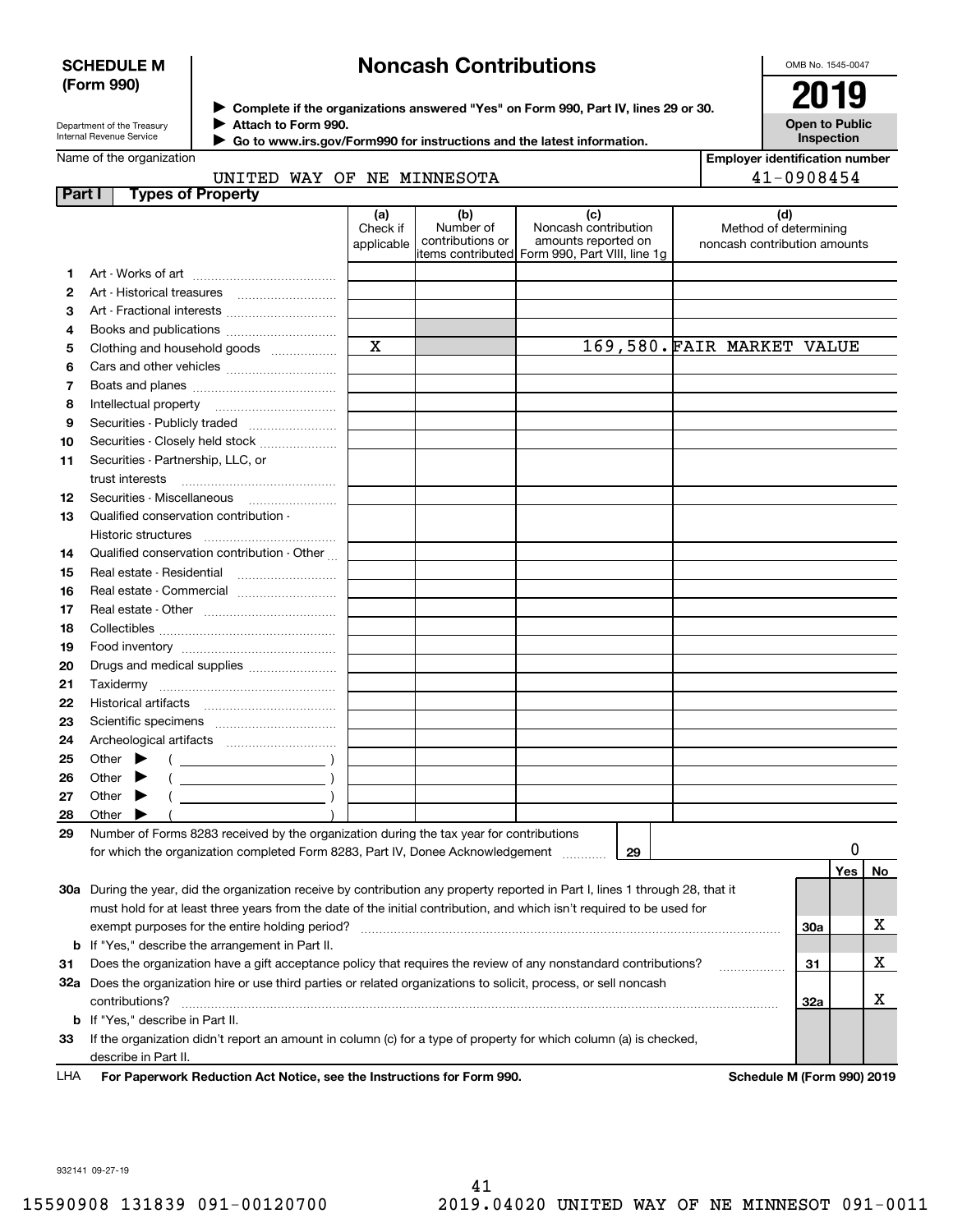|         | Schedule M (Form 990) 2019 |  |  | UNITED WAY OF NE MINNESOTA                                                                                                    | $-0908454$ | Page |
|---------|----------------------------|--|--|-------------------------------------------------------------------------------------------------------------------------------|------------|------|
| Part II |                            |  |  | <b>Supplemental Information</b> provide the information required by Part Llines 20b, 22b, and 22, and whether the examization |            |      |

Part II | Supplemental Information. Provide the information required by Part I, lines 30b, 32b, and 33, and whether the organization is reporting in Part I, column (b), the number of contributions, the number of items received, or a combination of both. Also complete this part for any additional information.

| 932142 09-27-19 |          | Schedule M (Form 990) 2019 |
|-----------------|----------|----------------------------|
|                 | $\bf 42$ |                            |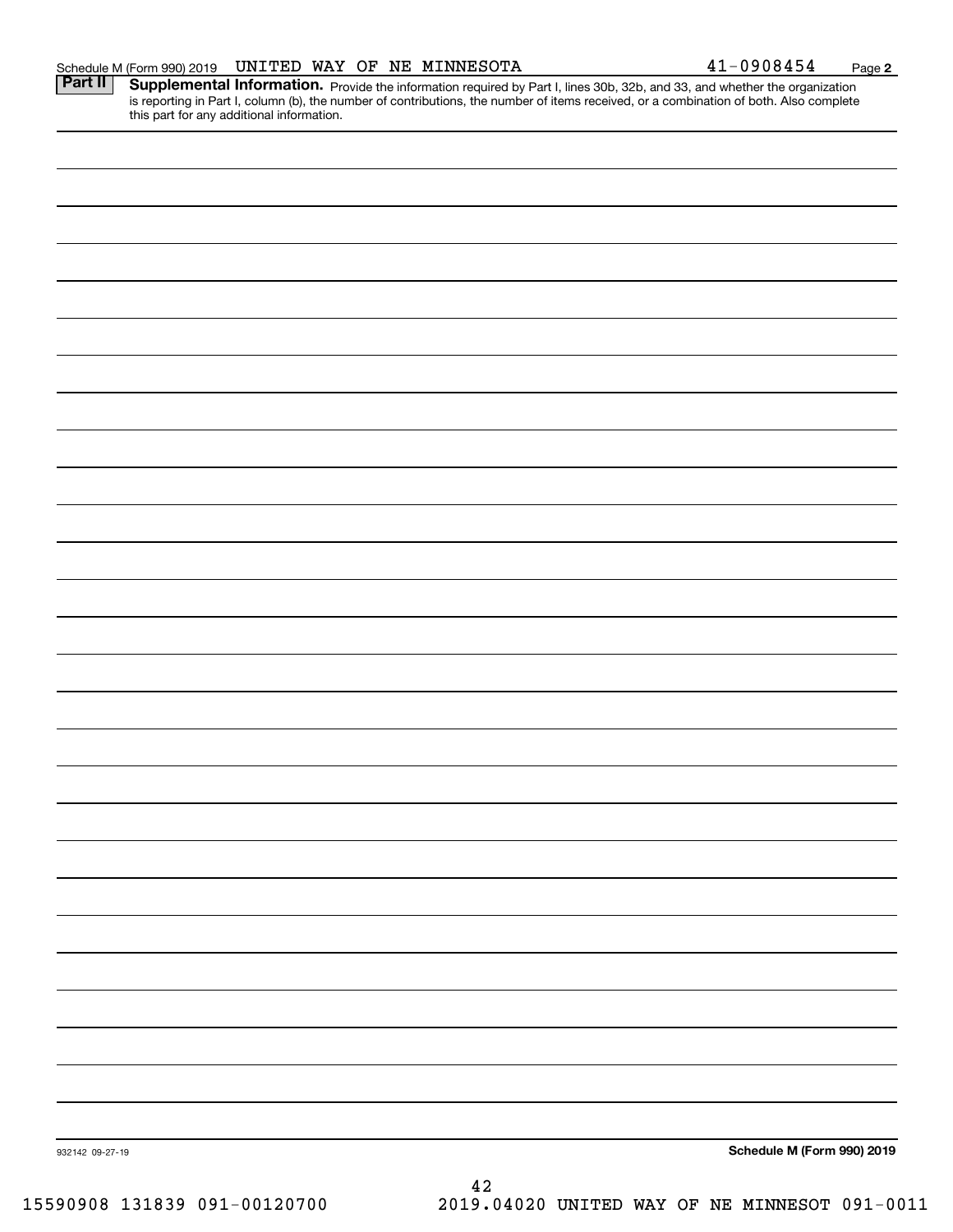**(Form 990 or 990-EZ)**

Department of the Treasury Internal Revenue Service Name of the organization

# **SCHEDULE O Supplemental Information to Form 990 or 990-EZ**

**Complete to provide information for responses to specific questions on Form 990 or 990-EZ or to provide any additional information. | Attach to Form 990 or 990-EZ. | Go to www.irs.gov/Form990 for the latest information.**



UNITED WAY OF NE MINNESOTA  $\vert$  41-0908454

FORM 990, PART I, LINE 1, DESCRIPTION OF ORGANIZATION MISSION:

AND STRENGTHEN OUR FAMILIES.

FORM 990, PART III, LINE 4A, PROGRAM SERVICE ACCOMPLISHMENTS:

FOR VETERANS" HAS A CRISIS FUND TO STABILIZE THE LIVES OF VETERANS IN

NEED, PROVIDES HOLIDAY MEAL BASKETS TO HOMEBOUND AND IN-NEED VETERANS

AND THEIR FAMILIES, AND OPERATES TRANSITIONAL HOUSING FOR VETERANS.

UWNEMN CURRENTLY FUNDS 11 AGENCY PARTNERS WHICH STRIVE TO STABILIZE

PEOPLE IN CRISIS THROUGH EMERGENCY FOOD AND HOUSING SERVICES. FUNDED

PARTNERS WORK TO REDUCE HUNGER AND ACCESS TO FOOD, PROMOTE STABLE

LIVING ENVIRONMENTS, AND WORK WITH VICTIMS OF DOMESTIC VIOLENCE AND

SEXUAL ASSAULT AND WORK TO REDUCE INSTANCES OF THESE ABUSES IN OUR

SERVICE AREA. UWNEMN ALSO PROVIDES SUPPORT TO ALL LOCAL FOOD SHELVES

IN OUR REGION.

THESE PROGRAMS AND AGENCIES SERVE COMMUNITIES IN NORTERN ST. LOUIS

COUNTY, KOOCHICHING COUNTY AND PARTS OF ITASCA COUNTY.

FORM 990, PART III, LINE 4B, PROGRAM SERVICE ACCOMPLISHMENTS:

HEALTH AND WELLBEING OF LOCAL VETERANS.

ADDITIONALLY, THE ORGANIZATION FUNDS SEVEN AGENCIES IN OUR SERVICE AREA

THAT SUPPORT SAFE, HEALTHY INDEPENDENT LIVES FOR THESE INDIVIDUALS IN

THEIR REGION; SUPPORT INDIVIDUALS AND FAMILIES FACING CANCER OR

LIFE-LIMITING ILLNESS; INCREASE PROGRAMMING TO SUPPORT ADVOCACY, SAFE

932211 09-06-19 LHA For Paperwork Reduction Act Notice, see the Instructions for Form 990 or 990-EZ. Schedule O (Form 990 or 990-EZ) (2019) 43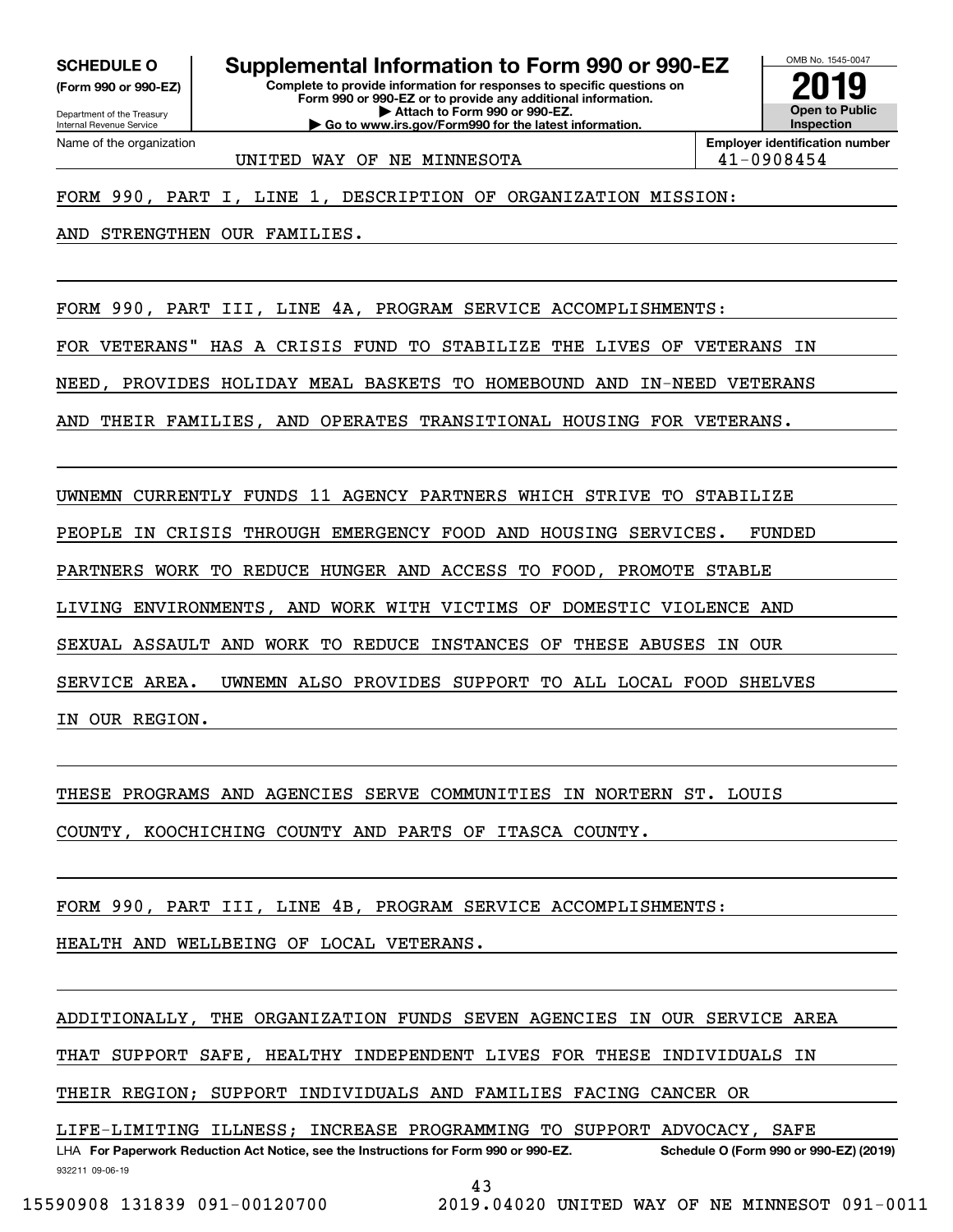ENHANCE VETERANS' SERVICES IN THEIR SERVICE TERRITORY.

THESE PROGRAMS AND AGENCIES SERVE COMMUNITIES IN NORTHERN ST. LOUIS

COUNTY, KOOCHICHING COUNTY AND PARTS OF ITASCA COUNTY THAT PROVIDE THESE SERVICES.

FORM 990, PART III, LINE 4C, PROGRAM SERVICE ACCOMPLISHMENTS:

IN ADDITION, WE INVEST IN PROGRAMS THAT IMPROVE ACADEMICS, AND

ENCOURAGE YOUTH DEVELOPMENT THAT ARE INTERVENTION-BASED, ADDRESSING

ISSUES EARLY. THOUGH QUALITY CHILD CARE, EARLY CHILDHOOD EDUCATION,

TUTORING, MENTORING, AND MORE, UWNEMN HELPS OUR CHILDREN REACH THEIR

FULL POTENTIAL AND PREPARES THEM FOR BRIGHT, PROMISING FUTURES. WE

CURRENTLY FUND 5 AGENCY PARTNERS WHO FOCUS ON RESULTS DURING CRITICAL

STAGES OF A CHILD'S DEVELOPMENT BY: IMPROVING ACADEMICS, ENCOURAGING

YOUTH DEVELOPMENT, AND ADDRESSING ISSUES EARLY. THIS STRATEGY WILL

GIVE CHILDREN THE BEST CHANCE FOR SUCCESSFUL FUTURES. IN ADDITION,

UWNEMN SUPPORTS ORGANIZATIONS THAT FOCUS ON YOUTH MENTAL HEALTH AND

YOUTH CHEMICAL DEPENDENCY.

THESE PROGRAMS AND AGENCIES SERVE COMMUNITIES IN NORTHERN ST. LOUIS COUNTY, KOOCHICHING COUNTY AND PARTS OF ITASCA COUNTY THAT PROVIDE THESE SERVICES.

FORM 990, PART VI, SECTION A, LINE 1:

THERE ARE NINE MEMBERS ON THE EXECUTIVE COMMITTEE THAT HAVE THE POWER TO

VOTE ON FUNDING DECISIONS WHEN THE FULL BOARD DOES NOT MEET, THEY SERVE AS

THE FINANCE AND COMPENSATION COMMITTEE AS WELL.

**Schedule O (Form 990 or 990-EZ) (2019)**

932212 09-06-19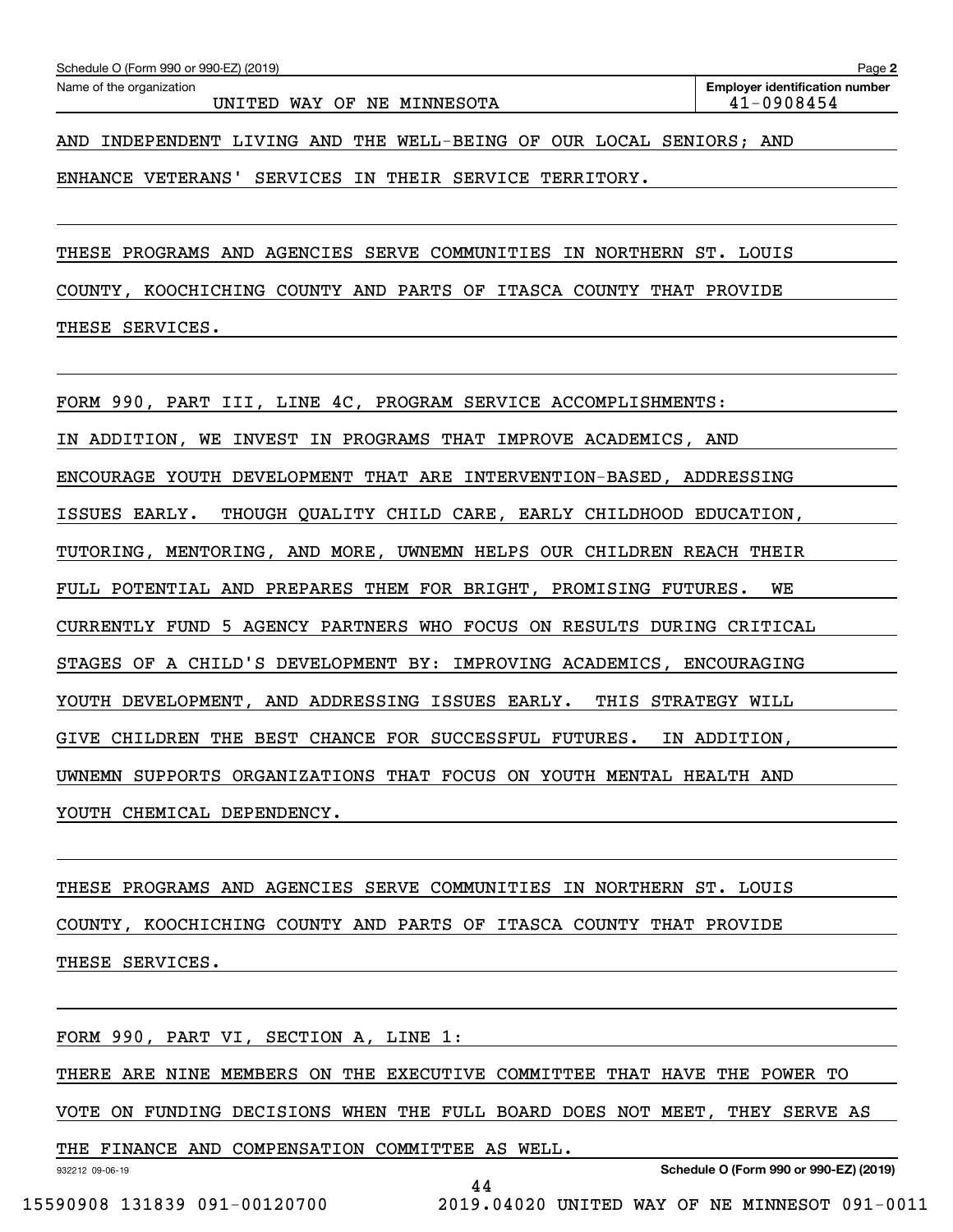FORM 990, PART VI, SECTION B, LINE 11B:

THE BOARD OF DIRECTORS RECEIVES A COPY OF THE FORM 990 VIA EMAIL TO REVIEW PRIOR TO THE FILING OF THE RETURN.

FORM 990, PART VI, SECTION B, LINE 12C:

932212 09-06-19 **Schedule O (Form 990 or 990-EZ) (2019)** THE CONFLICT OF INTEREST POLICY APPLIES TO ALL DIRECTORS, COMMITTEE MEMBERS, VOLUNTEERS AND EMPLOYEES OF UWNEMN. WHENEVER A QUESTION OR DISPUTE AS TO WHETHER A CONFLICT OF INTEREST EXISTS FOR A BOARD MEMBER, IT IS AT THE DISCRETION OF THE BOARD PRESIDENT OR VICE-PRESIDENT. IF THE PRESIDENT IS THE BOARD MEMBER IN QUESTION, THE BOARD SHALL EITHER DETERMINE THE QUESTION BY VOTE OF THE MEMBERS PRESENT AT THE MEETING OR SHALL REFER THE QUESTION TO AN AD HOC COMMITTEE, WHICH IS APPOINTED BY THE BOARD CHAIR OR VICE-CHAIR. THE MEMBER WHOSE INTEREST IS BEING DETERMINED HAS THE OPPORTUNITY TO SPEAK, BUT SHALL NOT PARTICIPATE IN EITHER THE VOTE OR THE COMMITTEE. EACH DIRECTOR'S CONFLICTS OF INTEREST WILL BE DISCLOSED AND UPDATED ANNUALLY. A LIST OF THESE CONFLICTS OF INTEREST WILL BE DISTRIBUTED TO ALL DIRECTORS FOR THE PURPOSE OF CARRYING OUT THIS POLICY. THE UNITED WAY OF NE MINNESOTA WILL PERIODICALLY DISTRIBUTE TO ALL MEMBERS OF THE BOARD, THE ALLOCATION COMMITTEES AND STAFF, A QUESTIONNAIRE CONCERNING SUCH ORGANIZATIONS WITH WHICH EACH PERSON AND/OR FAMILY MEMBER(S) IS, OR HAS BEEN WITHIN THE PRIOR TWO YEARS, A TRUSTEE, DIRECTOR, SIGNIFICANT FINANCIAL SUPPORTER, ACTIVE VOLUNTEER, CURRENT CONSUMER OF ITS SERVICES OR STAFF MEMBER ON THE BASIS OF THESE QUESTIONNAIRES. STAFF WILL IDENTIFY ANY AFFILIATION WHENEVER SUCH ORGANIZATIONS ARE CONSIDERED FOR A POSSIBLE ALLOCATION GRANT OR OTHER MATTER. THIS, HOWEVER, DOES NOT RELEASE A BOARD MEMBER, FUND DISTRIBUTION COMMITTEE MEMBER AND EMPLOYEE OF THE RESPONSIBILITY TO INFORM THE EXECUTIVE DIRECTOR, BOARD PRESIDENT OR FUND 45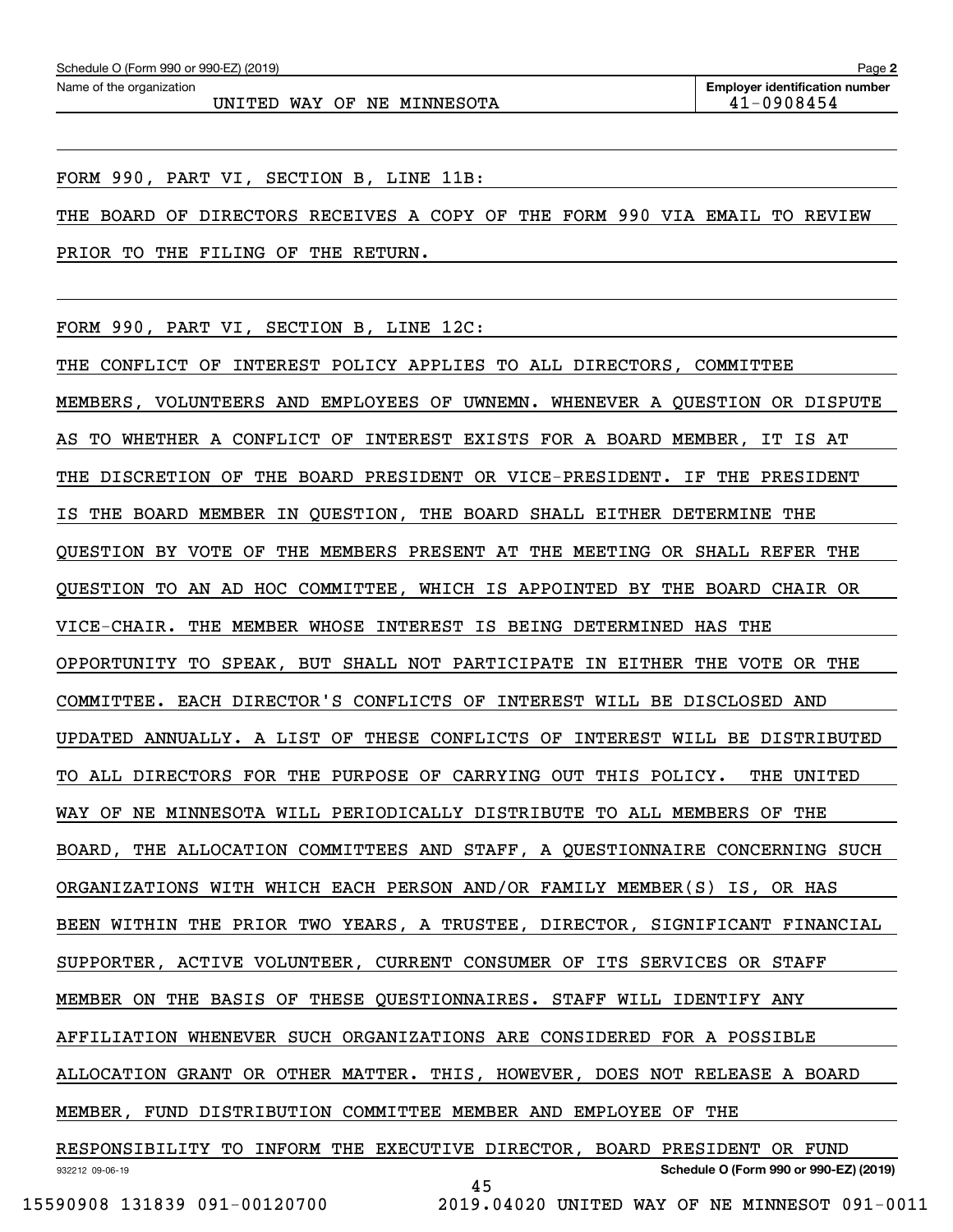| Schedule O (Form 990 or 990-EZ) (2019)                                          | Page 2                                |
|---------------------------------------------------------------------------------|---------------------------------------|
| Name of the organization                                                        | <b>Employer identification number</b> |
| UNITED<br>WAY<br>OF<br>NE MINNESOTA                                             | 41-0908454                            |
| COMMITTEE OF ANY CONFLICTING ROLES OR DUAL ROLES<br>DISTRIBUTION                | THEY<br>MAY HAVE                      |
| OTHERWISE DISCLOSED.<br>NOT<br>ΙF                                               |                                       |
|                                                                                 |                                       |
|                                                                                 |                                       |
| FORM 990.<br>SECTION B, LINE 15A:<br>PART VI,                                   |                                       |
| COMPENSATION RECOMMENDATIONS ARE MADE BY THE<br>EXECUTIVE COMMITTEE             | (E-BOARD)                             |
| DIRECTORS BASED ON<br>THE<br>FOLLOWING COMPARABLES:<br>ОF<br>THE<br>BOARD<br>OF | UNITED WAY                            |
| OTHER<br>(COMPARING)<br>SURVEY<br>UWW<br>ORGANIZATIONS<br>SALARY<br>WORLDWIDE   | SIMILAR<br>OF                         |
| $\overline{1}$<br>$\sim$ – – – $\sim$<br>$\cdots$                               | ---- <i>-</i> ---                     |

SIZE), GUIDESTAR, MINNESOTA NONPROFIT SALARY AND BENEFITS SURVEY. PAY SCALE

IS BASED ON MARKET RATES, TENURE AND POSITION REQUIREMENTS. ALL EMPLOYEES

HAVE ANNUAL PERFORMANCE REVIEWS AND APPRAISALS. THE EXECUTIVE DIRECTOR PAY

SCALE AND COMPENSATION PACKAGE ARE REVIEWED ANNUALLY BY THE EXECUTIVE

COMMITTEE. THE SALARY BUDGET IS APPROVED BY THE BOARD OF DIRECTORS.

FORM 990, PART VI, SECTION C, LINE 18:

FORM 1023 IS NOT AVAILABLE ON THE WEBSITE.

FORM 990, PART VI, SECTION C, LINE 19:

POSTED ON WEBSITE

932212 09-06-19